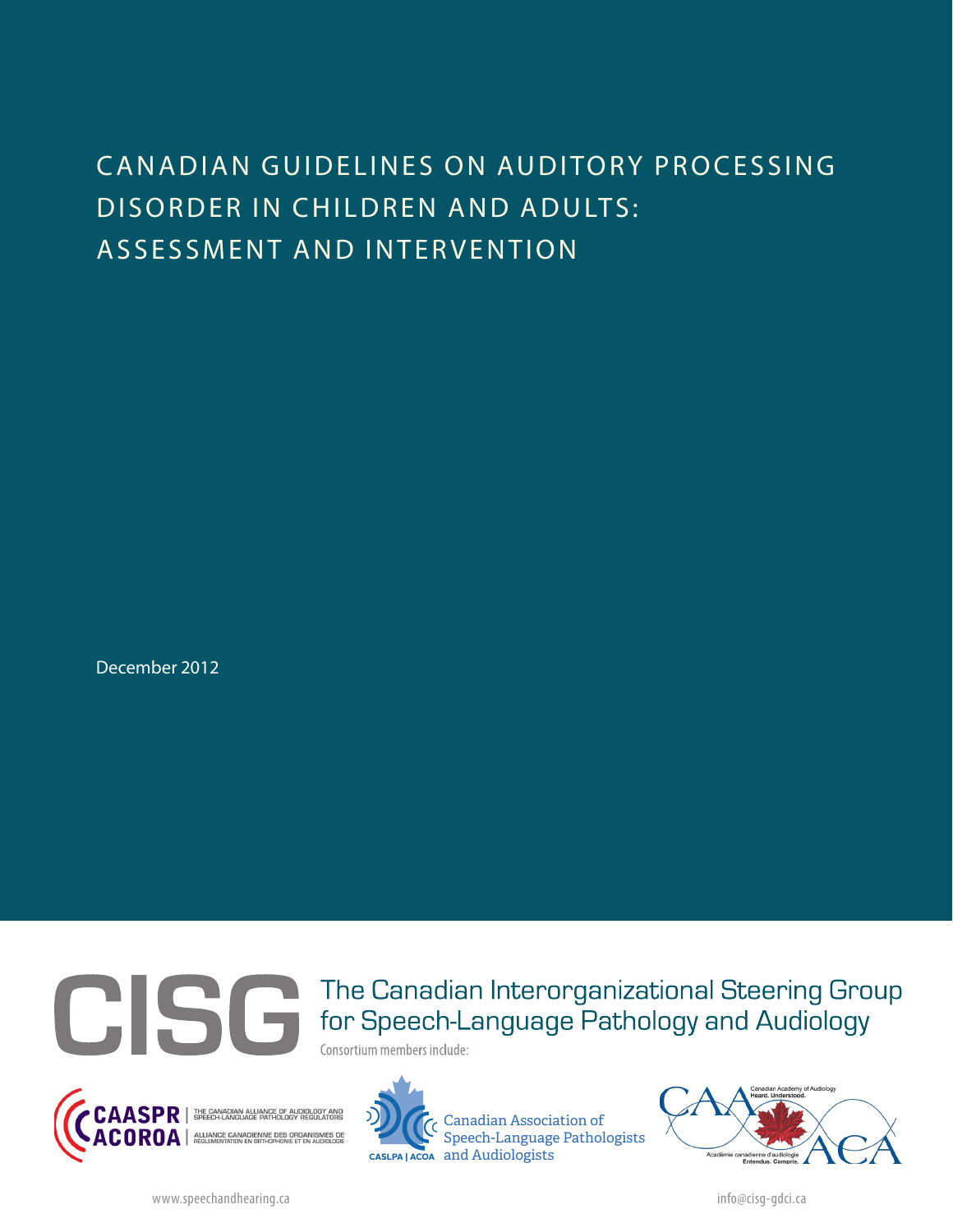# **Table of Contents**

|                | Interorganizational Steering Group for Speech Language Pathology and Audiology 4       |  |
|----------------|----------------------------------------------------------------------------------------|--|
|                |                                                                                        |  |
|                |                                                                                        |  |
|                |                                                                                        |  |
|                |                                                                                        |  |
|                |                                                                                        |  |
|                |                                                                                        |  |
|                |                                                                                        |  |
| 1.1.           |                                                                                        |  |
| 1.2.           |                                                                                        |  |
| 1.3.           |                                                                                        |  |
| 1.4.           |                                                                                        |  |
|                |                                                                                        |  |
|                |                                                                                        |  |
|                |                                                                                        |  |
| 2.1.           | The International Classification of Functioning, Disability and Health  10             |  |
| 2.2.           |                                                                                        |  |
| 2.3.           |                                                                                        |  |
| 2.4.           |                                                                                        |  |
| 2.4.1.         |                                                                                        |  |
| 2.4.2.         |                                                                                        |  |
| 2.5.           | Professionals involved in assessment and management of auditory processing disorder 13 |  |
| 2.6.           |                                                                                        |  |
| 2.7.           |                                                                                        |  |
| 2.8.           |                                                                                        |  |
| 2.8.1.         |                                                                                        |  |
| 2.8.2.         |                                                                                        |  |
|                |                                                                                        |  |
|                | ASSESSMENT AND MANAGEMENT OF CHILDREN WITH AUDITORY PROCESSING DISORDER 17             |  |
| 3.1.           |                                                                                        |  |
| 3.2.           |                                                                                        |  |
| 3.2.1.         |                                                                                        |  |
| 3.2.2.         |                                                                                        |  |
| 3.2.3.         |                                                                                        |  |
| 3.3.           |                                                                                        |  |
| 3.4.           |                                                                                        |  |
| 3.5.           |                                                                                        |  |
| 3.6.           |                                                                                        |  |
| 3.7.           |                                                                                        |  |
| 3.7.1.         |                                                                                        |  |
| 3.7.2.         |                                                                                        |  |
| 3.8.           |                                                                                        |  |
| 3.9.<br>3.9.1. |                                                                                        |  |
|                |                                                                                        |  |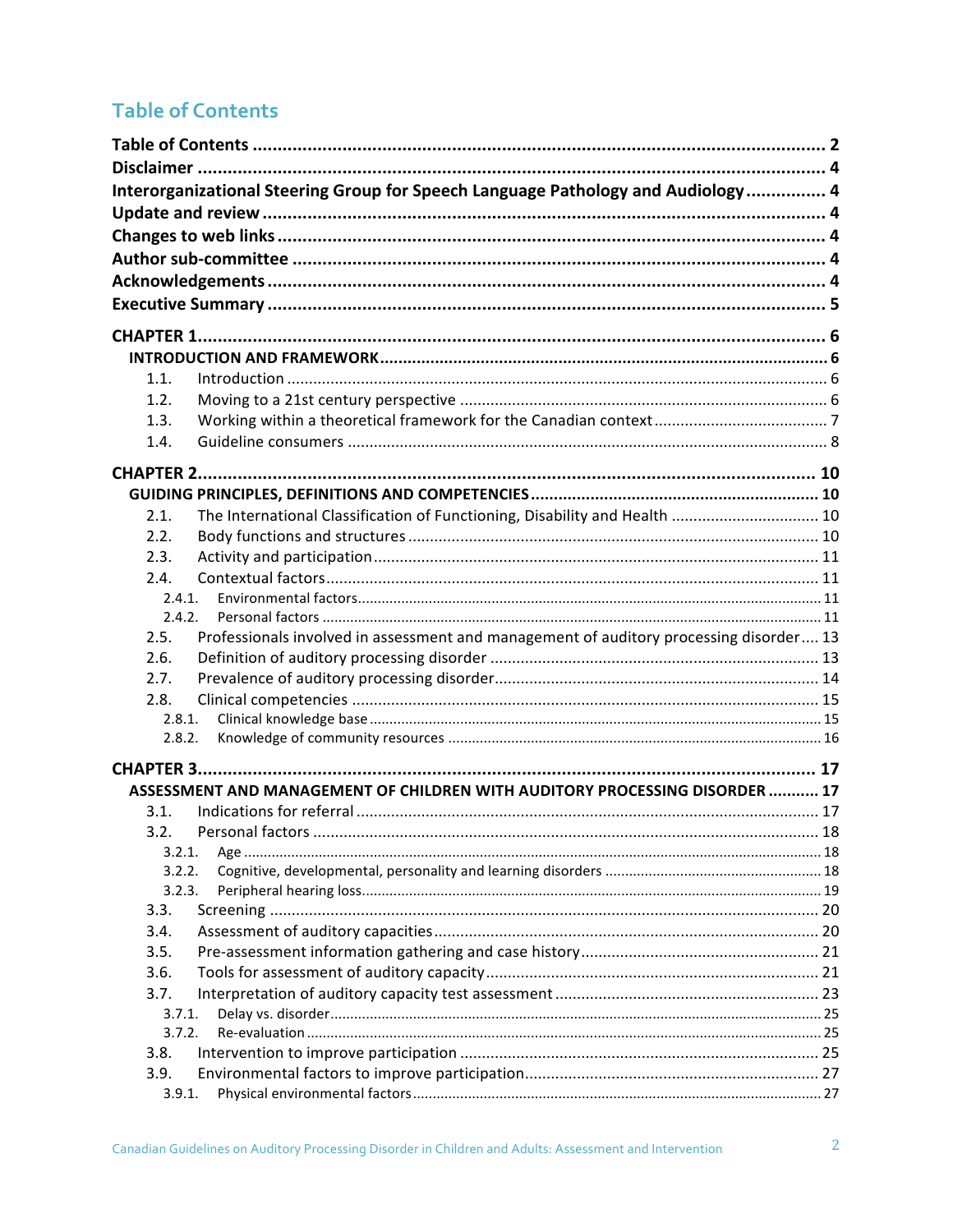| 3.9.2. |                                                                                        |  |  |
|--------|----------------------------------------------------------------------------------------|--|--|
| 3.9.3. |                                                                                        |  |  |
| 3.9.4. |                                                                                        |  |  |
| 3.9.5. |                                                                                        |  |  |
| 3.9.6. |                                                                                        |  |  |
| 3.9.7. |                                                                                        |  |  |
| 3.10.  |                                                                                        |  |  |
|        |                                                                                        |  |  |
|        |                                                                                        |  |  |
|        |                                                                                        |  |  |
|        |                                                                                        |  |  |
|        |                                                                                        |  |  |
| 4.1.   |                                                                                        |  |  |
| 4.2.   |                                                                                        |  |  |
| 4.3.   |                                                                                        |  |  |
| 4.3.1. |                                                                                        |  |  |
| 4.3.2. |                                                                                        |  |  |
| 4.3.3. |                                                                                        |  |  |
| 4.3.4. |                                                                                        |  |  |
| 4.3.5. |                                                                                        |  |  |
| 4.3.6. |                                                                                        |  |  |
| 4.3.7. |                                                                                        |  |  |
| 4.3.8. |                                                                                        |  |  |
| 4.3.9. |                                                                                        |  |  |
|        |                                                                                        |  |  |
| 4.4.   |                                                                                        |  |  |
| 4.4.1. |                                                                                        |  |  |
| 4.5.   |                                                                                        |  |  |
| 4.6.   |                                                                                        |  |  |
| 4.6.1. |                                                                                        |  |  |
| 4.7.   |                                                                                        |  |  |
| 4.8.   |                                                                                        |  |  |
| 4.8.1. |                                                                                        |  |  |
|        |                                                                                        |  |  |
|        |                                                                                        |  |  |
|        |                                                                                        |  |  |
| 4.9.   |                                                                                        |  |  |
| 4.9.1. |                                                                                        |  |  |
| 4.9.2. |                                                                                        |  |  |
| 4.10.  |                                                                                        |  |  |
|        |                                                                                        |  |  |
|        | 4.10.2. Improving the individual's ability to be active in the communication process54 |  |  |
|        |                                                                                        |  |  |
|        |                                                                                        |  |  |
|        |                                                                                        |  |  |
| 5.1.   | Conceptualizing and researching the construct of auditory processing disorder 56       |  |  |
| 5.2.   |                                                                                        |  |  |
| 5.3.   | Providing, enhancing and coordinating effective services for clients 59                |  |  |
|        |                                                                                        |  |  |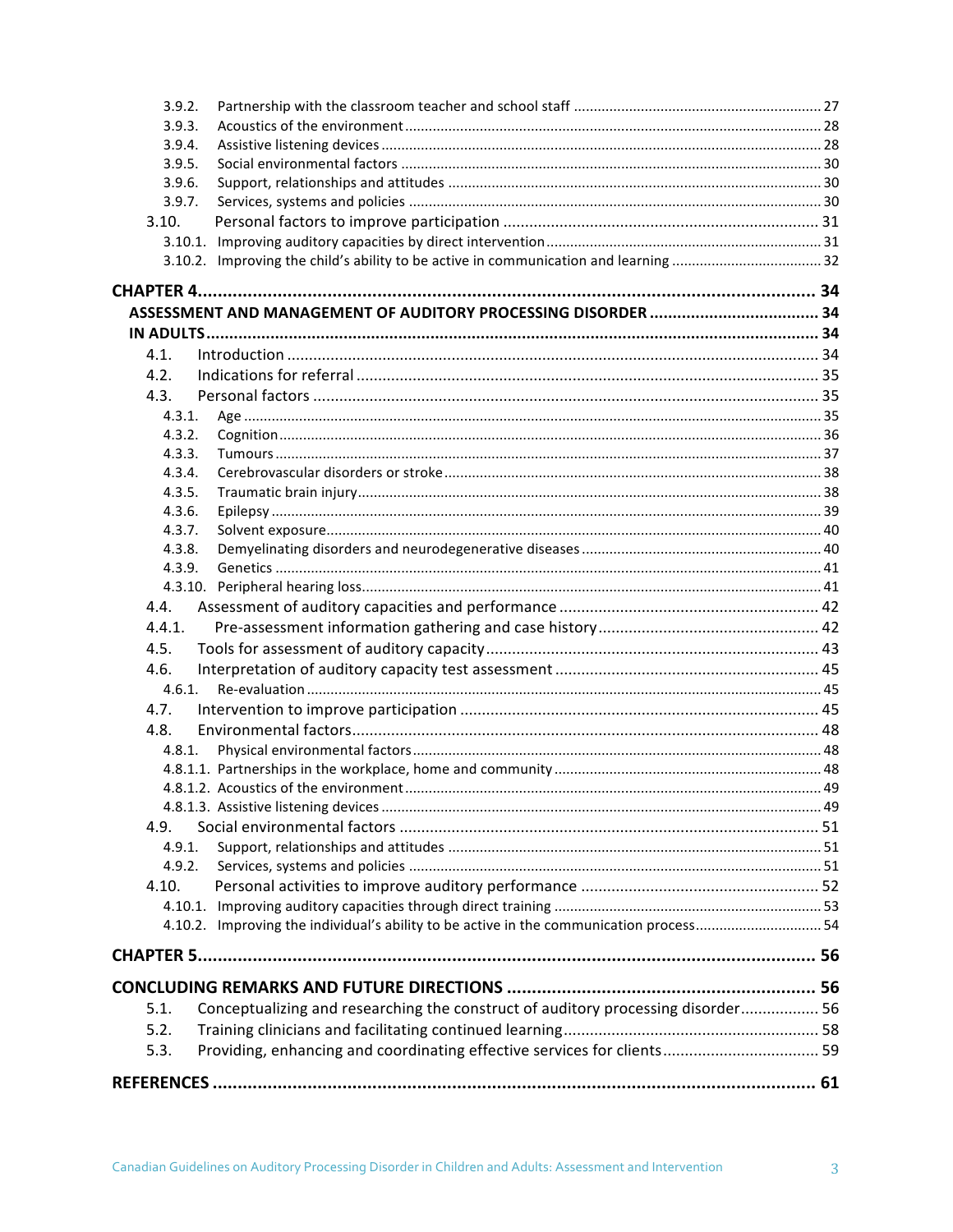# **Disclaimer**

While every effort has been made to ensure the accuracy of the content of these guidelines, neither the authors nor the Interorganizational Steering Group for Speech-Language Pathology and Audiology accept any liability with respect to loss, damage, injury or expense arising from any errors or omissions in the contents of this work.

# **Interorganizational Steering Group for Speech Language Pathology and Audiology**

The Canadian Interorganizational Steering Group for Speech-Language Pathology and Audiology is composed of: the Canadian Alliance of Audiology and Speech-Language Pathology Regulators (CAASPR), the Canadian Association of Speech-Language Pathologists and Audiologists (CASLPA) and the Canadian Academy of Audiology (CAA), representing the professional associations and the Canadian Council of University Programs (CCUP) in Communication Sciences and Disorders. Their mandate is to coordinate the work of regulatory bodies, professional associations and universities on projects/activities of mutual benefit and interest for the betterment of the professions of speechlanguage pathology and audiology and to collaborate on the development of practice standards and guidelines.

## **Update and review**

It is recommended that the content of this document be reviewed and updated every three years, or as required based on substantial changes in research and practice in the area of assessment and management of auditory processing disorders.

# **Changes to web links**

Website addresses in this document were accessed as of the time of printing. Web addresses change frequently and links may break. Linked documents are not under the control of the Interorganizational Steering Group for Speech-Language Pathology and Audiology. The Interorganizational Steering Group is not responsible for the contents of any linked sites, including without limitation any link contained in a linked site or updates to a linked site.

## **Author sub-committee**

Pam Millett, PhD, York University, Ontario. *Chair* Benoît Jutras, PhD, University of Montreal, Quebec Greg Noel, M.Sc., Nova Scotia Speech and Hearing Centres, Nova Scotia Kathy Pichora-Fuller, PhD, University of Toronto, Ontario Charlene Watson, M.Ed., Richmond Road Diagnostic & Treatment Centre, Alberta Arden Nelson, Au.D., ABC Children's Audiology & Hearing Services, Manitoba (preparation phase)

# **Acknowledgements**

The author sub-committee would like to thank the reviewers of drafts of this document: Dr. Larry Humes (Indiana), Michelle Parker (Ontario) and Barb Hardcastle (Alberta).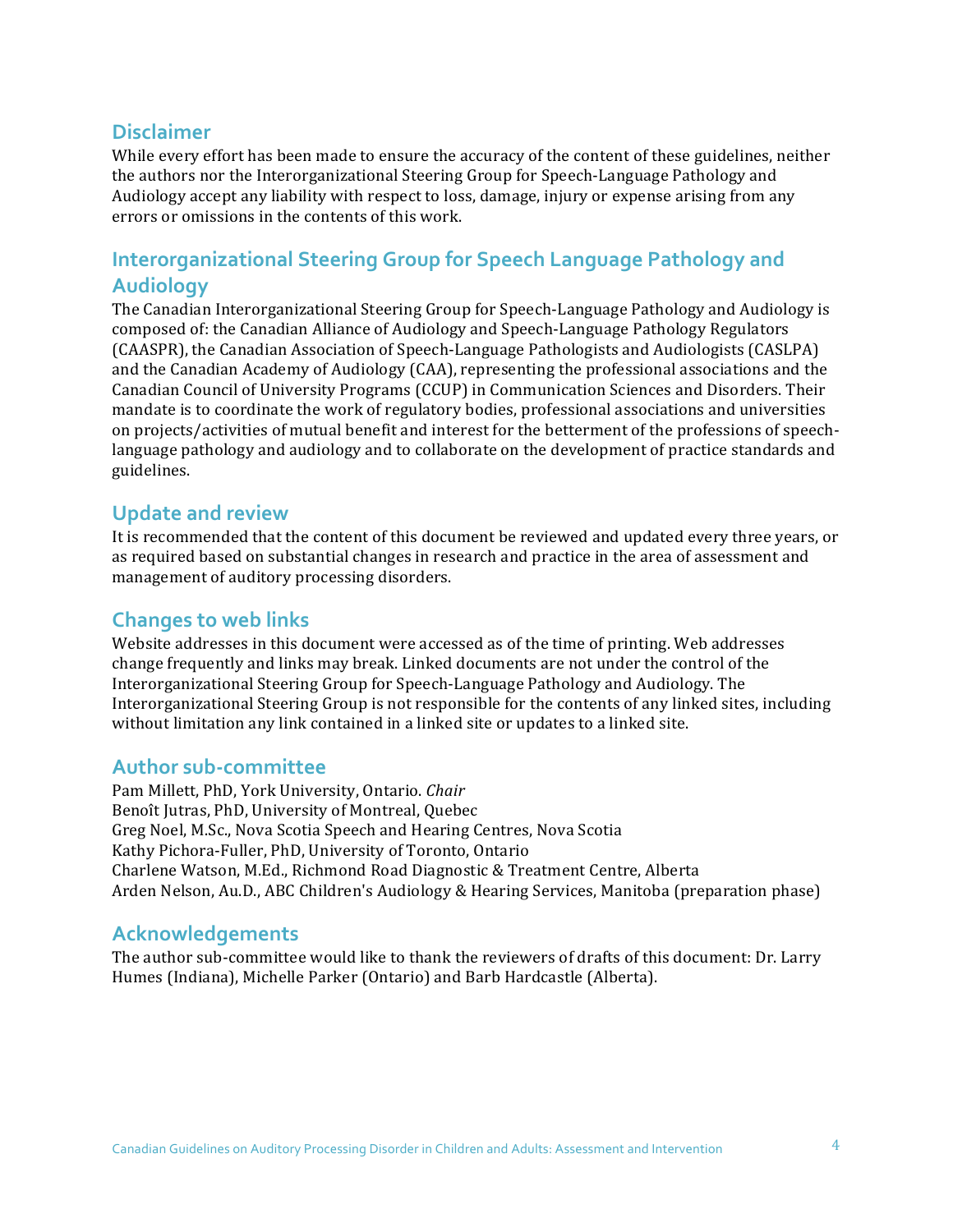#### **Executive Summary**

The Canadian Guidelines for Assessment and Management of Auditory Processing Disorder in Children and Adults project was initiated by the Canadian Interorganizational Steering Group for Audiology and Speech-Language Pathology, and created the first national guidelines developed for Canada. The document aims to introduce a theoretical ecological framework that considers the Canadian context, and takes into account changes in audiology practice environments, the most recent international recommendations regarding auditory processing disorder, changes in general approaches to health and advances in relevant sciences (such as cognitive hearing science and cognitive neuroscience). It is based on the foundation laid by the World Health Organization International Classification of Functioning, Disability and Health, or ICF (WHO, 2002). The ICF has functional health as its primary focus, and emphasizes the importance of the interaction between an individual's health conditions or status, and the contextual factors around him/her. This report is based on a perspective that shifts the focus from cause to impact, from biological dysfunction to an individual's ability to participate fully in his/her own life and in society; it emphasizes the importance of thinking about auditory processing as a part of the construct of cognitive hearing science, which considers the interaction between hearing and cognition. The British Society of Audiology's (2011a) categorizations of developmental auditory processing disorder and acquired/secondary auditory processing disorder were used to address the impact of this disorder on children vs. adults. The document proposes a management model based on the ICF which describes and addresses both personal and environmental (physical, social and societal) factors. Recommendations are provided in three areas – conceptualizing and researching the construct of auditory processing disorder, training clinicians and facilitating continued learning, and providing, enhancing and coordinating effective services for clients. Recommendations related to conceptualization and research of auditory processing disorder focus on the need to research the psychometric properties of commonly used clinical tests, and to develop and research clinical tests in French, the other official language of Canada. Continuing to work towards a cohesive definition of auditory processing disorder within an ecological framework was also identified as an important need. Recommendations regarding training clinicians and facilitating continued learning focus on the importance of providing a broad-based, interdisciplinary education for audiologists and speechlanguage pathologists in this area, providing mentorship opportunities for clinical practice, and finding innovative ways for professionals to continue learning from the research and from professional collaboration. Recommendations related to providing, enhancing and coordinating effective services call for audiologists and speech-language pathologists to advocate for effective, integrated services for clients (such as advocating for a stronger audiology presence in schools, and long term care facilities), and for improved inter-professional teamwork and services.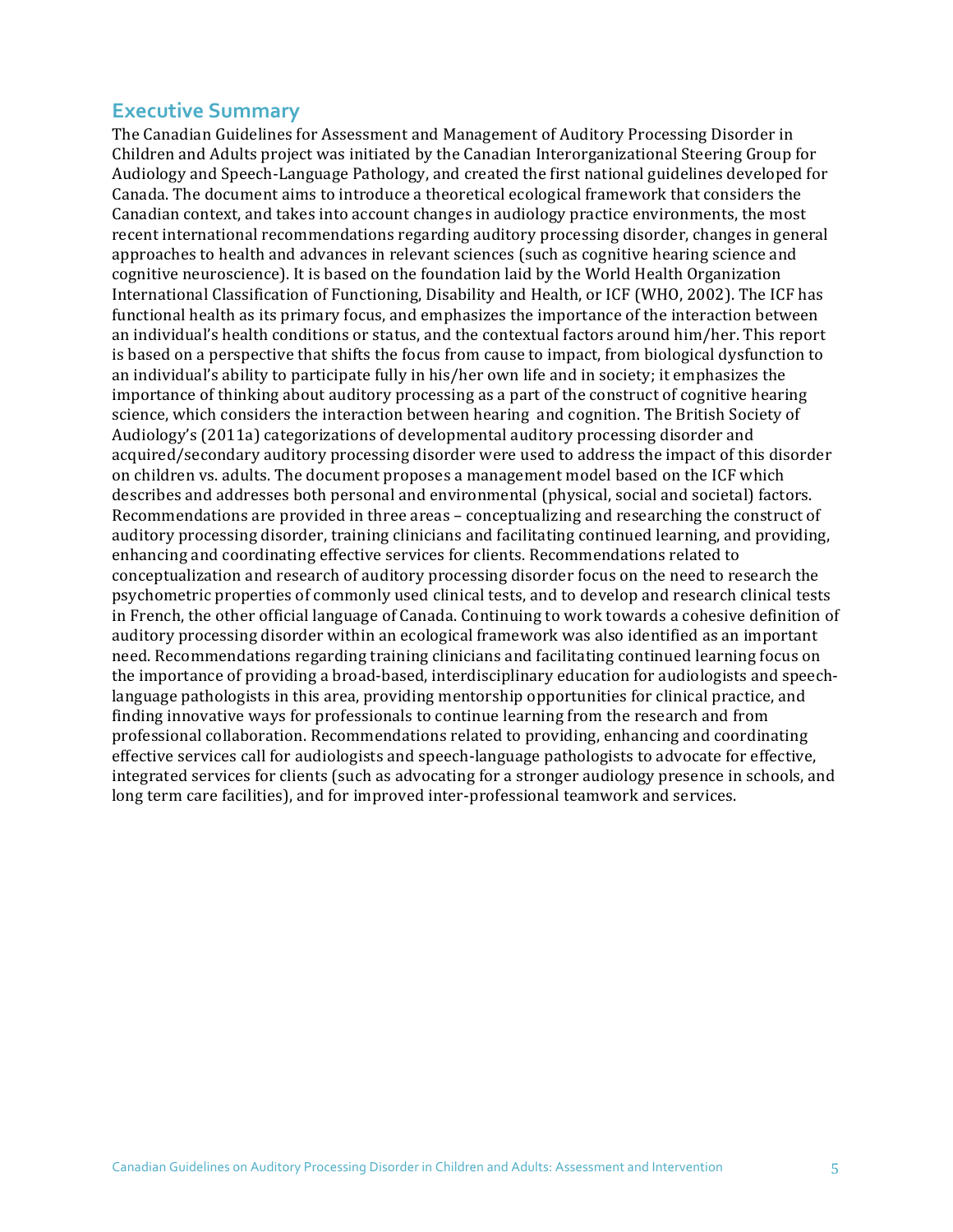# **CHAPTER 1**

#### *INTRODUCTION AND FRAMEWORK*

#### *1.1. Introduction*

Auditory processing as an area of research and practice has its roots in the mid 20th century, and much has been written about assessment of the central auditory system in the past 60 years. Bocca, Calearo and Cassinari (1954) experimented with ways to stress the auditory system to help identify lesions of the central auditory system, finding that by using filtered speech on individuals with temporal lobe tumours, that the ear contralateral to the lesion had poorer word recognition scores. Around the same time, Myklebust (1954) described the importance of testing the central processing abilities of individuals with communication disorders. In 1961, Doreen Kimura proposed a theory that would attempt to explain dichotic listening abilities in humans. As a testament to her theory, her views on dichotic processing of auditory information recently celebrated a 50th anniversary. Since the 1970s, auditory processing has steadily received attention both clinically and as a research entity.

Many of the tests still used clinically today by audiologists were developed in the 1960s and 1970s (Emanuel, Ficca & Korczak, 2011); these include tests such as the Staggered Spondaic Word Test (Katz, 1962) and the low pass filtered speech test (Willeford, 1977). The primary clinical use for these tests initially was to pinpoint specific sites of lesions based on observed difficulties with specific auditory skills. This perspective assumed that it is possible (and clinically useful) to identify boundaries between "peripheral" and "central" auditory systems. However, the fields of neuroscience, neuroanatomy, neuroimaging and related disciplines have provided a much better understanding of the auditory system. While there have been immense leaps in our understanding of how the brain works, in the technology available to help clients, and in the ways in which audiologists practice today, the audiological test battery approach continues to focus on identifying disconnected areas of difficulty, when current evidence instead suggests that the brain is characterized by highly complex interactive networks, recently dubbed the "human connectome" (Sporns, 2011).

In audiology, there has been a reliance on an anatomical framework, and a perspective that viewed an array of auditory functions as modular processes that could be delineated from each other, and assessed independently from each other. Despite everything that has been learned about the neuroanatomical bases of auditory processing, this perspective has achieved limited success in guiding clinical practice, particularly given the reality that many, if not most, of the clients seen by audiologists do not have localizable disorders (or at least, not localizable using today's procedures and technologies). Furthermore, beyond the shift in the diagnostic landscape, new vistas to treatment have opened with new findings demonstrating the plasticity of the brain throughout the lifespan. There are new expectations that practice will be based on evidence and this evidence requires us to formulate new kinds of outcome measures that have validity not at the level of anatomy but at the level of ability of the person to function in their everyday life.

#### 1.2. Moving to a 21st century perspective

Historically, the role of the test battery was the identification of site of lesion for auditory system abnormalities. While diagnostic techniques such as magnetic resonance imaging (MRI) have largely replaced this function, use of the auditory processing test battery continues to be a valuable and important part of audiology practice and can serve many important functions. Assessment results can provide guidance in designing and evaluating direct intervention therapies and the use of assistive technologies, in differentiating auditory maturation from more permanent auditory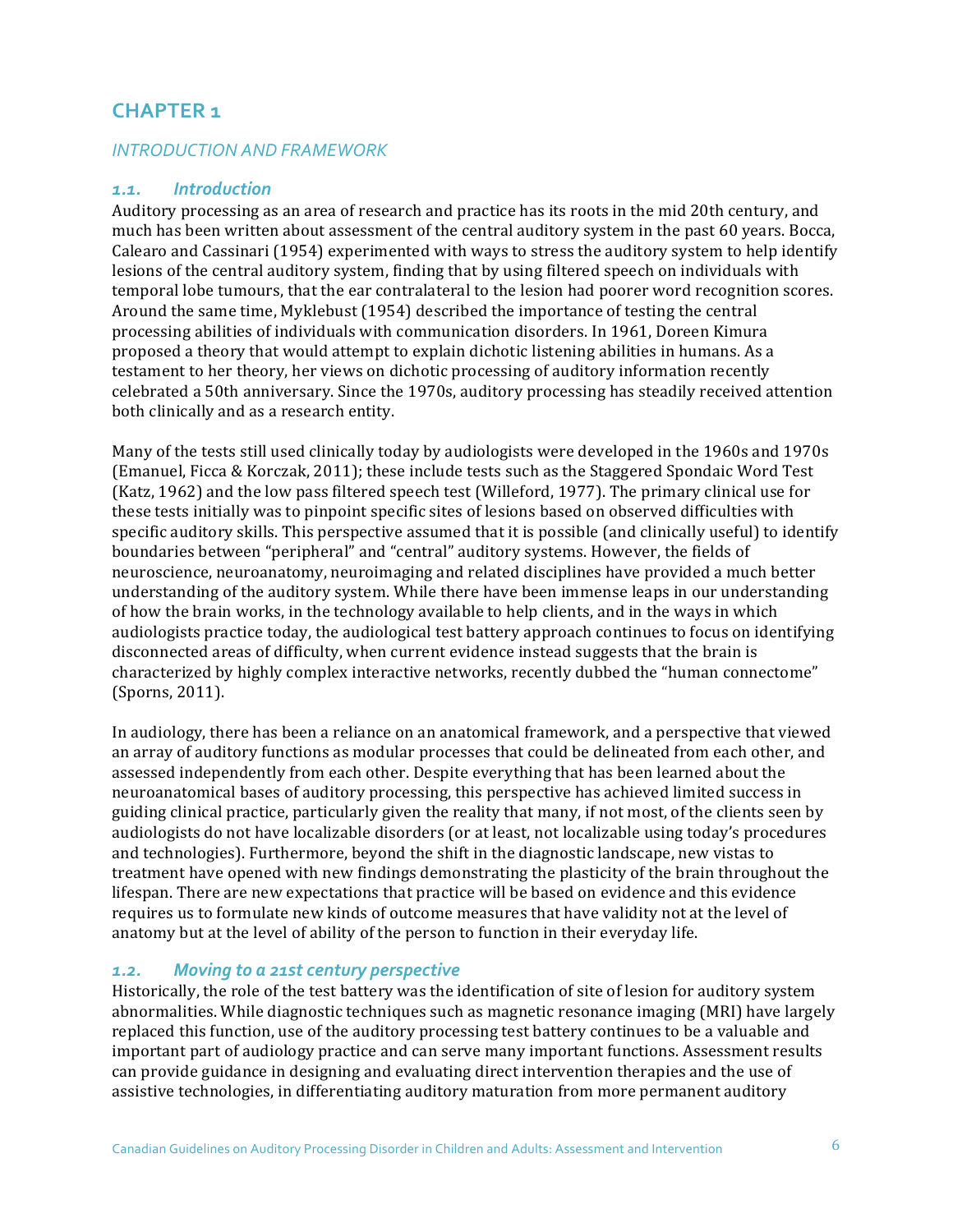disorder in children, and in defining auditory neuroplasticity or deterioration. Audiologists may even play a role in prevention of auditory processing disorder. For example, animal research and emerging human research suggests a potential link between the effects of cumulative noise exposure and auditory processing difficulties, without change in audiometric thresholds (Chang & Merzenich, 2003; Groschel, Müller, Götze, Ernst, & Basta, 2011; Kujawa & Liberman, 2009; Shtyrov et al., 2000). If cumulative noise exposure has the potential to aggravate neural degeneration without changes in hearing detection, tests of auditory processing could be valuable in prevention of later problems.

Researchers have speculated for many years on the effects of otitis media on auditory processing difficulties in children (see Whitton & Polley, 2011 for a comprehensive review). The test battery may help to identify children at risk of auditory processing difficulties, perhaps related to earlier chronic otitis media or other risk factors, and prevent secondary learning and social problems. Moreover, tests of auditory processing might have the potential to obtain a better portrait of the capacities/incapacities of individuals using hearing aids or a cochlear implant. Integration of the construct of auditory processing into, for example, hearing aid prescription and fitting for adults, is increasingly indicated (Arlinger, Lunner, Lyxell, & Pichora-Fuller, 2009; Pichora-Fuller & Singh, 2006). 

Arlinger et al. (2009) describe the need for a new field of study, cognitive hearing science or auditory cognitive science, to provide a framework in which to consider the interactions between hearing and cognition. They suggest that difficulties, and coping mechanisms, in listening, language processing and communicating in the complex listening environments encountered by infants, children, adults and seniors every day can only be understood and managed within an interdisciplinary framework which interfaces hearing and cognitive research. Depending on the case, it may be appropriate for an audiologist, a neuropsychologist/psychologist, a speech-language pathologist or another professional to take the lead role as case manager; however, client needs cannot be appropriately met unless professionals have an understanding of the knowledge and perspectives that each brings to the table.

The auditory processing test battery should be considered a tool to define auditory capacities and incapacities of individuals evidencing difficulty with listening and communication, and guide intervention through a comprehensive and ecologically based service delivery model, rather than only as a tool to delineate site of lesion along the auditory system.

## 1.3. *Working within a theoretical framework for the Canadian context*

These guidelines aim to introduce a theoretical ecological framework that considers the Canadian context, and takes into account changing audiology practice environments. They are based on the foundation laid by the World Health Organization International Classification of Functioning, Disability and Health (WHO, 2001), hereafter referred to as the ICF. The ICF has functional health as its primary focus, and emphasizes the importance of the interaction between an individual's health conditions or status, and the contextual factors around him/her. These guidelines also weave in the construct of acoustic ecology, the relationship between human beings and their environment, mediated by sound (Westerkamp, 2001). In our case, the relationships of interest between the person and the environment are mediated by sound processed by the auditory system. The relevance of this concept to audiologists is reflected in the concepts "acoustic ecology" and "auditory ecology" in audiological rehabilitation.

Difficulties with auditory processing come to the forefront in complex listening environments and are not always well predicted in the decontextualized assessments that occur in sound rooms.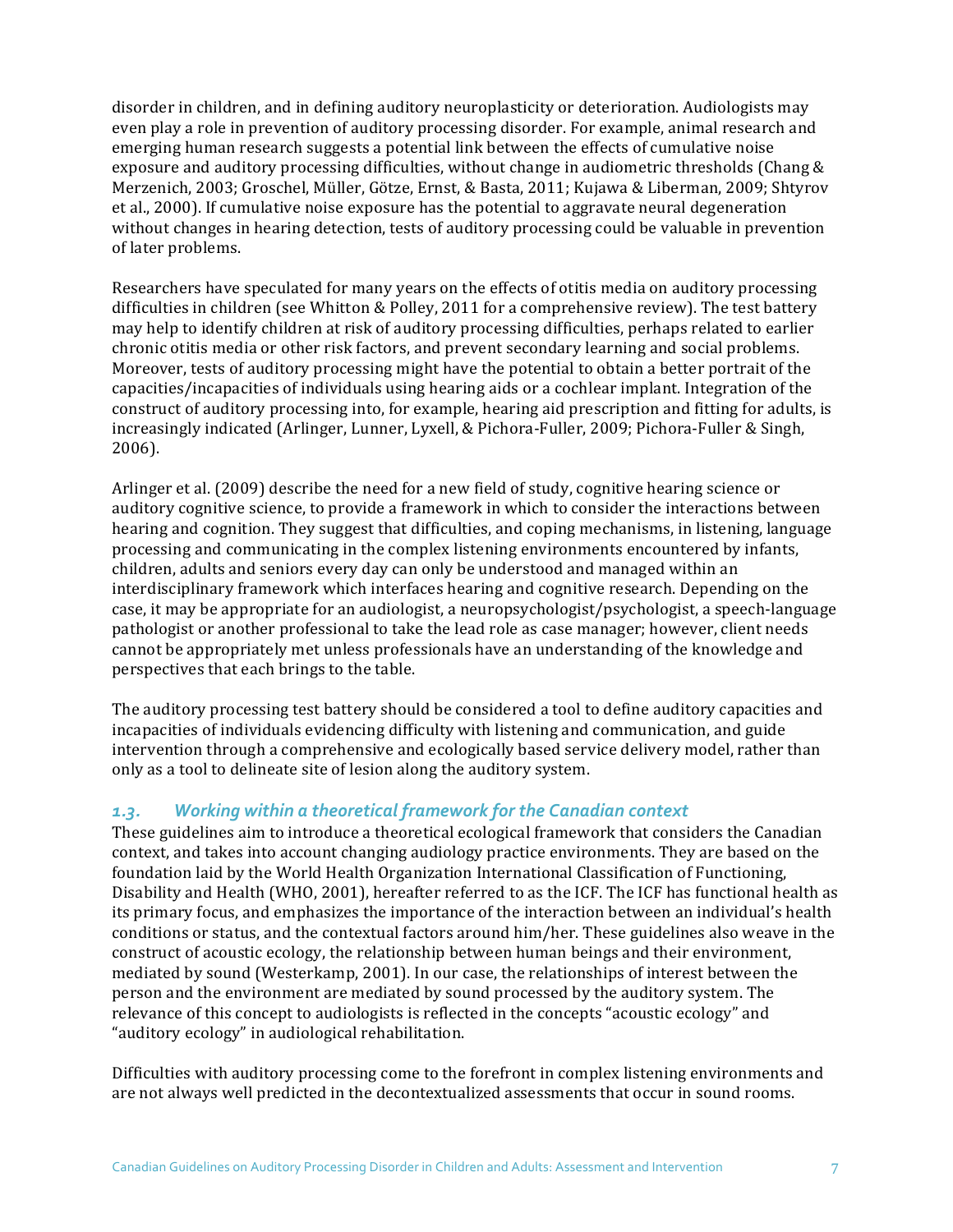Considering the interaction between the individual and his/her physical and social environment is crucial. The interface between auditory processing, cognitive processing and processing in other sensory modalities for each individual is also crucial (for example, between auditory processing and attention in children, between auditory processing and dementia, or between auditory and visual processing in older adults).

The ICF framework was applied to the study of auditory processing disorder in a review of audiology practice in Quebec, by the Ordre des orthophonistes et des audiologistes du Québec (2007); these guidelines acknowledge and build on that work. The ICF allows us to consider auditory processing within a framework that considers both the clinical manifestations of a presumed underlying auditory system abnormality, and the ways in which these difficulties are exacerbated or ameliorated by environmental and personal factors. It provides a framework within which to consider the assessment findings, and to choose appropriate recommendations. Therefore, while this document is referred to as a "guideline," its intent is not to provide a prescriptive or directive approach, but rather to summarize current evidence-based research (where it exists), to address considerations for decision making, and to suggest an approach to management which emphasizes the functional impact of the disorder.

#### 1.4. Guideline consumers

Practice guidelines are typically developed primarily for use in clinical practice, based on a perceived need by clinicians. Near the beginning of the guideline development process, a survey for audiologists and speech-language pathologists was created by the committee and presented online. Through questions regarding practice in this area, responses indicated a number of areas in which clinicians expressed uncertainty or a lack of confidence in the levels of evidence available in the research, and in the guidance for management provided in the literature. Only 45% of clinical audiologists reported offering auditory processing assessment;  $55%$  of audiologists reported that they do not offer this service at all, reflecting in some part the changing nature of practice environments (approximately half of respondents worked in private practice, and the other half in health care or rehabilitation/long-term care facilities). Many audiologists indicated that their practices were busy with other areas or that auditory processing was not an area of interest for them. However, among audiologists who did not offer auditory processing services, 37% reported not feeling comfortable with their knowledge base in the area of auditory processing. Other reasons for not offering services included "I don't feel comfortable providing recommendations or intervention"  $(25%)$ , "there are no follow-up services in my community following the assessment" (23%), "I don't feel comfortable with the sensitivity/specificity of the tests" (20%) and "I don't feel comfortable with the evidence regarding assessment and intervention"  $(20\%)$ . These results suggest challenges in practice in this area. Clinicians working with children spoke of a significant disconnect between clinic and school, and of a lack of interdisciplinary coordination that made development and implementation of a cohesive program plan virtually impossible. Clinicians working with adults reported a lack of demand for auditory processing assessment in this population, despite what is known in the research literature about the aging population and deterioration in auditory processing skills. It may also be the case that cost for tests and availability of the equipment necessary to do comprehensive evaluations (such as evoked potentials) is an issue.

In response to the question "how much do you feel practice has advanced in this area over the years?", 41% responded "somewhat" and 29% responded "very little." These results echo those of Chermak, Traynham, Seikel and Musiek (1998), who surveyed audiologists in the United States about their graduate training in the area of auditory processing. Results indicated that 78% of audiologists were less than satisfied with their education in this area, and few had more than five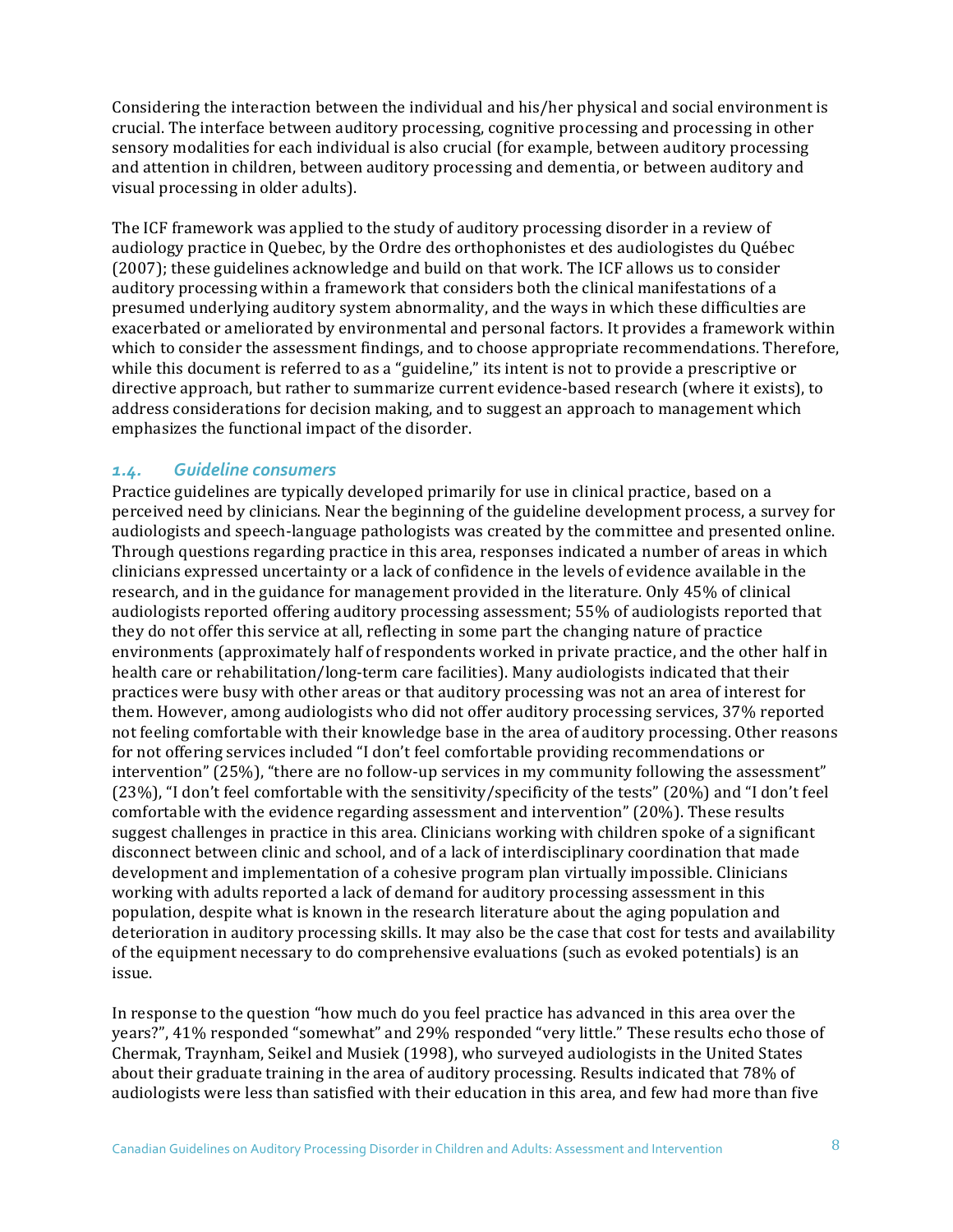hours of clinical training in this area. In follow up to the annual Burton Conference of 2000 on auditory processing disorder, Emanuel (2002) surveyed American audiologists and found that none of 192 responding audiologists followed the recommended minimum test battery developed at that conference. Chermak, Silva, Nye, Hasbrouck and Musiek (2007) indicated that improvements have been made on a number of fronts but issues still exist in the area of assessment and management of auditory processing disorder. Canadian data has indicated a similar trend from surveyed audiologists (Noel, Atkinson, Comeau & Ryan, 20002).

A clear frustration with practice in this area was evident from both audiologists and speechlanguage pathologists. Challenges in producing practice guidelines in the face of a lack of even consensus as to the definition of auditory processing disorder, limited (and sometimes conflicting) empirical guidance regarding which tests to administer and how to interpret the results, and the difficulties in recommending interventions which often have no more than anecdotal evidence, are considerable. The recent guidelines of the British Society of Audiology (2011b), note "researchers are demanding empirical evidence before endorsing diagnostic criteria and intervention strategies whilst clinicians, seeing individuals with 'suspected APD', are demanding guidelines for best practice at this time" (p. 5). These guidelines attempt to integrate both the research literature in this area and the realities of clinical practice into the ecological framework of the ICF.

While audiology practice guidelines tend to be traditionally directed towards audiologists, there are other consumers of guidelines for the assessment and management of auditory processing disorder in children and adults. These include other education and health care professionals who work with this population of individuals (speech-language pathologists, educators, physicians, long-term care facility staff, nurses, psychologists, etc.). Faculty of audiology and speech-language pathology training programs are responsible for offering programs which reflect the best evidence-based research practice, and which develop a sound theoretical knowledge base and competent clinical skills through practicum placements. The field of auditory processing disorder represents an intersect between many fields, such as health care, education, rehabilitation and long-term care, and community services, and therefore other health care professionals are potential guideline consumers. Foli and Elsisy (2010), and Neville, Foli and Gertner (2011), for example, describe the roles that nurses can play for children with auditory processing disorder and their families in terms of looking for red flags during well-child checks, communicating with parents and children, providing information to health care teams and gathering information to guide appropriate referrals. 

This document is intended to address both pediatric and adult populations; however, it is assumed that some readers will find Chapter 3 (children) or Chapter 4 (adults) more relevant and will read selected sections. For this reason, some information and figures are duplicated or are very similar between chapters, where the information is relevant to both populations.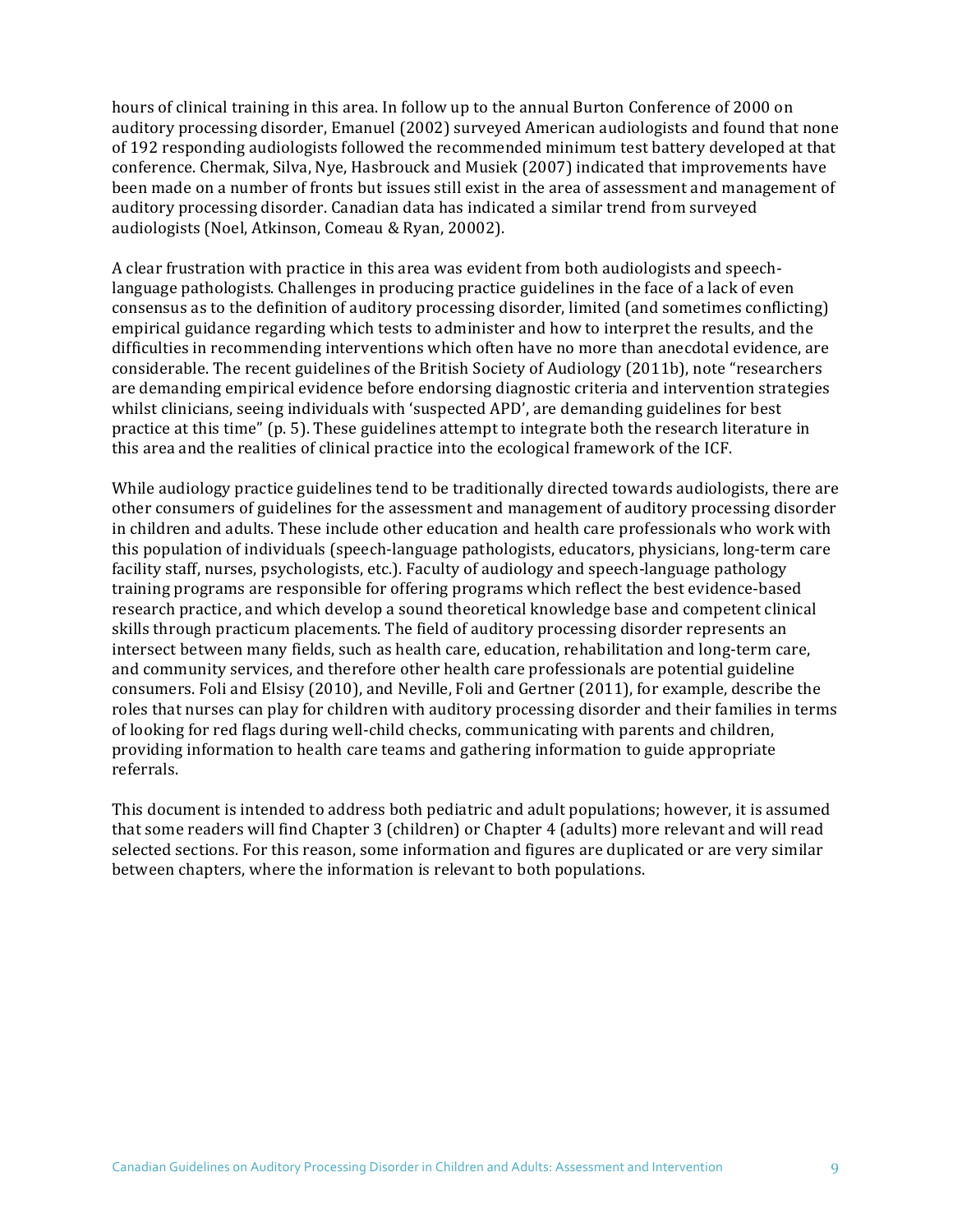# **CHAPTER 2 GUIDING PRINCIPLES, DEFINITIONS AND COMPETENCIES**

# 2.1. The International Classification of Functioning, Disability and Health

The World Health Organization International Classification of Functioning, Disability and Health (ICF) describes three levels of functioning – functioning at the level of the body or body part, functioning at the level of the whole person, and functioning at the level of the whole person in a social context (WHO, 2002). Addressing an individual's difficulties then, requires consideration of potential impairment at the level of the body/body part, activity limitations for the individual, and restrictions in participation in a social context. In the ICF framework, functional health must be considered in terms of the interaction between an individual's health conditions or status and the contextual factors around him/her. Figure 1 depicts the primary components of the ICF model, each component of which is described by codes which can be used clinically to develop a picture of an individual's functional health (see WHO, 2001 for an overview of the ICF checklist for clinical use).



*Figure* 1. *From the International classification of functioning, disability and health (ICF)* (p. 18), by the World *Health Organization (WHO), 2001, Geneva, Switzerland: Author.* 

## *2.2. Body functions and structures*

The body functions and structures domain of the ICF describes functioning at the anatomical and physiological levels. Body structures describe anatomical structures, while body functions are described as the physiological functions of body systems. Examples of body functions are hearing, muscle tone, seeing, attention, memory, perception, higher-level cognitive functions, and language.

Several of the auditory processing functions commonly assessed by clinical auditory processing tests are included in the ICF, such as auditory perception, (defined as mental functions involved in discriminating sounds, tones, pitches and other acoustic stimuli), hearing functions (defined as sensory functions relating to sensing the presence of sounds and discriminating the location, pitch, loudness and quality of sounds), listening (using the sense of hearing intentionally to experience auditory stimuli, such as listening to a radio, music or a lecture) and a variety of mental functions (such as sustaining and dividing attention, short- and long-term memory and higher-level cognitive functions).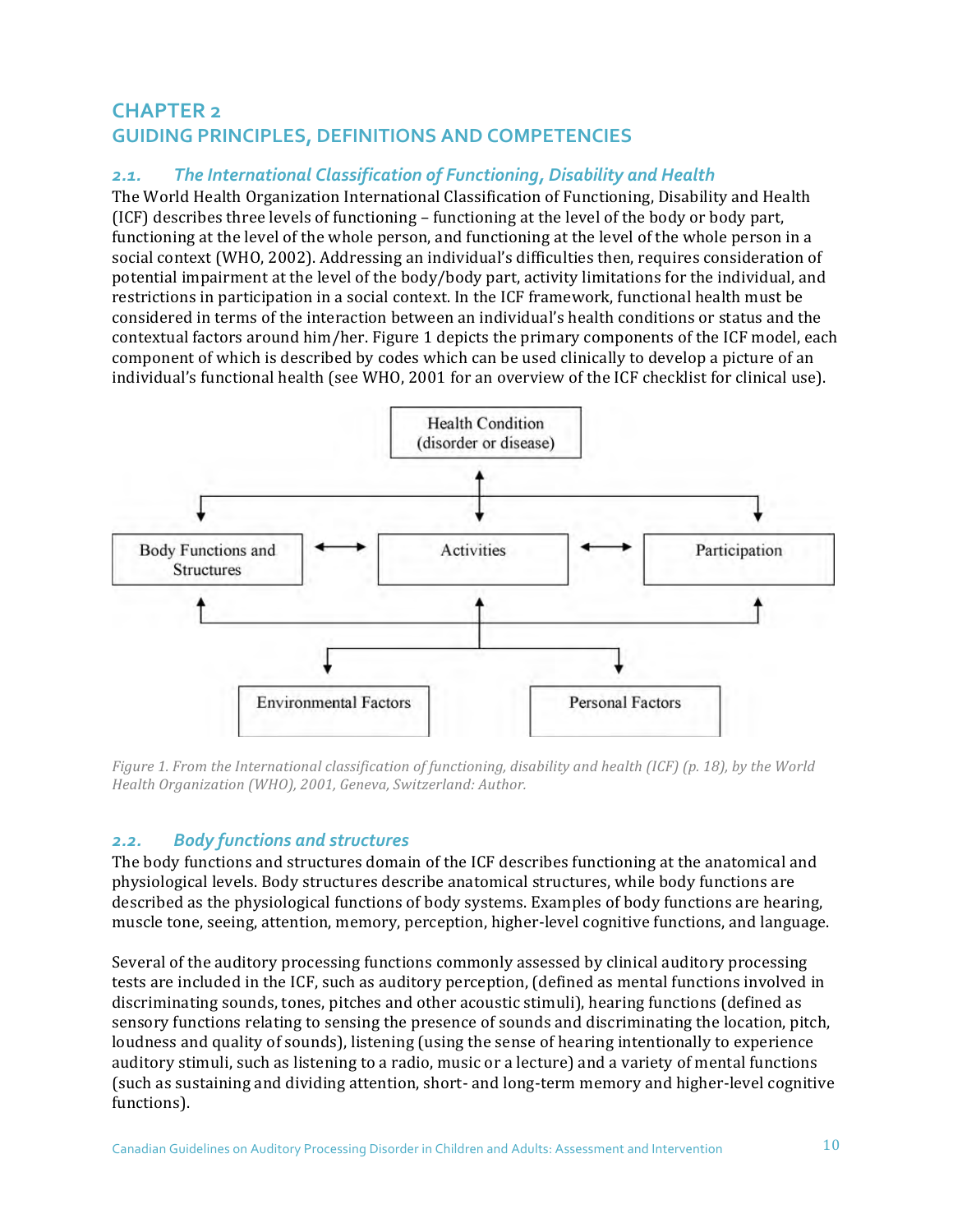# *2.3. Activity and participation*

The activity and participation domain refer to an individual's ability to carry out tasks and actions (activities) and his/her ability to participate in all aspects of his/her life, such as school, work, home and community (participation). The ICF includes categories such as learning and applying knowledge, general tasks and demands, communication, mobility, self-care, domestic life, and interpersonal interactions and relationships. While some categories of activity and participation in the ICF may not be applicable to a study of auditory processing disorder (e.g., mobility and selfcare), others (such as communication and learning/applying knowledge) are clearly relevant to our work with individuals and their families. However, assessment of the activity and participation domains can only be conducted within an ecological framework which considers the impact of disordered body functions on the individual's ability to perform the activities of his/her daily life, and his/her ability to participate fully at home, school, work and in the community.

## *2.4. Contextual factors*

Contextual factors "represent the complete background of an individual's life and living" (WHO, 2001, p. 16), and are considered in terms of environmental factors and personal factors. Environmental factors refer to all aspects of the external world of an individual's life that may have an impact on his or her functioning. Personal factors refer to "internal" aspects of an individual, some of which may be fixed (such as age), and others that are more changeable (such as coping styles, lifestyle or education).

# *2.4.1. Environmental factors*

Environmental factors in the ICF include five domains which describe both the physical environment and the social environment of the individual  $-$  (1) products and technology; (2) natural environment and human-made changes to environment;  $(3)$  support and relationships;  $(4)$ attitudes; and (5) services, systems and policies. In the context of the population of individuals with auditory processing disorder, areas such as the provision of assistive listening devices, acoustical accommodations and modifications to the listening environment, support from family and school/ work, the use of supportive communication strategies (such as rephrasing) and support services (such as development of an individual education plan for children or treatment plan for adults) might fall into the environmental factors category. The framework, then, allows us to consider and evaluate environmental factors as facilitative, or negative.

# *2.4.2. Personal factors*

Personal factors include gender, age, educational level, coping styles, learning styles and other factors specific to each individual. In considering the impact of auditory processing disorder on an individual's daily communication functioning, it is clear that this reflects a nonlinear relationship between body functions and structures, activity and participation (the individual's ability to execute tasks such as following a complex oral direction or participating in a group discussion) and mediating contextual factors (such as the nature of the acoustical environment, the support of an assistive listening device or the individual's self-concept and self-confidence). Difficulty in specific aspects of auditory system functions and structures may result in difficulties and restrictions in activity and participation in the classroom, for example. However, it is also possible that supportive contextual factors (such as parental support, effective metacognitive strategies and an excellent teaching and learning environment) may neutralize potential negative impacts of auditory function and structures deficits.

Several researchers have adapted and distilled the large number of ICF codes into a set of core codes applicable to language impairment (Dempsey & Skakaris-Doyle, 2010; McLeod & Threats, 2008; Simeonsson, 2003; Westby, 2007). Dempsey and Skakaris-Doyle (2010) suggest that "the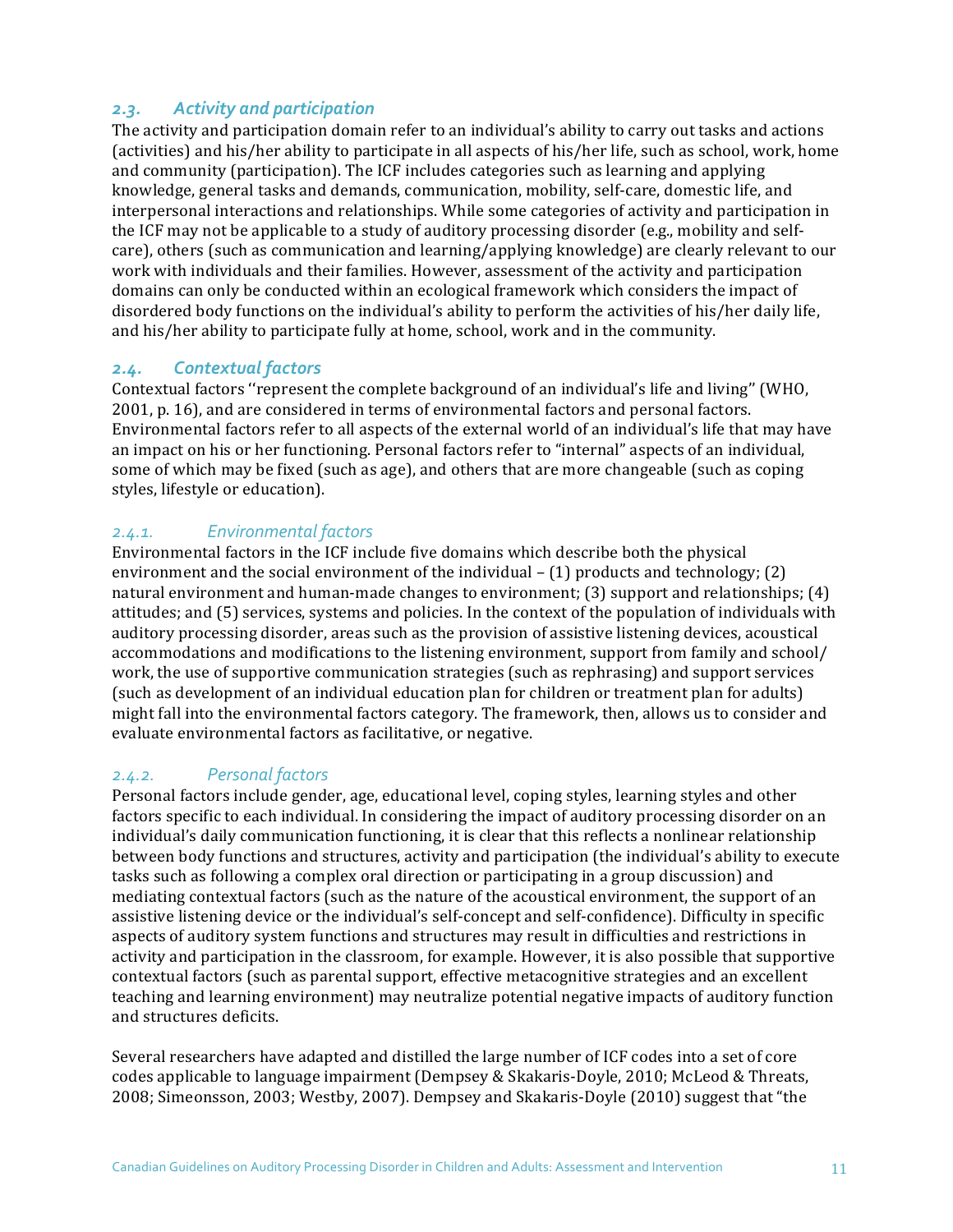ICF's conceptual framework permits a broader, more integrated view of the functioning of children with language impairment than does the traditional perspective on etiology by providing an account of how children's core linguistic processes, their ability to use them in social interactions, and the environmental and personal factors at play may interact."  $(p. 425)$ . Guidelines and work based on the ICF are increasingly seen both in the field of communication disorders, and in fields such as psychology, dentistry, physical therapy and nursing (American Psychological Association, 2003; American Speech and Hearing Association, 2001, 2004a, 2004b; Brown & Hasselkus, 2008; Glässel, Kirchberger, Kollerits, Amann & Cieza 2011; Howe, 2008; Kim & Coenen, 2011; O'Halloran & Larkins, 2008; Petrovic, Markovic & Perry, 2011; Smiley, Threats, Mowry, & Peterson, 2005). The present guidelines do not undertake the task of applying or adapting the extensive coding and classification system outlined by the ICF to auditory processing disorder; rather, they suggest that fitting the audiologist's work with individuals and their families into the conceptual framework of the ICF allows us to produce a more cohesive, holistic approach than considering auditory processes in isolation. As Dempsey and Skakaris-Doyle (2010) point out, our ultimate goal is to improve the daily communication functioning of individuals.

The World Health Organization (2002) suggests that the ICF will be applicable to practice at a number of different levels. These include the following:

- Assessment at the individual level (for assessment, treatment planning, evaluation of treatment, communication among professionals and self-assessment by individuals)
- At the institutional level (for education and training purposes, for resource planning and development, for quality improvement, for management and outcome evaluation, and for considering models of service delivery)
- At the societal level (for eligibility criteria to ensure fairness and equity, for social policy development, for population needs assessments and for environmental assessment for universal design, identification of barriers and making changes to social policy)

The ICF model provides a valuable theoretical framework for considering the impact of auditory processing difficulties on individuals and their families. Ecological systems models, as described by Bronfenbrenner (1989, 1994), suggest that factors related to the larger community (workplaces, schools, nursing homes, community spaces, etc.) need to be considered as well. The inclusion of audiologists in school teams, in architectural design for new buildings, in home care, on stroke teams, and in other non-traditional contexts will help to ensure that potential difficulties in hearing and understanding are highlighted in these settings. Audiologists may then also have the opportunity to impact policy and practice to encourage universal design for hearing and communication in a wide variety of community settings.

These guidelines are intended to reflect the spirit of the ICF framework through the following two primary principles:

1. The primary focus of assessment and intervention must always be on meeting the needs of the individual and his/her family, based on an evaluation of how auditory processing difficulties impact performance and participation.

2. Assessment and intervention must always occur in the context of an ecological model, considering clinical, educational, social, vocational and community needs.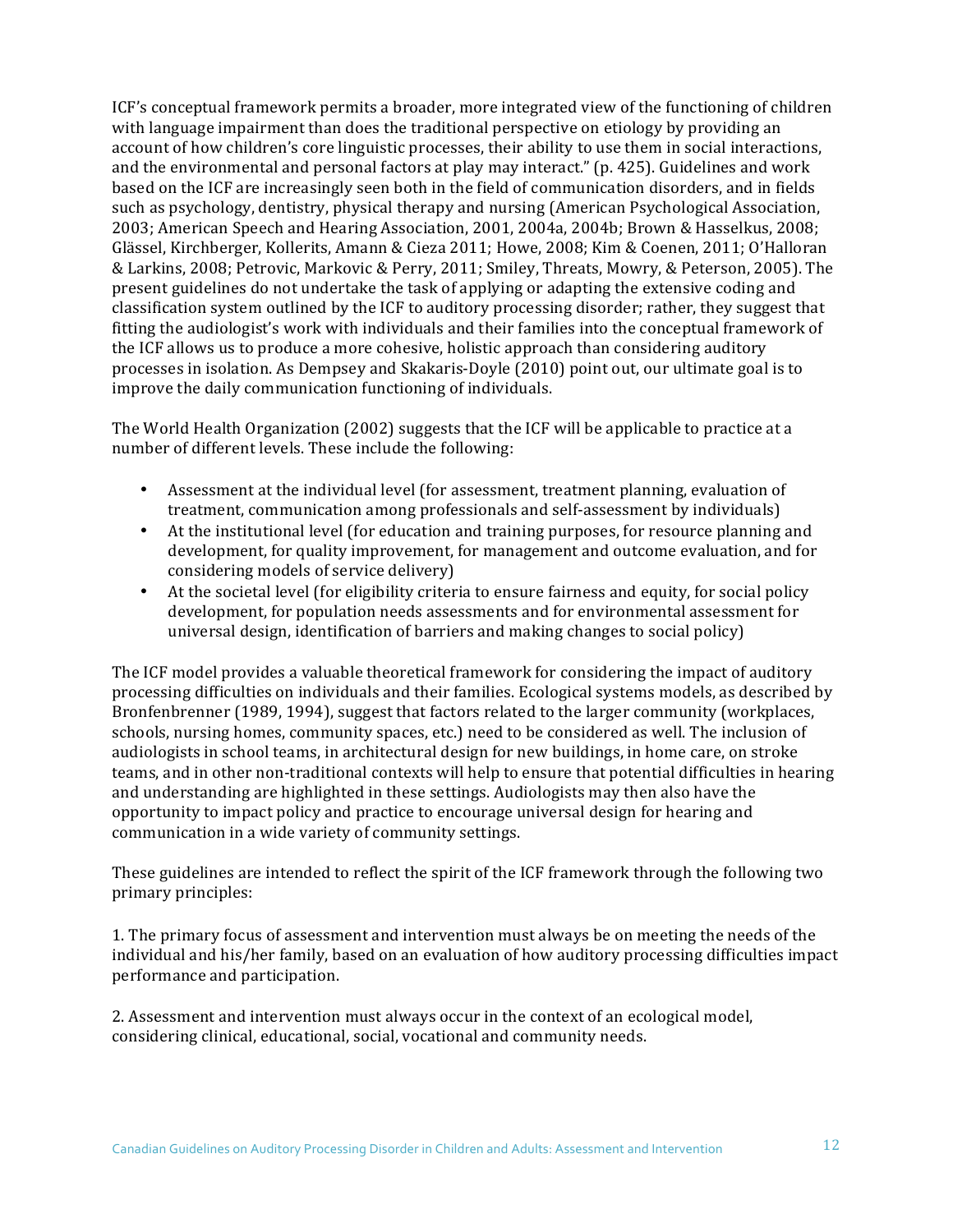## 2.5. Professionals involved in assessment and management of auditory processing *disorder*

As professionals with training in the anatomy and physiology of the auditory system, and in the functional implications of various auditory disorders, audiologists have a particular perspective on assessment of auditory processing disorder. Assessment of discrete auditory capacities requires acoustic control of test stimuli and test environment through testing in a sound proofed booth, and is therefore most appropriately conducted by audiologists. While it is important that the biological bases of auditory processing disorders be understood as fully as possible, the task of the audiologist does not end there and we must use this knowledge of auditory biology as part of the larger model, especially as the model of health delivery shifts more from hospital to community settings.

Historically, when testing focused on the identification of neurological problems such as acoustic neuromas in adults, assessment and management of auditory processing disorder occurred within the medical system  $(e.g.,$  hospitals). Today, however, the focus of auditory processing assessment and management has shifted to children with more developmental forms of auditory processing disorder, and to adults who have processing difficulties resulting from, or related to, age-associated declines in cognitive processing, presbycusis, noise exposure, or neurological events such as concussion, stroke or dementia, and therefore many professionals may be involved with clients and their families. Models of service delivery have changed over the years, and have broadened to include the practice of audiology in schools, in industry, in long-term care facilities, in rehabilitation centres, in private practice and in a variety of other settings. Models of service delivery differ widely across Canada, as reflected in the clinician survey; however, it is the case that while the impact of auditory processing disorder is reflected in school, in social situations, in the workplace and in the community, the primary burden of identification and treatment is often on health care. Audiology services within the health care sector (e.g., hospitals) and the private sector are not always well integrated with educational, community and vocational services. However, as described in Section 1.4, Guideline consumers, the importance of audiologists working with other professionals such as speech-language pathologists, educators, psychologists, physicians, long-term care staff and others, cannot be overemphasized. The nature and functional impact of auditory processing disorder requires the integration and coordination of a variety of perspectives, knowledge, and skills.

# *2.6. Definition of auditory processing disorder*

With reference to the ICF, auditory processing disorder is presumed to originate in the auditory system (body functions and structures) and is characterized by a persistent limitation in the performance of auditory activities and significant consequences on participation. In the ICF model, *capacity* is defined as executing tasks in the standardized environment (e.g., in an audiological sound room); *performance* is defined as executing tasks in the everyday environment (in the individual's daily life). These auditory activity limitations may be evident in assessing capacities (e.g., speech discrimination in noise, temporal resolution via gap detection, pitch perception, binaural processing as in masking level differences). Importantly, they also affect performance, such as conversing at a cocktail party, localizing a siren on the street, understanding a multistep instruction in the classroom or appreciating music. Such problems will undermine participation of learners in educational settings, of workers in occupational settings and of individuals in a wide range of community roles. For practical purposes, functional problems which are explained adequately in terms of loss of auditory acuity (e.g., speech perception problems explainable in terms of loss of audibility given audiometric threshold elevations) are not dealt with in this discussion. Furthermore problems that are adequately explained by non-auditory deficits (e.g., language comprehension problems explainable in terms of delays or disorders in language development, attention, memory or cognition) are also excluded. However, the current report will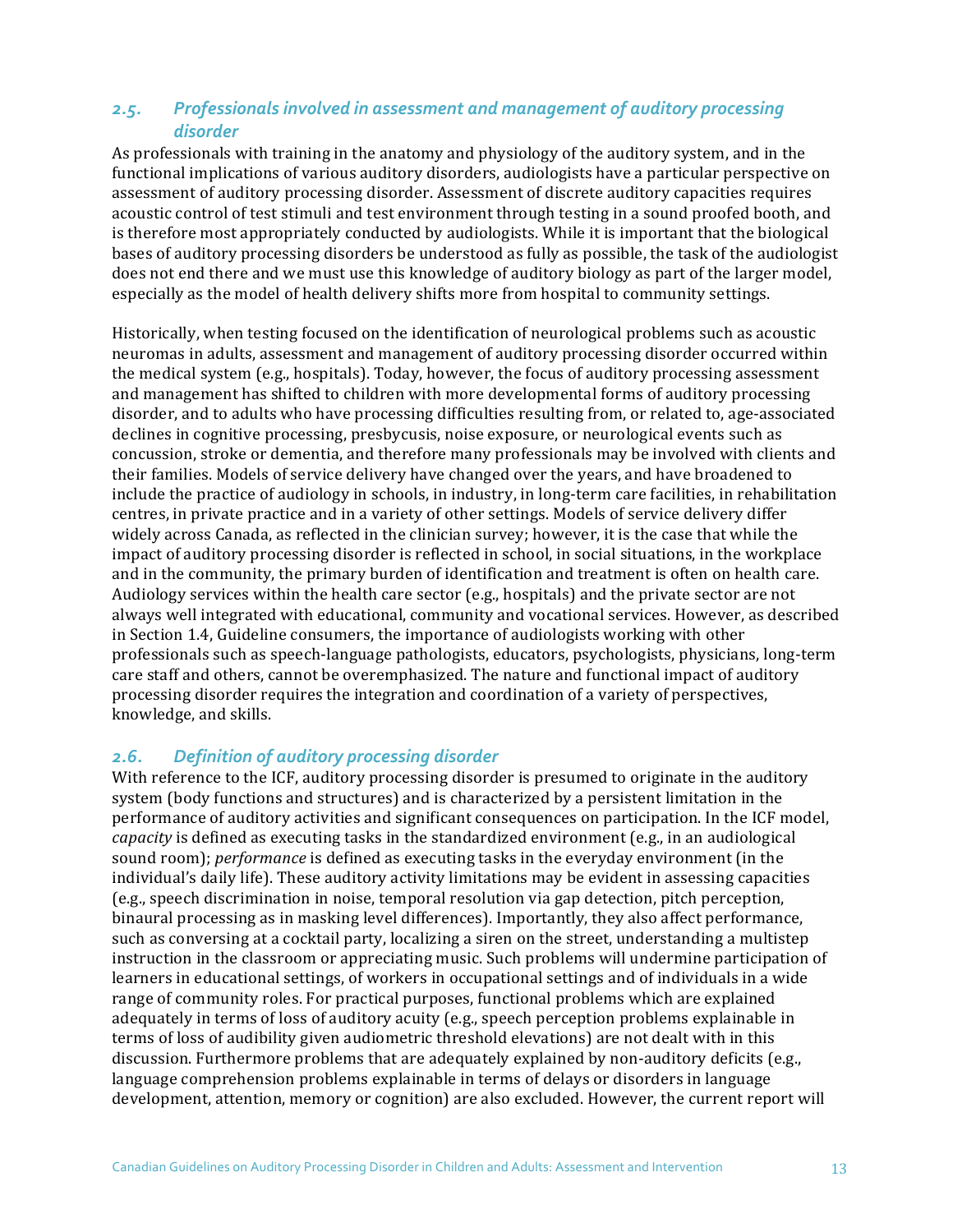include auditory communication problems for which it is clinically relevant to consider auditory processing problems that may involve multiple levels of the auditory system or multiple deficits. Note that our inclusion criteria are defined in terms of functional problems rather than in terms of site of lesion being central versus peripheral.

The British Society of Audiology (2011a) defines the following three categories of auditory processing disorder which are referenced in these guidelines:

1. Developmental auditory processing disorder: Cases presenting in childhood with normal hearing acuity (i.e., normal audiometry) and no other known etiology or potential risk factors. Developmental auditory processing disorder may continue into adulthood for some individuals, while other individuals can demonstrate improvement in test scores to within the average range over time.

2. Acquired auditory processing disorder: Cases associated with a known event (e.g., acquired brain injury, stroke, tumours, infection and age-related neurological deterioration) that could plausibly explain the auditory processing disorder.

3. Secondary auditory processing disorder: Cases where auditory processing disorder occurs in the presence, or as a result, of peripheral hearing impairment. This includes transient hearing impairment related to otitis media, or progressive hearing loss related to presbycusis.

For these guidelines, the categories of acquired APD and secondary APD have been considered together in Chapter 4, which addresses the needs of adults of all ages.

#### 2.7. Prevalence of auditory processing disorder

Prevalence rates of auditory processing disorder in both children and adults have been difficult to confirm, and reports in the literature are inconsistent. Intuitively, prevalence rates should differ across age of the population; overall, the research suggests that auditory processing disorder is relatively infrequent in children and young adults, but quite common in adults with brain injuries (for example, with traumatic brain injury in veterans), and very common in seniors.

In children, it is estimated to affect between 2 and 3% (Chermak & Musiek, 1997). Recent research suggests that difficulties with auditory processing disorders in adults with neurological events such as stroke, traumatic brain injury and military-related trauma, and in seniors with presbycusis and aging auditory systems, may be more prevalent than previously thought (Dobreva, O'Neill, & Paige, 2011; Fausti, Wilmington, Gallun, Myers & Henry, 2009; Frisina & Frisina, 1997; Grose, & Mamo, 2010; Idrizbegovic, Hederstierna, Dahlquist, Kämpfe Nordström, Jelic, & Rosenhall, 2011; Janse, 2009; Kumar, 2011; Talvitie, Matilainen, Pekkonen, Alku, May, & Tiitinen, 2010). For example, more than 50% of adult and pediatric clients with traumatic brain injury experience auditory processing difficulties (Bergemalm & Lyxell, 2005; Flood, Dumas, & Haley, 2005). In the United States, the number of individuals with possible traumatic brain injury induced auditory processing disorder has increased as significant numbers of veterans  $(10-20\%)$  with head injuries have returned home from Iraq and Afghanistan (Martin, Lu, Helmick, French & Warden, 2008; Okie, 2005). While data is not available, there is no reason to suspect that the same trend is not mirrored in Canada.

Auditory processing difficulties in aging adults is an area of emerging importance to which more attention has shifted increasingly over the past two decades since the publication of the seminal CHABA report (*Committee on Hearing, Bioacoustics, and Biomechanics, 1988*). Advances in our knowledge of auditory aging are comprehensively summarized in a recent edition of the *Springer*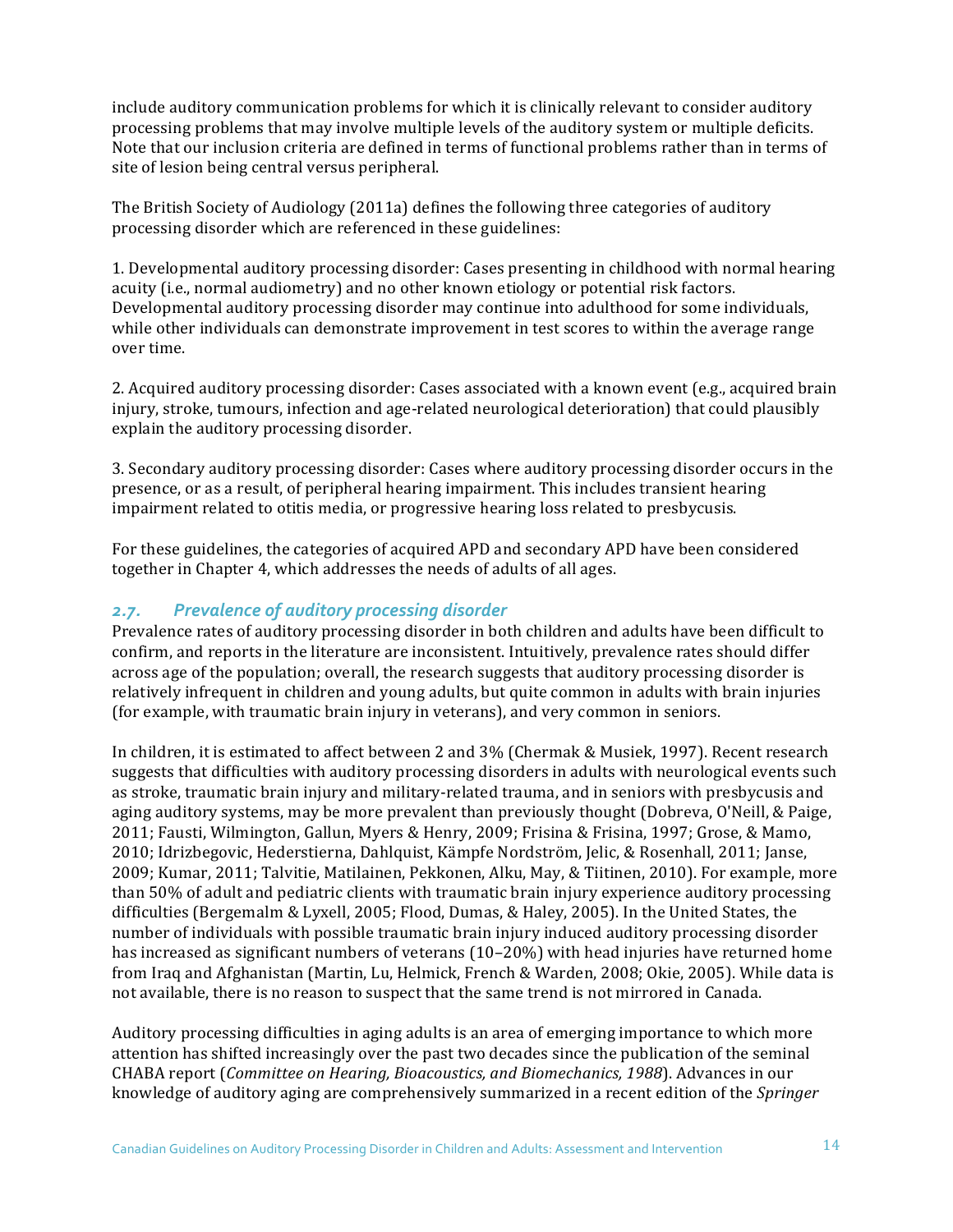*Handbook of Auditory Research* (Gordon-Salant, Frisina, Popper & Fay, 2009). With aging, difficulty with discrimination in noise is an extremely common complaint, often beginning before pure tone threshold elevations are seen. The prevalence of presbycusis is such that clinicians cannot consider the needs of the majority of their adult clients without considering some elements of more "central" processing problems. This is complicated by the fact that age-related difficulties in auditory detection and processing are often accompanied by deterioration in vision, memory and cognition, exacerbating the effects of auditory problems. Consideration of processing problems in older adults is critical in view of the research literature which suggests that auditory processing difficulties may be an early warning sign of cognitive decline and dementia (Gates, 2009; Gates, Beiser, Rees, D'Agostino & Wolf, 2002; Idrizbegovic et al. 2011; Lin, 2011; Lin, Ferrucci, Metter, An, Zonderman, & Resnick, 2011; Lin, Metter, O'Brien, Resnick, Zonderman, & Ferrucci, 2011; Lin et al., 2004).

#### 2.8. Clinical competencies

#### 2.8.1. **Clinical knowledge base**

Several clinician surveys (including the survey conducted for the development of these guidelines) have indicated that many audiologists are not practicing in the area of auditory processing disorder (Chermak, Silva, Nye, Hasbrouck, & Musiek, 2007; Chermak, Traynham, Seikel, & Musiek, 1998). In the online survey, only 45% of audiologists reported offering auditory processing assessment for children, with a variety of reasons offered ranging from lack of time, to lack of confidence in the tests, to lack of available intervention services following assessment. An informal survey of Canadian graduate programs in audiology done for the development of these guidelines suggests that students are graduating with a good theoretical foundation in this area, and that there is a significant amount of information about auditory processing (including electrophysiological assessment) embedded throughout courses in pediatrics, rehabilitation, hearing science, etc. However, practicum experience appears to be more limited (a finding also reported in the Chermak et al. surveys), which may account for some audiologists feeling uncomfortable with practicing in this area. Of note is the fact that almost 40% of audiologists serving adults, and 53% of audiologists serving children noted that the lack of availability of professional development opportunities was an area of frustration for them.

Assessment and management of auditory processing disorder in children and adults should be considered part of a standard set of core competencies for all audiologists. However, audiologists need to be supported through the provision of continuing learning opportunities by professional organizations and university training programs. Geographical, financial and time constraints can be significant barriers to access to such opportunities, but might be at least partially addressed by creative uses of web-based learning, including webcasts, virtual conferences, listservs and elearning courses. Clinicians already established in APD practices can offer mentorship opportunities as an invaluable way to give back to their profession, and help transfer clinical skills to their colleagues.

In addition to understanding auditory processing disorder in children with developmental forms of APD, and adults with documented neurological lesions, audiologists must also begin to consider APD in the aging population. An emerging area of active research points to the importance of the interactions between auditory and cognitive processing during communication by "healthy" older adults with hearing loss who might be seeking rehabilitation, including hearing aids. A seminal Canadian study found cognitive impairments in almost 1 in 6 adults aged 75 to 84 years, almost 1 in 4 of those age, 85 to 89 years, over 1 in 3 of those aged 90 to 94 years, and over half of those aged 95+ years (Ebly, Parhad, Hogan, & Fung, 1994). Tragically, the degree of dementia has been reported to be significantly overestimated in about 1/3 of cases if tests are conducted without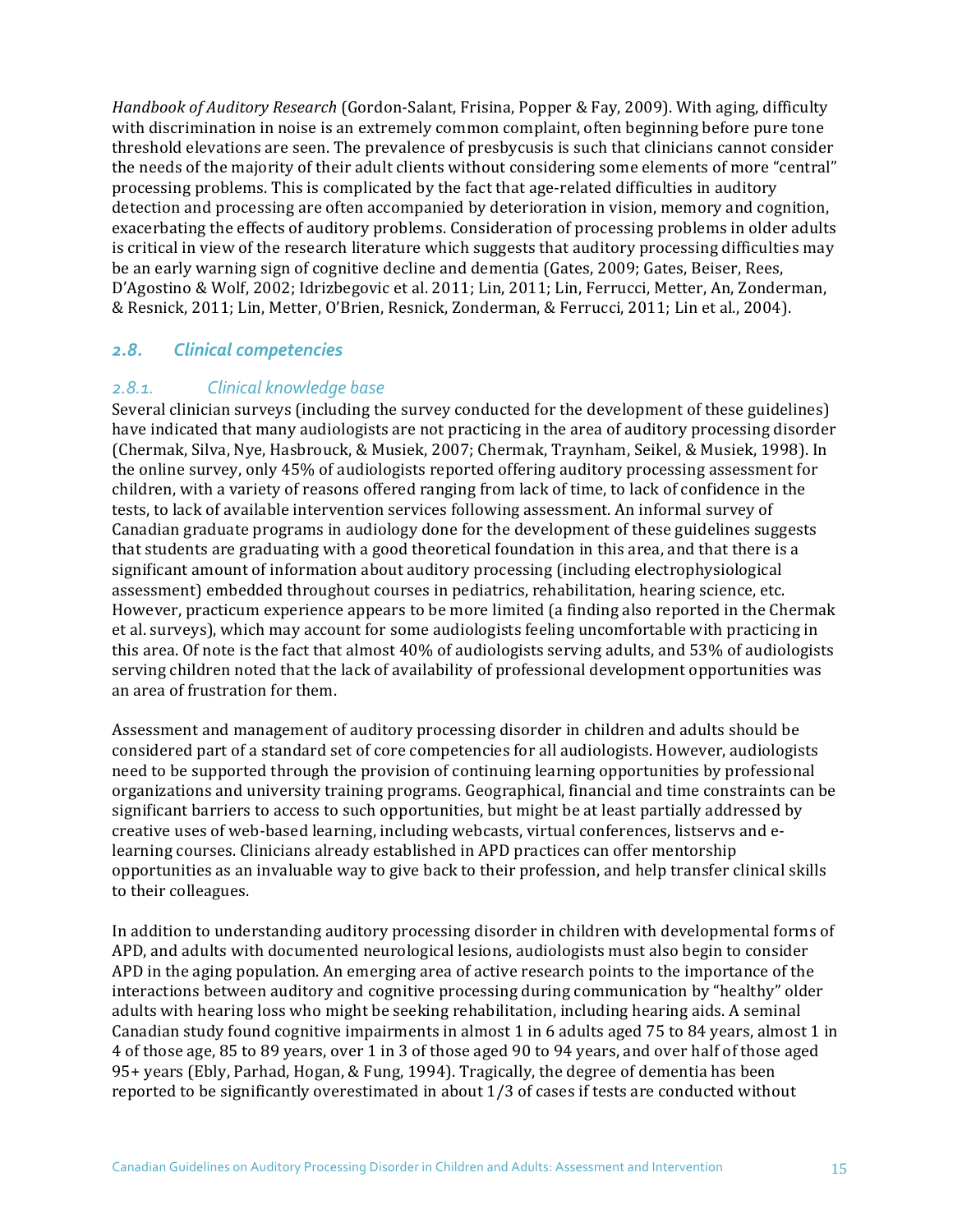versus with hearing aids (Weinstein & Amsel, 1987). Even more striking are the findings from epidemiological studies that audiometric thresholds (Lin et al., 2011) and performance on some tests of central auditory or speech processing (Gates et al., 2002) are predictive of future manifestation of dementia. Moreover, dual sensory (hearing and vision) loss, which affects about 1/5 people over 80 years of age (Smith, Bennett, & Wilson, 2008), is associated with even greater odds for cognitive decline and for functional decline on everyday activities over a 4-year period (Lin et al., 2004). There is now a pressing need to position hearing health care as an important component in the larger context of healthy aging because recent research has underscored the possibility that those with hearing loss are at greater risk for developing future dementia compared to those who have good hearing and a need has been identified for future research to determine if interventions for hearing loss could contribute to the prevention or slowing of cognitive decline (Gates et al., 2011; Lin, 2011; Lin et al., 2011).

#### 2.8.2. *Knowledge of community resources*

Working with individuals with auditory processing disorder and their families always requires a team approach. It is crucial that clinicians develop a good understanding of the community resources available to clients.

For children, this would include understanding how students with auditory processing disorder are served in the school system, identifying key contact people in the child's educational setting, and collecting and integrating information from parents, school professionals and others in clinical decision making. In the online survey, an apparent disconnect was noticed between speechlanguage pathologists and audiologist respondents, with only 19% of audiologists reporting being concerned about a lack of follow-up by school staff regarding recommendations in the audiologist's written report. However, 64% of speech-language pathologists reported a lack of understanding by school staff of auditory processing disorder, and 50% reported difficulties with follow-up by school staff. This may suggest a lack of understanding by clinical audiologists of the policies, and day-today realities, of the delivery of services for children with auditory processing disorder in the school system. 

Across Canada, available services in school systems range from the provision of direct intervention/therapy programs requiring a diagnosis of auditory processing disorder, to provision of speech-language pathology consultative services only, to fitting of an FM system only by a teacher of the deaf/hard of hearing, to no formal support service provision at all. It is imperative that information flows both ways; that school staff has a good understanding of auditory processing disorder, but also that clinical audiologists have a good understanding of the local educational content in their community, so that parents can be provided with accurate and comprehensive information regarding services available to their child.

For audiologists serving adult clients, knowledge of community resources could include familiarity with consumer support groups, programs for seniors, follow-up services for individuals with traumatic brain injury or other neurological insults, or supports for families and caregivers. Audiologists should strive to seek and develop professional relationships with members of their local health care teams. There is a great need for the work of audiologists to become more prominent in geriatric care, and for their role to be expanded beyond simply the prescription and fitting of amplification. One of the interesting findings of the clinician survey was the very small number of audiologists who indicated that they work with adults in geriatric care, long-term care or rehabilitation settings, suggesting a significant gap in services for these clients.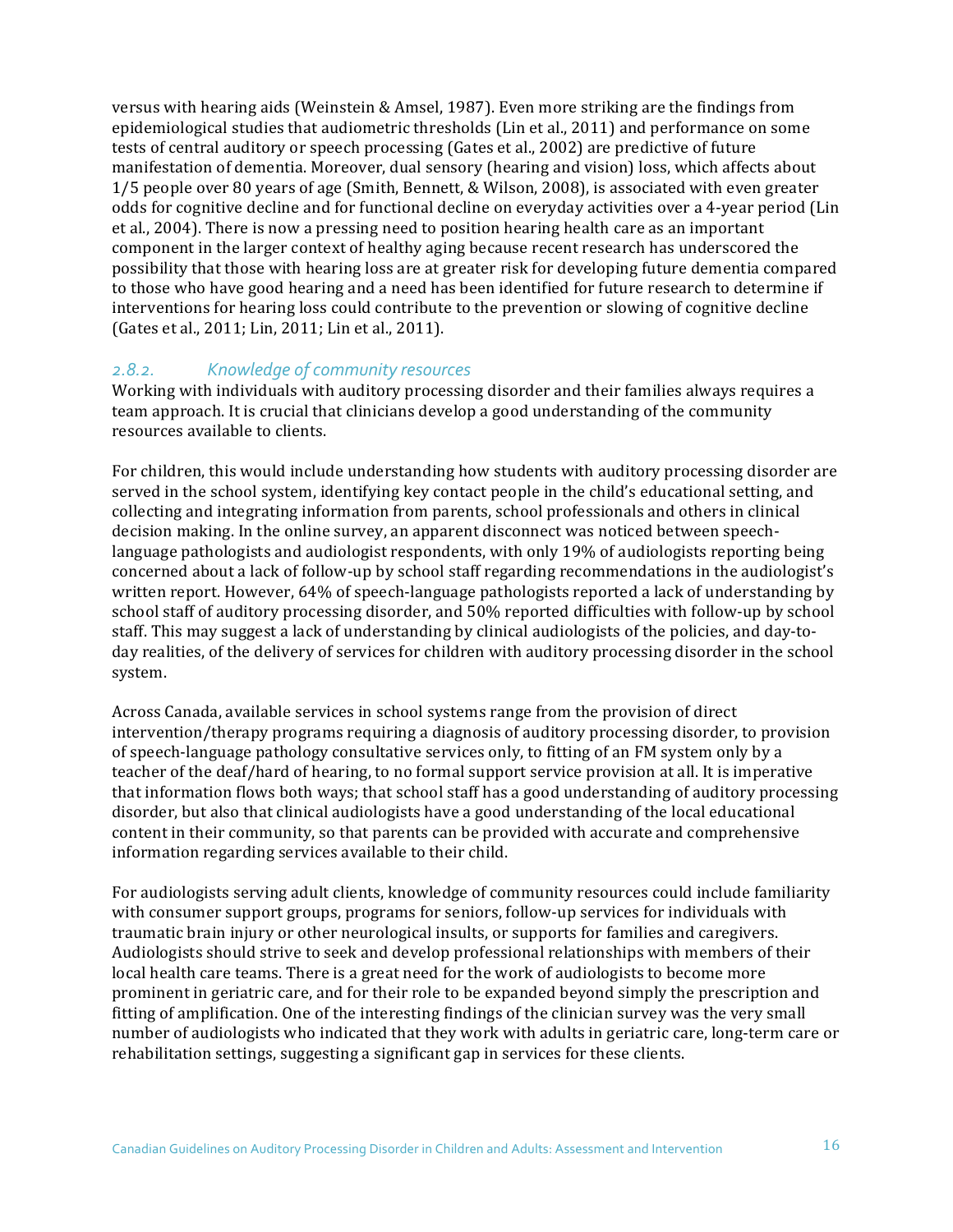# **CHAPTER 3 ASSESSMENT AND MANAGEMENT OF CHILDREN WITH AUDITORY PROCESSING DISORDER**

The ICF model has as its primary focus, an emphasis on functional health and on the interaction between an individual's health conditions or status and the contextual factors around him/her. Consideration and assessment of disorders of body structures and functions is only one step in the process of understanding the ways in which the difficulties arising from these disorders are exacerbated or ameliorated by environmental and personal factors.

This chapter is based on the premise that most cases of auditory processing disorder in children are developmental in nature. While clinicians do see children with identified neurological difficulties such as stroke, brain tumours, and side effects from chemotherapy, etc., these do not reflect the bulk of a pediatric caseload. Research is beginning to examine more closely the link between chronic otitis media and subsequent auditory processing difficulties, and the presence of a cluster of neurological sequelae described by Whitton & Polley (2011) as "amblyaudia" (Moore, 2007; Whitton & Polley, 2011; Zumach, Gerrits, Chenault, & Anteunis, 2009). Conductive hearing loss associated with chronic otitis media, when occurring during critical periods of neurological development, is theorized to result in degraded afferent signal quality through reduced amplitude of auditory signals, delayed transmission of auditory signals introduced by thick fluid, and interaural time and intensity differences introduced by asymmetrical hearing loss during critical periods of neurological development (see Roberts, Rosenfeld, & Zeisel, 2004, and Whitton & Polley, 2011 for comprehensive reviews of the literature in this area). Some research has also demonstrated a higher incidence of auditory processing difficulties in children born prematurely (Gallo, Dias, Pereira, Azevedo, & Sousa, 2011; Gozzo et al., 2009; Mikkola et al., 2007). In general, however, this chapter examines the assessment and management of children with auditory processing difficulties for whom a clear cause cannot be identified.

## 3.1. **Indications** for referral

Referrals for an auditory processing assessment should be based on the impact of auditory processing difficulties on performance and participation at school, home and in the community. However, these symptoms are commonly shared with other disorders, and research indicates both that many children with auditory processing disorder show evidence of language and learning difficulties, and many children diagnosed with language and learning difficulties show evidence of difficulty with many auditory processing tasks. Chermak et al. (1998) showed that reports of being distracted and inattentive are symptoms common to children with auditory processing disorder and to those with attention deficit disorder with hyperactivity. Moore, Ferguson, Edmondson-Jones and Ratib (2010) found that listening difficulties often occurred with reduced visual alertness. Other researchers have found similar overlap between disorders (Jutras et al., 2007; Riccio, Cohen, Hynd, & Keith. 1996; Riccio, Hynd, Cohen, Hall, & Molt, 1994). These studies showed that between 40 and 60% of children diagnosed with auditory processing disorder also showed indications of attention deficits. Cook et al. (1993) reported that all of their subjects with attention deficit disorders failed at least two auditory tests. Sharma, Purdy and Kelly (2009) showed that almost half of children referred for suspicion of auditory processing disorder failed auditory, reading and language test batteries.

However, although there is a comorbidity with other disorders, auditory processing disorder is a hearing disorder. Children with auditory processing disorder will experience similar symptoms as those having a hearing loss. Chermak et al. (1998) noted that behaviours which are most indicative of auditory processing difficulties (as opposed to other comorbid conditions such as attention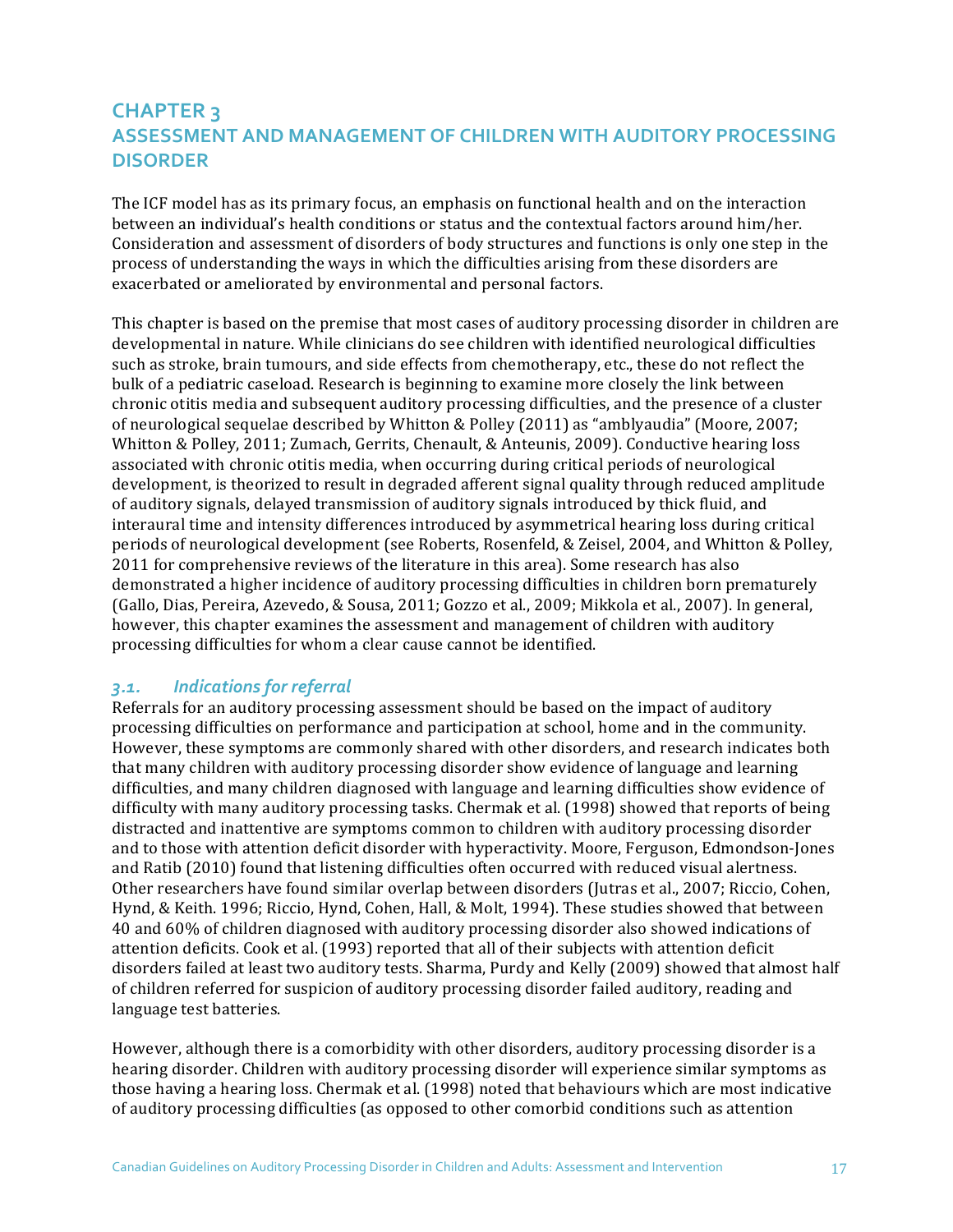deficit hyperactivity disorder) include (in order of most often reported), difficulty hearing in background noise, difficulty following instructions, poor listening skills, academic difficulties, poor auditory association skills, distractibility and inattention. Whitelaw (2004) outlines how careful attention to reported behaviours and clinical test results can help to differentiate disorders with similar presenting symptoms, such as attention deficit hyperactivity disorder and autism spectrum disorder.

# *3.2. Personal factors*

Personal factors as defined in the ICF model include factors that are specific to the individual, such as race, gender, age, educational level, coping styles, learning styles and other factors. Personal factors include those that are fixed (such as age) and those that are more fluid, developmental or changeable (such as coping styles or educational level). This section addresses the personal factors important to consider in the assessment of auditory processing.

# *3.2.1. Age*

Research is clear that there is a long maturational timeframe for the development of auditory processing skills, a trajectory that continues well into adolescence (see Bellis, 2002 and Moore, 2002, for a comprehensive review). Research beginning in the 1970s and continuing until the present day has described the ability of infants and very young children to process complex auditory information (Trehub, 2005; Schneider & Trehub, 1985; Schneider, Trehub & Bull, 1979; Trehub & Rabinovitch, 1972; Trehub & Trainor, 1993); however, from a practical standpoint, there are limitations in assessing these auditory processing abilities in very young children in a clinical setting. Therefore, there must be a balance between identification of a problem as early as possible to prevent or reduce its impact on language and learning, and the potential for misdiagnosis of a problem because assessment practices are not reliable, valid or predictive of future problems.

These guidelines are consistent with others in the finding that behavioural tests of auditory processing abilities demonstrate reduced reliability and validity for children under the developmental age of 7 years (American Academy of Audiology, 2010; British Society of Audiology, 2011). Similarly, current evidence suggests that the use of electrophysiological measures for children yields highly variable results. Electrophysiological testing of younger children requires a thorough understanding of the maturational components of these waveforms, (Ponton, Eggermont, Kwong, & Don, 2000; Schochat & Musiek, 2006; Sussman, Steinschneider, Gumenyuk, Grushko, & Lawson, 2008). For those children with confirmed lesions of the central auditory system, evoked potentials can offer valuable information. Experience with assessment and waveform interpretation for this population is crucial.

## *3.2.2. Cognitive, developmental, personality and learning disorders*

Behavioural assessment of auditory processing skills requires that children are able to understand the task requirements, have receptive and expressive language skills that enable them to understand, and respond to, speech stimuli, and have sufficient attention and memory to complete the tasks. If the presence of intellectual disability has been confirmed through psycho-educational assessment, auditory processing assessment should not be performed. For example, a child diagnosed with a mild intellectual disability (MID) on the basis of a psycho-educational assessment would very likely demonstrate scores below the normal range on a variety of tests of auditory processing. However, the difficulties with the cognitive, memory and language processing requirements involved in understanding the instructions and completing the tasks associated with MID are sufficient to explain poor test performance and do not imply a distinct auditory processing disorder. For many children, auditory processing assessment may be one of the first of a range of assessments in process and formal psycho-educational assessment results may not be available to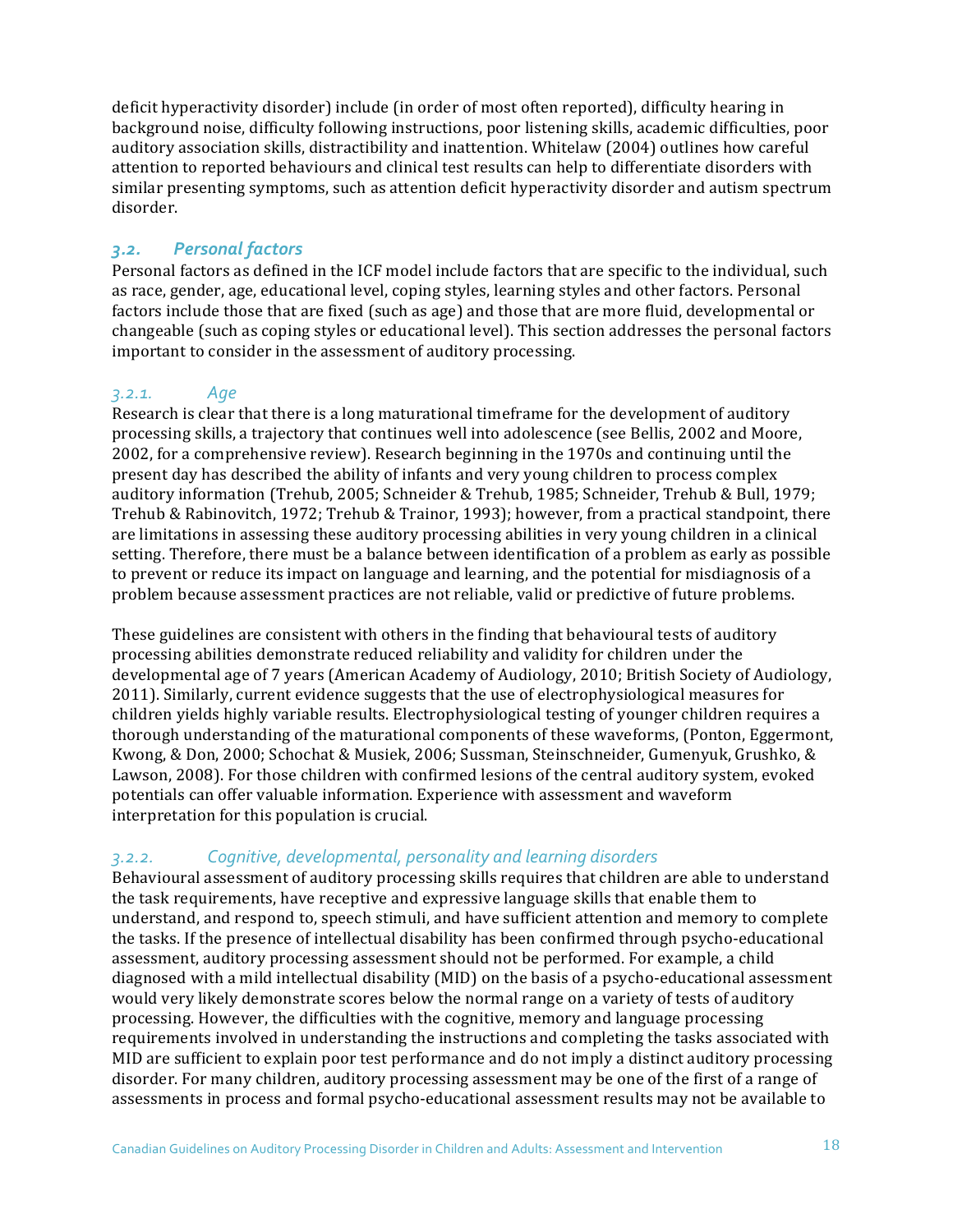the clinician. In these cases, where there are indications or concerns regarding cognitive delays, it is strongly recommended that good clinical judgment be employed, and clinicians defer auditory processing assessment until assessment by appropriate professionals (psychologists, neurodevelopmental pediatricians, speech-language pathologists, etc.) has been completed.

Most behavioural tests of auditory processing require a spoken response from the child. Therefore, auditory processing assessment may not be appropriate for children whose multiple articulation errors or reduced speech intelligibility make interpretation of responses unreliable or invalid, unless a spoken response requirement can be modified to written or picture pointing responses.

The frequent presence of co-morbid learning difficulties such as learning disabilities, expressive and/or receptive language disorders, attention deficit hyperactivity disorder and others, has sparked debate in the research literature regarding potential cause/effect relationships and recommendations for assessing (or not). Discussion regarding the potential effect of other learning challenges on the results of auditory processing assessment has led to conflicting recommendations. The ICF framework focuses on the effects of a disorder on performance and participation (rather than on pinning down a disorder of a particular body structure). Therefore, evaluation of the degree to which a child with a language delay or disorder "breaks down" during difficult listening tasks provides valuable information with respect to performance in a classroom situation, whether or not a formal diagnosis of auditory processing disorder can be definitively made. For example, research indicates that children with specific language impairment (SLI) or with dyslexia had significantly lower performance on speech tests in noise (but not in quiet) than children without these disorders, a finding which has significant implications for the classroom even though the relationships between APD, learning disabilities and language impairment are not well understood (Ziegler, Pech-Georgel, George, Alario and Lorenzi, 2005; Ziegler, Pech-Georgel, George, & Lorenzi, 2009). While more research is needed, Mengler, Hogben, Michie and Bishop (2005) have shown that children with SLI have impaired frequency resolution abilities when compared to children in the control group. Such a finding would have far reaching implications on the child's abilities to learn to discriminate between sounds. Coordinated efforts between audiologists, speech-pathologists and educational psychologists are needed to ensure efficacious diagnosis and remediation.

Clinicians are also required to possess additional knowledge and skills, and to exhibit care and good clinical judgment when assessing children with other types of developmental or personality disorders (e.g., autism spectrum disorder, or personality disorders such depressive disorder). Dawes & Bishop (2009) discuss how the overlap in reported behaviours for different types of disorders creates challenges for clinicians. They noted "different conceptual and diagnostic approaches adopted by audiologists and psychologists can lead to a confusing picture whereby the child who is regarded as having a specific learning disability by one group of experts may be given an APD diagnosis by another." They further noted that "While this could be indicative of comorbidity, there are concerns that different professional groups are using different labels for the same symptoms." Clinicians working with children need to be well-informed of the research literature describing potential auditory processing deficit underpinnings in children with other types of cognitive, developmental, personality and learning disorders.

#### *3.2.3. Peripheral hearing loss*

In this context, peripheral hearing loss refers to loss of audibility and an elevation in pure tone audiometric thresholds; any type of supra-threshold assessment necessarily involves some level of auditory processing. Some research has studied the influence of peripheral hearing loss on auditory abilities in children (Arnst, 1982; Jutras, 2006; Jutras & Gagné, 1999; Koravand, Jutras & Lassonde,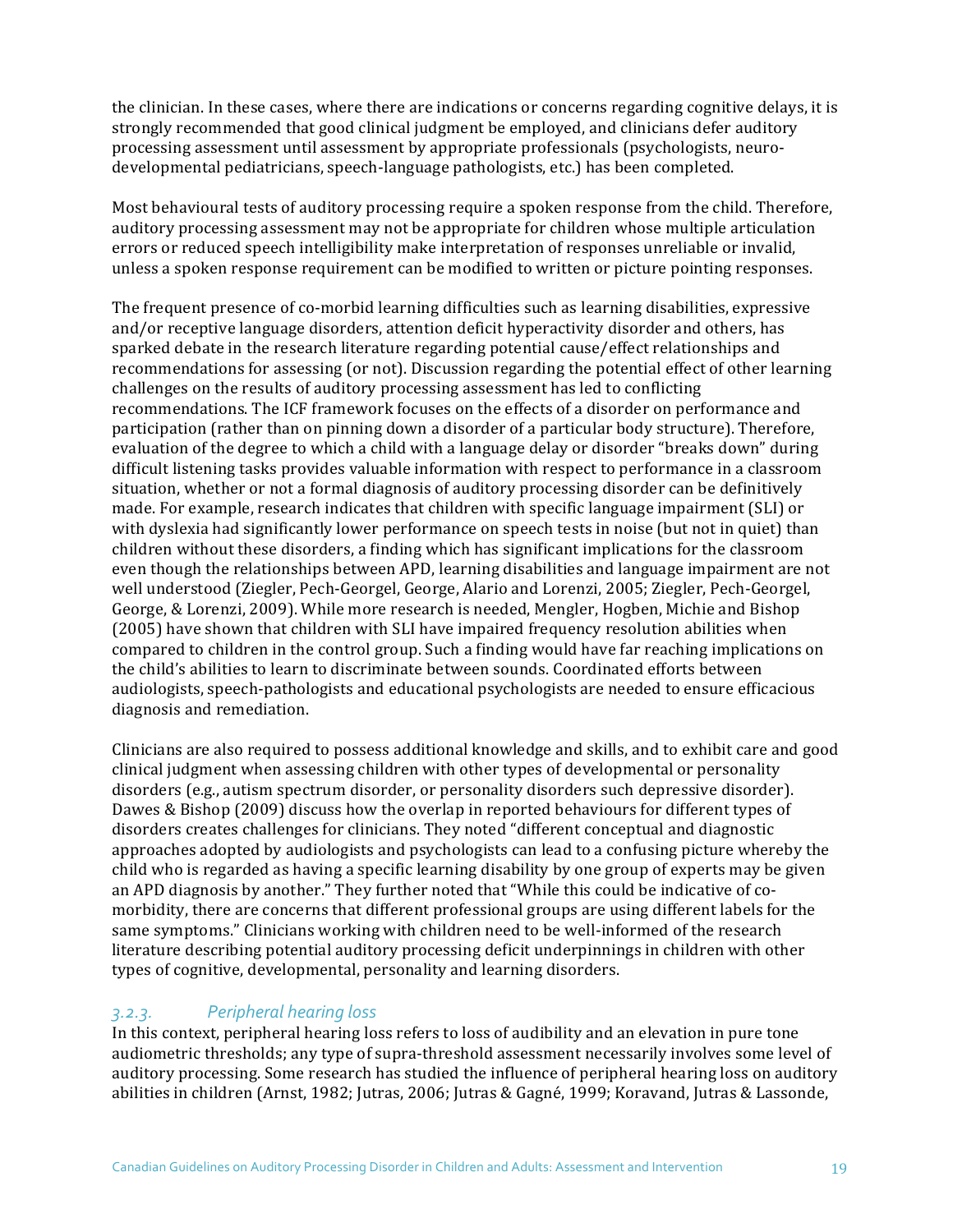2012; Koravand, Jutras, & Roumy, 2010). However, as research does not yet provide clear guidance in this area, at this time, assessment of auditory processing should not be conducted for children with peripheral hearing loss of any degree or type. The problems related to inherent variability in the assessment of children, the often limited availability of adequate normative data, and the variability in auditory system maturation are considerable for children with typical hearing. Accounting for another variable in the form of peripheral hearing loss precludes the valid and reliable identification of auditory processing disorder for children with peripheral hearing loss. This does not suggest that auditory processing disorder cannot be present in children with peripheral hearing loss; both theory and clinical experience suggest that dysfunction can occur concurrently at many levels in the auditory system in an individual. It is expected that future research will provide a better understanding of the interactions between auditory dysfunctions arising from a variety of causes; however, at present, there is an insufficient level of evidence to guide valid and reliable assessment of children with peripheral hearing loss.

#### *3.3. Screening*

The use of behavioural checklists and questionnaires by speech-language pathologists, school professionals, parents/caregivers, and others can be a useful approach to determining whether a referral for auditory processing assessment is indicated. Providing a copy of such observational data to parents/caregivers to share with clinical audiologists provides valuable information to assist in test interpretation and the development of recommendations. However, it is important that if such checklists and questionnaires are used routinely for decision making for referrals by school teams, that school staff have an understanding of auditory processing, and understand the administration and interpretation of these screening instruments. Research has indicated weak or no ability of screening questionnaires to predict auditory processing disorder, including instruments such as the Children's Auditory Performance Scale (CHAPS) (Drake et al., 2006; Lam & Sanchez, 2007; Wilson et al., 2011), the Screening Instrument for Targeting Educational Risk (SIFTER) (Wilson et al., 2011) and the Test of Auditory Perceptual Skills-Revised (TAPS-R) (Wilson et al., 2011). Behavioural checklists and questionnaires should only be used to provide guidance for referrals, for information gathering (for example, prior to assessment or as outcome measures for interventions), and as measures to describe the functional impact of auditory processing disorder, not for the purpose of diagnosing auditory processing disorder.

A variety of behavioural screening tests of auditory processing disorder for clinical use by audiologists have also been developed. Such screening tests in isolation should be used only for screening prior to further assessment, and should not be used for the purpose of diagnosing auditory processing disorder.

#### *3.4. Assessment of auditory capacities*

Auditory capacities are defined as discrete auditory processes such as localization, lateralization, temporal resolution, etc. which are related to various structures and functions in the auditory system and brain (body structures and functions in the ICF model). In the early history of practice in the area of auditory processing disorder, there was a focus on pairing specific auditory capacities with specific auditory sites, such that a tumour at a specific location along the auditory pathway could be identified by reduced responses in a specific audiological test. The understanding of auditory processing has evolved considerably over the years, incorporating the roles of both afferent and efferent pathways, and the integration of other brain functions. However, there is still a role for delineating specific auditory capacities that are important for an individual's ability to function in everyday life.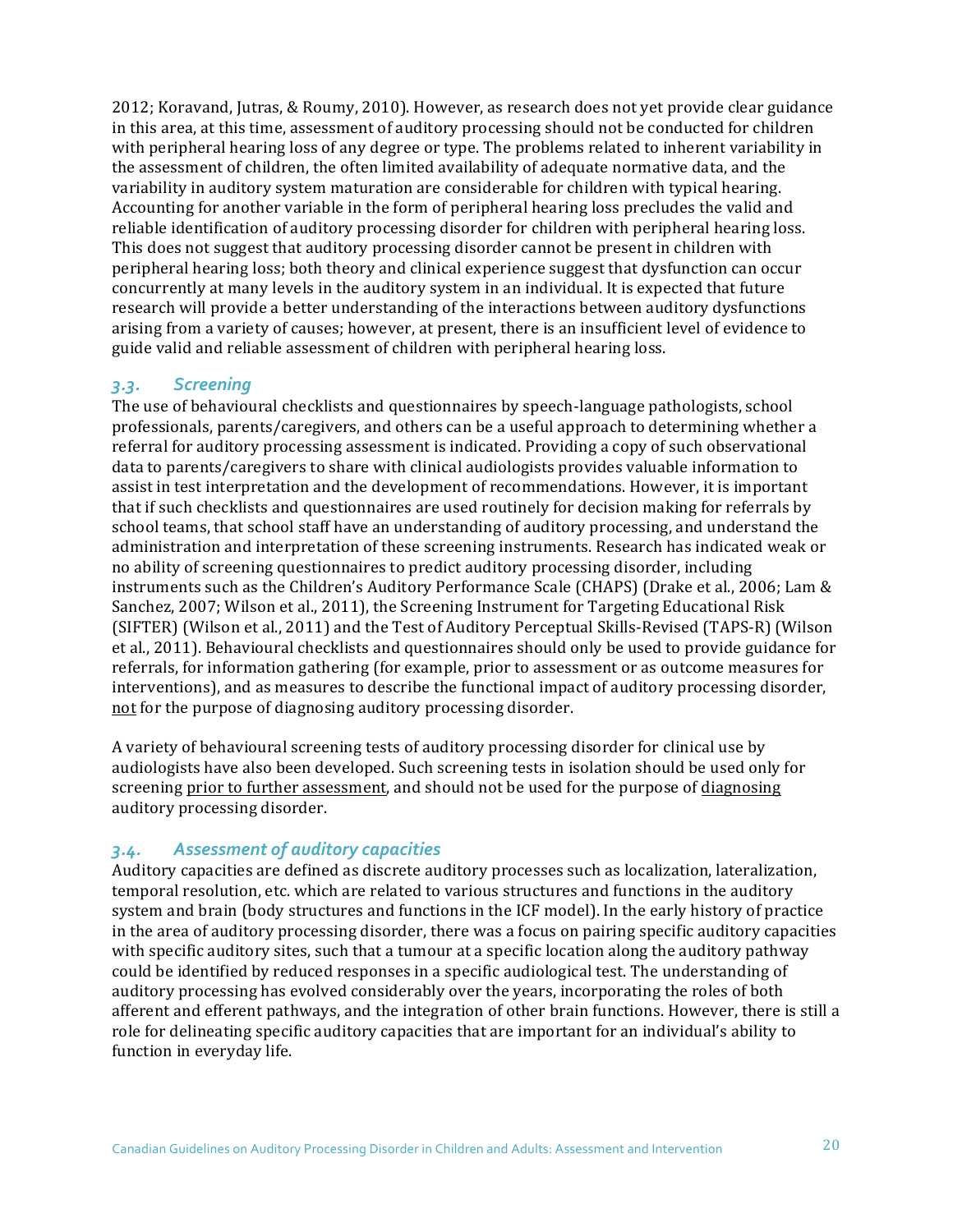Positioning the assessment of capacities within a broader ecological model, Anthony (1991) describes the construct of "decontextualized assessment." Decontextualized assessment refers to assessment that occurs outside of, and in isolation to, the individual's educational and social environment. The value of decontextualized assessment lies in its ability to isolate discrete skills and tasks, and to control for the effects of confounding variables. However, decontextualized assessment in a sound room may overestimate or underestimate a child's performance at home, in a classroom or in social or recreational contexts, where contextual factors may hinder or help the child's ability to function, and therefore results need to be considered in the context of the child's environment.

## 3.5. Pre-assessment information gathering and case history

It is extremely important that information from parents and school staff be obtained prior to testing. Contextual observation is an integral part of the evaluation of children with suspected auditory processing disorder, since listening can be highly influenced by environmental and personal factors such as classroom acoustics, attention and motivation, etc. It is recommended that parents receive a checklist or other observational tool to be completed by the child's teacher prior to the auditory processing assessment. Parents may also complete questionnaires. Moore et al. (2010) found a small but significant correlation between children's performance on auditory processing measures, and caregiver reports of communication and listening skills. Parents should also be encouraged to obtain, and bring with them, copies of assessments completed by other professionals (such as school psychologists, speech-language pathologists, special education resource teachers, etc.). For older children, self-assessment can be a valuable source of information both to obtain information on the child's perspective and experiences of listening and learning in the classroom and elsewhere, and to obtain a sense of the impact of listening difficulties on selfconcept, self-esteem, motivation, affect, etc.

Information obtained from parents/caregivers during a case history should include, at least, pre-, peri- and post-natal information, physical developmental milestones, speech and language development, family history of learning and hearing difficulties, incidence of middle ear problems (intervention), allergies, academic skills (strengths and weaknesses), general health and information on his/her participation at school, at home, in sport and leisure as well as musical abilities. 

# 3.6. Tools for assessment of auditory capacity

Standard audiometric assessment should always be the first step, including pure tone audiometry, immittance battery with both ipsilateral and contralateral acoustic reflexes, otoacoustic emissions, speech recognition and speech discrimination testing. The first step must be to establish whether or not the child has normal hearing sensitivity; most clinicians have encountered a case in which a child referred for assessment of auditory processing skills was found in fact to have mild hearing loss associated with serous otitis media or undiagnosed mild sensorineural hearing loss.

There is little research delineating an appropriate auditory processing test battery for children (or for adults, for that matter). Musiek, Chermak, Weihing, Zappulla and Nagle (2011) note that "use of multiple tests can potentially reduce diagnostic error by improving efficiency, increasing the face validity of the battery as a whole by incorporating a broader range of auditory processes, and providing guidance in establishing the most appropriate intervention goals and program planning." (p. 343). However, they also note that increasing the number of tests in a battery also increases the potential for false positives (i.e., identifying an individual as having an APD, when they do not), and increases cost. Therefore, when choosing the components for a test battery, we must ensure that the following two criteria are met: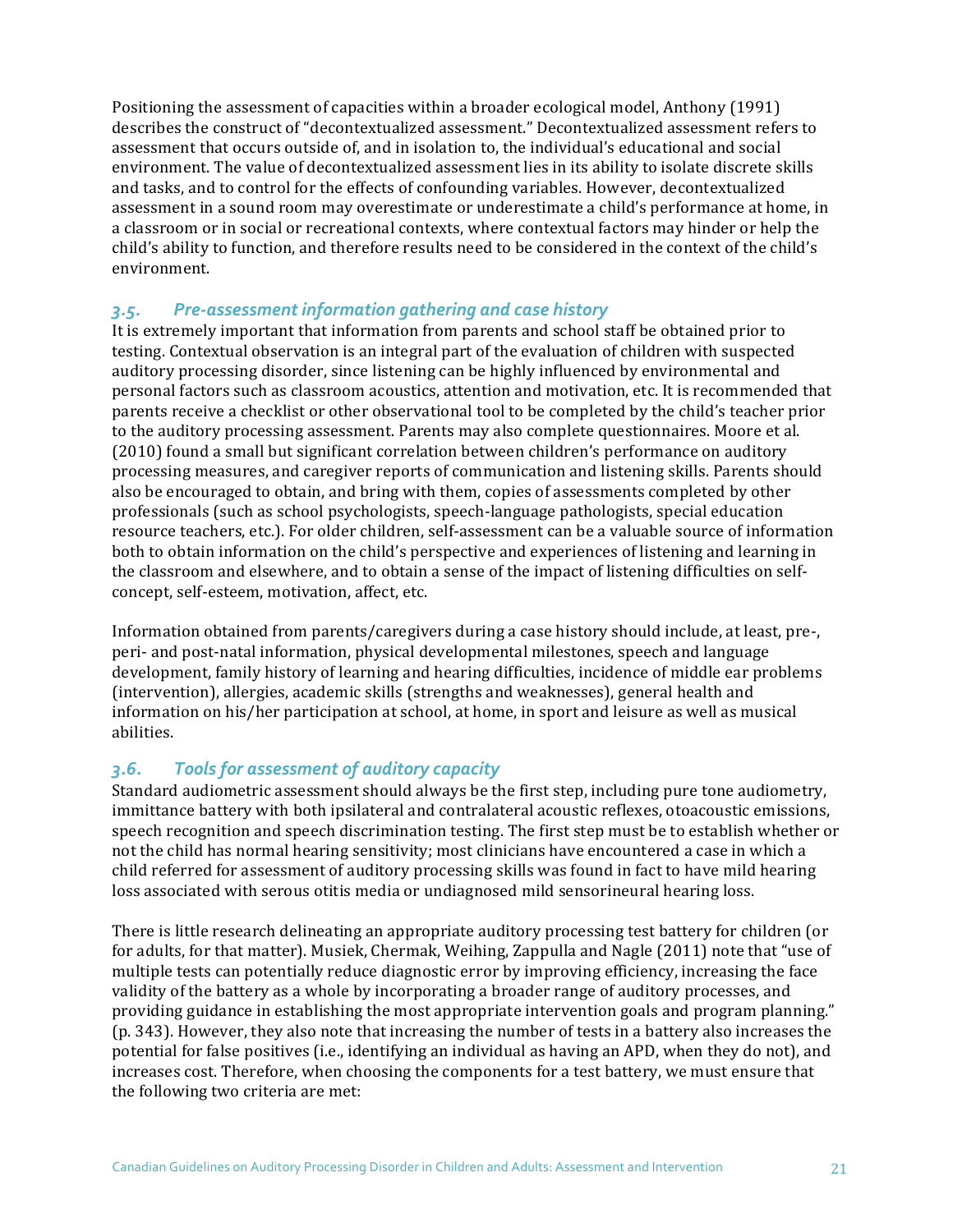- 1. The test battery must accurately identify the presence of APD. This requires audiologists to carefully research and evaluate the psychometric properties of individual tests, and to choose tests with good test sensitivity, specificity and efficiency, and with clear pass/fail criteria.
- 2. It must also assess and describe the individual's functional difficulties related to auditory dysfunction (requiring some individualization of the test battery to the complaints and functional difficulties reported).

With respect to accurate diagnosis of the presence of APD, test sensitivity, specificity and efficiency must be known. Sensitivity refers to the ability of a test to correctly identify individuals who do have a disorder, as having that disorder. Specificity refers to the ability of a test to "pass" individuals who do not have the disorder. Test efficiency is measured by the percentage of individuals classified correctly (true positives and true negatives). For children, the usual research methodology used for adults to establish a "gold standard", that of comparing performance of a group of individuals with confirmed auditory disorders  $(e.g., a$  coustic neuromas or brain tumours) against a control group of neurologically normal individuals, is not applicable. Musiek, Geurkink & Kietel (1982) used a different approach and assessed a group of children suspected of having APD based on previous interdisciplinary assessment and observation. They found that the Frequency Patterns Test, Competing Sentences Test, Dichotic Digits Test and Staggered Spondaic Word Test were most accurate in identifying APD, using a criterion of performance more than one standard deviation below the mean. Singer, Hurley & Preece (1998), using a similar methodology, found the Filtered Speech Test and Binaural Fusion Tests in combination to be the most cost effective and accurate battery (compared to a speech recognition MLD, Pitch Pattern Sequence Test, Staggered Spondaic Word Test, Dichotic Digits Test and time compressed speech).

Surprisingly little research using factor analysis has been used to address this problem. However, Schow and Chermak (1999) suggested factor analysis may be an approach to identify underlying bases of auditory processing difficulty, and found in a study of performance of 331 children suspected of having APD, that two clear factors emerged using the SCAN-C and SSW. These were a binaural "separation from competition" factor and a monaural low redundancy degradation factor (such as might be assessed by a filtered speech or speech-in-noise test). Dawes & Bishop (2007) also found these two factors to emerge in their factor analysis of the SCAN-C Test with British children. 

Capacities to be assessed can include temporal sequencing/ordering, which can be assessed by tests such as Pitch Patterns Sequence Test (Musiek, Bromley, Roberts, & Lamb, 1990), and Duration Pattern Test (Musiek & Pinheiro, 1987); identification of speech in degraded listening situations (including listening in noise) which can be assessed by tests such as Synthetic Sentence Identification – Ipsilateral Competing Message (Jerger & Jerger, 1974), filtered speech, time compressed or reverberant speech (Keith, 2002); understanding low redundancy speech (such as low pass filtered speech or compressed speech with reverberation); binaural separation which can be assessed by tests such as competing words, or the Synthetic Sentence Identification  $-$ Contralateral Competing Message test (Jerger & Jerger, 1974); binaural integration which can be assessed by tests using dichotic stimuli presentation [e.g., digits (Musiek, 1983), words (Meyers, Roberts, Bayless, Volkert, & Evitts, 2002), and sentences (Musiek, 1983; Fifer, Jerger, Berlin, Tobey, & Campbell, 1983) or the Staggered Spondaic Word Test (Katz, 1962); binaural interaction which can be assessed by tests such as the Masking Level Difference Test; localization and lateralization which can be assessed by tests such as the Listening in Spatialized Noise Test (Cameron & Dillon, 2007; Cameron et al., 2009); temporal resolution, which can be assessed by tests such as the Gaps in Noise Test (Musiek et al., 2005), and the Random Gap Detection Test (Keith, 2000); auditory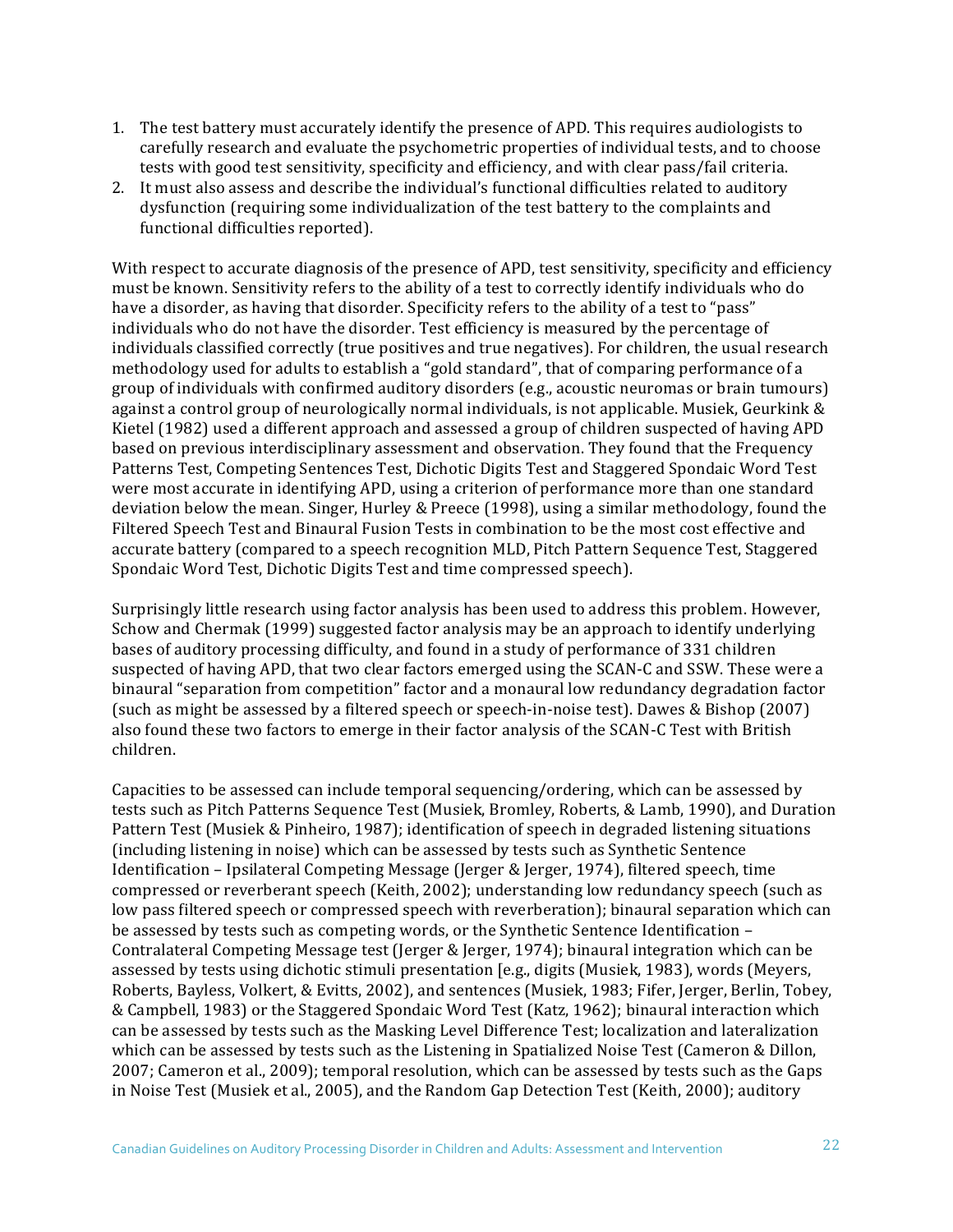attention which can be assessed by tests as the Auditory Continuous Performance Test (Keith, 1994); and auditory memory which can be assessed by tests such as digit span or expanding memory tests.

Electrophysiology testing may be considered to complement behavioural assessment  $(e.g.,$  auditory brainstem evoked response, middle latency response, late latency response, P300 and Mismatch Negativity). Cases where electrophysiological testing may be valuable include confirming an abnormal finding on behavioural measures, or obtaining information where limited behavioural assessment information can be obtained.

The time required to obtain a complete and clear picture of a child's capacities and incapacities will vary for each child, and therefore no recommendations are made regarding time limits. However, clinicians should always be sensitive to each child's ability to participate in assessment with respect of age, attention, motivation and other factors. Multiple sessions may be needed to obtain valid assessment results, depending on the child.

#### *3.7. Interpretation of auditory capacity test assessment*

Musiek et al.  $(2011)$  describe the challenges inherent in selecting a test battery that is representative and sensitive, but also time and cost effective. They note that "audiologists' primary responsibility must be to identify those with  $(C)$ APD with high accuracy (i.e., identify true positives) while minimizing the number of false positive and false negative diagnoses." In their study of the sensitivity and specificity of various tests to differentiate individuals with known auditory system lesions from individuals with normal auditory systems, they found that using a criterion of two failed tests for a positive diagnosis resulted in the best balance across efficiency (88%), sensitivity (90%) and specificity (86%), maintaining what would be considered clinically acceptable false positive and false negative rates.

Diagnosis of abnormal performance on tests of auditory processing must be based on performance below the cut-off scores or performance criteria provided by the test manual (commonly defined as performance deficits of at least two standard deviations below the mean), on at least two tests. ASHA (2005) recommends that where only results of only one test are used to diagnose auditory processing disorder, stricter criteria of performance deficits on one test of at least three standard deviations below the mean and reported significant functional difficulty in auditory behaviours reliant on the process are appropriate.

However, it must be acknowledged that these criteria represent only our best interpretation of an evolving research literature on the selection and use of clinical test batteries, and that we must continue to re-evaluate and revise our thinking as we learn more. Recently, a research team representing the National Acoustics Laboratories, Hearing Cooperative Research Centre and the University of Queensland in Australia (Dillon, Cameron, Glyde, Wilson & Tomlin, 2012) provided an excellent review and critique of current use of the test battery approach, and propose an alternative, hierarchical, adaptive mode. This model has as its first step the careful delineation of the functional problems that an individual has with listening in difficult conditions; once this has been described, a two step testing process including a master battery and a detailed battery is proposed. These authors challenge us to expand our conceptualization both of the disorder, and our approach to identifying it and providing effective management services to our clients.

It should be noted that, while the literature on test profiles is not definitive, when poor or inconsistent performance on all tests of auditory processing is seen, clinicians should be cognizant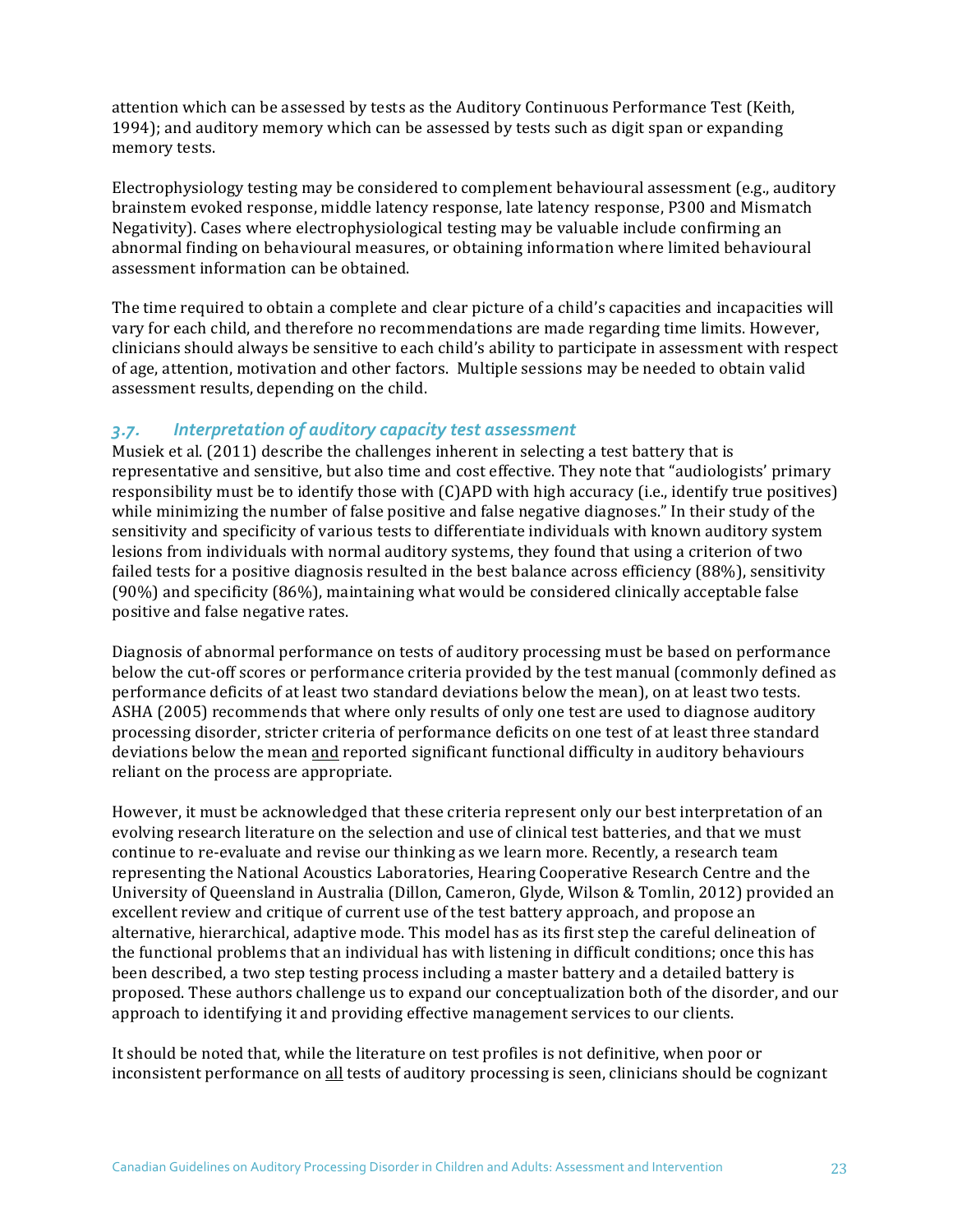of the strong probability of disorders which are more global in nature, and less likely specific to the auditory channel (ASHA, 2005).

The British Society of Audiology (2011a) guidelines describe several frameworks that might guide interpretation of test results and management recommendations.

1. Functionally driven, that is, the individual's difficulties in everyday life and at school/work are matched with corresponding management strategies

2. Test driven, that is, management strategies are selected on the basis of test findings

3. Profile driven, that is, the individual is classified into an APD subtype, based on patterns in test results and proposed audiological or neurological underpinnings, and management is decided accordingly.

At present, test-driven and profile driven frameworks are not well supported by research. While theoretical models delineating profiles of auditory processing disorder have been developed, they are based in theoretical frameworks rather than being driven by clinical data, and there is limited evidence demonstrating their clinical utility. The two primary models in the literature are the Buffalo model (Katz, 1992) and the Bellis-Ferre model (Bellis, 2003). The Buffalo model relies primarily on test results from the Staggered Spondaic Word, classifying children who "fail" the test into one of four profiles:  $(1)$  Decoding,  $(2)$  Tolerance Fading Memory,  $(3)$  Integration and  $(4)$ Organization. Children with a decoding profile are those who experience difficulties in processing rapidly auditory information and in answering questions quickly. Tolerance fading memory refers to difficulties in understanding in adverse listening conditions and/or in remembering short-term auditory information (Katz, 1992). Children with an integration profile have problems in integrating auditory information with input coming from other modalities (Katz, 1992). Finally, children with temporal ordering problems are reflected in the organization profile (Katz, 1992).

In the Bellis-Ferre model, initially five profiles were included in the model, but this has been subsequently revised. Three primary profiles have now been described, along with two secondary profiles that are thought to reflect auditory difficulties without a primary auditory processing disorder. The three primary profiles are Decoding, Integration and Prosodic. These profiles are defined by integrating results of the auditory test battery. Decoding includes difficulties in listening in noise and poor analytic skills. Integration refers to difficulties in linking prosody and linguistic content, in spelling, in listening in noise, and in performing tasks requiring integration of interhemispheric information. Children with memory problems are also classified in this profile. The prosodic profile includes children who have difficulty perceiving and using prosody, decoding communicative intent, spelling, performing visuospatial tasks and with mathematics calculation.

Despite the use of common terms by the two models, the same term does not always refer to difficulties in the same auditory capacities. Jutras et al.  $(2007)$  used clinical data from children diagnosed with auditory processing disorder to categorize children according to the Buffalo and the Bellis-Ferre models. They found that more children were classified as fitting a specific profile in the Buffalo model than in the Bellis/Ferre model. The majority of children could not be classified at all into a specific profile. The Buffalo model relies on assessment of a single auditory capacity (binaural integration) and does not provide information on the other auditory capacities.

At present, it appears that models relative to auditory processing disorder are insufficiently developed and researched to be recommended for defining specific clinical categories of auditory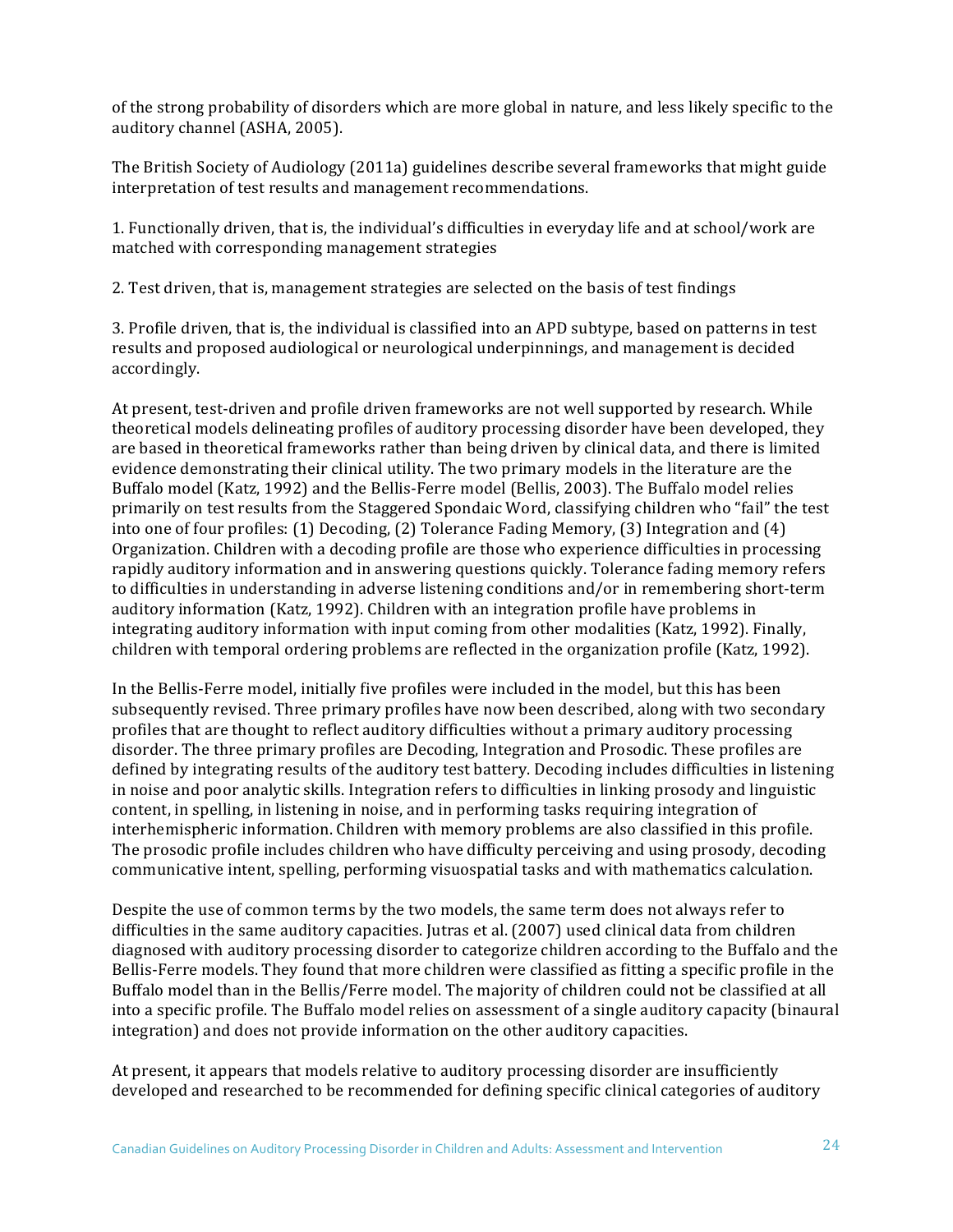processing disorder. In addition, links between theorized profiles and functional implications for everyday listening as well as recommendations for treatment and management have to be scientifically validated before their use in educational settings can be recommended.

# *3.7.1. Delay vs. disorder*

Research on neurological maturation of auditory processing capacities clearly demonstrates the considerable variability between individuals, and the considerable time period over which complete maturation occurs. Although exact numbers are not known, Musiek (personal communication, 2011) has suggested that about  $20-30\%$  of children may show test results that improve to within the typical range over time. Prediction of which children may "grow out of" auditory processing difficulties, and which children will have persistent difficulties without significant improvement is not possible based on a single initial assessment. Therefore, when a first evaluation is completed and abnormal results are obtained, it is preferable to use the term "delay" in the development of auditory capacities or hypothesis of auditory processing disorder. The distinction between a delay in the development of auditory capacities, and an auditory processing disorder should rely on results of subsequent evaluations. Abnormal results that are consistently seen over time with little or no change suggest the presence of auditory processing disorder, rather than maturational delay. Improvement in performance over time towards the normal range supports a conclusion of delay in the development of auditory capacities.

It should be emphasized that, although the clinician may not have enough information to differentiate between a maturational delay and a more permanent disorder, intervention is still required. Basing our approach on the ICF model reminds us that our focus needs to be on improving the child's ability to perform the activities of his/her daily life, and his/her ability to participate fully at home, school, and in the community even when we cannot definitively sort out exactly what is happening at the body functions and structures levels.

## *3.7.2. Re-evaluation*

When auditory processing delay/disorder has been identified, re-evaluations at least every two years, are strongly recommended. Yearly evaluations may be more appropriate for young children in whom substantial maturation may be seen, or for children enrolled in formal intervention programs, to monitor progress. Tools presently available for the assessment of auditory capacity allow a clear distinction between delay and disorder to be made only on the basis of comparison between results of two or more evaluations. Students who evidence a change in their classroom performance or auditory performance, or children who display any other unusual symptoms should be considered for re-evaluation more frequently as the situation warrants.

## *3.8. Intervention to improve participation*

When the ICF clinical codes and checklists are used by clinicians, the ICF addresses its ethical use -"...(1) that persons should be viewed as having inherent value and autonomy, (2) that persons and/or their advocates should have a right to understand how the ICF is being used to classify their functioning and subsequently be able to see their individual ICF codes and their ratings to be given and the right to discuss, challenge, or affirm them, and  $(3)$  that ICF codes should never become a label for the person but only a description of specific levels of functioning" (Annex 6). While not incorporating the use of clinical codes, practices in this area should nonetheless mirror these principles, in that children and families should be viewed as having inherent value and autonomy, that children and families should clearly understand assessment results and resulting recommendations which have been developed with their input and consideration, and that our descriptions, reports and recommendations should not represent labels, but rather, comprehensive approaches to improving child and family functioning in all areas of their lives. Designing such a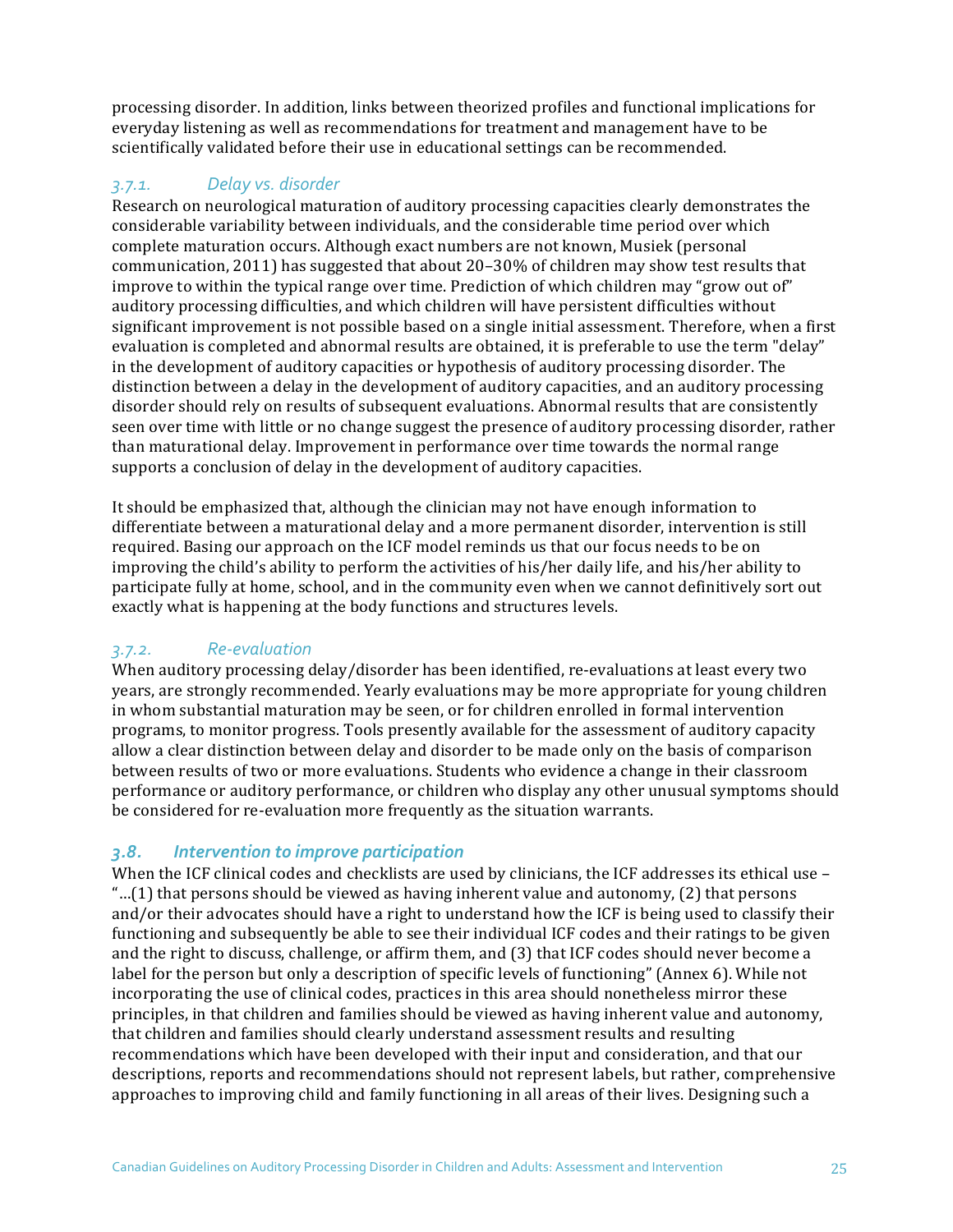comprehensive approach cannot be based solely on the results of a decontextualized assessment of auditory capacity (BSA, 2011b; Hickson, 2009b).

The ICF framework conceptualizes an individual's ability to participate fully in school, work, social, family and community activities as an interaction between the individual's capacity limitations and his/her contextual factors. Contextual factors within the ICF model refer to environmental factors (factors in the individual's external environment that may impact on his/her functioning) and personal factors (factors in the individual's internal world that may impact his/her functioning). Environmental Factors include not only aspects of the physical environment (such as high noise levels or many reverberant room surfaces), but also aspects of social and communication functioning (such as the use of communication repair strategies by parents or teachers, the use of facilitative teaching strategies in the classroom, etc.). Personal factors include those that are stable (age, gender, personality, first language acquired, etc.) as well as those that might be adaptable (such as coping strategies, motivation, self-concept, self-esteem, advocacy skills, etc.).

While the ICF provides a more detailed breakdown of contextual factors, with related codes and the inclusion of qualifiers to quantify degree of difficulty, it is not the intention of these guidelines to rewrite or tailor these codes and qualifiers to practice in this area. The discussion of contextual factors more broadly allows clinicians and other consumers of these guidelines to conceptualize a comprehensive management approach. A frequent comment in the clinician survey from speechlanguage pathologists and educational audiologists (and from experience, from classroom teachers and school staff as well), was that the rationale for management recommendations was often not explained, that school staff did not understand management recommendations, or that management recommendations were inappropriate or not implementable in a typical classroom. Use of the ICF contextual factors communicates to parents, school staff, and others, that a comprehensive approach to management is a two-pronged approach. It requires consideration of how to improve/maximize the child's external communication environment (physical and social environmental activities) and how to improve/maximize the child's personal capacities/skills in order to better cope with difficulties in processing auditory information (personal activities).

Under the category of environmental factors, physical environmental activities are defined as activities that will improve the listening environment (including reducing noise, improving signal to noise ratios, and reducing the effects of distance and reverberation), to ensure that students are able to clearly hear and understand auditory information in the classroom.

Social environmental factors refer to activities in which individuals in the child's environment (parents, caregivers, teachers, etc.) can engage to scaffold the child's understanding of auditory information. These include activities such as modeling effective communication repair strategies, or giving in-service training to school staff on the nature of the child's processing difficulties.

Under the category of personal factors, personal activities are considered to be activities designed to improve auditory capacity by direct training, and activities designed to improve a child's ability to cope with difficulties in auditory processing.

The intervention model developed for these guidelines is summarized in Figure 2.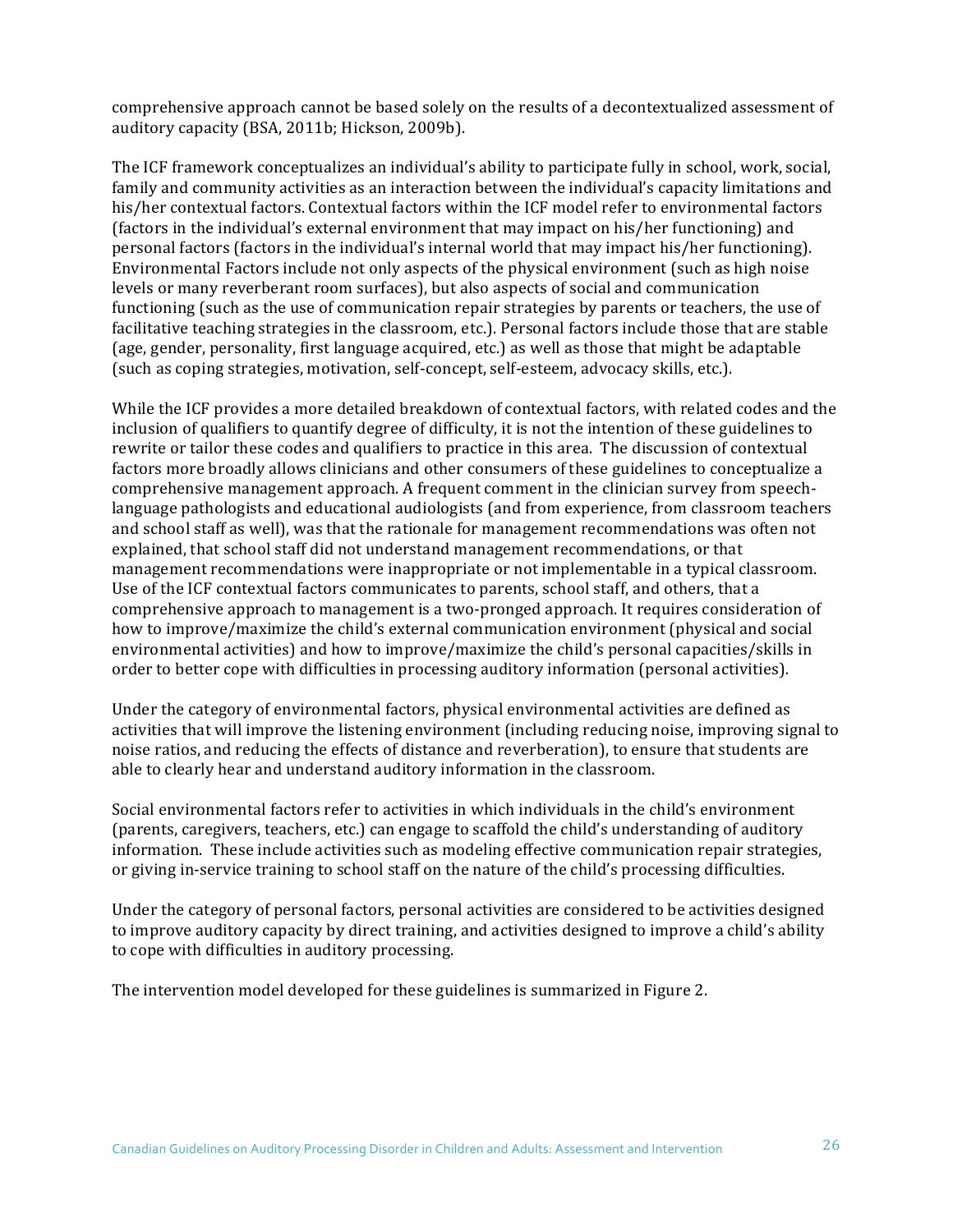

*Figure 2. Model for intervention to improve participation for individuals with auditory processing disorder.* 

## 3.9. *Environmental factors to improve participation*

#### *3.9.1. Physical environmental factors*

There is no doubt that improving the classroom listening environment will improve the classroom learning environment, not only for the child with processing difficulties, but for all students. Three areas may be considered – addressing the classroom ecology through partnership with the classroom teacher, improving the listening environment, and trialing assistive listening devices.

## *3.9.2. Partnership with the classroom teacher and school staff*

Strategies may be implemented to address classroom ecology to create a listening and learning environment that is effective for all students. This includes ensuring that teacher(s) and students understand the importance of creating a classroom in which effective, cooperative learning can occur. Classroom teachers and school professionals, such as educational audiologists, can work with students on awareness of noise and its effects in the classroom, and brainstorming ways to reduce noise levels that are simple and cost effective. These might include closing the classroom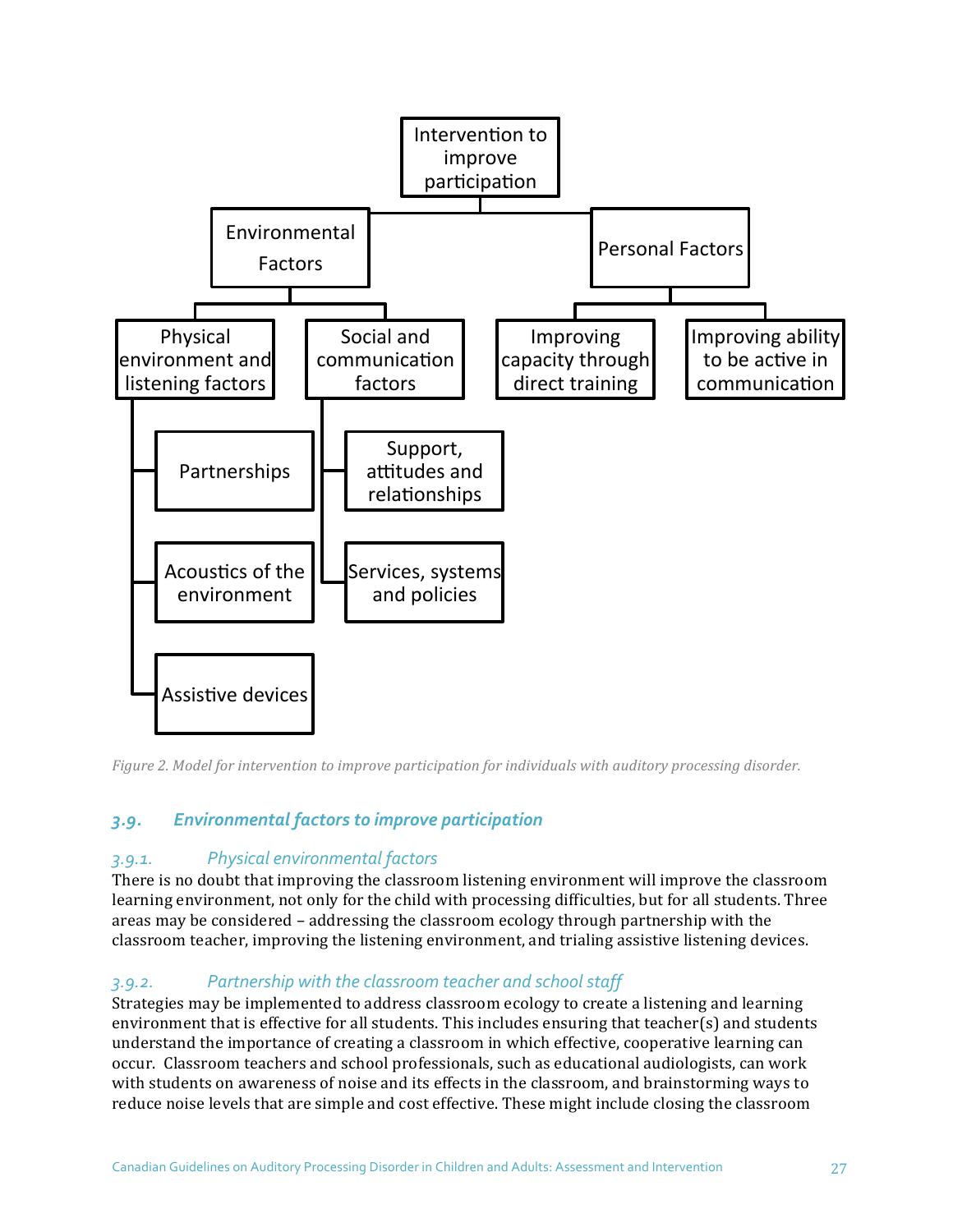door, talking sticks, using sounds such as a rain stick to signal the need to attend, jotting down important information (such as PA announcements and homework) on the board, implementing student agendas/home books for all students, etc. These strategies are intended to improve the classroom listening environment as a whole, for both teacher and students

#### 3.9.3. **Acoustics of the environment**

Research consistently indicates that the listening environment in typical classrooms does not meet recommended standards for noise and reverberation for children (Leavitt & Flexer, 1991; Knecht, Nelson, Whitelaw & Feth, 2002; Picard & Bradley, 2001; Zannin & Marcon, 2007). An excellent interactive online resource for information about classroom acoustics was developed by Dr. J. Smaldino and can be found at http://www.projectreal.niu.edu/projectreal/modules.shtml

While information on the types of acoustical modifications that can be implemented in schools is readily available and clear standards for acoustical performance criteria have been written (ANSI, 2002; 2010a, 2010b; New Zealand Ministry of Education, 2007), structural modifications are typically expensive and unlikely to occur at the school level. Recommendations for classroom modifications such as the use of absorptive materials, carpets, or drapes must be considered within the context of health-related concerns for some students (such as those with allergies), fire codes, and the ability to adequately clean classrooms. However, audiologists can and should continue to advocate for better acoustical design in schools and public spaces, and more consideration to universal design for hearing.

# *3.9.4. Assistive listening devices*

Within an ecological model, assistive listening devices represent one tool in an audiologist's toolbox that may (or may not) be effective in improving a child's participation. The body of research-based evidence for the use of assistive listening devices such as personal FM systems or sound field systems, is still small. A comprehensive literature review yielded studies which relied on case study data, employed clinic-based measures rather than classroom-based outcome measures (e.g., speech perception scores in a sound room), and included very small sample sizes. The research literature particularly lacks guidance in the interpretation of test scores or profiles to assist clinicians in predicting which children might benefit from assistive listening devices. However, in the context of the ICF framework and an ecological model, recommendation of assistive listening devices must be based on consideration of activity and participation and contextual factors. Information must be gathered to evaluate how and where participation in activities where auditory processing is required is being limited or adversely affected. Similarly, information regarding facilitative or negative contextual factors at home and school must also be considered (e.g., classroom noise levels, curriculum demands, teaching strategies already in place, etc.). This requires collaboration between clinic and school, with the involvement of families.

Clinicians who recommend assistive listening devices have the obligation to research and evaluate new technologies, to be competent in the use of these technologies themselves and to be knowledgeable about the issues of funding and maintenance of assistive technology (Pell, Gillies  $\&$ Carss, 1999). When making specific recommendations for assistive listening devices, the clinician must carefully match the technology to the child, the child's needs, the settings in which it will be used, and child/family factors such as motivation. Particularly in educational settings, while assistive listening devices can be useful, they may also pose a social barrier, or create self-esteem and self-confidence issues (Lupton & Seymour, 2000). Therefore, recommendations for assistive listening devices should be made when both clinical and classroom environment assessments provide a rationale for trial of technology, not as a standard recommendation for every child. Speech perception testing with the assistive device  $(i\hat{a})$  personal FM system is being considered)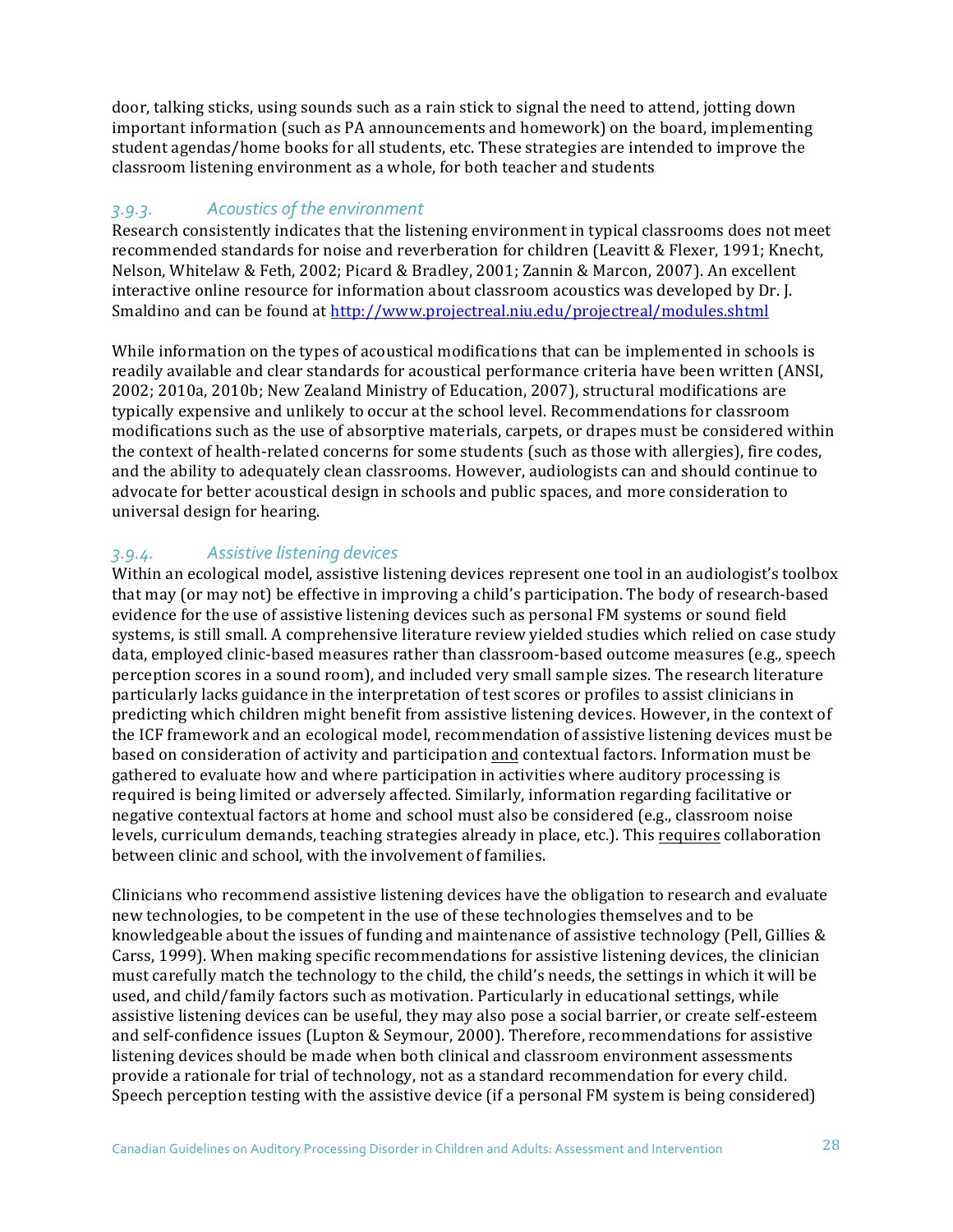with and without background noise in the clinic can yield some measure of benefit from this technology. However, again, it should be stressed that these measures are not being conducted in a situation that is representative of the typical classroom environment; they are decontextualized measures.

Pre- and post-trial teacher and child questionnaires and checklists provide further information with respect to validation of the assistive listening device fitting. Such questionnaires and checklists can provide information regarding how and when the device is being used, and whether functional improvements in listening are seen with use of the device; they can also serve to engage teachers and/or older students to be active participants in decision-making and management processing, as they should be.

Based on the clinician survey, at present a variety of models for the provision of assistive technology exist, some of which designate teachers of the deaf and hard of hearing or speechlanguage pathologists as the professionals responsible for assistive technology services. Where educational audiologists are employed by, or consult to, school boards, recommendation of assistive technology falls under their scope of practice. From the online survey, in fact 28% of speech-language pathologists reported that their school boards do not provide FM systems at all for students identified with auditory processing disorder. Some speech-language pathologists reported inconsistent school board practices in this area, in that where no formal policy was in place, services may or may not be provided based on parent and teacher knowledge and advocacy. Where assistive listening devices are provided, fitting of personal FM systems is infrequently performed by educational audiologists and much more commonly by teachers of the deaf/hard of hearing and speech-language pathologists, often simply using manufacturer default settings. Therefore, the importance of developing relationships with community partners such as schools, and understanding their processes and practices cannot be overstated, to ensure that where assistive listening devices are implemented, the systems are installed/fit correctly, that school staff are adequately in-serviced on using and checking the technology and that changes in student performance with the technology are appropriately documented.

Documentation of the need for assistive listening technology, validation of its benefit, and ongoing evaluation of its continuing need is crucial. As discussed in the section on assessment, some children show evidence of a maturational delay upon reassessment, and eventually demonstrate auditory processing skills within the normal range. Use of assistive listening technology must also be evaluated regularly to determine if continued use is indicated, or if changes to the ways in which the technology are used is needed. This information also needs to be relayed back to the clinical audiologist, for documentation, to provide valuable feedback to clinical audiologists who are typically not able to directly observe the effects of management recommendations in the classroom, and to enhance the collaborative process.

Given the number and complexity of variables involved in recommending a specific assistive technology for use in the classroom, recommended best practice is for collaboration between clinical and educational audiologists, where the clinical audiologist is responsible for clinic-based assessment and the educational audiologist is responsible for overseeing and managing classroombased assessment, and determining need and eligibility. Educational audiologists should also conduct or oversee the selection and fitting/installation of assistive technology, assessment of benefit, and monitoring of ongoing use and need for the technology. Given the reality of a severe shortage of educational audiologists in Canada, it is understood that implementation of this model is not possible everywhere at present; however, to best meet the needs of students with auditory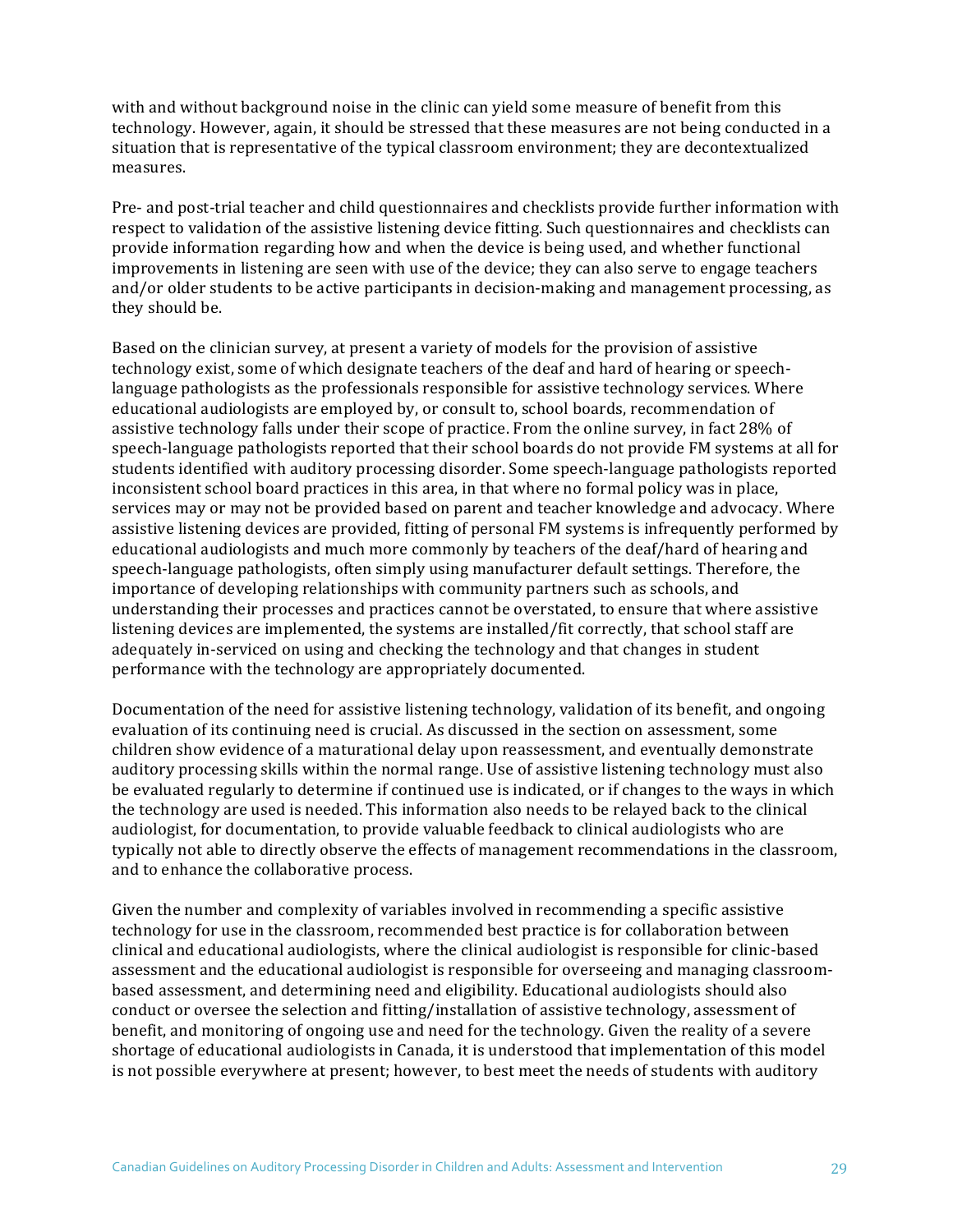disorders (including those with hearing loss), increasing the number of educational audiologists in Canadian schools must be a top priority for the profession.

## *3.9.5. Social environmental factors*

The ICF includes three categories entitled "support and relationships," "attitudes" and "services, systems and policies," which will be grouped loosely to address social environmental factors.

# *3.9.6. Support, relationships and attitudes*

A large part of providing support to children with auditory processing disorder focuses on facilitating listening, learning and communication through the provision of facilitative communication strategies by adults. At school, this support often falls under the category of accommodations. In education, the difference between *accommodations* and *modifications* is important. *Accommodations* are changes to the way that the curriculum is provided, while keeping the content of the curriculum unchanged – these include strategies such as preferential seating. These might also include the use of teaching strategies such as repetition, rephrasing, comprehension checks, etc. The important point is that the student receives the same educational program and curriculum as the other students in the class, with the addition of helpful strategies or technology. *Modifications* to a student's program mean that the content of the curriculum, and/or expectations of the student, have been changed. This might mean alternate tests or assignments; for example, a student in grade 6 who is working at a grade 3 reading level with grade 3 reading materials. Recommendations for accommodations can and should be made in auditory processing assessment reports; however, decisions regarding modifications to the curriculum and provision of support personnel (such as educational assistants) are always made at the school and school board level in partnership with parents and incorporating all relevant student information.

It is important that recommendations regarding accommodations be relevant and appropriate to the child's educational context. For example, ensuring that a child can see and hear both the teacher and his/her classmates clearly is always helpful; however, the recommendation "preferential seating" is not always understandable in many of today's classrooms, where seating arrangements are not organized in "traditional" rows and where a child's seat may change frequently throughout the school day in response to changing activities.

A primary focus must always be on eventually shifting some of the responsibility for repairing communication and learning breakdowns from the adult to the child. Children can be helped to learn to identify difficult listening environments and situations, and taught compensatory strategies that they can implement themselves. Techniques and programs for teaching children strategies to repair communication and learning breakdowns are readily available. For example, something as simple as implementing use of a student agenda that is first consistently checked by both teacher and parent, and then gradually expecting student responsibility for this task each day can be extremely effective in preventing communication breakdowns and misunderstandings, and in improving a student's organizational and self-advocacy skills.

# *3.9.7. Services, systems and policies*

In Canada, it is important to recognize that "auditory processing disorder" may or may not be included in the criteria for provision of specific special education services. In Ontario, for example, identification of an auditory processing disorder alone does not qualify a student for additional support services other than those available at the individual school level for any student experiencing difficulty. These services are available based on student needs, however, not as a result of an identification of auditory processing disorder (Millett & Ross, 2010). In Quebec, formal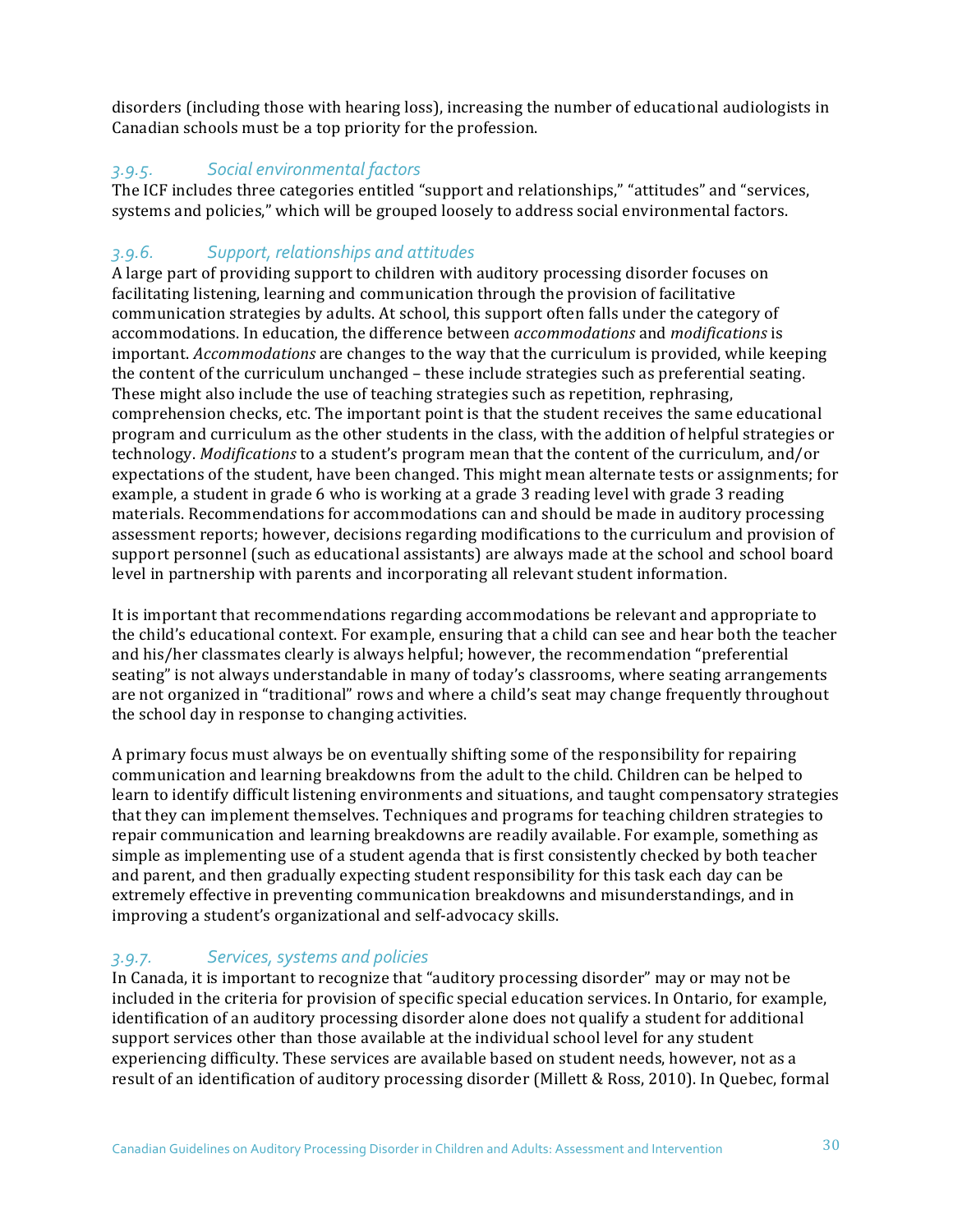identification of an auditory processing disorder is required for children to qualify for services provided by rehabilitation centers.

The clinician survey revealed a very wide range of service delivery models for these students. Guidelines for provision of assistive technology are equally variable across Canada, with some school districts routinely providing assistive listening devices upon recommendation, others providing technology only if students have also had a formal speech, language and psychoeducational assessment, still others providing funding for technology upon evidence of a successful trial period, and others providing technology only when purchased by parents. In the clinician survey, 28% of responding speech-language pathologists and educational audiologists reported that their school board does not provide assistive listening devices at all for students with auditory processing disorder. In order to provide effective recommendations, and to provide accurate information to parents and families, it is important that audiologists have a clear understanding of the educational contexts and policies in their community schools.

The ICF emphasizes the bidirectional relationships among factors in the model – communication amongst those involved with the child, then, is crucial. In many cases, there may be several professionals involved in a child's program. These may include the classroom teacher, a resource teacher, a speech-language pathologist, a school psychologist, a clinical psychologist, an occupational therapist and others, each with his/her own perspective and approach to assessment and intervention. It is important for other professionals to understand the nature and implications of the assessments conducted by the audiologist for the identification of auditory processing disorder (AAA, 2010). However, it is equally incumbent upon the audiologist to understand the nature and implications of assessments conducted by other professionals. This is particularly true when working with children with co-morbid conditions (such as learning disabilities, attention deficit hyperactivity disorders, autism spectrum disorders, etc.), to avoid situations where recommendations from different professionals may be confusing, overwhelming in scope or sometimes even contradictory.

The same principles apply to communication at home and in the community. When we think of difficult listening environments, our focus is often on school. However, it is important to recognize that difficult listening environments (in terms of high noise levels, high reverberation and distance), exist everywhere. At home, listening from another room in the house, and listening while there are auditory distractions such as television or gaming devices are common areas of difficulties for children. In the car, and at sporting events are other locations where children with auditory processing difficulties are expected to listen effectively in the presence of high noise levels, minimal visual cues, distance and reverberation. While as with classrooms, it is often difficult or impossible to implement acoustical modifications to the physical environment, recognition of where and when these types of environments are problematic in a child's life allows family members, coaches and others to implement communication strategies.

Millett (2009) discussed the need for provision of good listening environments in all classrooms for all students by integrating principles of universal design into schools. She advocated for the use of sound field amplification systems in all classrooms as a way to improve student listening, attention and engagement, teacher effectiveness and language learning (Millett and Ross, 2010).

#### *3.10. Personal factors to improve participation*

#### *3.10.1. Improving auditory capacities by direct intervention*

Research on the effects of direct intervention using auditory training to ameliorate auditory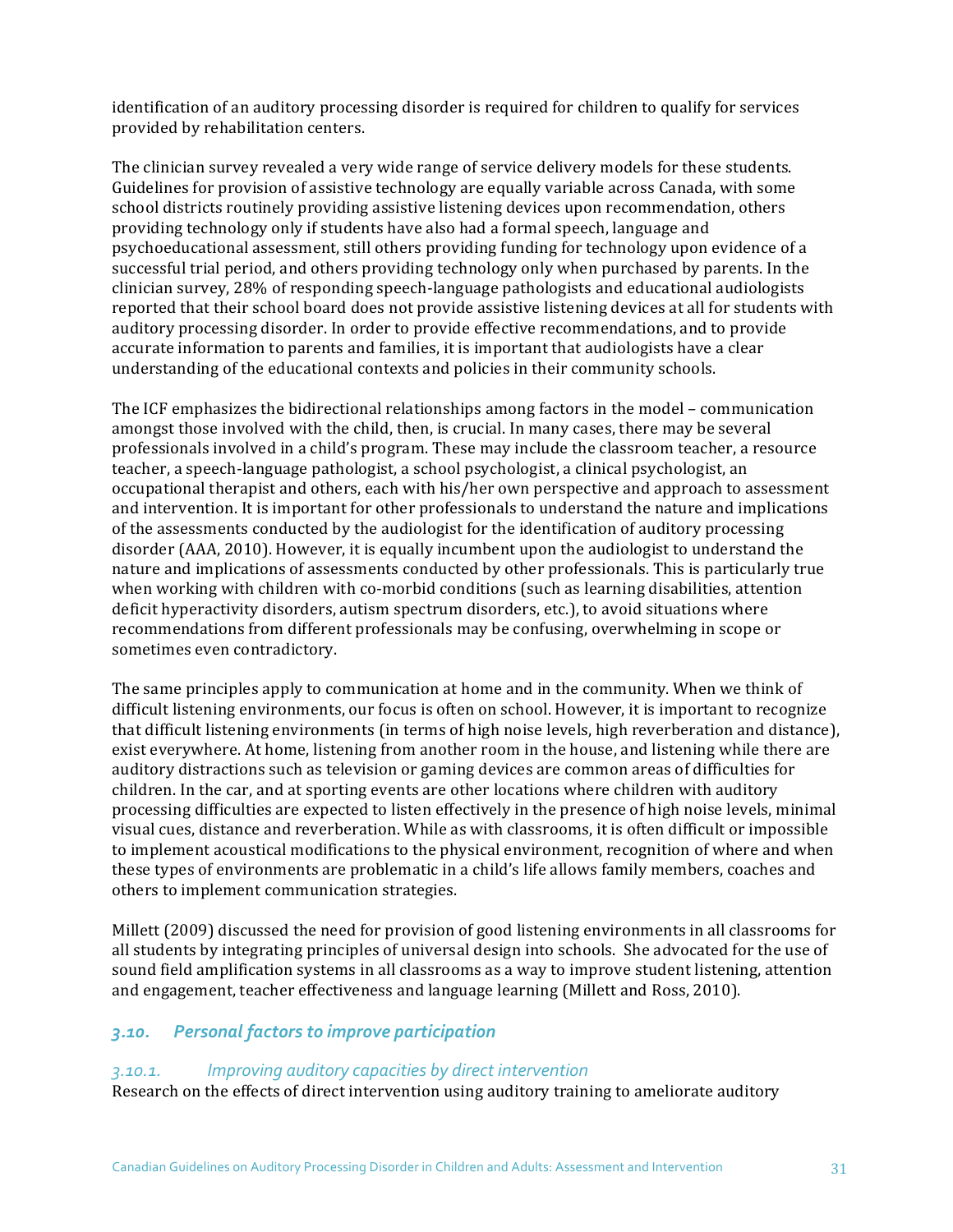processing difficulties is variable. Moore  $(2011)$  notes that psychoacoustic research indicates that it is very possible to demonstrate improvement on a psychoacoustic task when the outcome measure is on capacities but that the research is less clear on whether that improvement will generalize to real world listening performance. Moore cites research from the field of vision and stroke rehabilitation to suggest that neurological change with training is possible, but notes that the pediatric clients with auditory processing disorder bring with them difficulties with complex problems in listening, learning and cognition, along with poor attention and memory. Moore suggests that audiologists should continue to explore auditory training interventions, but notes that "for these complex skills, the most promising method of training would seem somehow to embed highly targeted language skill development in exercises with very high levels of engagement approaches" (p. 307).

The BSA (2011b) guidelines provide a comprehensive and up to date summary and literature review of the variety of direct interventions currently being used, and readers are encouraged to access this document. Interventions reviewed included formal computer based auditory training (Earobics, Fast ForWord, and Phonomena), non-computer based formal auditory training programs (Lindamood program, etc.), using headphones or speakers (the Dichotic Interaural Intensity Difference program, Musiek, 2004), informal dichotic listening and binaural interaction training (Bellis, 2002), informal auditory closure training (Bellis, 2002), informal music training, informal temporal patterning and prosody training, informal phonological and phonemic awareness training and informal interhemispheric transfer activities (Bellis, 2002). This review can be accessed at:

http://thebsa.org.uk/images/stories/docs/BSA\_APD\_Management\_1Aug11\_FINAL\_amended17Oct 11.pdf

Readers are also directed to Fey et al.  $(2011)$  for a comprehensive review and discussion of research studies on formal auditory and language interventions for children with auditory processing disorder and spoken language disorders.

#### 3.10.2. *Improving* the child's ability to be active in communication and learning

There are a large number of strategies which can be implemented by parents, school staff, speechlanguage pathologists, and others to help a child to (a) cope and to fill in missing information when he/she has missed or misunderstood auditory information, and (b) to become a better listener and advocate for him/herself.

Where children evidence expressive and/or receptive language difficulties, work by speechlanguage pathologists to address these problems will improve a child's ability to cope when auditory processing difficulties impede the reception of auditory information. Increasing the number and effectiveness of metacognitive strategies available to a child to help attend to, organize and remember auditory information will also be helpful. Strategies such as verbal rehearsal, mnemonics, analogies, chunking, creating mind maps, note taking and visualization can assist children in remembering and organizing information presented verbally.

Teaching children how to be more effective communication partners, and how to repair communication breakdowns, can help significantly. Many children have few or no strategies to implement when they have not understood (other than the nonspecific "huh?" or "what?"). Teaching children how to ask more specific questions, and how to request a communication breakdown repair in an effective and polite way, will reduce the frustrations commonly voiced by adults in the child's life. For example, a nonspecific "huh?" will often result in frustration from the child's communication partner and a complete repetition of the message, whereas a more specific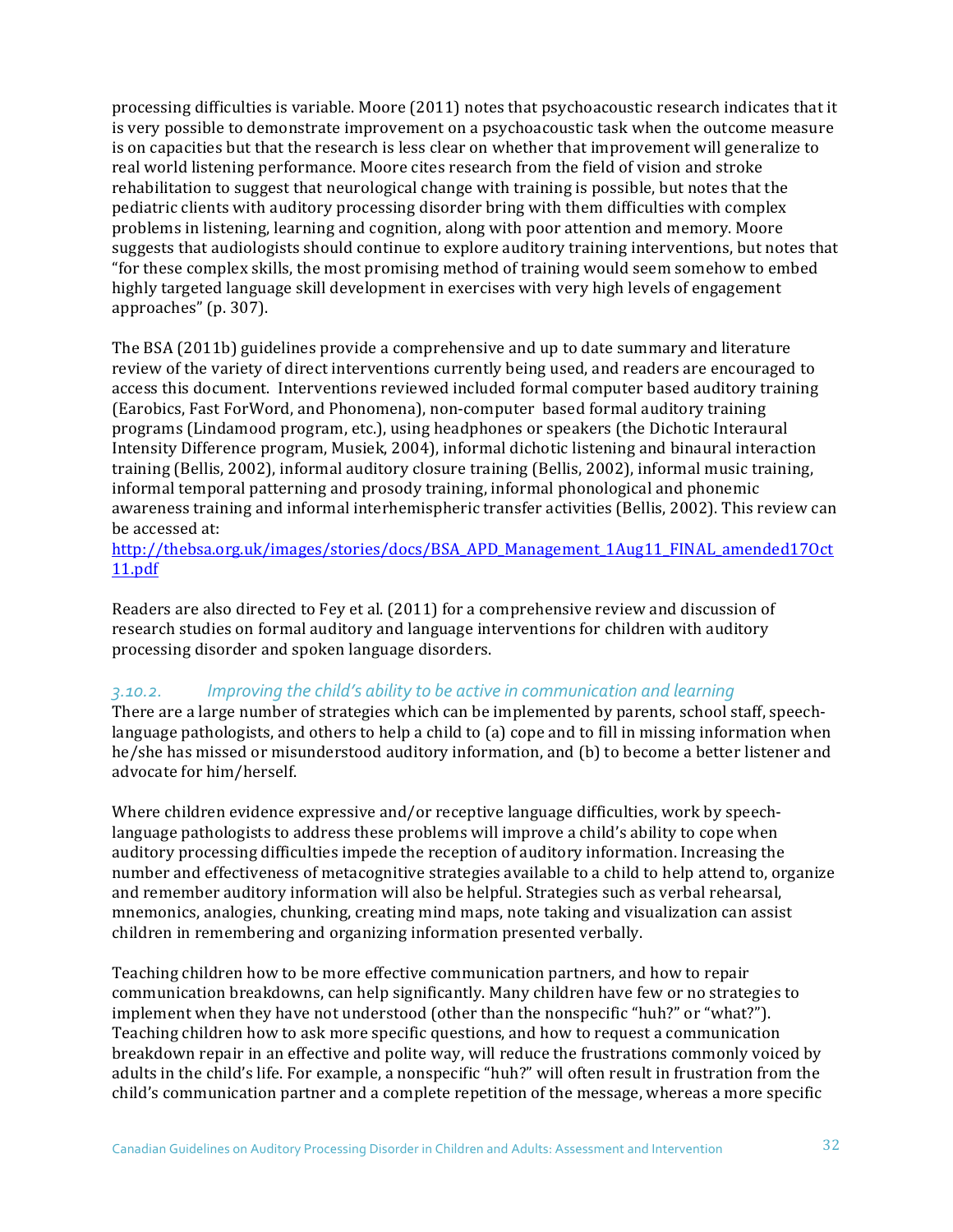question such as "which question am I supposed to do?" results in provision of the specific information needed. An excellent resource for programs addressing communication breakdown repair for Tye-Murray's (2009) book *Foundations of Aural Rehabilitation*; Chapter 9 specifically addresses communication strategies training for children.

Teaching a child about factors and situations which adversely affect good listening allows the child to become a better advocate for him/herself, and to assume as much responsibility as possible for his/her learning. Understanding the types of activities and situations that will present obstacles to listening and understanding (for example, high noise levels, feeling tired at the end of the school day, or fast paced classroom discussions) will help children learn how to implement their own strategies (asking to work in a quieter place for individual seatwork, for example) but will also help them understand that their difficulties are not related to a lack of ability, competence, motivation, attention or desire to learn.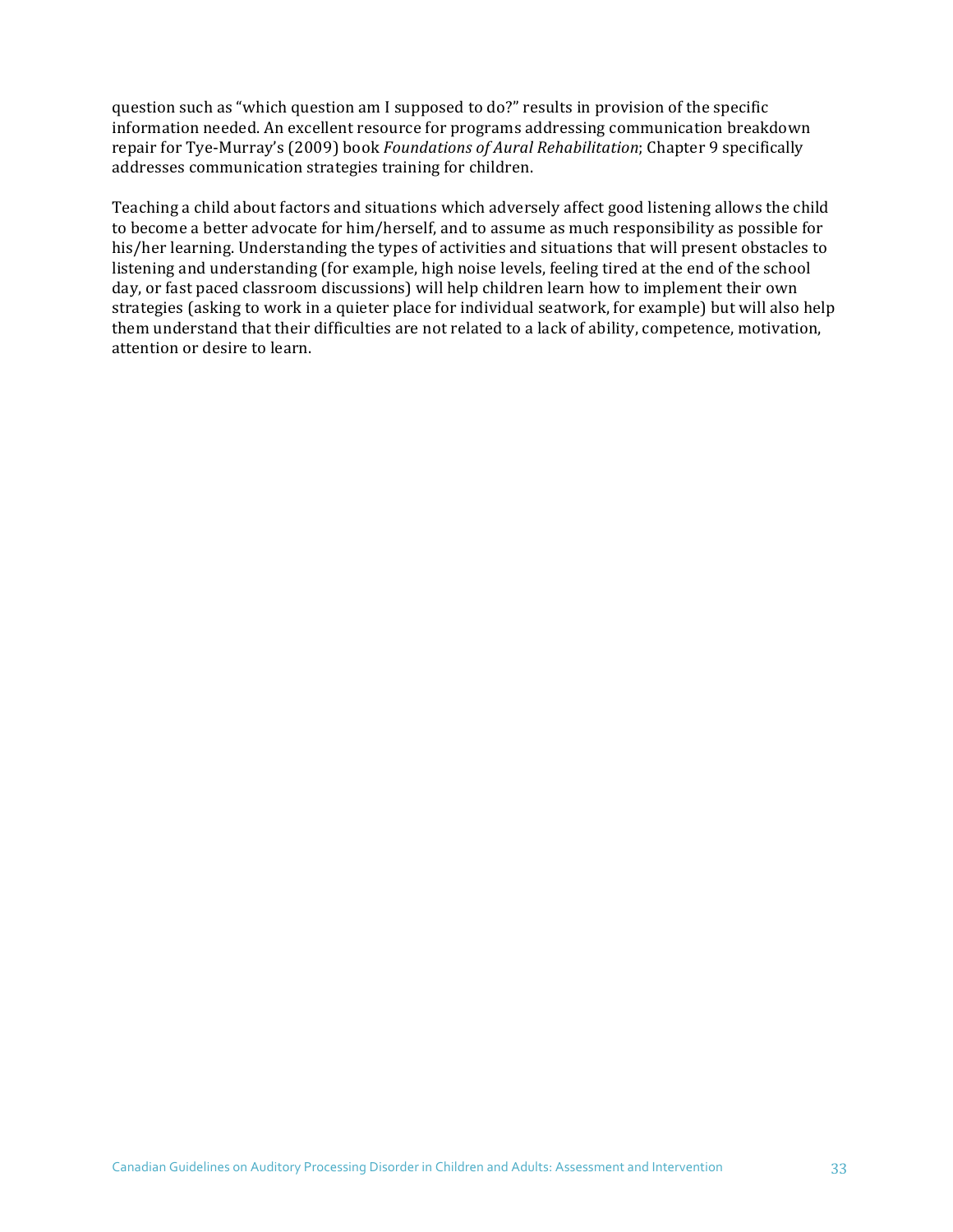# **CHAPTER 4 ASSESSMENT AND MANAGEMENT OF AUDITORY PROCESSING DISORDER IN ADULTS**

#### *4.1. Introduction*

The ICF model emphasizes *functional health* and the interaction between an individual's health conditions and the contextual factors around him/her. The origin of the individual's difficulties may or may not be identifiable as a specific disorder of a body function or structure, but we can nonetheless be effective in improving functional health. Adults may present for assessment for a variety of reasons, including difficulty with current job requirements, difficulty learning a new language, as part of a medical work up for neurologic disorder such as traumatic brain injury or simply for disproportionate complaints of hearing difficulties in background noise. The focus of these guidelines is on the functional impact of APD; however, for many adults, the site of lesion within the auditory system may in fact be quite well described. It is also true that site of lesion can sometimes be clearly defined for infants and children (for example, in the case of stroke or brain tumours). This section highlights neurological conditions of which clinicians should be aware because of their potential links to auditory processing disorder.

In order to evaluate the auditory system, audiologists must possess knowledge of the anatomy, physiology and vasculature of the central auditory nervous system. Understanding the neuroanatomical underpinnings of auditory processing is important as an initial starting point. While initial processing begins with the transduction of sound into an electrical impulse that is then carried to the higher structures of the auditory system for analysis and processing, it is generally recognized that the central auditory nervous system begins at the level of the cochlear nucleus (CN). The CN transmits sounds to the superior olivary complex, the first structure to receive auditory input from both ears, then to the inferior colliculus, medial geniculate and subcortical pathways. Subcortical and cortical pathways consist of connections to Heschl's gyrus, the planum temporal and the insula. Both cerebral hemispheres are connected by the corpus callosum, a large band of white matter fibres that has a long maturational component. This band of fibres is responsible for the communication between both cerebral hemispheres.

A discussion on the central auditory system would not be complete without mention of the efferent auditory system. While most of our current knowledge concerning the efferent system comes from research on animals, an appreciation of the workings of the system is just emerging. It has been postulated that the efferent auditory system plays an important role in hearing in noise (Sahley, Nodar & Musiek, 1996). More is known about the medial pathway but to date, clinically useful test methods have been elusive.

Researchers have demonstrated that within the auditory system there exists an asymmetry between important auditory areas within the left and right hemispheres of the brain. Geshwind  $\&$ Levitsky  $(1968)$  found, on postmortem inspection, that  $65\%$  of 100 brains had a larger planum temporale on the left side. Wada & Davis (1977) found that 90% of infant and adult brains had left right asymmetries for the 200 brains examined. A comprehensive review of the central auditory nervous system can be found in Musiek & Baran (2007). Note that there is a general finding of reduced hemispheric asymmetry in normal aging, with these changes in functional brain organization being attributed to brain plasticity in response to the compensatory use of information with sensory and cognitive decline (e.g., Cabeza, 2002; Cabeza, Anderson, Locantore,  $\&$ McIntosh, 2002; Davis, Dennis, Daselaar, Fleck & Cabeza, 2008). Age-related changes in dichotic listening have been documented in the central auditory processing literature (e.g., Jerger, Moncrieff, Greenwald, Wambacq, & Seipel, 2000); however, much more still needs to be learned about how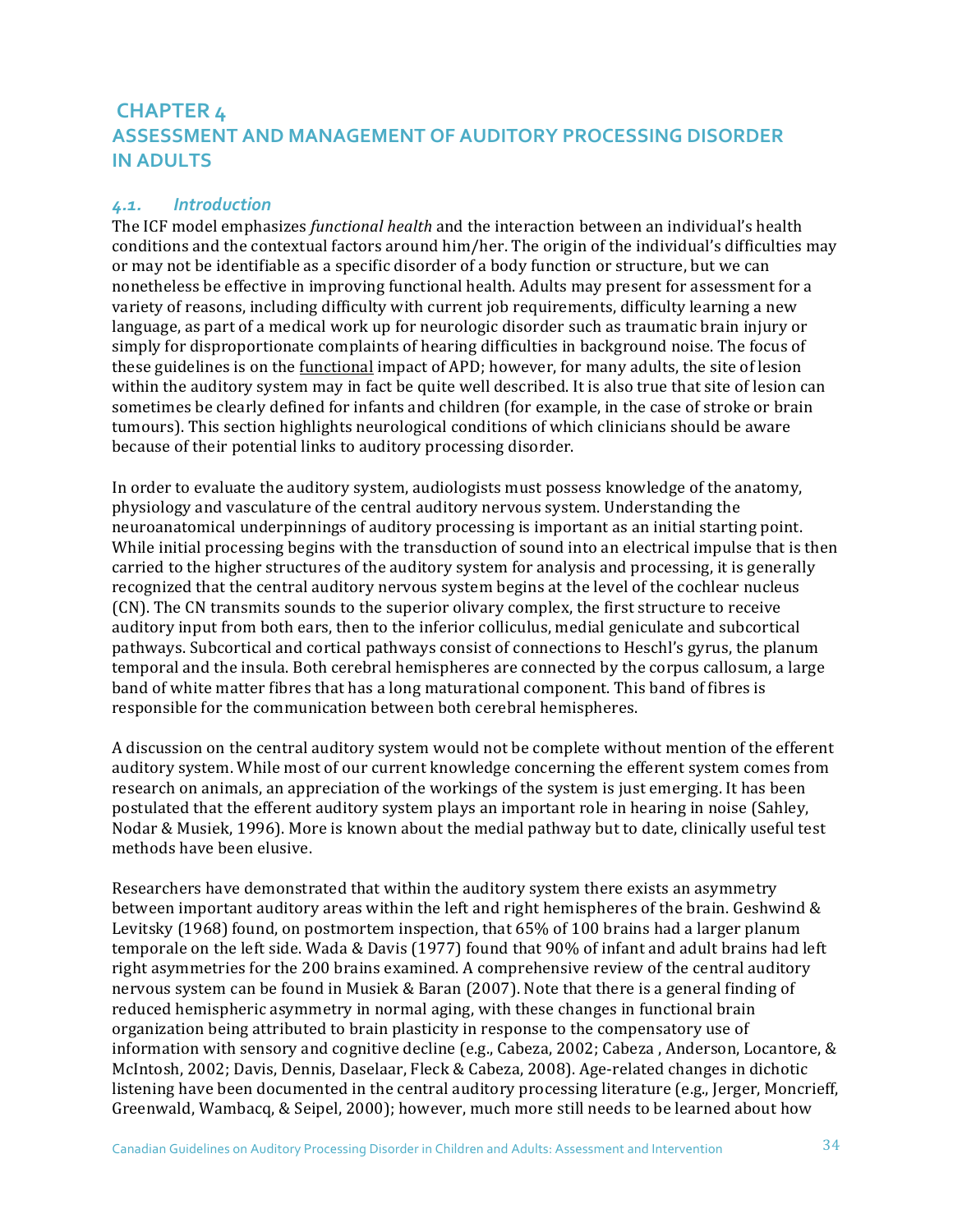age-related auditory changes in cortical networks relate to other age-related changes in brain organization during information processing (for a review, see Pichora-Fuller & Singh, 2006).

While audiologists receive extensive training in the workings of the peripheral auditory mechanisms, they must also be knowledgeable about disorders that can affect the central auditory nervous system, including, but not limited to cerebrovascular disorders, traumatic brain injury, demyelinating diseases, anoxia, chemical poisoning, etc. Audiologists must be able to translate hearing concerns into workable hypotheses that can be tested using sound scientific principles and a comprehensive test battery approach. For example, audiological testing protocols for disorders that affect the lower brainstem will be different than for disorders affecting higher levels. Besides the typical peripheral hearing battery, those clients suspected of brainstem disorder should receive a test battery that includes measures of acoustic reflexes, auditory brainstem responses and masking level differences. Clients with suspected higher order disorders may involve auditory temporal testing and dichotic speech measures along with middle and late evoked potentials.

#### 4.2. **Indications for referral**

In the adult population, assessment of auditory processing abilities should be considered whenever there is evidence of:

- the existence of a known neurological event (tumours, stroke, solvent exposure, traumatic brain injury, etc.).
- changes in the adult client's experience of listening (or observations of such by others).
- cognitive decline or dementia.
- unsuccessful implementation of amplification especially in light of a neurologic event.
- vision impairment not correctable by lenses that could disrupt the interpretation of speech or visual world context.

In addition, the growing body of research on age-related changes to the auditory system suggests that clinicians need to be aware of the presence of auditory processing deficits in the aging population.

#### *4.3. Personal factors*

This chapter is based on the premise that most cases of auditory processing disorder in adults are acquired (related to a known neurological event) or secondary (accompanying age-related changes), rather than developmental. While it is certainly possible for adults to demonstrate developmental auditory processing disorder which did not resolve with maturation, these clients are expected to represent a much smaller part of most clinical caseloads, compared to adults with acquired or secondary auditory processing disorder.

#### *4.3.1. Age*

Loss of hearing sensitivity due to age-related cochlear changes is extremely common; however, the fact that brain function in all areas deteriorates with age must also be considered when working with adults (Hommet et al., 2010; Hopkins & Moore, 2011). One of the virtually universal auditory complaints for adult clients is speech in noise difficulties, with or without elevated pure tone thresholds. These difficulties will aggravate, and be aggravated by age-related changes in vision, cognition, etc.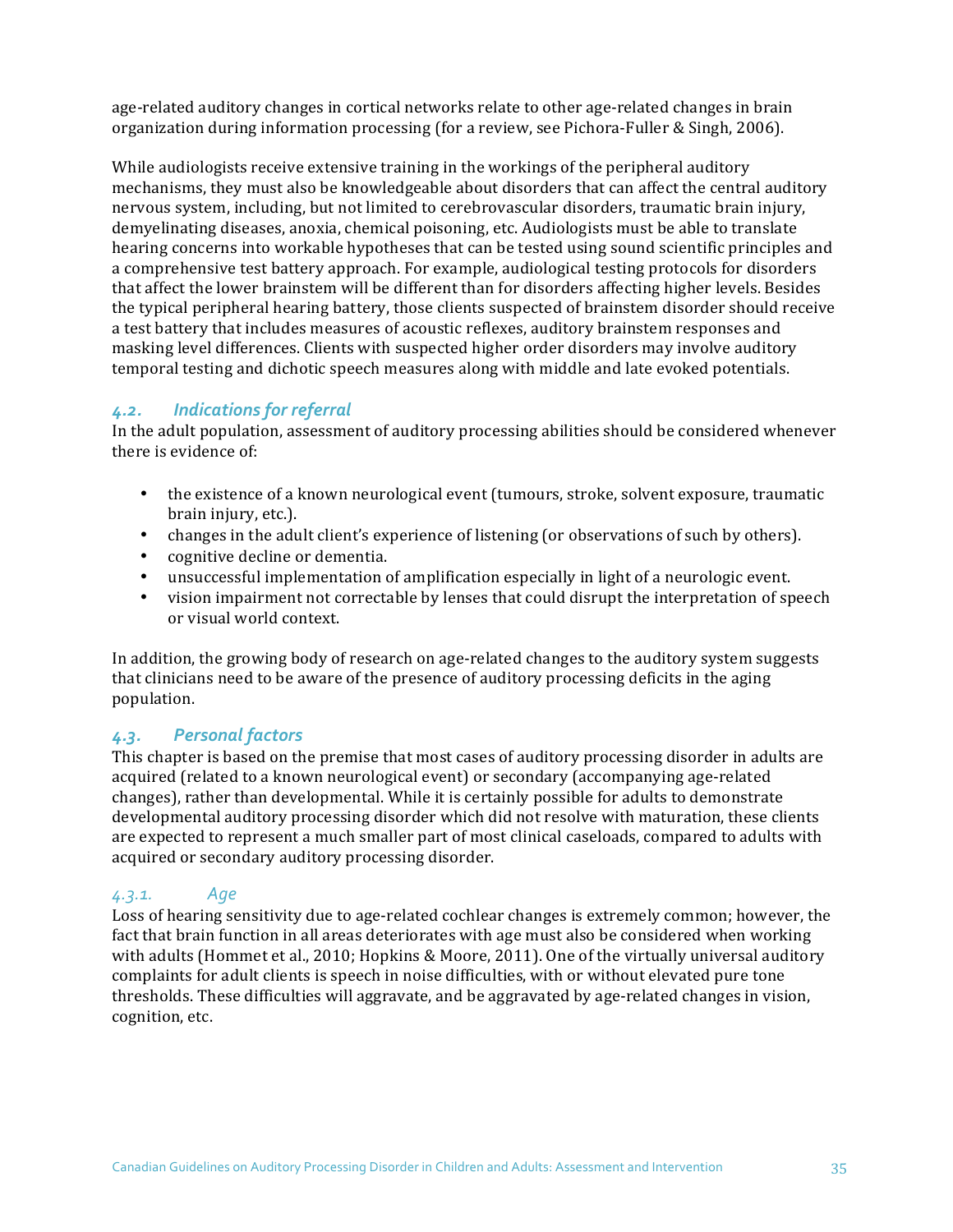#### *4.3.2. Cognition*

Aging adults are likely to account for a significant part of many audiologists' caseloads, and therefore it is crucial to consider interactions between hearing and cognition with respect to communication difficulties. On the one hand, poor hearing can exaggerate apparent cognitive declines (e.g., people do not remember information heard in noise compared to information heard in quiet even if they can repeat all the words correctly); on the other hand, those with better cognitive abilities cope better with hearing loss, presumably because they can use knowledge and supportive contextual information to compensate when the quality of the incoming sound is poor.

Abundant evidence exists that stored knowledge and expertise is well preserved in healthy older adults. However, language production and comprehension suffer because speed of information processing slows, with associated declines in working memory and attention (for reviews see Kemper, 1992; Wingfield & Tun, 2007). Interestingly, it seems that healthy older adults demonstrate cognitive strengths that may counter-act or compensate for cognitive declines during spoken language comprehension. For example, the ability of older adults to use "environmental support" has been related to compensation on memory tasks (e.g., Craik, 1982). Similarly, various types of linguistic and situational "context" can be used to advantage by older adults to compensate when performing spoken language comprehension tasks in which cognitive processing demands are high (Pichora-Fuller, 2009; Wingfield & Tun, 2007). In general, studies comparing patterns of brain activation in younger and older adults have found that older adults have more widespread brain activation than younger adults when they perform similarly (e.g., Cabeza et al., 2002). In addition, compared to younger adults, in older adults the patterns of brain activation may be less lateralized (Bellis & Wilber, 2001; Bellis, Nichol & Kraus, 2000; Cabeza, 2002) and posterior brain areas may be engaged differently (Davis, Kislyuk, Kim, & Sams, 2008). These age-related changes in brain networks are considered widely to be consistent with compensation, including compensation on tasks such as understanding speech in noise (Wong, Ettlinger, Sheppard, Gunasekera, & Dhar, 2010). Importantly, recent research about brain plasticity is very encouraging for rehabilitation professionals because it suggests that older adults can compensate by finding new ways to successfully perform complex tasks such as listening to speech in noise (e.g., Peelle, Troiani, Wingfield, & Grossman, 2010).

A core assumption of cognitive information processing theory has been that an individual has limited cognitive resources for memory and attention. According to this theory, when information processing becomes effortful, more resources are consumed such that demands on resources for some processes can deplete the resources available to be allocated to other processes. When a person with good hearing listens in ideal conditions that are familiar, quiet and without distraction, listening is largely effortless or automatic and there is little if any drain on the pool of available cognitive resources. Thus, when listening is easy the connection between auditory and cognitive processing is relatively unimportant. In contrast, there can be a direct connection between hearing loss and cognition because, in a limited capacity system, when listening becomes effortful there could be a depletion of cognitive resources such that other processes required for comprehension and/or memory are starved (Pichora-Fuller, 2009). When effortful listening (e.g., due to auditory processing deficits and/or the adversity of the listening condition) diverts cognitive resources away from other types of processing, the apparent cognitive declines in memory, attention, and comprehension that are often observed in older listeners are exacerbated (Kricos, 2006; Pichora-Fuller, Schneider, & Daneman, 1995; Pichora-Fuller, 2003; Wingfield, Tun, Koh, & Rosen, 1999). Consistent with the notion that listening in challenging conditions increases demands on processing is the finding that the ability of older adults to understand time-compressed speech is strongly correlated with measures of working memory involving sequencing (Vaughan, Storzbach, & Furukawa, 2006). Thus, age-related changes in auditory processing can conspire with changes in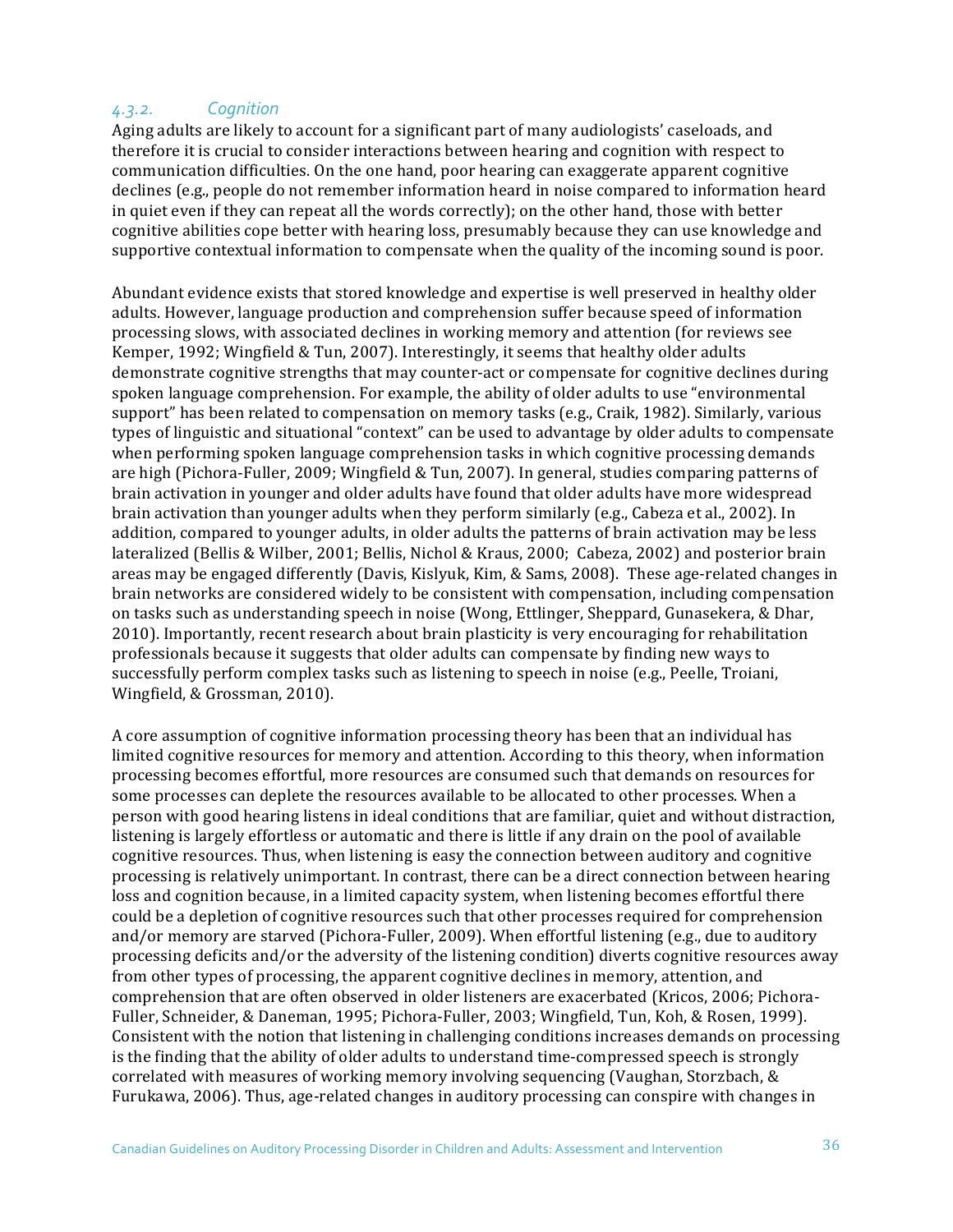cognitive processing abilities to reduce the spoken language comprehension of older adults. There can also be an indirect connection between hearing and cognition when a person is multi-tasking. Even if listening does not consume an excessive share of the available cognitive resources, when a person must listen while performing a concurrent task then the combined demands may reduce the cognitive resources available for higher-level information processing; e.g., conversing while driving in traffic or walking with a cane is more resource-demanding than repeating words in a speech recognition test in quiet conducted in a sound booth. In many realistic everyday situations, because the cognitive resources required for listening will trade with the cognitive resources allocated to other tasks, auditory processing interacts with cognition and we are only beginning to understand how to take these interactions into consideration when designing rehabilitation (Arlinger et al., 2009; Pichora-Fuller & Schow, 2012).

Older adults can find themselves ignored or marginalized in social situations because they are unable to keep up with the flow of conversation, or are too slow in comprehending what is being said. Sometimes difficulties in conversation (and the resulting social exclusion) motivate older adults (often at the insistence of their family members) to seek help from specialists. Quite often, however, older adults, and/or their family members, attribute these comprehension difficulties to cognitive declines, and ignore or downplay the possibility that these difficulties may be due, in part, to age-related changes in hearing. The reverse is also common, whereby the problems are attributed to hearing loss and cognitive declines are overlooked. To participate effectively in a multi-talker conversation, listeners need to do more than simply recognize and repeat the words being spoken (speech reception). They have to keep track of who said what, extract the meaning of each utterance, store it in memory for future use, integrate the incoming information with what each conversational participant has said in the past, and draw on the listener's own knowledge of the topic under consideration in order to extract general themes and formulate responses. In other words effective communication requires not only an intact auditory system, but also an intact cognitive system.

Cognitive impairment related to neurological events such as traumatic brain injury, or related to dementia, must be considered in auditory processing assessment and test interpretation. The individual's ability to understand and remember instructions, attend to the listening tasks for the required timeframe, understand and remember the test stimuli, and provide the required verbal or nonverbal response must all be adequate so as not to introduce confounding test variables.

#### *4.3.3. Tumours*

Bocca, Calearo and Cassinari, (1954) highlighted the importance of testing "beyond the cochlea" in identifying clients with tumours affecting the temporal lobes. Bocca and colleagues used filtered speech in clients with confirmed lesions and normal peripheral hearing; subsequent research has identified a large number of clinical tests sensitive to the presence of auditory and brain tumours.

Over the years, more sensitive, cost and time effective diagnostic tools in neuroimaging have emerged, and formal auditory processing assessment is rarely considered a part of the diagnostic battery. However, audiologists should still be aware of the possibility of retrocochlear lesions when clients present with normal pure tone hearing but communication complaints, and make appropriate referrals. While neuroimaging tests have emerged as the "gold standard" to detect mass lesions, it is important to recognize the inherent differences between imaging and auditory processing evaluations. Neuroimaging reveals structural deficits within the central auditory system while the auditory processing battery provides measures of the functional component of a disorder. It is therefore necessary for the audiologist to work closely with medical counterparts, physicians,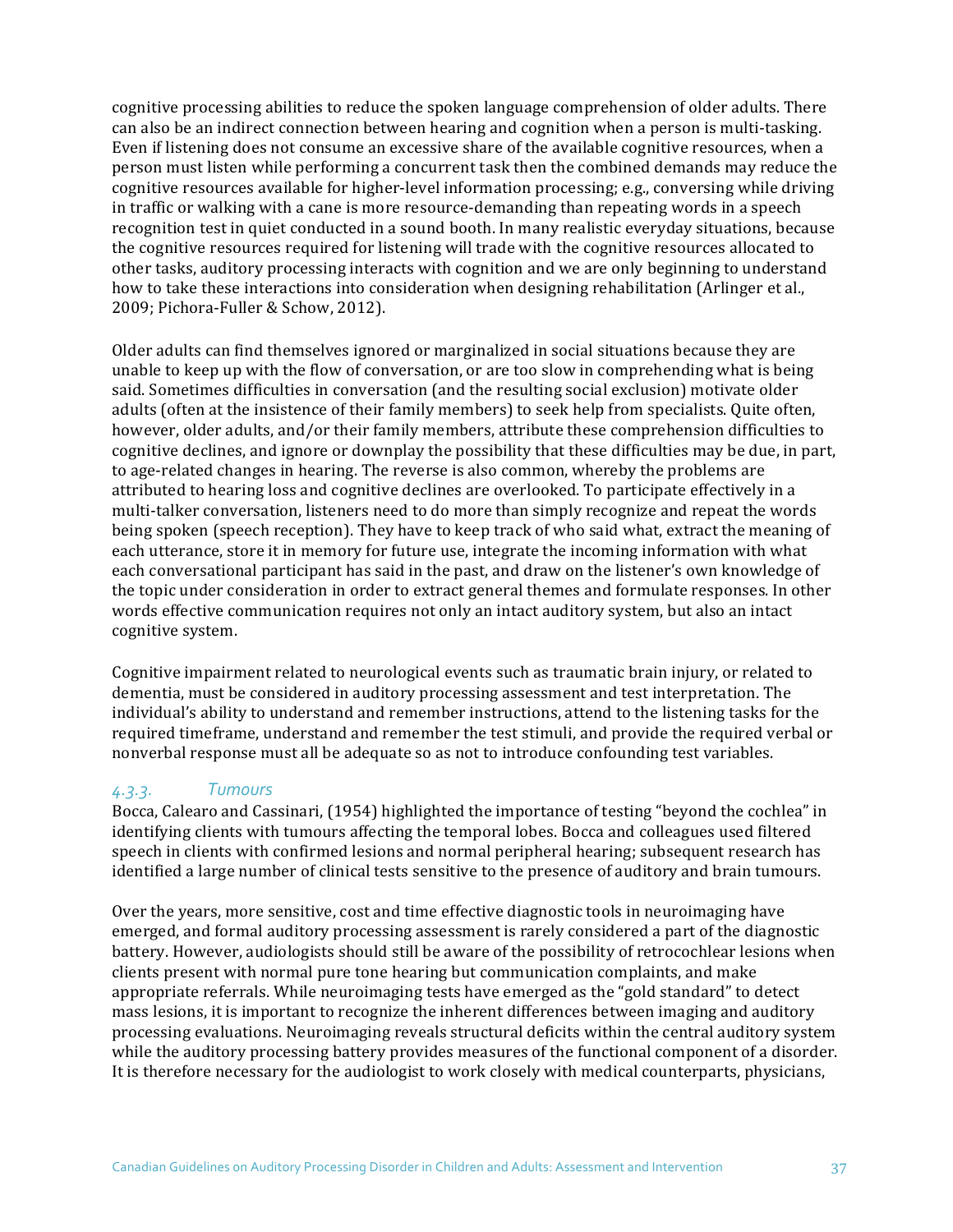ENTs and neurologists to ensure that any functional limitations on the client's communicative abilities are identified.

# 4.3.4. *Cerebrovascular disorders or stroke*

Cerebrovascular disorders or stroke may affect any level of the central auditory nervous system (Bamiou et al., 2006; Hausler & Levine, 2000), with severity of the processing deficit varying depending on size and specific location of the damage. "Central deafness" is a rare condition and was once thought to only occur with lesions in both temporal lobes. However, cases of central deafness have been described by lesions in the brainstem (Hausler & Levine, 2000; Tanaka, Kano, Yoshida, & Yanadori, 1991), inferior colliculus (Hoistad & Haine, 2003; Musiek et al., 2004), internal capsules (Hausler & Levine, 2000), Heschel's gyrus (Musiek et al., 2007; Musiek & Lee, 1998) and the insula (Habib et al., 1995). These reports suggest that such cerebrovascular disorders can impact the central auditory system and examination should be completed by an audiologist with expertise in neuroaudiology. Clients, families and health care providers may not consider an audiological evaluation to be necessary or to be a priority, due to the severity of other sequelae of a stroke. Clients and families may also lack the time, energy and resources required to address hearing and processing difficulties in addition to managing other post-stroke rehabilitation programs. Therefore it is important for audiologists to be included as members of rehabilitation teams. 

# *4.3.5. Traumatic brain injury*

Brain injury is, by its very nature, a serious disorder. Clients can display a variety of impairments, including cognitive, language, psychological and sensory deficits, all of which have a detrimental effect on how the individual interacts and communicates (Lew, Jerger, Guillory, & Henry, 2007). Wennmo and Svensson (1989) provide an overview on damage that can occur to the peripheral auditory structures from head injury; however, central auditory pathways can also be affected. While traumatic brain injury (TBI) as a result of car accidents and falls has been the focus in the past, renewed interest has been generated by two groups - veterans returning from conflicts overseas, and athletes suffering sports related concussion (Musiek & Chermak, 2006). It has been estimated that 10–20% of veterans returning from overseas conflicts have traumatic brain injury; and that over 50% of clients with traumatic brain injury may have auditory processing disorder (Bergemalm & Borg, 2001; Musiek et al., 2004).

Evoked potentials have been useful in assessing clients with TBI and perhaps the most studied is the auditory brainstem response (Fligor, Cox, & Nesathurai, 2001). The best predictor of auditory dysfunction seems to be the interpeak latency of I-V, as a measure of conduction time (Bergemalm & Borg, 2001), while middle latency response research suggests the presence of Na Pa amplitude and latency differences. Munjal, Panda, & Pathak (2010) reported that their 290 participants with closed head injury had more middle latency responses abnormalities than ABR abnormalities. Greenberg, Mayer, Becker and Miller (1977) noted that the most common site of pathology for individuals with head injury is above the inferior colliculus, an important site in the generation of wave V of the auditory brainstem response. More recent data from Taber, Warden and Hurley (2006) supports the Greenberg theory, at least when reviewing data from blast related trauma. These researchers suggest that TBI due to blast-related events cause diffuse axonal injuries occurring most often in auditory related areas such as the fronto-temporal areas, the internal capsule, upper brainstem, and corpus callosum.

Audiologists should consider neuroaudiological testing even in the absence of any abnormal imaging studies. While damage caused by TBI can often be detected using brain imaging, it can also fail to detect neural damage (Kaipio et al., 2000; Musiek, Baran & Shinn, 2004). Kaipio et al. (2000)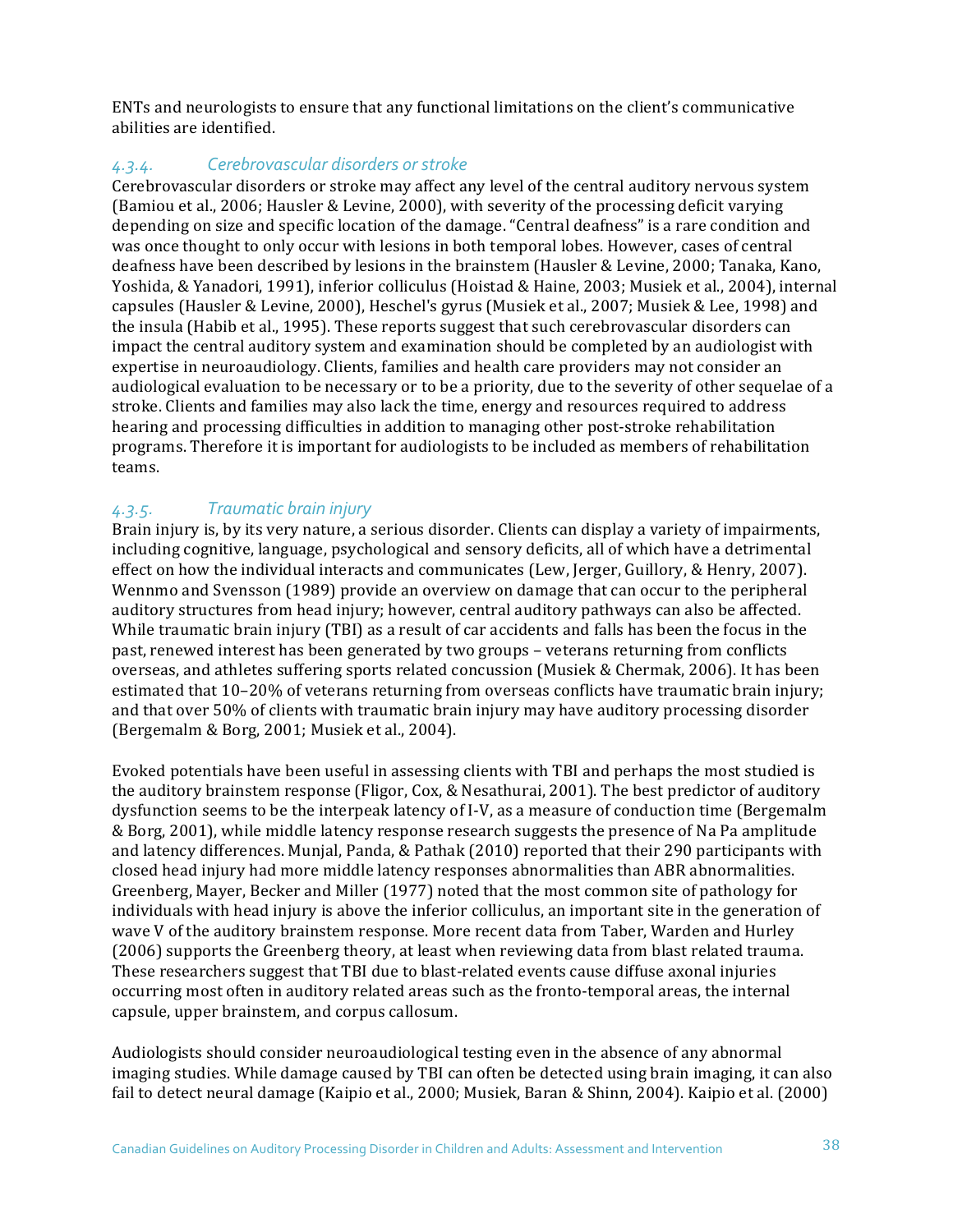conducted electrophysiological testing on individuals with closed head injury and complaints of increased distractibility and increased shifting of attention. While there were no documented abnormalities on imaging studies, electrophysiological data was abnormal. Similarly, Musiek et al. (2004) detailed a case of a 41-year-old female suffering from a TBI related to a fall from a horse. Audiological testing indicated auditory processing disorder from both the auditory middle latency response and a detailed behavioural testing paradigm; additionally, the synchrony of the auditory middle latency response was also found to improve in this client following intervention.

Similarly, sports related concussion can have a dramatic effect on processing abilities. Turgeon, Champoux, Lepore, Leclerc and Ellemberg (2011) reported results of auditory processing assessments for university athletes with concussion and athletes without concussion. Of the eight athletes with concussion, five demonstrated auditory processing deficits, despite having normal peripheral hearing, and no complaints of tinnitus. These results suggest that auditory processing deficits can be a potential consequence of sports-related concussion, and that assessment of auditory processing should be considered with these clients.

## *4.3.6. Epilepsy*

Epilepsy is a neurological disorder characterized by a sudden electrical disturbance in the normal functioning of the brain, known as a seizure. In the majority of cases, the cause of the seizure is unknown, but it can develop after infection, stroke, traumatic injury or poisoning. While drug therapy is a common treatment, removal of sections of the brain may be recommended, in rare cases, for intractable seizures. Studies have demonstrated cerebral dysfunction secondary to epileptic activity and many have temporal lobe involvement (Reeves, 1981; Musiek et al., 1990). Earlier research in the area of surgical treatment of epilepsy has shown a standard central auditory profile in individuals with complete commissurotomy (Milner, Taylor & Sperry, 1968; Musiek, Kibbe & Baran, 1984; Musiek, Reeves & Baran, 1985; Musiek, Wilson, & Pinheiro, 1979). With complete sectioning of the corpus callosum, there is an extreme left ear deficit on dichotic tasks for verbal stimuli, abnormal verbal report of temporal patterning testing and normal low monaural redundancy tests. The left ear deficit arises from the fact that in a dichotic condition, auditory information from the left ear must travel to the right hemisphere and then must be shunted to the left hemisphere for the linguistic label, as this is the hemisphere where the language is processed in most right handed individuals (Branch, Milner, & Rasmussen, 1964). This cannot happen due to the severing of the corpus callosum. The abnormal verbal reporting of temporal patterning occurs because processes from both hemispheres are needed; the acoustic pattern must first be recognized in the right hemisphere before it is shunted to the language portion of the left hemisphere for labelling

A key finding in these clients is that the ability to perform low monaural redundancy speech tasks is not compromised by the severing of the corpus callosum, as research indicates that the corpus callosum is not required for this task (Musiek & Baran, 2007). Deep brain lesions affecting the callosum, but not the cortex, will display findings similar to individuals with "split-brain" (Sparks, Goodglass, & Nickel, 1970). Conversely, if a lesion compromises both the cortex and callosal fibres in the left hemisphere, then a bilateral deficit will be seen on dichotic auditory tasks.

There is limited data on auditory evoked potentials in the split-brain population; however, Kutas, Hillyard, Volpe and Gazzaniga (1990) found P300's were not significantly impacted by severing of the corpus callosum. The researchers did notice that the amplitudes for the N2 and P300 binaural grand mean waveforms were larger for the right hemispheres as compared to the left.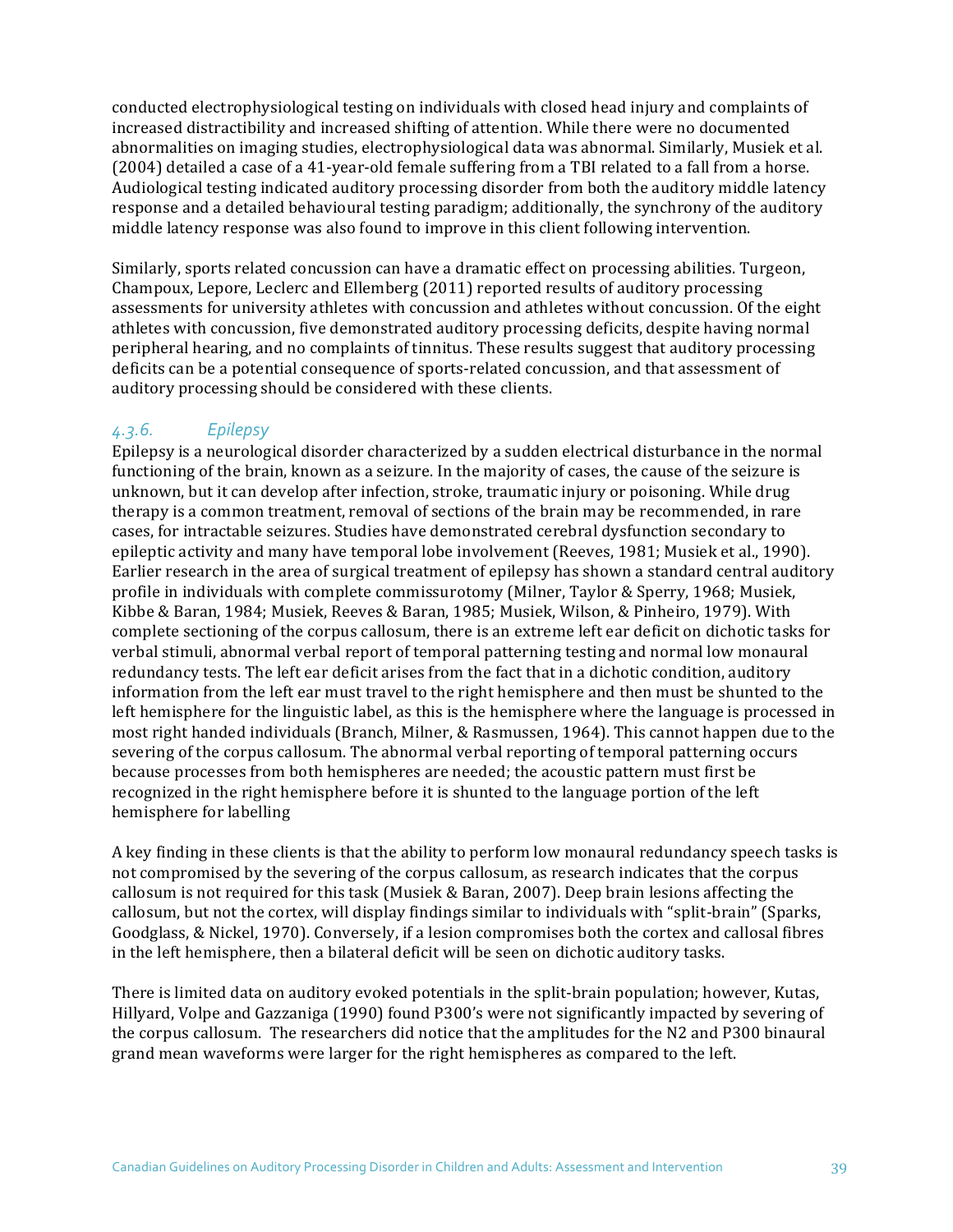## 4.3.7. **Solvent exposure**

Exposure to industrial chemicals and solvents can be harmful to the central auditory system. Studies have shown a decrease in the performance of central auditory function as measured by a number of behavioural tests and evoked potentials while peripheral hearing measures remain normal (Laukli & Hansen, 1995; Moen, Riise, & Kyvik, 1999; Niklasson et al., 1998; Moller et al.,1989; Odkvist, Arlinger, Edling, Larsby, & Bergholtz, 1987; Odkvist, Moller, & Thuomas, 1992; Pollastrini, Abramo, Cristalli, Baretti, & Greco, 1994; Varney, Kubu, & Morrow, 1998). Musiek and Hanlon (1999) describe a case study of a chemistry professor accidentally exposed to dimethylmercury poisoning. The professor exhibited "word deafness" with largely normal auditory peripheral mechanism; however the auditory brainstem testing revealed significant abnormality. Interestingly, neuroimaging in this case did not detect any abnormality.

Fuente, McPherson, Munoz & Espina (2006) studied auditory processing disorder related to exposure to various organic solvents using a test battery which included standard peripheral assessment, a dichotic digits test, a pitch patterns test, masking level differences, a filtered speech test, a random gap detection test and hearing in noise tests. All subjects had normal peripheral hearing and word recognition scores in quiet. Solvent exposed workers had more difficulty with filtered speech, dichotic digits, pitch pattern tests and random gap detection than non-exposed workers. While there were a number of factors that may have impacted the study, the researchers suggest that the peripheral hearing examination alone is not sufficient to describe auditory complaints in individuals exposed to these materials. Similar reports have revealed findings with exposure to mercury (Dutra, Monteiro, & Câmara Vde, 2010), toluene (Gopal, 2008), and xylene (Draper & Bamiou, 2009).

## *4.3.8. Demyelinating disorders and neurodegenerative diseases*

Multiple sclerosis (MS) is perhaps the most common known disorder in this category. According to the Canadian Multiple Sclerosis Society, Canadians have the highest rate of MS in the world and it is the most common neurologic disease in Canada. MS is an unpredictable, often disabling disease of the central nervous system. MS is characterized by intermittent damage to myelin of the nerve cell caused by the destruction of specialized cells that form the substance. The disease attacks the protective myelin covering of the central nervous system, causing inflammation and often destroying the myelin in patches. The client with MS will have well defined attacks followed by complete or partial recovery. The severity of MS, progression and specific symptoms cannot be predicted at the time of diagnosis. Of concern for the audiologist, multiple focal demyelinating plaques have been found to affect the auditory nerve, brainstem, subcortex and corpus callosum. Because the plaques can affect the white matter along the CANS, clients with MS can present with a diverse array of auditory complaints. However, most clients with MS are not sent for complete audiological testing, perhaps due to the fact that hearing concerns are not their most debilitating problem. If a physician fails to specifically question clients about hearing performance, it is unlikely the audiologist will be consulted. If an audiological assessment is completed, often only a peripheral examination will be conducted, and auditory deficits associated with the central auditory system will be missed. Musiek, Gollegly, Kibbe & Reeves (1989) found that 40% of their MS subjects had auditory complaints with normal peripheral hearing; perhaps even more surprising, 80% of their subjects had an abnormality on at least one central auditory test.

Research has indicated that a relatively small portion of clients with MS has peripheral hearing loss (Armington, Harnsberger, Smoker, & Osbourne, 1988). While there have been reports of sudden onset hearing loss as the initial symptom of MS (Cevette, Robinette, Carter, & Knops, 1995; Stach & Delgado-Vilches, 1993), the findings in such cases generally points to a central auditory explanation for the "pseudo-peripheral" hearing loss. That is, the auditory nerve or low brainstem has been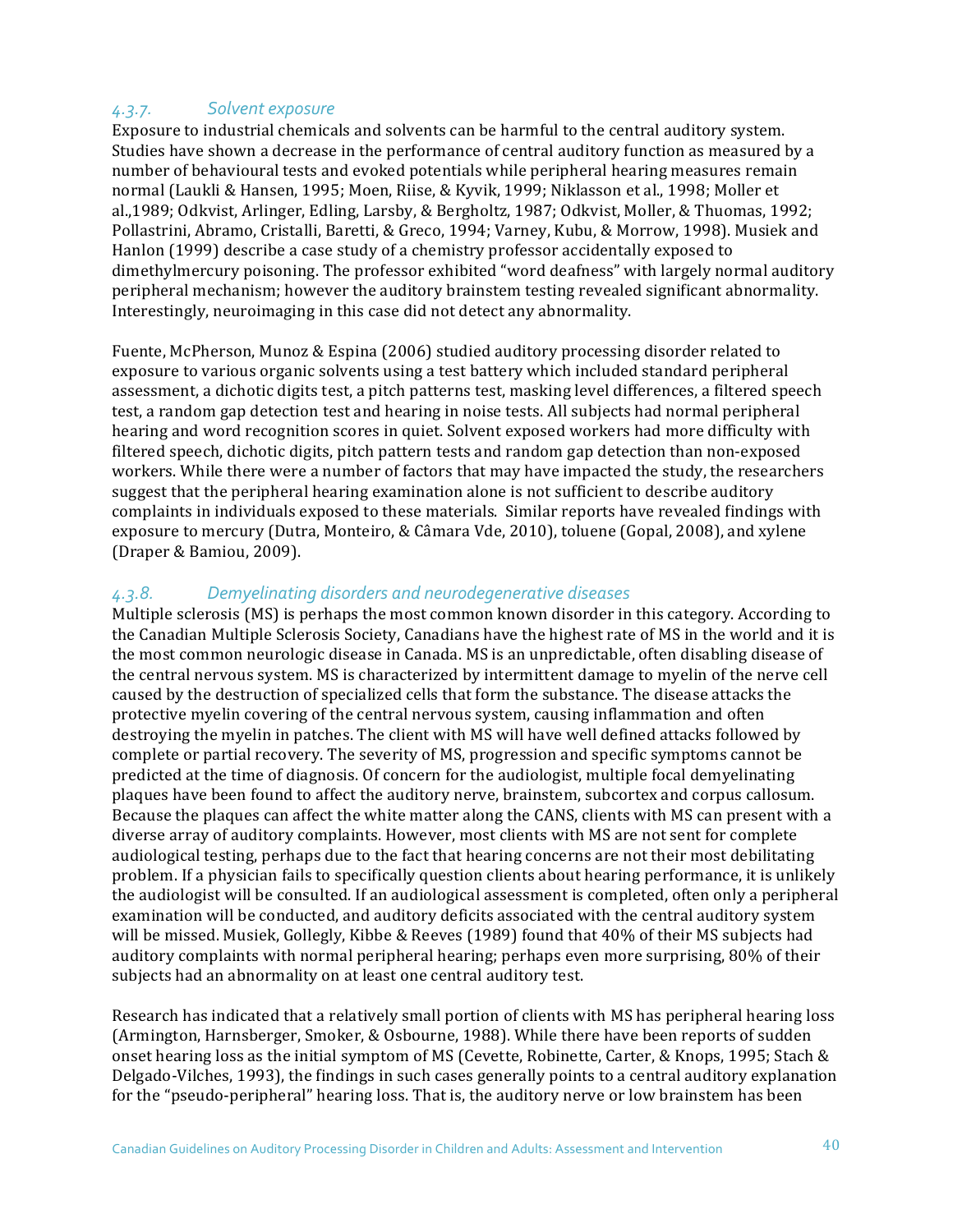affected, as evidenced by an abnormal auditory brainstem response with normal otoacoustic emissions. Further reports suggest neuroaudiological testing, including behavioural and electrophysiological responses, can show the impact of MS on central auditory processing along the entire central auditory nervous system (Hannley, Jerger, & Rivera, 1983; Jerger, Oliver, Rivera, & Stach, 1986; Silman, 1995), subcortical levels (Stach & Hudson, 1990) and interhemispheric pathways (Musiek et al., 1989; Musiek, Baran, & Pinheiro, 1994).

Rance, Corben, Barker, et al. (2010) found evidence of auditory processing disorder in a majority of their subjects with Friedrich's ataxia, a neurodegenerative disorder that affects both motor and sensory systems. They found impaired performance on tests of gap and amplitude modulation detection tests, speech understanding and auditory brainstem response when compared to control groups of normal hearing individuals, and individuals with sensorineural hearing loss but without ataxia. 

## *4.3.9. Genetics*

There is accumulating evidence for a genetic basis of some forms of auditory processing disorder. Morell et al. (2007) have shown that identical twins have more difficulty with dichotic listening than fraternal twins, leading the researchers to suggest that dichotic listening is a strongly inherited trait. Bamiou et al. (2007) outlined central auditory processing deficits caused by impaired interhemispheric transfer in 11 children with PAX6 mutations (mutations characterized by developmental aniridia and abnormal interhemispheric transfer functions which include an absent or underdeveloped anterior commissure and a smaller corpus callosum). Imaging results reveal abnormalities in the interhemispheric pathway. Peretz, Cummings and Dube (2007) studied families with amusia or tone deafness. In amusic families, 39% of first-degree relatives have the same condition as opposed to 3% of control families leading the authors to suggest that this pitch disorder has a hereditary component.

# *4.3.10. Peripheral hearing loss*

In this context, peripheral hearing loss refers to loss of audibility and a reduction in pure tone audiometric thresholds; any type of supra-threshold assessment necessarily involves some level of auditory processing. Difficulty with detection of sound as evidenced by abnormalities on the pure tone audiogram is commonly seen in seniors but can also be seen in younger adults with peripheral hearing loss related to noise exposure, genetic hearing loss, or head injury. Adults presenting for auditory processing assessment may exhibit sensorineural, conductive or mixed hearing loss which may be unrelated to the presumed etiology of the acquired auditory processing disorder (as with occupational noise exposure) or may be related to the presumed etiology (such as hearing loss accompanying head trauma).

Pichora-Fuller (2009) noted that, in aging adults, the blurring of peripheral and "central" auditory systems becomes even more evident, with possible damage to one or more structures in the cochlea and/or the auditory nervous system resulting from many causes, including environmental factors such as exposure to noise and ototoxic drugs, genetic factors, and generalized effects of aging such as cell damage and neural degeneration. Research has identified sub-types of presbycusis based on the particular structures of the auditory system affected by age (e.g., Gates & Mills, 2005; Mills, Schmiedt, Schulte & Dubno, 2006; Schuknecht, 1955, 1964; Schuknecht & Gacek, 1993; Willott, 1991). There is not a straightforward correspondence between damage to particular structures and perceptual deficits, but Pichora-Fuller postulates that damage at multiple sites likely contributes to the differences in auditory processing that are observed between older adults and younger adults who have similar hearing thresholds attributable to more confined pathology.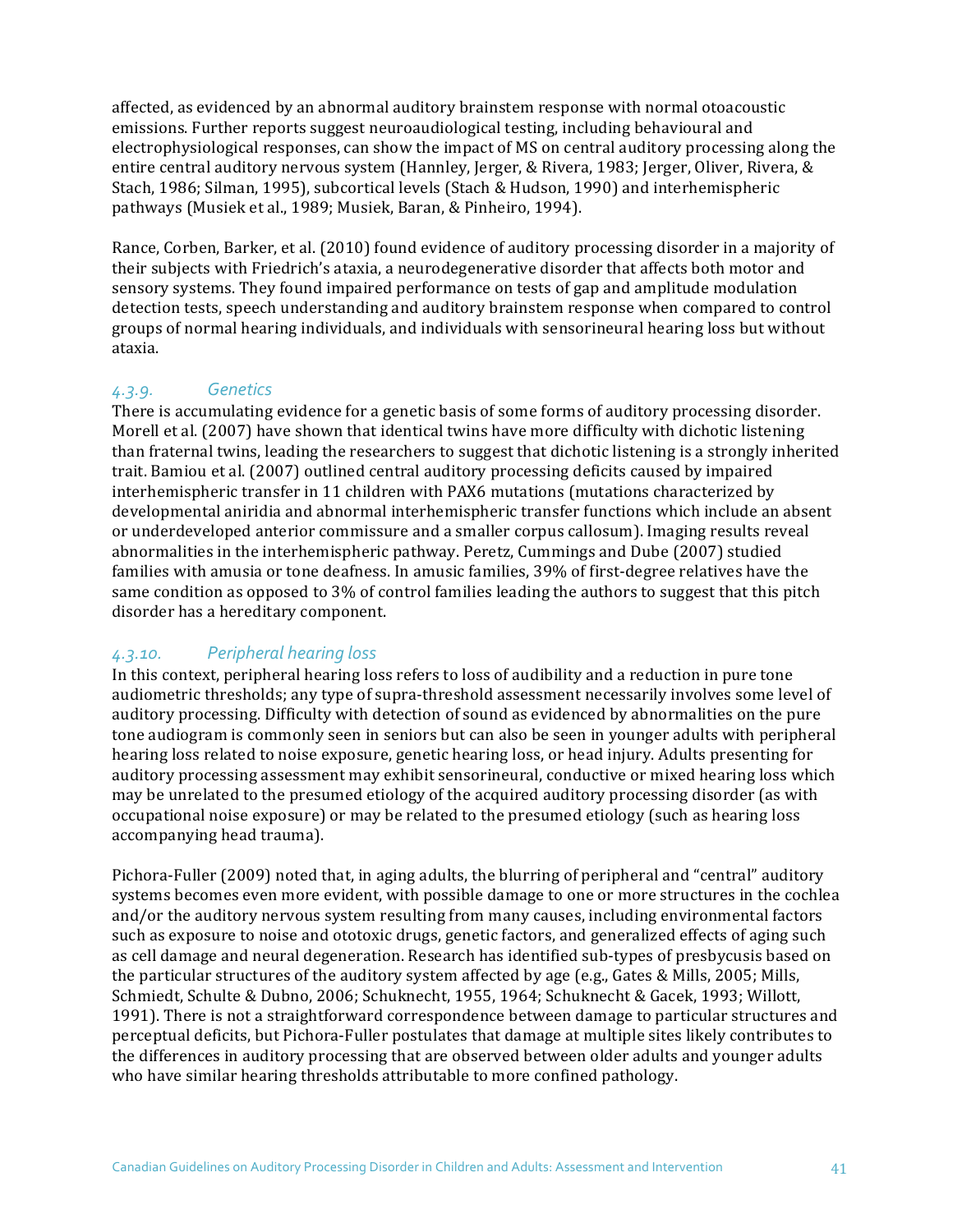The AAA (2010) guidelines suggest that while individuals with severe bilateral hearing loss and reduced speech perception abilities are not appropriate candidates for testing, auditory processing assessment could be considered for adults with mild to moderate symmetrical peripheral hearing loss. Tests that are less influenced by sensory hearing loss should be considered, as well as tests developed specifically to be used for individuals with peripheral hearing loss. Electrophysiological testing would also be beneficial for this population. The AAA (2010) guidelines suggest that clinicians should be attentive to reduced test performance in normal hearing ears for individuals with unilateral hearing loss, or asymmetrical performance on behavioural or electrophysiological tests in the presence of symmetrical hearing loss.

Therefore, in contrast to the recommendation previously made for the pediatric population, careful assessment of auditory processing abilities in adults with peripheral hearing loss may be considered, given the generally more reliable and valid normative data available for adults, and the fact that some research literature does exist for this population (Arnst, 1982; Arnst & Doyle, 1983; Dickard, 1988). Recent research suggests a renewed interest in this topic (Jepsen & Dau, 2011; Leigh-Paffenroth, Roup, & Noe, 2011; Lister, Roberts & Lister, 2011).

# *4.4. Assessment of auditory capacities and performance*

## 4.4.1. Pre-assessment information gathering and case history

It is extremely important that information from clients and families be obtained prior to testing. Responses on the clinician survey from audiologists who work with adults with suspected acquired auditory processing disorder indicated that 68% of audiologists reported that their adult clients were self-referred, compared to 37% reporting referrals from family physicians, 13% reporting referrals from other physicians, speech-language pathologists or other audiologists, and  $11\%$ reporting referrals from other health care professionals. It is clear, then, that adults arriving at an audiologist's clinic for auditory processing assessment have found their own way there because of functional communication difficulties. Hind et al. (2011), in a study of 4,757 adults seen for audiological assessment because of reported hearing difficulties, approximately 4% of adults aged 17 to 60 years had normal hearing thresholds. Self-assessment, then, is an integral part of the information gathering process. Self-assessment provides information on the client's perspective and experiences of listening and communicating in his/her daily life at home, work, school and/or in the community, and provides a sense of the impact of listening and communication difficulties on self-concept, self-esteem, motivation, affect, social interaction, job performance, etc.

A variety of checklists and questionnaires have been developed to capture communication difficulties for clients with reported communication difficulties. One example would be the Speech, Spatial and Qualities of Hearing Scale (SSQ) (Gatehouse & Noble, 2004); Abrams (2009) describes many other standardized measures that can be used for this purpose.

Recommendations for information to be gathered during the case history, as recommended by AAA  $(2010)$  include

- auditory and/or communication difficulties,
- family history of hearing loss and/or auditory processing deficits,
- medical history,
- educational history and/or work history,
- existence of any known comorbid conditions, including cognitive and/or medical disorders,
- social difficulties related to auditory/ communication difficulties,
- linguistic and cultural background, and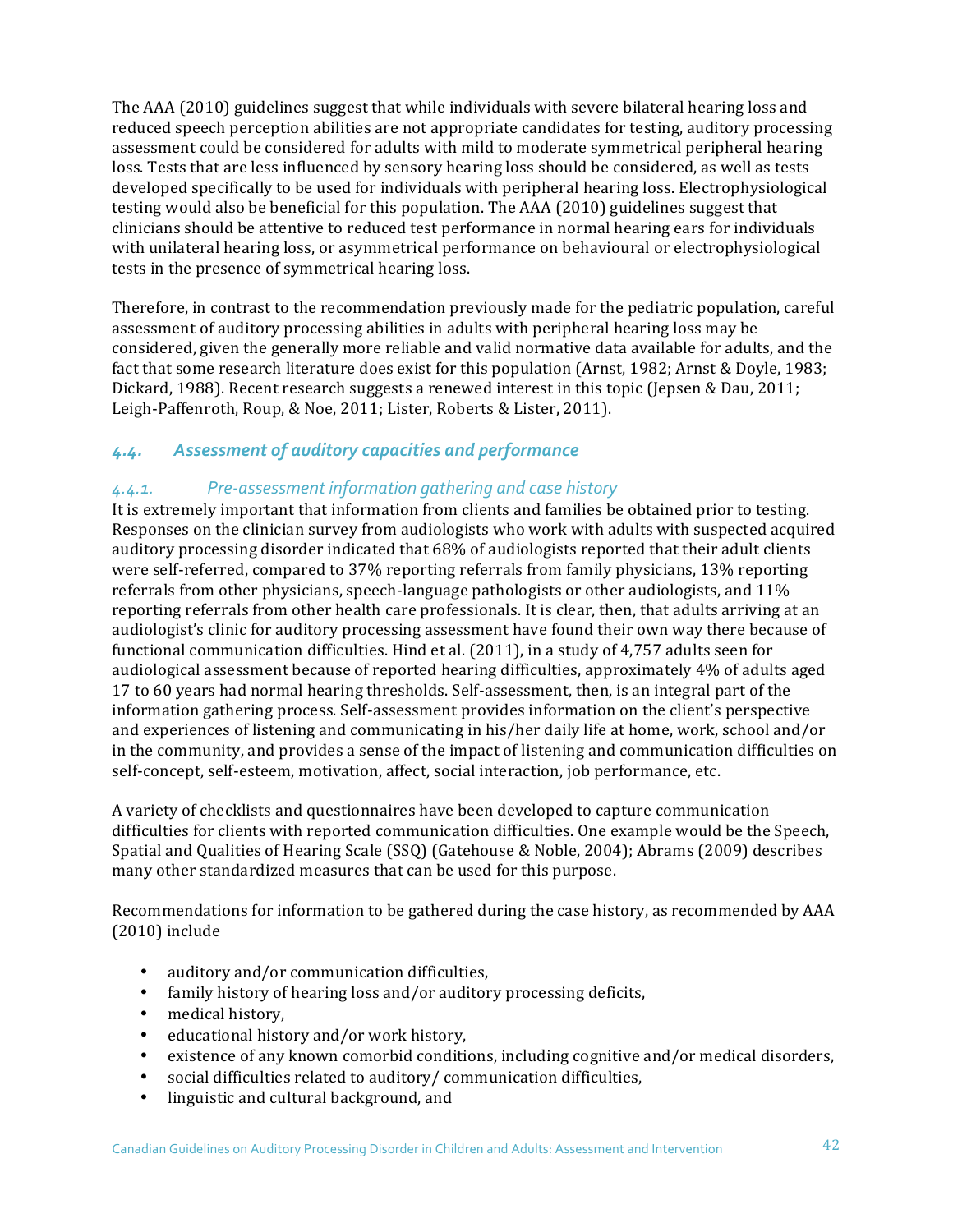• prior and/or current therapy for any cognitive, linguistic, mental health, or sensory disorder or disability.

Questions regarding cognitive function can be uncomfortable for both clinicians and clients, yet given the increasing numbers of aging adults being seen by audiologists, cognitive health is an important factor. A first step is for audiologists might be to begin to incorporate questions into the case history about cognitive health as well as other age-related health problems that may interface with hearing loss. Audiologists may wish to begin considering the use of screening tools for cognitive impairment if appropriate or practical in their work settings, as do other health care professionals. A number of existing screening tools are in widespread use by health professionals and could be used by audiologists to guide referrals to neuropsychology; the two most common cognitive screening tools are the Mini-Mental State Examination (Folstein & Folstein, 2010) and the Montreal Cognitive Assessment (Nasreddine et al., 2005).

Individuals should be encouraged to obtain, and bring with them, copies of relevant assessments completed by other professionals, such as speech-language pathologists, physicians, rehabilitation professionals, neurologists, etc.

## 4.5. Tools for assessment of auditory capacity

As with pediatric assessments, assessment of the peripheral auditory mechanism is always the first step, and should include pure tone audiometry, immittance battery with both ipsilateral and contralateral acoustic reflexes, speech recognition testing and otoacoustic emissions (OAEs). OAEs, not always routinely included, need to become a staple of every audiological assessment as a direct measure of outer hair cell health. Reports have demonstrated that OAEs are able to detect subtle cochlear damage before the audiogram is affected (Desai, Reed, Cheyne, Richards, & Prasher, 1999; Korres et al., 2002; Pisani et al., 2011). It is therefore possible to have normal audiometric thresholds and absent otoacoustic emissions. While audiograms can provide a cursory view of inner ear health, OAEs provide a direct measure of outer hair cell integrity.

For adults, measuring speech in noise should be part of a standard assessment in clients with reported difficulties. It is not possible to predict this difficulty from the audiogram or speech recognition scores obtained in quiet (Carhart & Tillman, 1970; Killion & Niquette, 2000; Plomp, 1978; Wilson, 2003). Age-related declines in auditory temporal processing associated with neuraltype presbycusis may explain the very common complaints of difficulties with speech perception in noise that are reported by seniors with normal hearing thresholds (Gates, Feeney & Higdon, 2003; Pichora-Fuller & Souza, 2003) and assessing this ability allows clients to be put on a rehabilitation path early. The Hearing in Noise Test (HINT) (Nilson, Soli & Sullivan, 1994), Words in Noise Test (WIN) (Wilson & Burks, 2005) and QuickSin (Killon, Revit, & Banerjee, 2004) have shown promise in quantifying hearing in noise problems.

There is little research delineating an appropriate auditory processing test battery for adults. Musiek et al. (2011) note that "use of multiple tests can potentially reduce diagnostic error by improving efficiency, increasing the face validity of the battery as a whole by incorporating a broader range of auditory processes, and providing guidance in establishing the most appropriate intervention goals and program planning" (p. 343). However, they also note that increasing the number of tests in a battery also increases the potential for false positives (i.e., identifying an individual as have an APD, when they do not), and increases cost. Therefore, when choosing the components for a test battery, we must ensure that it meets the following two criteria:

1. It adequately identifies the presence of APD (requiring careful choice of individual tests with good test sensitivity, specificity and efficiency and clear pass/fail criteria), and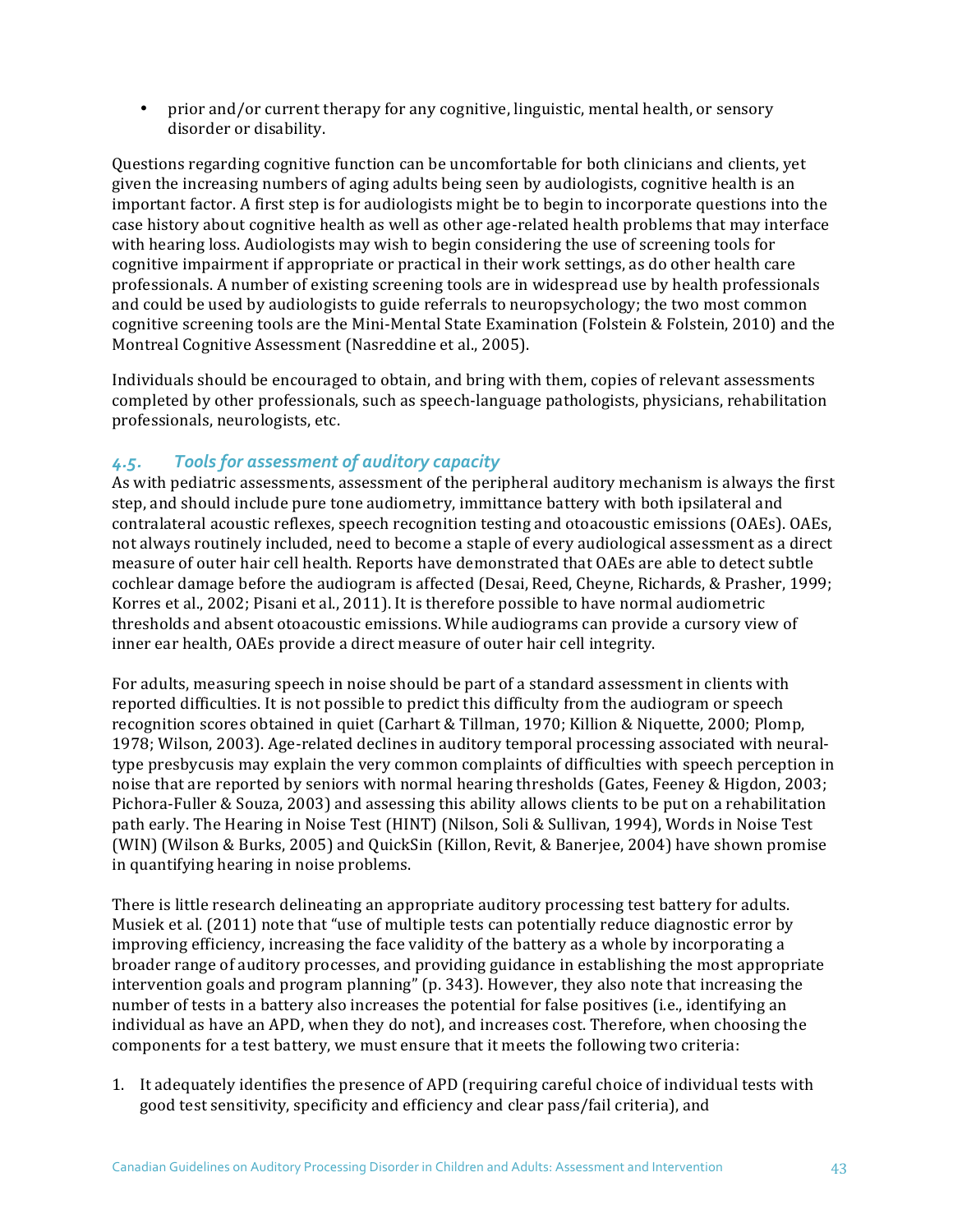2. It assesses and describes the individual's functional difficulties related to auditory dysfunction (requiring some individualization of the test battery to the complaints and functional difficulties reported). 

With respect to accurate diagnosis of the presence of APD, test sensitivity, specificity and efficiency must be measured. Sensitivity refers to the ability of a test to correctly identify individuals who do have a disorder, as having that disorder. Specificity refers to the ability of a test to "pass" individuals who do not have the disorder. Test efficiency is measured by the percentage of individuals classified correctly (true positives and true negatives). The usual research methodology used for adults to establish a "gold standard" has been that of comparing performance of a group of individuals with confirmed auditory disorders (e.g., acoustic neuromas or brain tumours) against a control group of neurologically normal individuals. In a study of adults with known neurological lesions, Musiek et al. (2011) found frequency patterns and dichotic digits to have the best test efficiency of the four-test battery they evaluated (which also included the Competing Sentences Test and Filtered Speech Test), when a criterion of performance at two standard deviations below the mean was used.

Humes (2008) reminds us that careful consideration should be given to the use of auditory processing tests which use speech stimuli with aging adults, because of the potential confounding effects of high frequency hearing loss (i.e., presbycusis), and age-related decreases in attention and memory.

Capacities to be assessed can include temporal sequencing/ordering, which can be assessed by tests such as Pitch Patterns Sequence Test (Musiek et al., 1990), and Duration Pattern Test (Musiek & Pinheiro, 1987); identification of speech in degraded listening situations (including listening in noise) which can be assessed by tests such as Synthetic Sentence Identification - Ipsilateral Competing Message (Jerger & Jerger, 1974), filtered speech, time compressed or reverberant speech (Keith, 2002); understanding low redundancy speech (such as low pass filtered speech or compressed speech with reverberation); binaural separation which can be assessed by tests such as competing words, or the Synthetic Sentence Identification -Contralateral Competing Message test (Jerger & Jerger, 1974); binaural integration which can be assessed by tests using dichotic stimuli presentation [e.g., digits (Musiek, 1983), words (Meyers et al., 2002), and sentences (Musiek, 1983; Fifer et al., 1983)] or the Staggered Spondaic Word Test (Katz, 1962); binaural interaction which can be assessed by tests such as the Masking Level Difference Test; localization and lateralization which can be assessed by tests such as the Listening in Spatialized Noise Test (Cameron & Dillon, 2007; Cameron et al., 2009); temporal resolution, which can be assessed by tests such as the Gaps in Noise Test (Musiek et al., 2005), and the Random Gap Detection Test (Keith, 2000); auditory attention which can be assessed by tests as the Auditory Continuous Performance Test (Keith, 1994); and auditory memory which can be assessed by tests such as digit span or expanding memory tests.

Electrophysiology testing may be considered to complement behavioural assessment  $(e.g.,$  auditory brainstem evoked response, middle latency response, late latency response, Mismatch Negativity, P300). Cases where electrophysiological testing may be valuable include confirming an abnormal finding on behavioural measures, or obtaining information where limited behavioural assessment information can be obtained. Additionally, obtaining evoked potentials may be prove useful to track remedial efforts after training.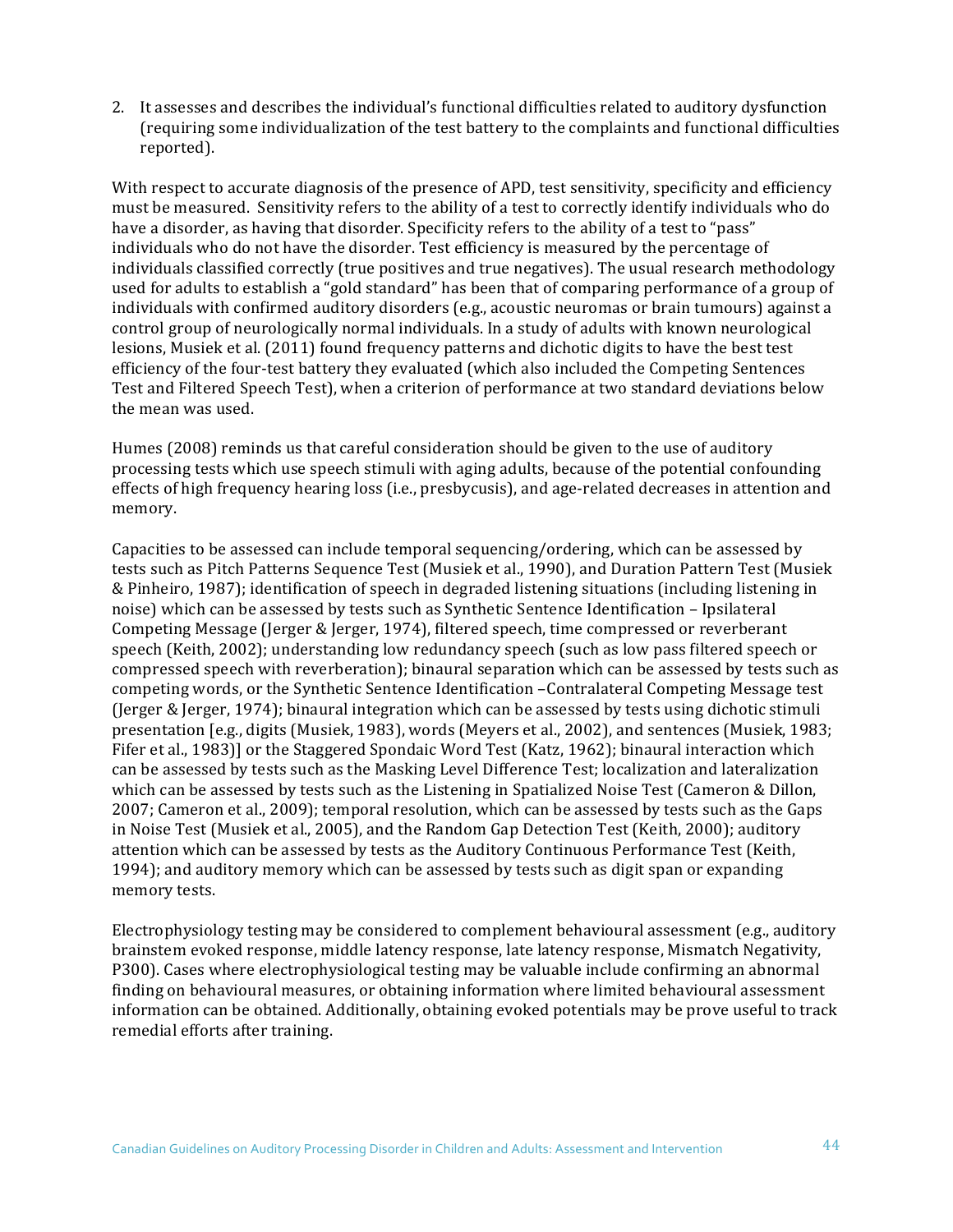## 4.6. **Interpretation of auditory capacity test assessment**

Diagnosis of abnormal performance on tests of auditory processing must be based on the cut-off scores or performance criteria provided by the test manual (commonly defined as performance deficits of at least two standard deviations below the mean), on at least two tests. ASHA (2005) recommends that where results of only one test are used to diagnose auditory processing disorder, stricter criteria of performance deficits on one test of at least three standard deviations below the mean and reported significant functional difficulty in auditory behaviours reliant on the process are appropriate. However, it must be acknowledged that these criteria represent only our best interpretation of an evolving research literature on the selection and use of clinical test batteries, and that we must continue to re-evaluate and revise our thinking as we learn more. Recently, a research team representing the National Acoustics Lab, Hearing Cooperative Research Centre and the University of Queensland in Australia (Dillon et al., 2012) provided an excellent review and critique of current use of the test battery approach, and propose an alternative, hierarchical, adaptive mode. This model has as its first step the careful delineation of the functional problems that an individual has with listening in difficult conditions; once this has been described, a two-step testing process including a master battery and a detailed battery is proposed. These authors challenge us to expand our conceptualization both of the disorder, and our approach to identifying it and providing effective management services to our clients.

As previously noted for children, while the literature on test profiles is not definitive, when poor or inconsistent performance on all tests of auditory processing is seen, clinicians should be cognizant of the strong probability of disorders which are more global in nature, and less likely specific to the auditory channel (ASHA 2005).

## *4.6.1. Re-evaluation*

For adults with acquired auditory processing disorder, it is also possible to see improvement in auditory processing skills in some clients (those with traumatic brain injury, stroke, or after removal of brain tumours), and deterioration in auditory processing skills in others (those with neurodegenerative disorders, multiple sclerosis or epilepsy). Therefore, when auditory processing disorder has been identified, re-evaluations at least every two years are strongly recommended. More frequent evaluations may be more appropriate for some clients, particularly for those enrolled in direct auditory training programs, when changes in auditory performance are seen or if the client has a condition whereby there is fluctuation in auditory abilities.

In the aging population, increased difficulty in communication is likely to be seen as a consequence of changes in audition, auditory processing, cognition, vision, and other areas. Monitoring these changes is important for two reasons; first, to provide ongoing accommodations and updates to amplification and the individual's rehabilitation program. Second, since changes in auditory processing and communication can also be early warning signs of dementia, monitoring is important so that appropriate referrals to neurology and neuropsychology can be made.

## 4.7. **Intervention to improve participation**

When the ICF clinical codes and checklists are used by clinicians, the ICF addresses its ethical use  $-$ "...(1) that persons should be viewed as having inherent value and autonomy, (2) that persons and/or their advocates should have a right to understand how the ICF is being used to classify their functioning and subsequently be able to see their individual ICF codes and their ratings to be given and the right to discuss, challenge, or affirm them, and  $(3)$  that ICF codes should never become a label for the person but only a description of specific levels of functioning" (Annex 6). While not incorporating the use of clinical codes, practices in this area should nonetheless mirror these principles, in that clients and families should be viewed as having inherent value and autonomy, that clients and families should clearly understand assessment results and resulting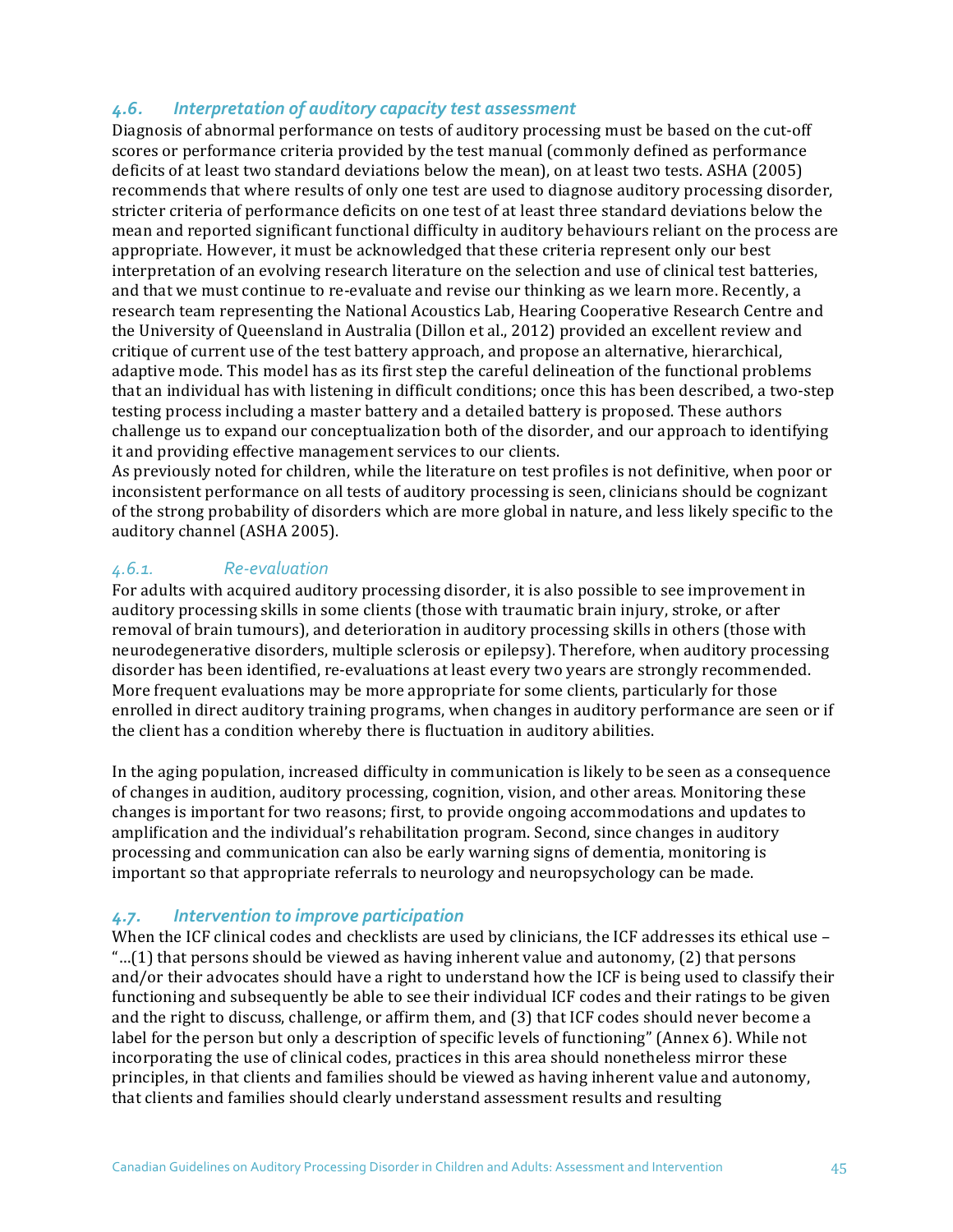recommendations which have been developed with their input and consideration, and that our descriptions, reports and recommendations should not represent labels, but rather, comprehensive approaches to improving individual and family functioning in all areas of their lives. Designing such a comprehensive approach cannot be based solely on the results of a decontextualized assessment of auditory capacity (BSA, 2011). Furthermore, outcome measures are used in research to establish the evidence base upon which new programs are introduced into practice and/or old ones are changed or phased out. During counselling and when discussing treatment options with a client, the audiologist should share current research evidence regarding various treatments so that the client can make informed decisions when planning care (Hickson, 2009a).

The ICF framework conceptualizes an individual's ability to participate fully in school, work, social, family and community activities as an interaction between the individual's capacity limitations and his/her contextual factors. Contextual factors within the ICF model refer to environmental factors (factors in the individual's external environment that may impact on his/her functioning) and personal factors (factors in the individual's internal world that may impact his/her functioning). Environmental factors include not only aspects of the physical environment (such as high noise levels or many reverberant room surfaces), but also aspects of social and communication functioning (such as the use of communication repair strategies by family members, the use of facilitative strategies at work etc. Personal factors include those that are stable (age, gender, personality, first language acquired etc.) as well as those that might be adaptable (such as coping strategies, motivation, self-concept, self-esteem, advocacy skills etc.).

While the ICF provides a more detailed breakdown of contextual factors, with related codes and the inclusion of qualifiers to quantify degree of difficulty, it is not the intention of these guidelines to rewrite or tailor these codes and qualifiers to practice in this area. The discussion of contextual factors more broadly allows clinicians and other consumers of these guidelines to conceptualize a comprehensive management approach. A frequent comment in the clinician survey from speechlanguage pathologists and audiologists was that the rationale for management recommendations was often not explained that other clients, families, medical and rehabilitation professionals did not understand the implications of the disorder or the management recommendations, or that management recommendations were inappropriate or not implementable. Use of the ICF contextual factors communicates to families, employers, rehabilitation staff and others, that a comprehensive approach to management is a two-pronged approach. It requires consideration of how to improve/maximize the individual's external communication environment (physical and social environmental activities) and how to improve/maximize the individual's personal capacities/skills in order to better cope with difficulties in processing auditory information (personal activities).

Under the category of environmental factors, physical environmental activities are defined as activities that will improve the listening environment (including reducing noise, improving signal to noise ratios, and reducing the effects of distance and reverberation), to ensure that individuals s are able to clearly hear and understand auditory information in their daily environments.

Social environmental factors refer to activities in which individuals in the environment (family members, caregivers, employers etc.) can engage to scaffold the individual's understanding of auditory information. These include activities such as modeling effective communication repair strategies, or giving in-service training to rehabilitation staff on the nature of the individual's processing difficulties.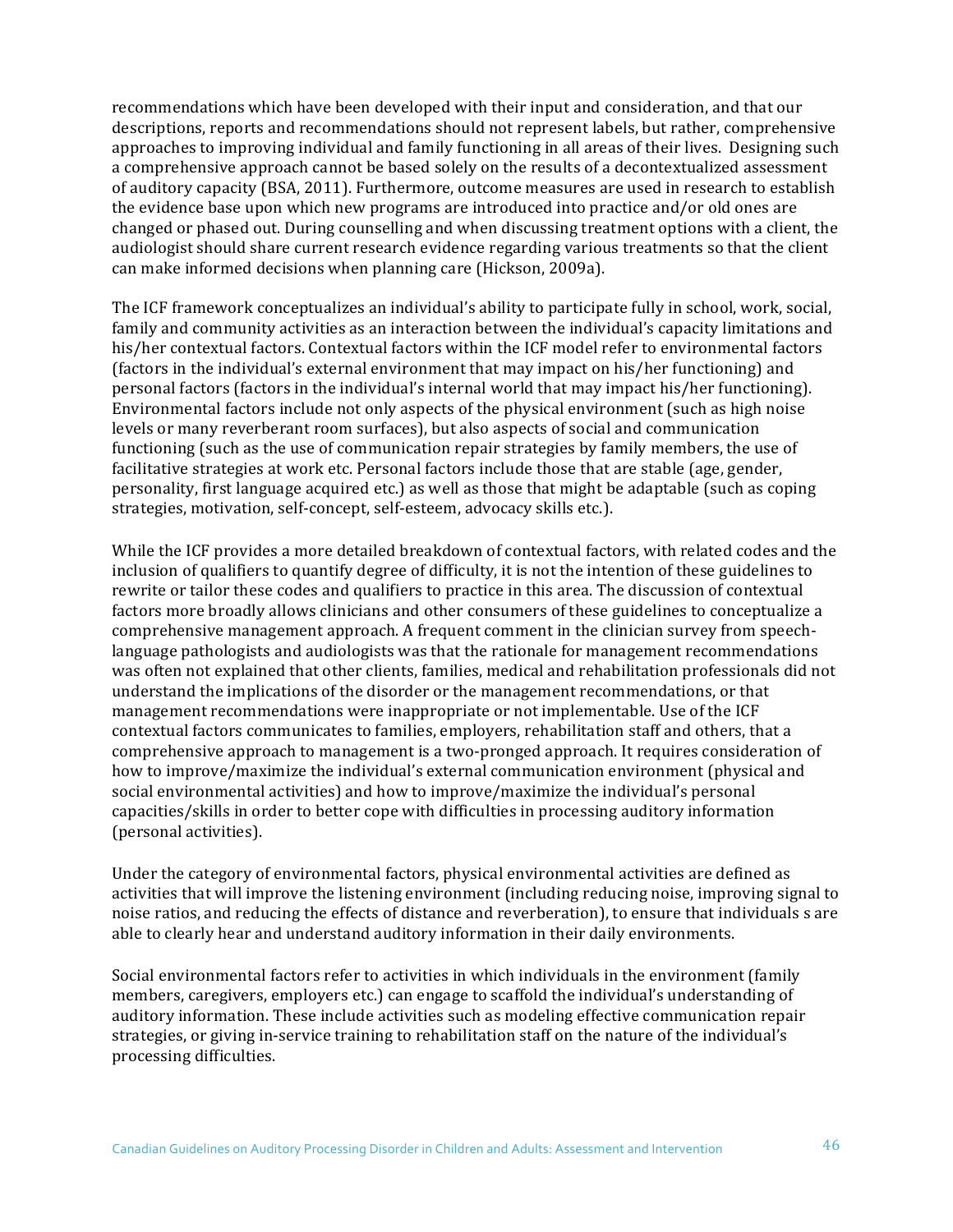Under the category of personal factors, personal activities are considered to be activities designed to improve auditory capacity by direct training, and activities designed to improve the ability to cope with difficulties in auditory processing. The intervention model described in these guidelines is summarized in Figure 3.



*Figure 3. A model for intervention to improve participation.*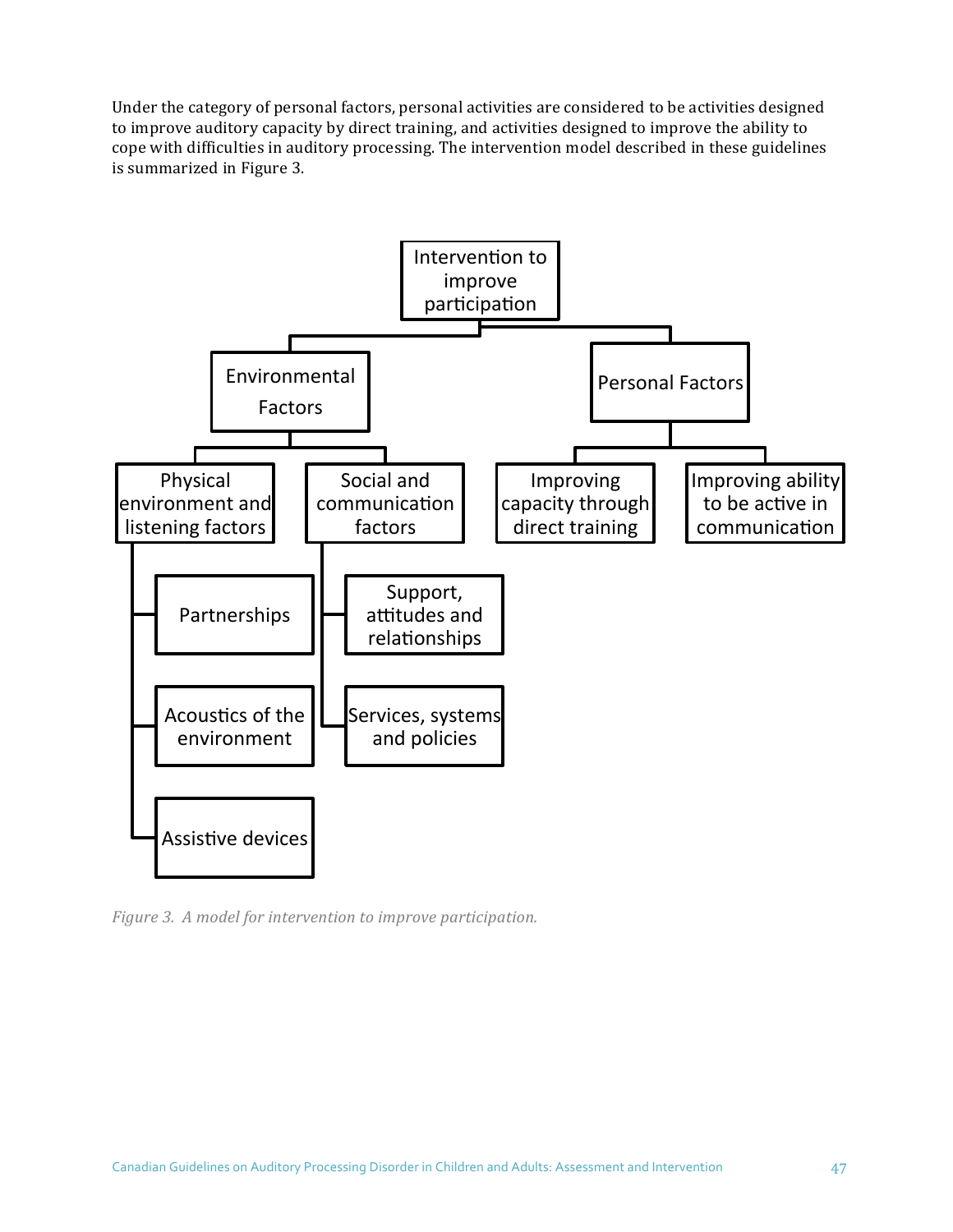## 4.8. *Environmental factors*

# *4.8.1. Physical environmental factors*

#### 4.8.1.1. *Partnerships in the workplace, home and community*

Within the ICF model, a primary focus is considering the contexts in which the individual lives his/her everyday life. For children, one of the most important contexts may be school; for adults, it may be the workplace. For adults with acquired APD related to a neurological event, returning to a workplace environment in which they previously functioned effectively and efficiently can be daunting. For aging adults, more gradual declines in auditory processing may begin to impact job performance more and more.

Returning to work following partial or full recovery from a neurological event such as a brain injury or stroke generally comes with a huge increase in communication demands, and therefore a comprehensive interdisciplinary back-to-work transition plan is crucial. Such clients frequently exhibit cognitive communication disorders (CCD), communication impairments resulting from underlying cognitive deficits due to neurological impairment. These are difficulties in communicative competence (listening, speaking, reading, writing, conversation and social interaction) that result from underlying cognitive impairments (attention, memory, organization, information processing, problem solving, and executive functions) (ASHA, 1987). MacDonald  $&$ Wiseman-Hakes (2010), in reviewing the literature on CCD listed difficulties typically encountered by individuals with CCD, some of which are clearly linked to auditory processing, including "... impoverished, vague, tangential or disorganized discourse (oral or written), impaired comprehension in the presence of length, complexity, detail, indirect content (implied, abstract, figurative, humorous), background noise, multiple speakers, rapid presentation or rapid shifts from topic to topic, word finding problems particularly in conversation or generative contexts pragmatic or social communication difficulties including problems related to initiation, turn taking, topic management, conversational repair, self-monitoring, social perception and adapting to the needs of the conversational partner and context, and difficulties using language or communication to assist memory and new learning" (p. 487).

Clearly, these difficulties will have a significant impact on an individual's ability to function at home and in the community, but particularly upon returning to the workplace. Interventions for these clients require programs and strategies addressing both contextual and personal factors, and partnerships with many professionals, and individuals in the client's life. For adults with CCD, a comprehensive practice guideline for clinicians has been developed for Ontario that addresses remediation within the ICF model, and serves as a valuable resource for clinicians (CASLPO, 2002).

Another useful resource discussing challenges for vocational rehabilitation for such clients can be found in Scollon (2000). This resource was an initiative with the Workers Compensation Board of British Columbia, which reviewed 600 articles on return-to-work issues. This report made 19 practice recommendations related to vocational re-entry. While this report focused on issues related to traumatic brain injury, many of the points are relevant for individuals working towards return to work after other neurological events. Issues particularly relevant to clinicians working with clients with acquired APD include the findings that

- there are no clear predictors of back to work success at present,
- recovery from traumatic brain injury continues at least two years post injury, highlighting the importance of ongoing assessment,
- the availability of vocational rehabilitation programming is often limited,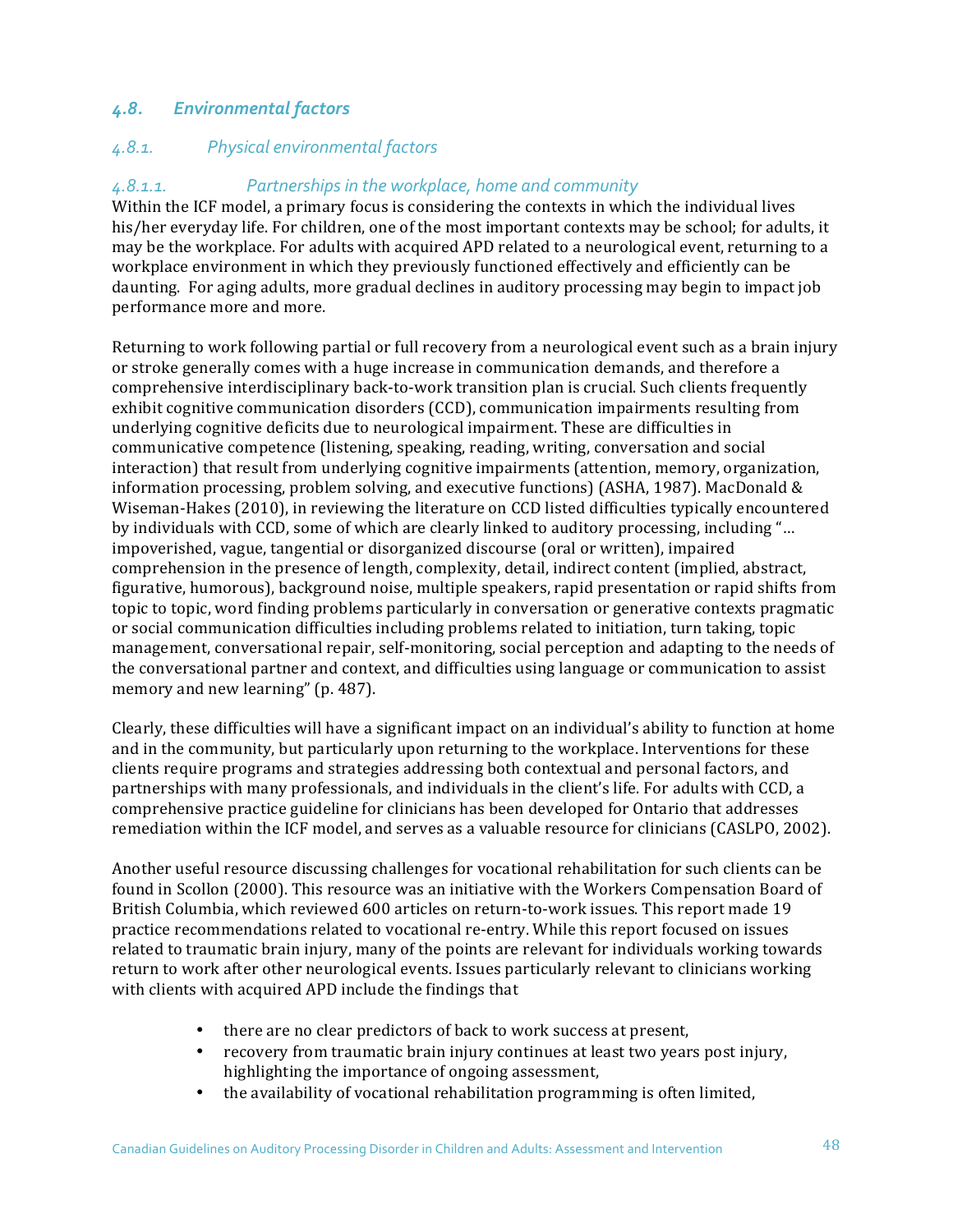- early intervention is beneficial is improving re-employment rates,
- brain injury rehabilitation should be multi-faceted and
- professionals need to be sensitive to relationships between inability to return to work, and social isolation

While vocational rehabilitation considerations may seem most relevant to younger adults with acquired auditory processing disorder, Kramer (2008) reminds us that with the increase in numbers of aging adults and worldwide trends towards increasing or abolishing mandatory retirement age, vocational considerations for older adults must be considered. They described a Vocational Enablement Protocol, which describes the intersection between the job demands and working conditions of an individual, and the auditory demands of those situations from a multidisciplinary perspective that includes otolaryngology, audiology, occupational medicine, social work, psychology and speech-language pathology.

Partnerships with the health care system are crucial for both younger and older adults with auditory processing disorder. For example, adults with acquired APD resulting from traumatic brain injury or stroke may have a large team of professionals participating in their care, and consequently, a large amount of information to absorb, understand and implement, and a large number of appointments and interactions to manage. Similarly, seniors are likely to have a range of health issues in addition to communication problems, making it difficult to interact with the health care system. This problem is complicated by the fact that seniors with communication problems may avoid interactions with others, and experience social isolation, putting themselves at risk for other problems. Losing engagement with family and community because of communication problems jeopardizes the mental and physical health of younger and older adults.

# 4.8.1.2. *Acoustics of the environment*

Given the variety of acoustical environments that adults may find themselves in over the course of a day, providing effective improvement of the physical acoustics of an environment is extremely challenging. Information on the detrimental effects of poor room acoustics is widely available in the audiology research literature. In long-term care facilities, for example, there are often significant obstacles to effective and engaging communication amongst residents, including inadequate considerations of common room acoustics, lighting and furniture arrangement. More than 30 years ago, Plomp and Duquesnoy (1980) described the acoustical requirements for seniors to be able to hear effectively and how they differed from the requirements for younger adults, yet it is not clear that there is any more consideration being given to architectural design for optimal room acoustics in long term-care facilities today.

While information on the types of acoustical modifications that can be implemented in buildings and public spaces such as houses of worship, auditoria, meeting rooms etc. is readily available, structural modifications are typically expensive and unlikely to occur when addressed at the individual building level. However, clinicians may be able to identify important or particularly difficult listening environments in partnership with caregivers, and work towards implementing compensatory strategies in these situations. Advocating for appropriate acoustical conditions in public spaces can perhaps more effectively be addressed in the universal design model at the services, systems and policies level of the ICF, as described below.

#### *4.8.1.3. Assistive listening devices*

There is no doubt that improving the signal to noise ratio in a communicative exchange under adverse listening conditions has a positive impact on speech perception, although research on the use of assistive listening devices for adults with auditory processing disorder without hearing loss is extremely limited. Rance, Corben, Du Bourg, King, and Delatycki (2010) studied the results of a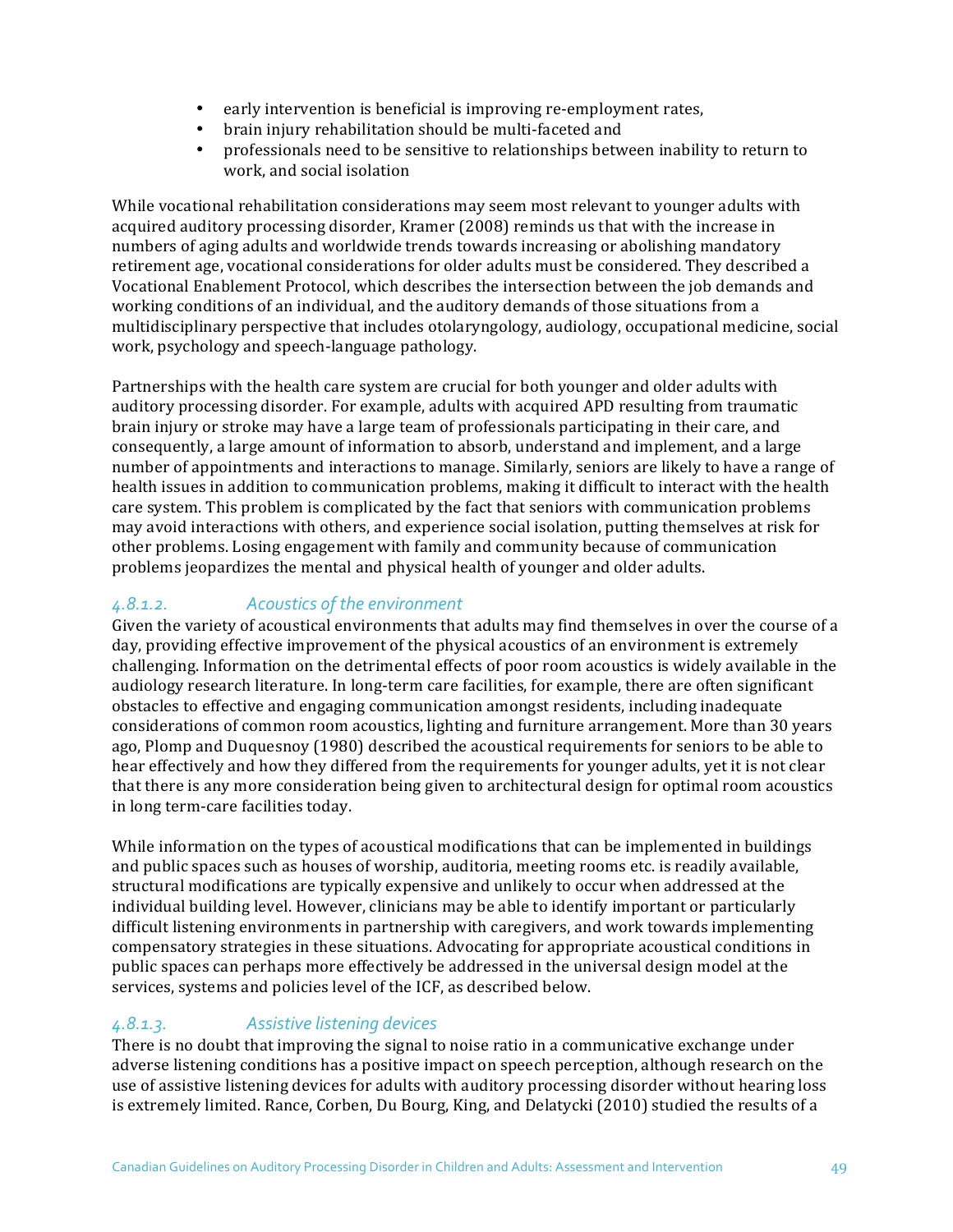six week trial with personal FM systems (with binaural ear level FM receivers) for a group of 10 children and adults with Friedreich's ataxia and auditory processing disorder. They found a mean speech identification score in noise of 43% for their subjects without the FM system, and a mean speech discrimination score of 69% with the use of the personal FM system, as well as positive reports on the Abbreviated Profile of Hearing Aid Benefit. While the authors noted that subjects still demonstrated difficulty with speech perception in their daily lives, use of the personal FM system provided significant benefit in improving quality of life for these individuals.

There is a small amount of research literature on the use of FM system for adults with hearing loss, indicating benefit in speech discrimination abilities and ease of communication (Fitzpatrick, Fournier, Séguin, Armstrong, Chénier, & Schramm, 2010; Lewis, Crandell, Valente, & Enrietto Horn, 2004; Schafer & Thibodeau, 2004; Thibodeau, 2010). Chisholm, McArdle and Doynton (2009) studied 36 older veterans on the use of personal FM systems in conjunction with personal hearing aids, and reported better outcomes on speech perception, self-report of communication improvement and satisfaction with the technologies when personal FM systems were used. They also noted that the majority of their clients elected to continue using the FM system at the end of the study; this is in contrast to studies that report a lack of motivation to continue with the technology. Chisholm et al. attributed their positive results to comprehensive coaching, counselling and instruction, which used verbal, text and role playing presentations of the information.

As with children, however, the majority of the research literature focuses on improvements in clinical measures of speech perception, with fewer outcome measures or discussion of the use of FM systems in real world communication contexts. For adults, despite observable benefit, issues related to cost, compliance, management of extra amplification devices, and willingness to use a visible device, appear to represent significant obstacles for many individuals (Boothroyd, 2004; Chisholm, Noe, McArdle, & Abrams, 2007; Jerger, Chmiel, Florin, Pirozzolo & Wilson, 1996; Lewis, Valente, Horn, & Crandell, 2005).

While discussions of the use of technology for individuals with auditory processing disorder typically focuses on FM or infrared systems, other technologies may also be useful. Closed captioning of television programs is a technology readily available on television programs and media (DVDs, Blu-ray, etc.). Television programs and movies can be difficult to follow because there are often other people in the room (creating noise), because visual cues such as speech reading can be difficult to access, and because audio tracks such as music can interfere with hearing speech. Adults with acquired auditory processing disorder, but intact or relatively intact literacy skills may find close captioning to be a useful technology. Gordon-Salant and Callahan (2009), in a study of older adults with poor speech recognition scores, found significant improvement in speech understanding when captioning was added to television programs, and found the best results when both captioning and hearing aids were used. Closed or Rear Window captioning may be available in public movie theatres; information on availability of these technologies can often be found on websites. 

Captioning technology for web-based media (such as online video viewing) is still in its infancy, but holds promise for helping those with hearing and processing difficulties. Similarly, understanding voice mail messages at home and work may prove challenging for adults with acquired APD, although technologies such as Google Voice which transcribe voicemail into text, show promise as viable alternatives. Downloadable applications for devices such as Apple or Android, products that provide voice mail transcription, are also beginning to emerge.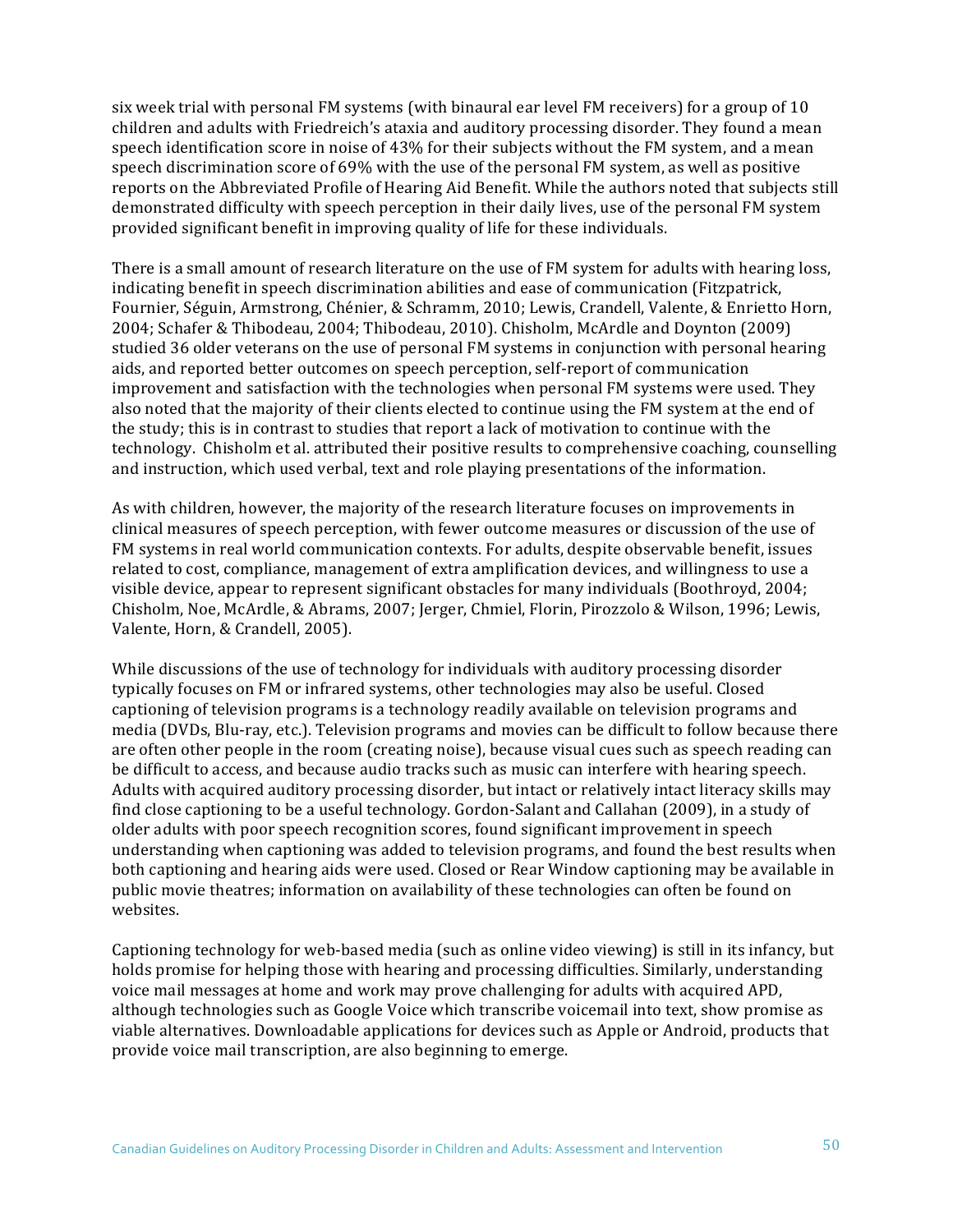When auditory processing disorder occurs with peripheral hearing loss, particular care needs to be given to the prescription and fitting of hearing aids. Souza and Arehart  $(2006)$ , and Souza  $(2009)$ , postulated that different signal processing techniques may be appropriate for older hearing aid or cochlear implant users than for younger users; Humes and Dubno (2010) noted that restoring full audibility of the speech signal with amplification is necessary, but may still not result in the same outcomes for older adults than for younger. Some research studies have suggested a reduced ability to benefit from interaural difference cues for older adults (Dubno, Ahlstrom & Horwitz, 2008), and others suggest that individuals demonstrating both reduced audibility and auditory processing problems may be more successful with monaural than binaural amplification (Chmiel, Jerger, Murphy, Pirozzolo, & Tooley-Young, 1997; Walden & Walden, 2005). However, research on differential fitting strategies for older and younger adults does not yet yield much clinical guidance.

# *4.9. Social environmental factors*

## 4.9.1. **Support, relationships and attitudes**

A large part of providing support to adults with acquired auditory processing disorder focuses on facilitating listening, learning and communication through the use of metalinguistic and metacognitive strategies to be implemented by both the client and his/her communication partners. Understanding by family members of the nature of auditory processing disorder and its resultant communication difficulties is crucial; as in the case of having a family member with hearing loss, interpersonal and social relationships can easily become strained, and social isolation is a real possibility.

A primary focus must always be on eventually shifting some of the responsibility for repairing communication and learning breakdowns to the client. Adults can be helped to learn to identify difficult listening environments and situations, and taught compensatory strategies that they can implement themselves. Even those living in long-term care have been shown to benefit from this approach (Robertson, Pichora-Fuller, Jennings, Kirson, & Roodenburg, 1997).

For adults with acquired auditory processing disorder, it is important to recognize that often there are related physical, emotional or psychological factors (for example, related to a stroke or traumatic brain injury) that need to be considered and accommodated.

For seniors, provision of services in long-term care facilities presents a number of challenges, including the high prevalence of complex health and communication needs among residents, the high workload demands and poor understanding of auditory disorders by staff, and presence of physical environments that are not conducive to communication. In fact, Hickson (2009a) noted that given the daunting challenges in providing traditional audiological care to residents of longterm care facilities (e.g., fitting of personal hearing aids), it may be more effective in these situations to shift our focus from individual factors to the individual's environment. She argued that "treating the environment more will have great benefits for all individuals" (p. 120). "Treating the environment" would include providing more effective staff training, a greater focus on assistive listening devices than on personal hearing aids, and improving both the physical and social environment of the facility.

#### *4.9.2. Services, systems and policies*

The WHO (2002) notes that using the ICF framework allows clinicians to effect change at several levels, including at the societal level (for eligibility criteria to ensure fairness and equity, for social policy development, for population needs assessments and for environmental assessment for universal design, identification of barriers and making changes to social policy). There is no doubt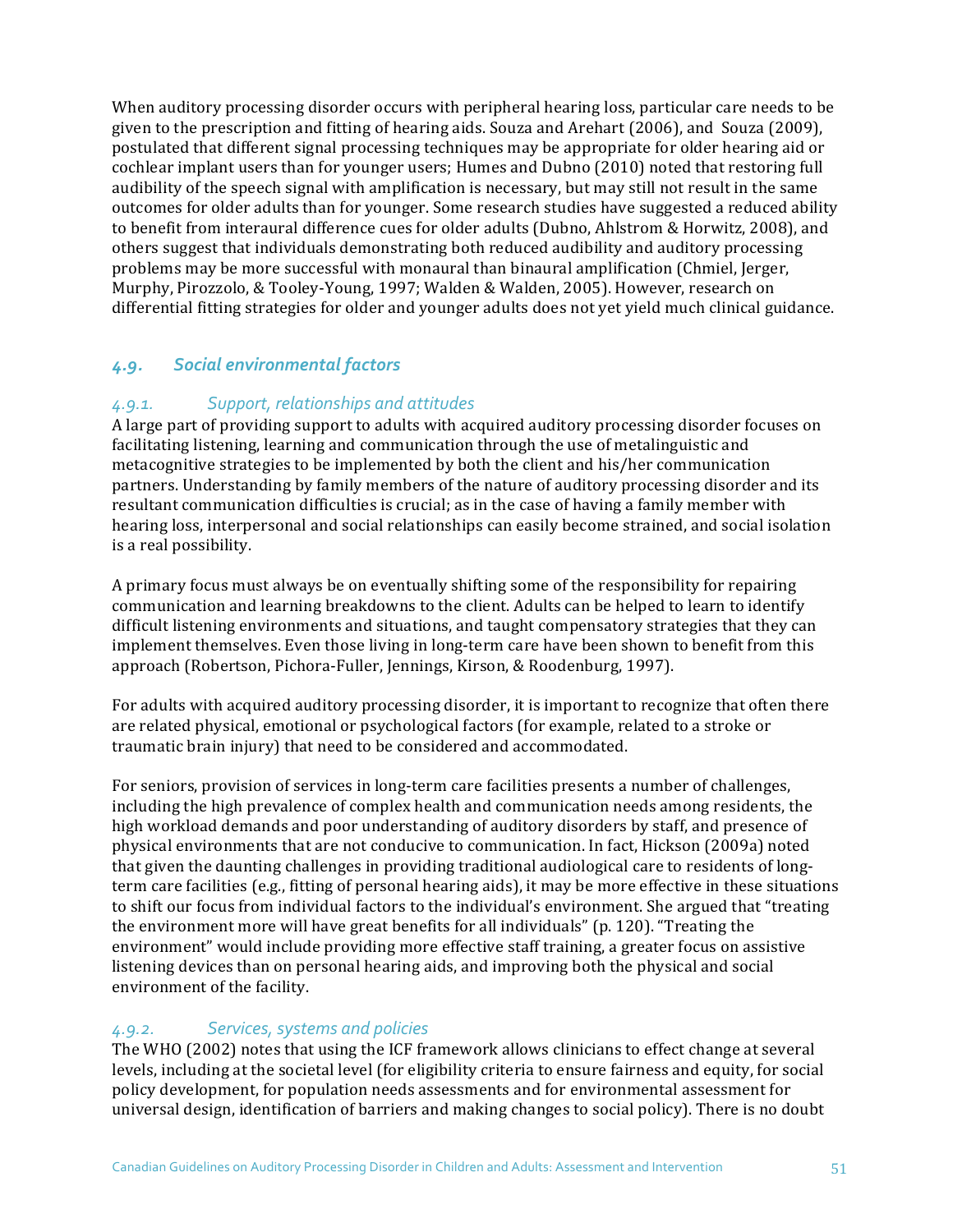that one of the barriers to rehabilitation for adults with acquired auditory processing disorder is the lack of funding for treatment; this was identified in the clinician survey by a number of audiologists working with adult clients. Clinicians need to advocate for financial support from employers, insurance companies and other bodies so that adults can access the services they need to improve their communication skills and ability to function effectively in their everyday lives, at home, at work, and in the community.

Along with advocating for financial support for clients, audiologists need to be active in advocating for, and developing models of service delivery to support, the availability of services in contexts where we might predict to find adults with auditory processing disorder (such as long-term care facilities and rehabilitation centres). While it has been often reported that providing audiological care to residents of long-term care facilities is very challenging, Lewsen and Cashman (1997) found that hearing aids and assistive listening devices were in good working order and used consistently by seniors when on-site audiological services were provided. Similarly, Pichora-Fuller and Robertson (1997) described positive outcomes for residents and staff when on-site services are provided in an ecological model; teasing out the strategies and technologies that would helpful in the chapel versus those needed for watching TV or attending teas in the auditorium requires the audiologist to have the type of thorough understanding of the listening and communication problems of residents developed through time onsite interacting with staff and residents.

Given that so many of the challenges encountered by adults with acquired APD are similar to those encountered by adults with hearing loss, organizations for adults with hearing loss are excellent sources of information about accommodations, advocacy, strategies and technology for communication difficulties. Consumer groups such as the Canadian Hard of Hearing Association (CHHA) or the Hearing Loss Association of America (HLAA) can provide valuable information and support for adults with auditory disorders.

Iennings (2009) discussed the need for employers and institutions to implement universal design principles into consideration of public environments. She described the need for an occupational approach, defined as an approach that is "focused on what people do, need to do, and want to do in community and public environments, as well as what constrains participation. An occupational approach considers the complexity of interactions between the person, the environment, the occupation/activity and objects" (p. 251). Clinicians are necessarily focused on the individual communication needs of clients in their own particular circumstances; however, there is also a need for audiologists to advocate for change at what Jennings terms the "macro" level, at the institutional and government level. Despite the publication of recommendations in this area by the Canadian Hard of Hearing Association in 2008, and despite the large research literature defining the characteristics of good acoustical environments and the availability of suitable technology, initiatives and motivation to removing barriers to hearing and communication in public spaces in a universal design model appear limited.

#### 4.10. Personal activities to improve auditory performance

A key difference between acquired and developmental auditory processing disorder as described previously (BSA, 2011) is that clients with acquired APD generally demonstrated typical speech, language and cognitive skills prior to developing auditory processing difficulties, and therefore have linguistic competence, world knowledge and metacognitive strategies acquired over their lifetime which might be tapped into to reduce communication difficulties.

However, cognitive information processing theory also suggests that improving listening through addressing personal factors has collateral benefits. According to this theory, individuals have a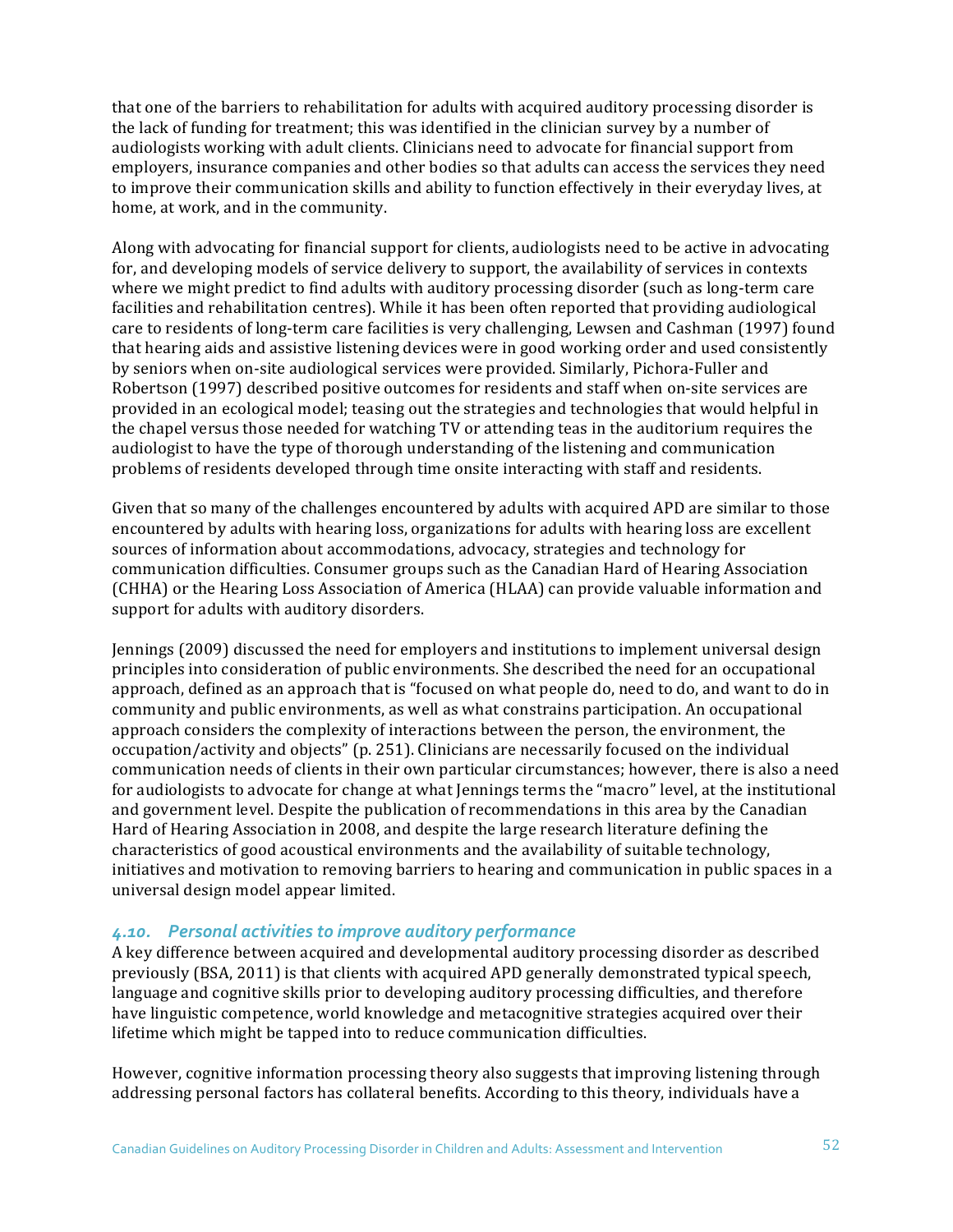finite capacity for memory, attention and information processing. Therefore, demands on resources for some processes can deplete the resources available to be allocated to other processes. When a person with good hearing listens in ideal conditions that are familiar, quiet and without distraction, listening is largely effortless or automatic and there is little if any drain on the pool of available cognitive resources. In contrast, when listening conditions are difficult, the pool of available cognitive is drained by listening, leaving fewer resources for spoken language comprehension, memory, attention, and multitasking (Pichora-Fuller, 2007). If we can improve an individual's ability to listen and understand more effectively and with less effort under a variety of circumstances, more cognitive resources may be available for comprehension and memory. 

#### 4.10.1. Improving auditory capacities through direct training

There is a growing body of research suggesting that improvement of auditory processing skills through direct training in individuals with APD is possible. Most audiological work has focused on auditory discrimination, dichotic and temporal processing tasks (Kraus, 1999; Moncrieff & Wertz, 2008; Musiek & Schochat, 1998; Tallal, Merzenich, Miller, & Jenkins, 1998; Tallal et al., 1996; Tremblay & Kraus, 2002; Tremblay, Kraus & McGee, 1998). It is not yet clear, however, which factors are important in predicting client success. Although some training techniques offer suggestions for selecting appropriate clients (Baran, Shinn, & Musiek, 2006; Moncrieff & Wertz, 2008), further research is needed.

Key to the concept of such direct training is plasticity or the neural reorganization that results in the auditory system with changes in external stimulation. Research literature on the efficacy of direct training for adults with acquired APD is scarce. However, Musiek, Baran and Shinn (2004) reported a single case study of an individual demonstrating acquired auditory processing disorder associated with a traumatic head injury. This client presented with a variety of self-described and clinical test results consistent with significant communication difficulties associated with her accident. A comprehensive auditory training program consisting of the use of Clear Speech (Picheny Durlach, & Braida 2005), Dichotic Interaural Intensity Difference training (Musiek & Schochat, 1998), an auditory memory enhancement program, speech discrimination training, and temporal sequencing training was implemented, with excellent motivation and participation on the part of the client. The researchers reported that following the training program, improvements were seen both on clinical tests of auditory processing (behavioural and electrophysiological) and on client report of everyday functioning. They suggest that, while spontaneous improvement of auditory processing abilities cannot be ruled out, the fact that there had been no such recovery in the year following the head injury argues for the benefits of the training program.

MacDonald and Wiseman-Hakes (2010), in their review of intervention programs for individuals with acquired brain injury and cognitive-communication disorders, found no research specifically on interventions for auditory comprehension. They noted that this is an important area for research. While treatment goals described by MacDonald and Wiseman-Hakes, such as understanding telephone conversations, language comprehension, and following directions at work etc. may be included in more global treatment plans, there is clearly a role for audiologists in assessment and management of auditory-specific deficits.

Sweetow and Sabes (2010), however, note that provision of direct training programs (in their case to individuals with hearing loss) poses a number of challenges, both clinician-based and client based. They note that generally only a small number of audiologists offer such training programs, and cite possible explanations such as "misconceptions that hearing aids alone are adequate, the lack of belief in outcome measures, belief that additional resources (time, money) are required, lack of reimbursement, reluctance to ask clients to spend more time or money, overcoming inertia, and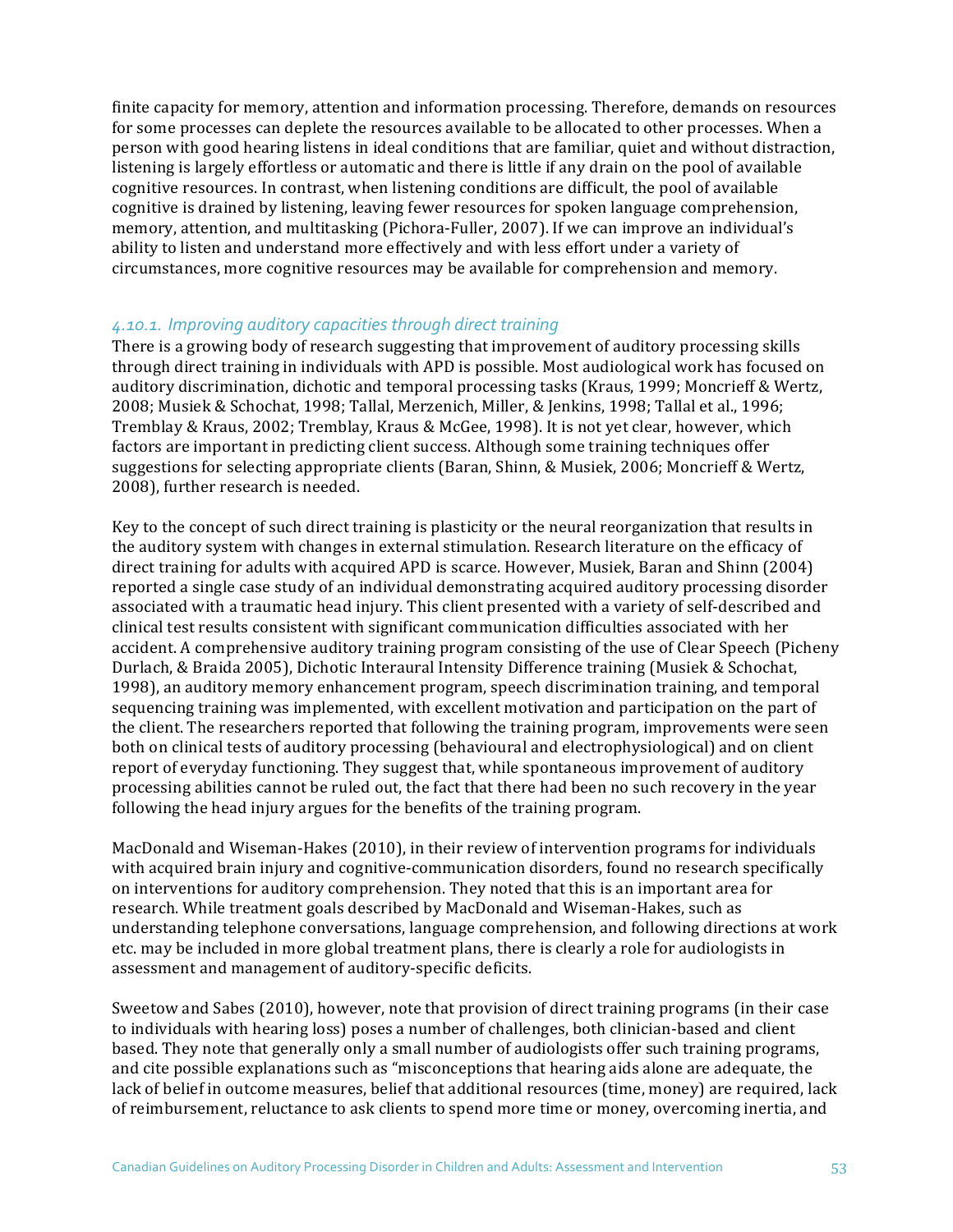possibly laziness may be among the reasons accounting for this reluctance. One might predict that audiologists would be more likely to recommend AR [aural rehabilitation] if it produced a lowered return for credit rate from hearing aid purchases." Compliance with the training program was cited as a primary client-based problem. They provide seven recommendations that may improve adherence to, and therefore efficacy of, such programs. These include provision of clear and understandable information about the client's difficulties, simple instructions and treatment regimes, providing follow-up and reminders to clients, listening to and respecting client concerns, and providing reinforcement for compliance with the program (such as extended trial periods or hearing aid batteries), considering clients' attitudes and past experiences, and providing some faceto-face coaching, even for home based programs.

For aging adults, treatments need to be designed to overcome both auditory and cognitive challenges. It is possible that early treatment for hearing loss might not only help to maintain social interaction but that it might also help to stave off or slow down the manifestation of symptoms of dementia. Given the protective effects of physical, cognitive and social activity, it is not surprising that a variety of programs to promote cognitive health in older adults have been developed. Physical exercise has been shown to be beneficial (Colcombe et al., 2006), as has engagement in cognitive activities (Fratiglioni, Paillard-Borg, & Winblad, 2004). Training with a computer-based program to increase cognitive activity has provided encouraging results based on changes in measures on standardized neuropsychological tests (Mahncke, Bronstone, & Merzenich, 2006). Using a group memory intervention for those with mild cognitive impairment, positive outcomes have also been demonstrated, including improvement in memory skills and generalization of their use in everyday life (Troyer, Murphy, Anderson, Moscovitch, & Craik, 2008). Using a social model of health promotion to increase physical, cognitive and social activity, older adults participated in a volunteer program in elementary school. Compared to controls, the volunteers demonstrated cognitive improvements on measures of executive functioning and memory with increased frontal activity during a task involving executive function (Carlson et al., 2008). Volunteers also demonstrated physical improvements on measures of walking speed and grip strength. Social benefits were also realized in terms of an increase in the number of people to whom they felt they could turn to for help.

#### 4.10.2. Improving the individual's ability to be active in the communication process

Reed (2009) stressed the need for a social model of rehabilitation for seniors that very specifically address isolation and the need for interaction and participation in social settings. She noted that the communication difficulties experienced by seniors do not just lead to withdrawal from social interactions (sometimes withdrawal by the individual him/herself but sometimes being excluded by others), isolation, loneliness and depression, but also impact the individual's ability to live independently and manage activities such as shopping, banking and interacting with the health care system. The Hard of Hearing Club described by Reed as implemented at the Baycrest Geriatric Health Care System stands as an exemplary model for a rehabilitation program which address the whole individual; a comprehensive description of the program can be found in the proceedings of the Phonak 2009 conference "The Challenge of Aging" at

http://www.phonakpro.com/content/dam/phonak/b2b/Events/conference\_proceedings/chicago\_ 2009/proceedings/27\_P69344\_Pho\_Kapitel\_15\_S147\_156.pdf. Other programs developed for aging adults which provide excellent resources for clinicians include the Keep on Talking program (Worrall & Hickson, 2003), Active Communication Education (ACE) (Hickson, Worrall & Scarinci, 2007; Worrall, Scarinci & Hickson, 2007), and the Listening and Communication Enhancement (LACE) program (Sweetow & Sabes, 2006).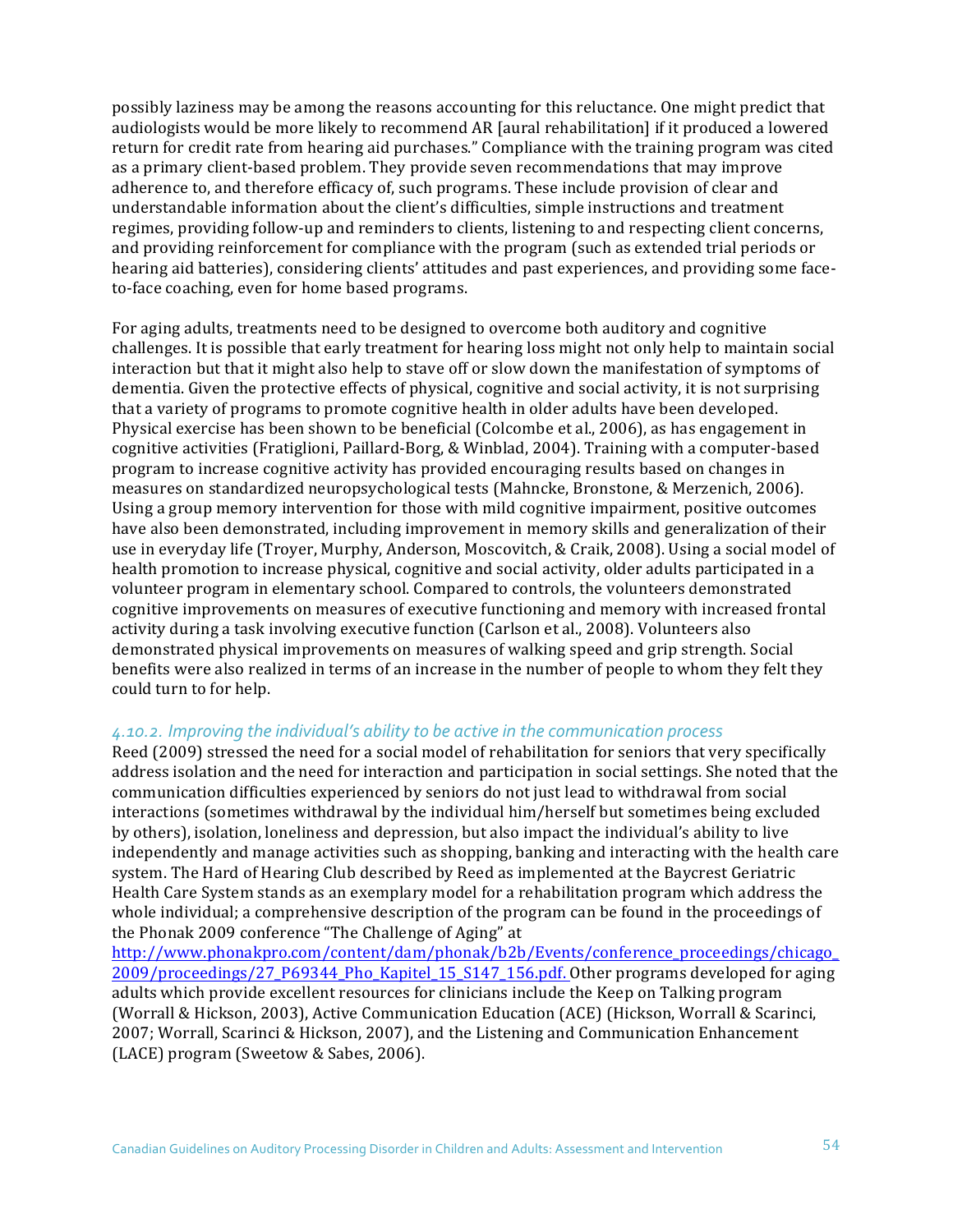There may be other benefits of communication programs that facilitate seniors' abilities to interact and participate with others, and to live engaged, active lives. Pichora-Fuller (personal communication, 2011) noted that:

Although the intersection of hearing health care with interventions to promote cognitive health has not been investigated, it seems likely that there is a connection. It is well known that those with untreated hearing loss are at risk for withdrawal from social interaction. Participation in social interaction provides opportunities for cognitive stimulation and physical exercise. In order to maintain the active lifestyles that seem to slow cognitive decline, it would be very advantageous to maintain good communication function and social interaction. Thus, successful rehabilitation of hearing impairment may have much broader health benefits.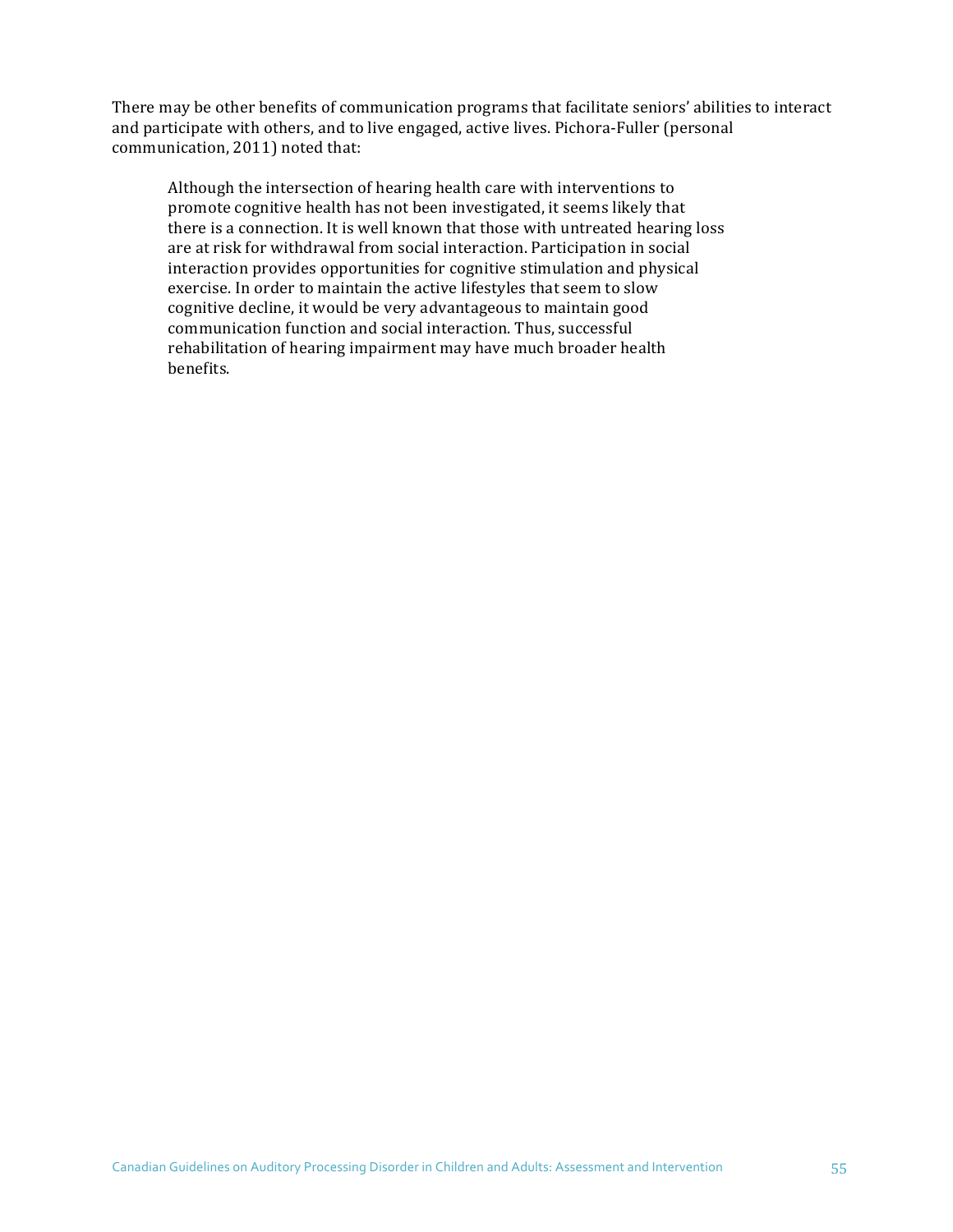# **CHAPTER 5 CONCLUDING REMARKS AND FUTURE DIRECTIONS**

There are many challenges still to be addressed in the identification and management of auditory processing disorder in children and adults, and few definitive answers to be found in the research literature. The goal of these guidelines was to propose a conceptual framework within which clinicians could think about how they work with individuals and their families, whether in private practice, hospitals, schools, long-term care facilities, rehabilitation centres or other settings. Through a comprehensive review of the literature, extensive discussions amongst the guideline development team, and consultation with clinicians through the online practice survey, these guidelines emerged with what might be considered an overarching theme of "coordination." These guidelines attempt to wrestle with questions of how to coordinate recommendations from the research literature with the realities of current clinical practice, how to coordinate test results with a client's difficulties in his/her everyday life, how to coordinate information (sometimes contradictory) from interdisciplinary team members, and how to coordinate sometimes fragmented services, to create effective interventions for individuals and their families. The next steps which emerged in the development of this document address three areas – conceptualizing and researching the construct of auditory processing disorder, training clinicians and facilitating continued learning and coordinating interprofessional teamwork and services.

## 5.1. Conceptualizing and researching the construct of auditory processing disorder

#### 1. Continuing research on the psychometric properties of tests of auditory processing capacities

One of the difficulties in selecting appropriate tests of auditory processing to be included in a clinical test battery has been the scarcity (and in some cases, lack) of adequate psychometric data including test sensitivity, specificity and efficiency. For some tests used clinically, basic psychometric properties of reliability and validity (such as construct validity, concurrent validity, test-retest reliability, inter-test reliability etc.) have not been demonstrated or published. Therefore, an immediate focus must be on the demonstration of basic psychometric properties for commonly used clinical tests.

In addition, in the Canadian context, development and evaluation of tests with appropriate psychometric properties in French is also crucial. While some tests have been adapted or developed in French for use in Canada (Bérard, 1990, 1991; Jutras, Mayer, Joannette, Carrier, & Chénard, 2012; Lagacé, Jutras, Giguère, C., & Gagné, 2010; Lagacé, Jutras, Giguère, & Gagné, 2011; Laroche et al., 2006; Vaillancourt, Laroche, Giguere, & Soli, 2008), this continues to be an area of need to provide services for French speaking clients.

#### 2. Agreeing on the criteria for identifying auditory processing disorder

The lack of agreement in the literature on a set of criteria for identifying an auditory processing disorder continues to be problematic, both from a screening and diagnostic perspective. Individuals and their families need to feel confident that auditory processing disorder will be identified accurately, described comprehensively, and managed effectively by their audiologist, despite differences in geography and local service delivery model. Musiek et al. (2011) recently conducted one of the few studies on sensitivity and specificity of test batteries which provide clinical direction, but more work needs to be done in this area to identify test batteries which provide accurate and comprehensive information about the nature of an individual's auditory difficulties. This includes the role of electrophysiological tests in the clinical test battery.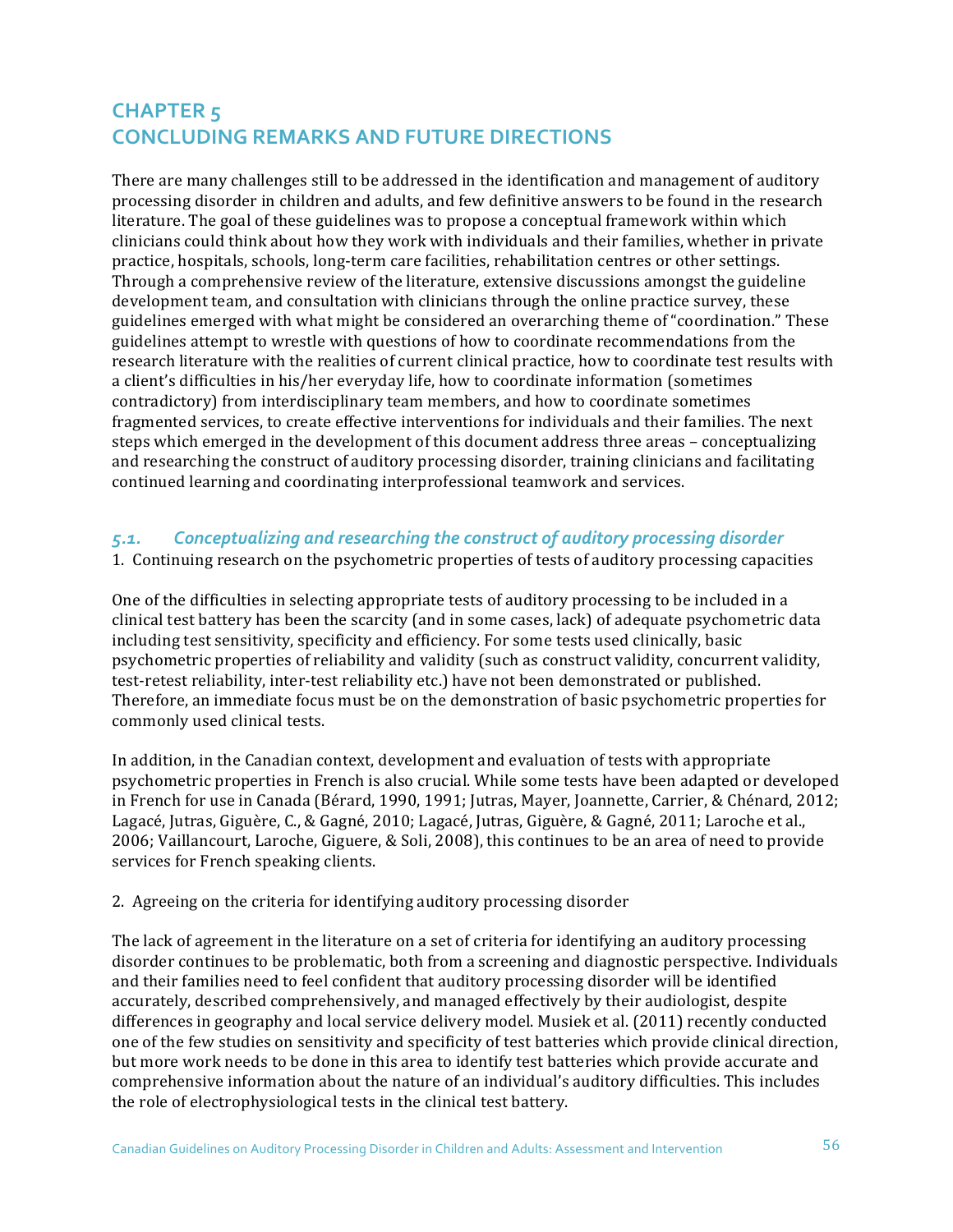#### 3. Continuing to develop an ecological model of auditory processing

The focus of research in auditory processing disorder has for many years focused on first, adults with neurological lesions, and then on school-aged children experiencing academic difficulties (many of whom evidence co-morbid conditions such as ADHD, or language/learning disabilities). It is important to recognize other populations for whom emerging or established research has indicated risk factors for auditory processing disorder. These may include seniors, individuals with co-existing sensorineural hearing loss, individuals with traumatic brain injury or military trauma, individuals with dementia, stroke, or other neurological conditions, children with chronic otitis media with hearing loss and children who were preterm.

Arlinger et al. (2009) noted "It may be reasonable for hearing researchers to ignore cognitive factors and for cognitive researchers to ignore auditory factors when they investigate the performance of listeners in ideal listening conditions. However, mounting evidence from behavioural and imaging studies, as well as our everyday experience that listening is sometimes effortful, now compels Cognitive Hearing Science researchers to study the interactions between auditory and cognitive factors when listeners use what they have heard to perform complex tasks such as understanding spoken language in complex auditory scenes."  $(p. 4)$ . Integrating research from the field of cognitive hearing science into an ecological model such as the ICF allows us to consider the individual within the context of his/her everyday life. Importantly, a reconceptualization of auditory processing disorder should build on emerging findings from neuroscience that provide new information about how auditory performance relies on various brain networks. 

4. Developing an evidence base using outcome measures relevant to activity and participation in everyday life

There are two parts to this recommendation  $-$  the first part is the need for more research (the development of an evidence base) on interventions for auditory processing disorder. There is little guidance in the literature to match performance on tests of auditory capacities with effective intervention strategies such as targeted direct training programs or assistive listening technology. As reported in the clinician survey, it is not unusual for recipients of audiological reports (such as speech-language pathologists or teachers), to feel that such reports are generic and do not provide targeted intervention recommendations. Partnerships between clinicians conducting and coordinating intervention programs, and researchers with expertise in research design and interpretation may be a way to link the necessary resources for such research.

The second part of the recommendation is that the outcome measures used in this research must be relevant to activity and participation for individuals with auditory processing disorder. For example, while changes in scores on a speech perception test in a sound-attenuated booth is a perfectly acceptable outcome measure, it does not reflect or predict an individual's ability to be successful at school or in the workplace. The research literature documenting outcomes of rehabilitation programs is distressingly small. There is no doubt that capturing "real world" function and quality of life issues is challenging, particular since many of our clients with auditory processing disorder bring their own challenging personal variables to the research (for example, young children, adults with acquired brain injury or seniors with cognitive decline). The challenges and limitations of standardized, norm referenced clinical tests, or even paper and pencil measures with, for example, adults with traumatic brain injury, or seniors with cognitive impairments, are considerable. Reductions in isolation, depression and loneliness, increases in self-esteem, social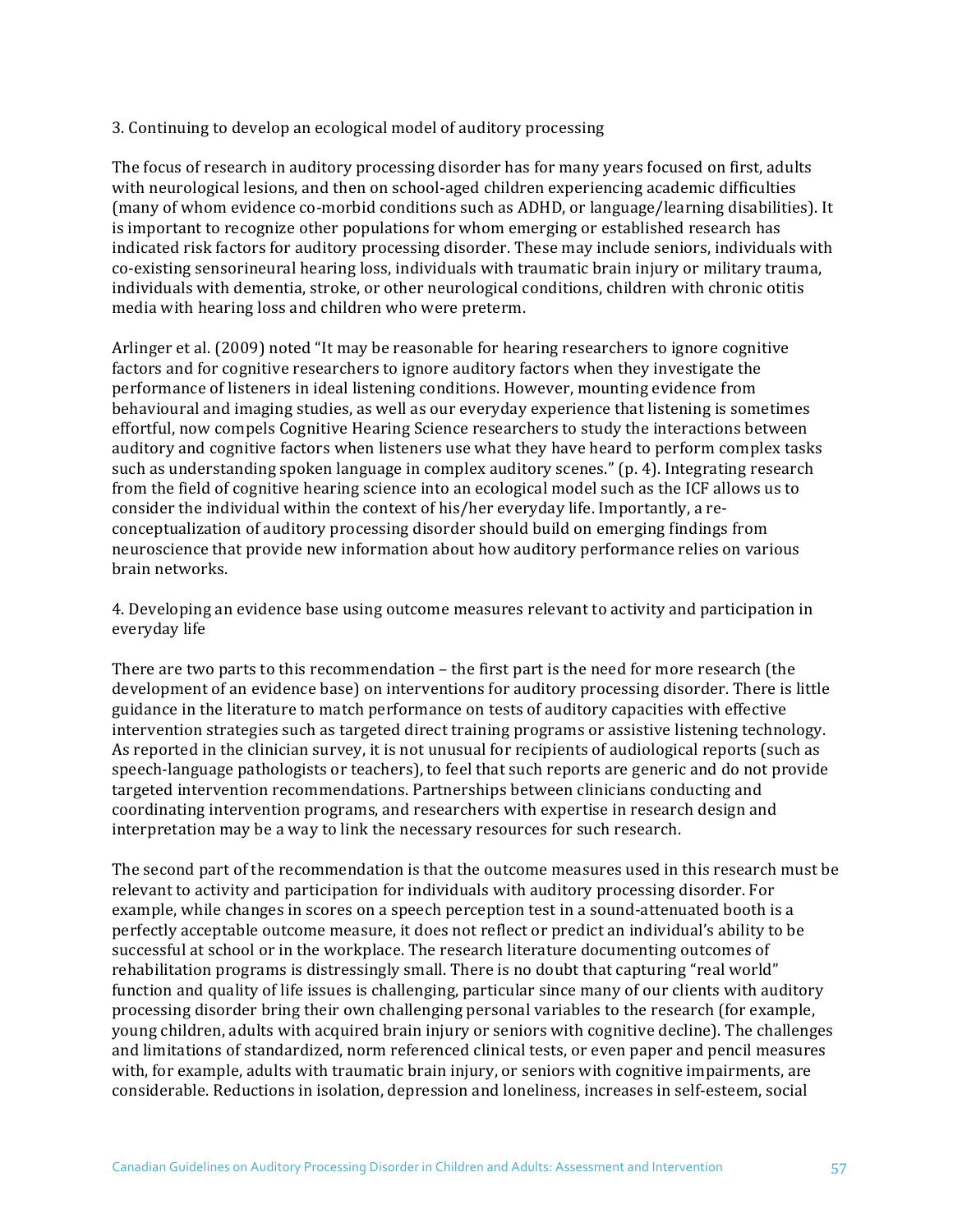participation, independence and happiness are vitally important, yet difficult (and arguably inappropriate) to describe using traditional quantitative research methods. There is a real need for researchers to explore the use of qualitative research methods to effectively capture the effects of interventions on the quality of life of clients with auditory processing disorder. Again, new programs should inform, and be informed by, research on brain plasticity and (re)-training.

## 5.2. *Training clinicians and facilitating continued learning*

1. Enhancing opportunities for learning, for practice and for mentorship in academic training programs for audiologists and speech-language pathologists.

An informal survey of Canadian training programs suggested that a substantial amount of information on auditory processing is provided, although often embedded in several courses rather than in a separate course. It may be, however, that practicum experiences may be less widely available to students, particularly in light of the findings of the clinician survey that many audiologists are not offering auditory processing services in their practices and therefore practicum opportunities may be limited. However, given factors such as an expected increase in the size of the aging population, and our increased understanding of how auditory processing disorder impacts many groups of individuals, it is extremely important that this topic continue to be included and stressed in academic training programs for both speech-language pathologists and audiologists. The profession must ensure that future generations of audiologists take a holistic approach to evaluating the individual, and not limit testing to the peripheral mechanism

A combination of theory and clinical mentorship of our newest professionals is needed to ensure that audiology does not become just a technical field but a thriving profession that benefits all those with hearing complaints of any nature.

2. Enhancing effective dissemination of information amongst and between professions, and providing opportunities for continued learning

It is crucial for audiologists practicing in this area to be able to access information on new research findings and perspectives on auditory processing disorder. Given the wide range of clients seen for assessment and management of auditory processing disorder, audiologists should acquire knowledge in related interdisciplinary fields (such as cognitive neuroscience, aging, developmental and cognitive disorders in children etc.). This means that the research literature must be easily accessible to busy clinicians, with the links to implications for practice clearly indicated. Similarly, opportunities for professional development in this area, particularly opportunities for audiologists to share information and clinical experience, can be difficult to find, given geographical, time and economic considerations.

It is important that avenues for information to be shared amongst professionals be available. There are many options that could be explored, including webinars, listservs, videoconferences, publication of research/practice information to a cross-disciplinary audience etc.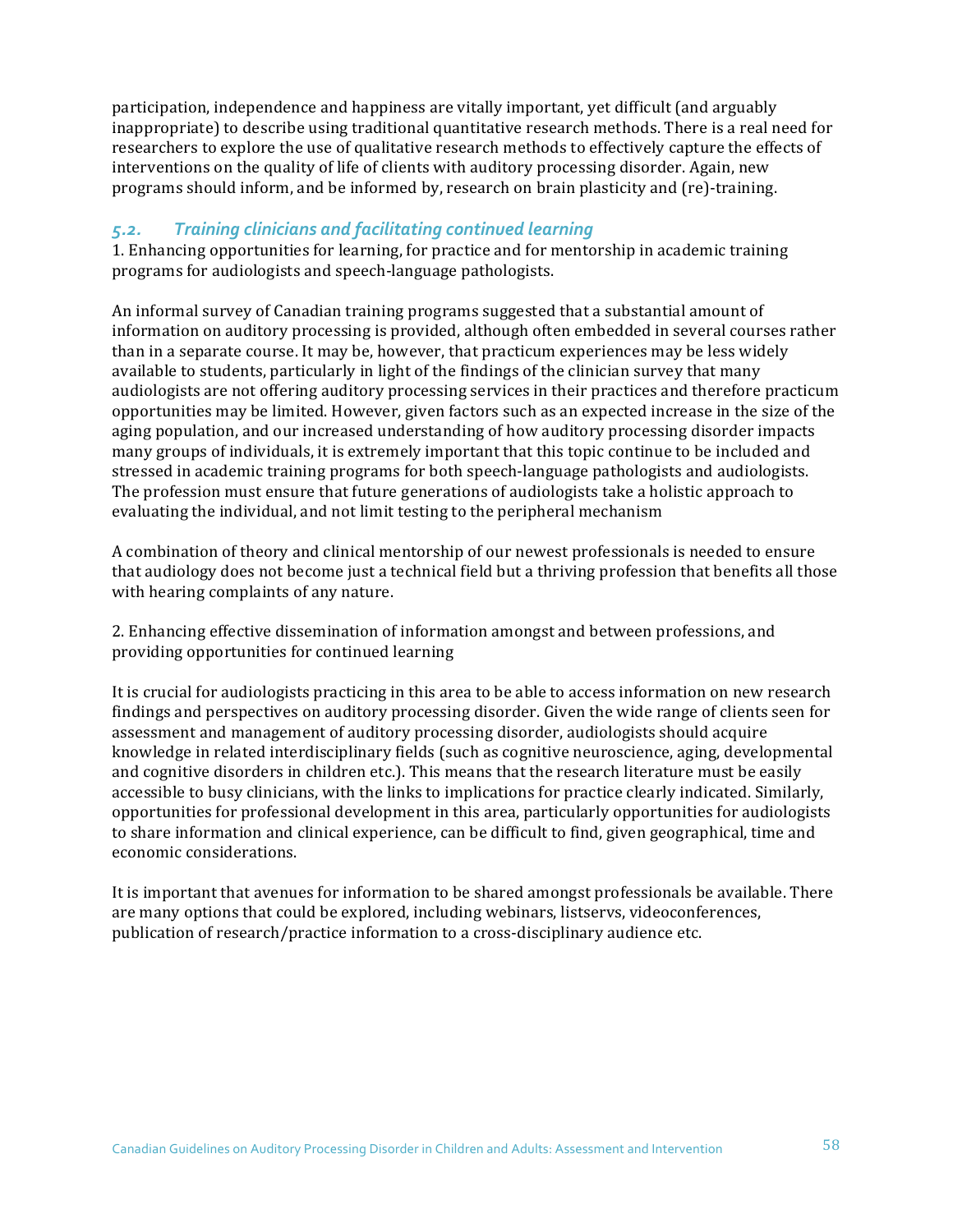## 5.3. Providing, enhancing and coordinating effective services for clients

1. Advocating for access to services for both assessment and intervention

The online survey conducted during the development of these guidelines indicated that the availability of assessment and intervention services for auditory processing disorder across Canada is extremely inconsistent. While it may seem fruitless to provide assessment services where formal intervention services do not exist, the identification of a health problem is an essential first step to the organization of targeted intervention services. Services will not be developed where no need is perceived. In Quebec, for example, access to rehabilitation services for children with auditory processing disorder has greatly improved in recent years, with one survey indicating that children with auditory processing disorder are now able to access intervention services in at least 11 out of 15 rehabilitation centres in the Province of Quebec, a significant increase in service availability (Patry, Jacques, & Baillargeon 2008).

However, individual and family needs can also be addressed in the absence of formal intervention sites (such as might be available through a rehabilitation centre), through provision of strategies and support, clear and understandable reports, and advocacy. It is important for the audiologist responsible to support the individual and his/her family with a specific intervention plan that helps them to better understand the functional impact of auditory processing disorder. Having a clear, specific, understandable intervention plan can help support the individual even if formal, direct intervention programs or services are not available (for example, for children who are not eligible for specialized educational programs).

Adopting an ecological model in the management of auditory processing disorder also requires the fields of audiology and speech-language pathology to advocate for the provision of services in less traditional practice settings. This includes advocating for more audiologists and speech-language pathologists in schools, long-term care facilities, rehabilitation centres, community care access centres etc.

#### 2. Coordinating interprofessional teamwork and services

One of the most frustrating problems for both children and adults is the fragmented nature of service. Children with auditory processing disorder at school may be alternately served by school resource teachers, speech-language pathologists, teachers of the deaf and hard of hearing, educational audiologists (occasionally) or sometimes by no one. Interprofessional collaboration is often required due to the complex nature of auditory processing disorder and the many co-morbid learning challenges with which it can be associated. However, at the school level, speech-language pathologists and educational audiologists need to be primary point people for these students. The involvement of educational audiologists is crucial where assistive listening devices, particularly personal listening devices (which are a form of personal amplification), are provided. Ng, Fernandez, Buckrell and Gregory (2010), for example, describe a local service delivery model which provides a well-documented process for the evaluation of student needs, and trial of assistive listening device if appropriate, incorporating information from many sources, and which provides a clear, consistent and transparent process for parents.

Fragmentation within health care for adults also exists. Audiologists may refer clients to other professionals (such as otolaryngologists or neurologists) and not receive the results of these assessments, making it difficult to plan an intervention program based on missing information, or an incomplete (or potentially inaccurate) report from the client him/herself. The design and provision of effective rehabilitation programs requires audiologists to have a complete picture of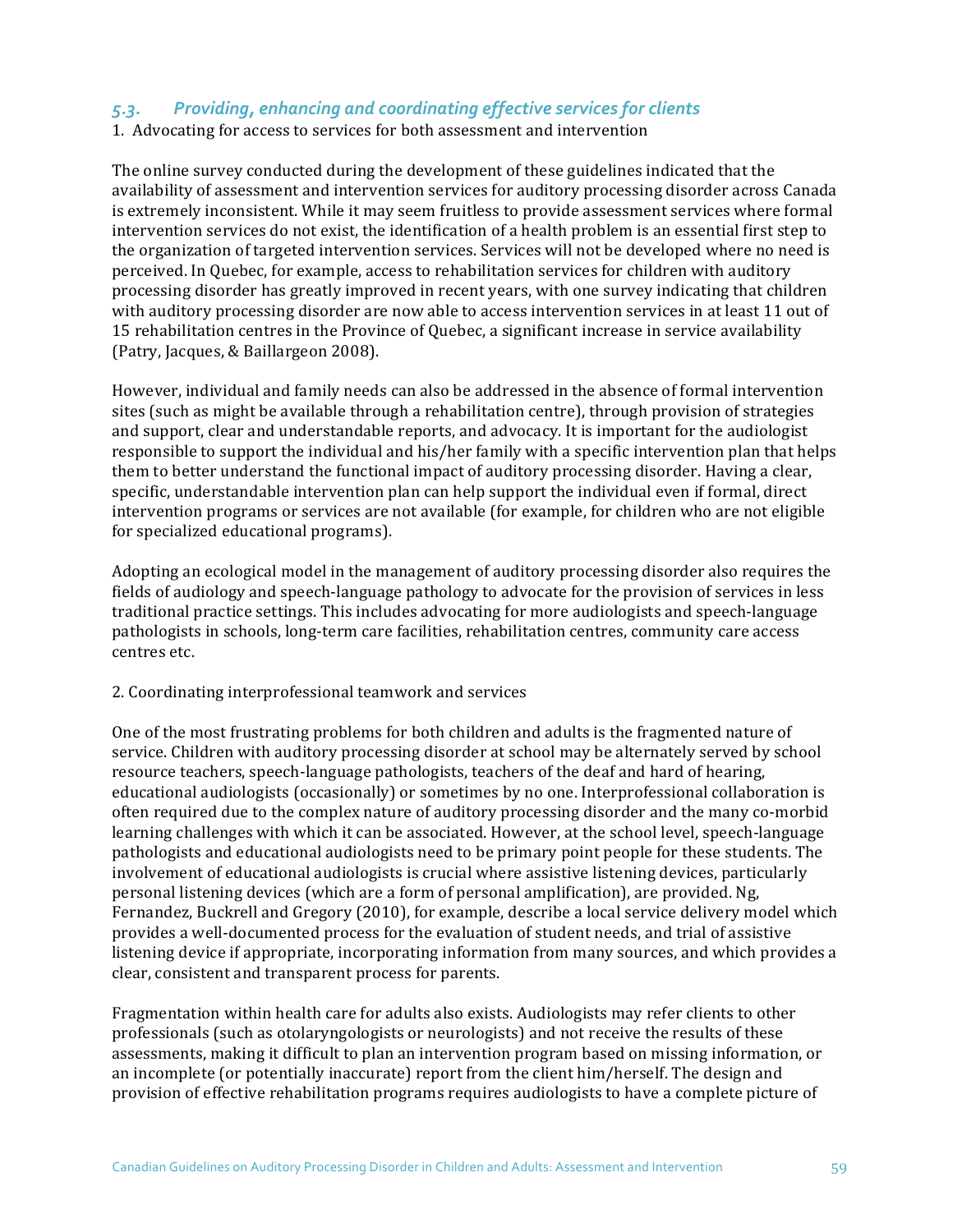the client, in order to plan rehabilitative actions that are specific to each case and to work collaboratively with other health care providers.

It is hoped that this document has been able to provide audiologists and speech-language pathologists with both a review of the research as it currently exists, and a fresh perspective and framework within which to begin a Canadian discussion amongst audiologists and speech-language pathologists to continue this work.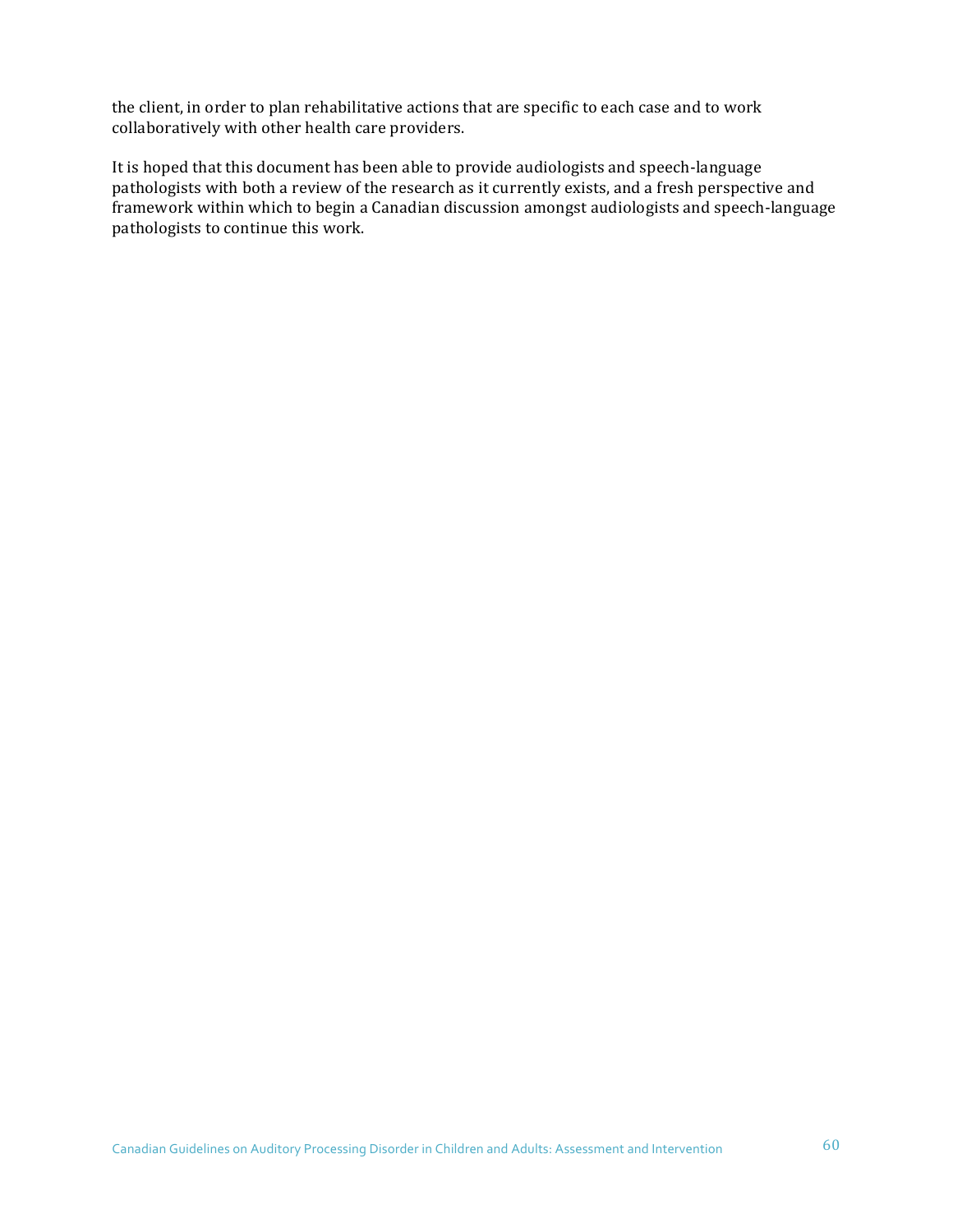# **REFERENCES**

Abrams, H. (2009). Outcome measures in the audiologic rehabilitation of the elderly. Conference proceedings, *Hearing Care for Adults: The Challenge of Aging.* Chicago: Phonak, 279-285.

American Academy of Audiology (2010). *Diagnosis, Treatment and Management of Children and* Adults with Central Auditory Processing Disorder.

American National Standards Institute. (2002). Acoustical performance criteria, design requirements and *quidelines for schools (ANSI S12.60-2002)*. Melville, NY: Author.

American National Standards Institute/Acoustical Society of America (2010a). American National *Standard Acoustical Performance Criteria, Design Requirements, and Guidelines for Schools, Part 1: Permanent Schools*

American National Standards Institute/Acoustical Society of America (2010b). American National *Standard Acoustical Performance Criteria, Design Requirements, and Guidelines for Schools, Part 2: Relocatable Classroom Factors.*

American Psychological Association (2003). *Procedural Manual and Guide for a Standardized* Application of the ICF: A Manual for Health Professionals- Sample and Prototype. Washington, DC: Author.

American Speech-Language-Hearing Association, Language Subcommittee on Cognition and Language. (1987). The role of the speech-language pathologist in the habilitation and rehabilitation of cognitively impaired individuals: A report of the Subcommittee on Language and Cognition. *ASHA, 29* (6), 43.

American Speech-Language-Hearing Association (2001). Scope of Practice in Speech-Language Pathology. Rockville, MD: Author.

American Speech-Language-Hearing Association (2004a). Scope of practice in audiology. *ASHA Supplement,* 24, 1 – 9.

American Speech-Language-Hearing Association (2004b). *Preferred Practice Patterns for the Profession of Speech-Language Pathology.* Rockville, MD: Author.

American Speech-Language-Hearing Association (2005). (Central) Auditory Processing Disorders *[Technical Report].*

Anthony, R. (1991). Portfolio Assessment: Data Gathering - A Classroom Approach. In Anthony, R. *Evaluating Literacy: A Perspective for Change. Toronto: Irwin Press.* 

Arlinger, S., Lunner, T., Lyxell, B, & Pichora-Fuller, M.K. (2009). The emergence of cognitive hearing science. *Scandinavian Journal of Psychology,* 50(5), 371-84.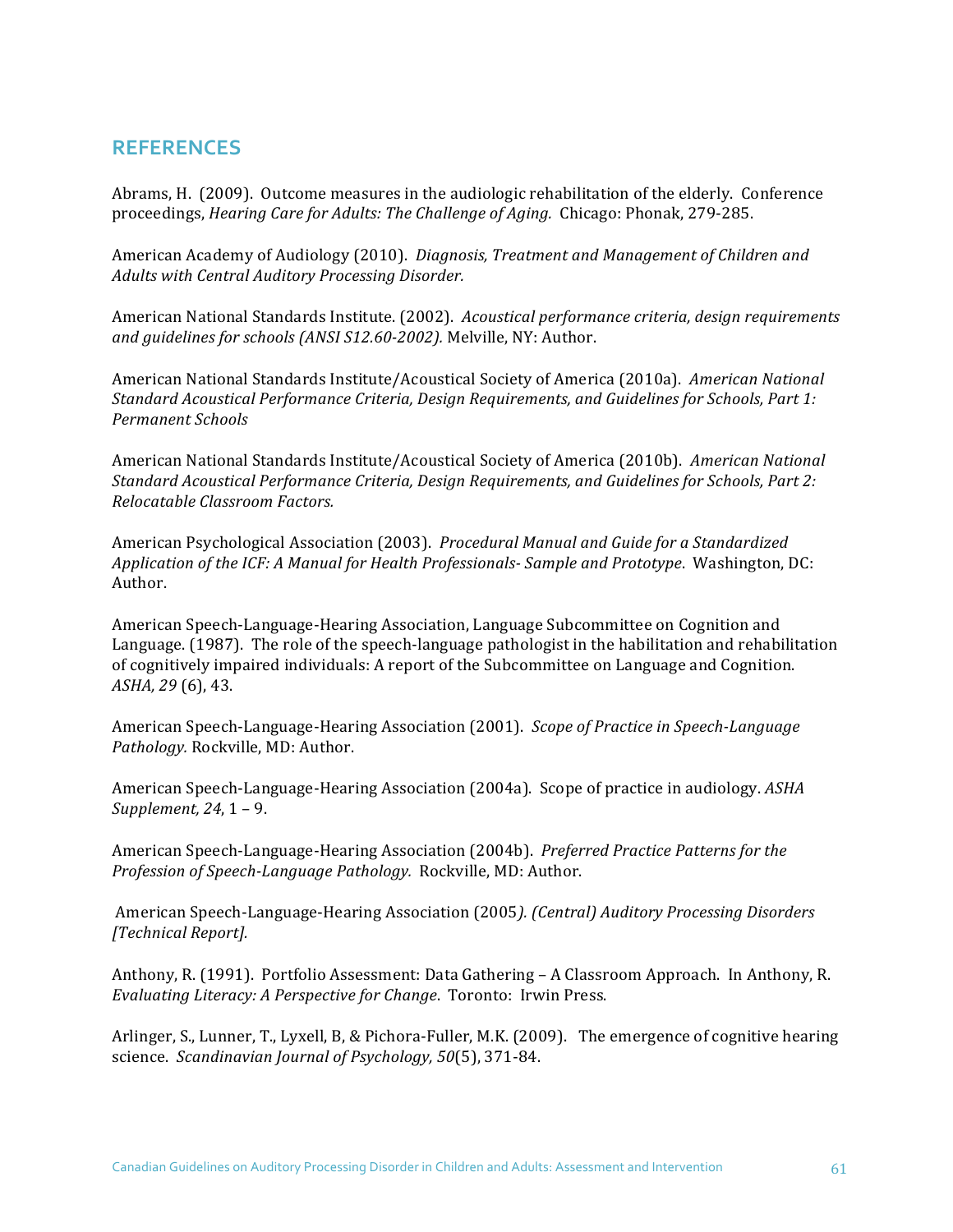Armington, W., Harsberger, J., Smoker, W., & Osborne, A. (1988). Normal and diseased acoustic pathway: Evaluation with MR imaging. Radiology, 167, 509-515.

Arnst, D. (1982). Staggered Spondaic Word Test performance in a group of older adults: a preliminary report. Ear and Hearing, 3(3), 118-23.

Arnst, D., & Doyle, P. (1983). Verification of the corrected Staggered Spondaic Word (SSW) score in adults with cochlear hearing loss. *Ear and Hearing, 4*(5), 243-6.

Bamiou, D., Free, S., Sisodiya, S., Chong, W., Musiek, F., Williamson, K., van Heyningen, V., Moore, A., Gadian, D., & Luxon, L. (2007). Auditory interhemispheric transfer deficits, hearing difficulties, and brain magnetic resonance imaging abnormalities in children with congenital aniridia due to PAX6 mutations. Archives of Pediatric and Adolescent Medicine, 161, 463-469.

Bamiou, D., Musiek, F., Stow, I., Stevens, J., Cipolotti, L., Brown, M., & Luxon, L. (2006). Auditory temporal processing deficits in patients with insular stroke. *Neurology*, 67(4), 614-9.

Baran, J., Shinn, J., & Musiek, F. (2006). New developments in the assessment and management of auditory processing disorders. Audiological Medicine, 4, 35-45.

Bellis, T. (2002). Assessment and Management of Central Auditory Processing Disorders in the *Educational Setting from Science to Practice, 2nd Edition. Delmar: New York.* 

Bellis, T.J., Nicol, T., & Kraus, N. (2000). Aging affects hemispheric asymmetry in the neural representation of speech sounds. *Journal of Neuroscience*, 20, 791-797.

Bellis, T.J., & Wilber, L.A. (2001). Effects of aging and gender on interhemispheric function. *Journal of Speech, Language and Hearing Research*, *44*, 246-263.

Bérard, C. (1990). Valeurs normatives du SSI-ICM en francais. *Montreal: Hopital Riviere-des-Prairies.*

Bérard, C. (1991). Valeurs normatives du SSW en francais. *Montreal: Hopital Riviere-des-Prairies.* 

Bergemalm, P., & Borg, E. (2001). Long-term objective and subjective audiologic consequences of closed head injury. Acta Otolaryngologica, 72(6), 724-734.

Bergemalm, P., & Lyxell, B. (2005). Appearances are deceptive? Long-term cognitive and central auditory sequelae from closed head injury. International Journal of Audiology, 44, 39-49.

Bocca, E., Calearo, C., & Cassinari, V. (1954). A new method for testing hearing in temporal lobe tumours; preliminary report. Acta Otolaryngologica, 44(3), 219-21.

Boothroyd, A. (2004). Hearing aid accessories for adults: The remote FM microphone. *Ear and Hearing, 25*, 22–33.

Branch, C., Milner, B., & Rasmussen, T. (1964). Intracarotid sodium amytal for lateralization of cerebral speech dominance. *Journal of Neurosurgery, 21*, 399-405.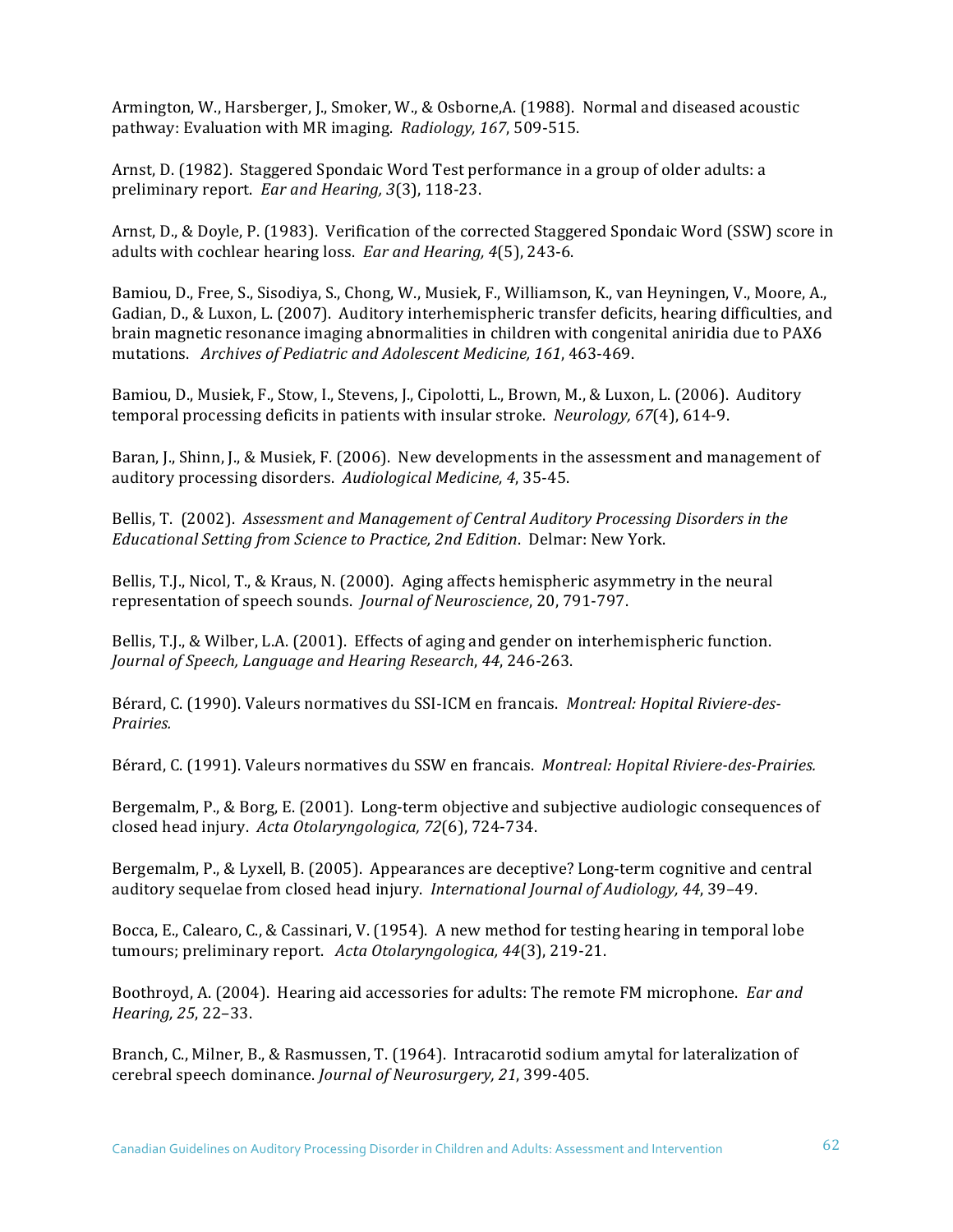British Society of Audiology (2011a). *Position Statement: Auditory Processing Disorders*. Retrieved from http://www.thebsa.org.uk/images/stories/docs/BSA\_APD\_PositionPaper\_31March11\_FINAL

British Society of Audiology (2011b). An Overview of Current Management of Auditory Processing *Disorders.* Retrieved from: http://thebsa.org.uk/images/stories/docs/BSA\_APD\_Management\_1Aug11\_FINAL\_amended17Oct 11.pdf

Bocca, E., Calearo, C., & Cassinari, V. (1954). A new method for testing hearing in temporal lobe tumors. Acta Otolaryngologica, 44, 219-221.

Bronfenbrenner, U. (1989) Ecological systems theory. Annals of Child Development, 6, 187-249.

Bronfenbrenner, U. (1994). *Models of Human Development: International Encyclopedia of Education*, Vol. 3, 1643-1647. Oxford, England: Elsevier Sciences Ltd.

Brown, J. E., & Hasselkus, A. L. (2008). Professional associations' role in advancing the ICF in speech-language pathology. *International Journal of Speech-Language Pathology, 10, 78 – 82.* 

Cabeza, R. (2002). Hemispheric asymmetry reduction in older adults: The HAROLD model. *Psychology and Aging, 17*(3), 85-100. 

Cabeza, R., Anderson, N., Locantore, J. K., & McIntosh, A. R. (2002). Aging gracefully: Compensatory brain activity in high-performing older adults. *NeuroImage*, 17, 1394-1402.

Cameron, S., Brown, D., Keith, R., Martin, J., Watson, C., & Dillon, H. (2009). Development of the North American Listening in Spatialized Noise - Sentences Test (NA LISN-S): Sentence equivalence, normative data, and test-retest reliability studies. *Journal of the American Academy of Audiology*, *20*(2), 128-146.

Cameron, S., & Dillon, H. (2007). Development of the Listening in Spatialized Noise - Sentences Test (LISN-S). *Ear and Hearing, 28*(2), 196-211.

Canadian Hard of Hearing Association. (2008). *Universal design & barrier-free access: Guidelines for persons with hearing loss.* Ottawa: Canadian Hard of Hearing Association.

Carhart, R. & Tillman, T.W. (1970). Interaction of competing speech signals with hearing losses. *Archives of Otolaryngology, 91*, 273-279.

Carlson, M.C., Saczynski, J.S., Rebok, G.W., Seeman, T., Glass, T.A., McGill, S., Tielsch, J., Frick, K.D., Hill, J., & Fried, L.P. (2008). Exploring the effects of an "everyday" activity program on executive function and memory in older adults: Experience Corps. *Gerontologist*, 48(6), 793-801.

Cevette, M., Robinette, M., Carter, J., & Knops, J. (1995). Otoacoustic emissions in sudden unilateral hearing loss associated with multiple sclerosis. *Journal of the American Academy of Audiology*, 6(3), 197-202.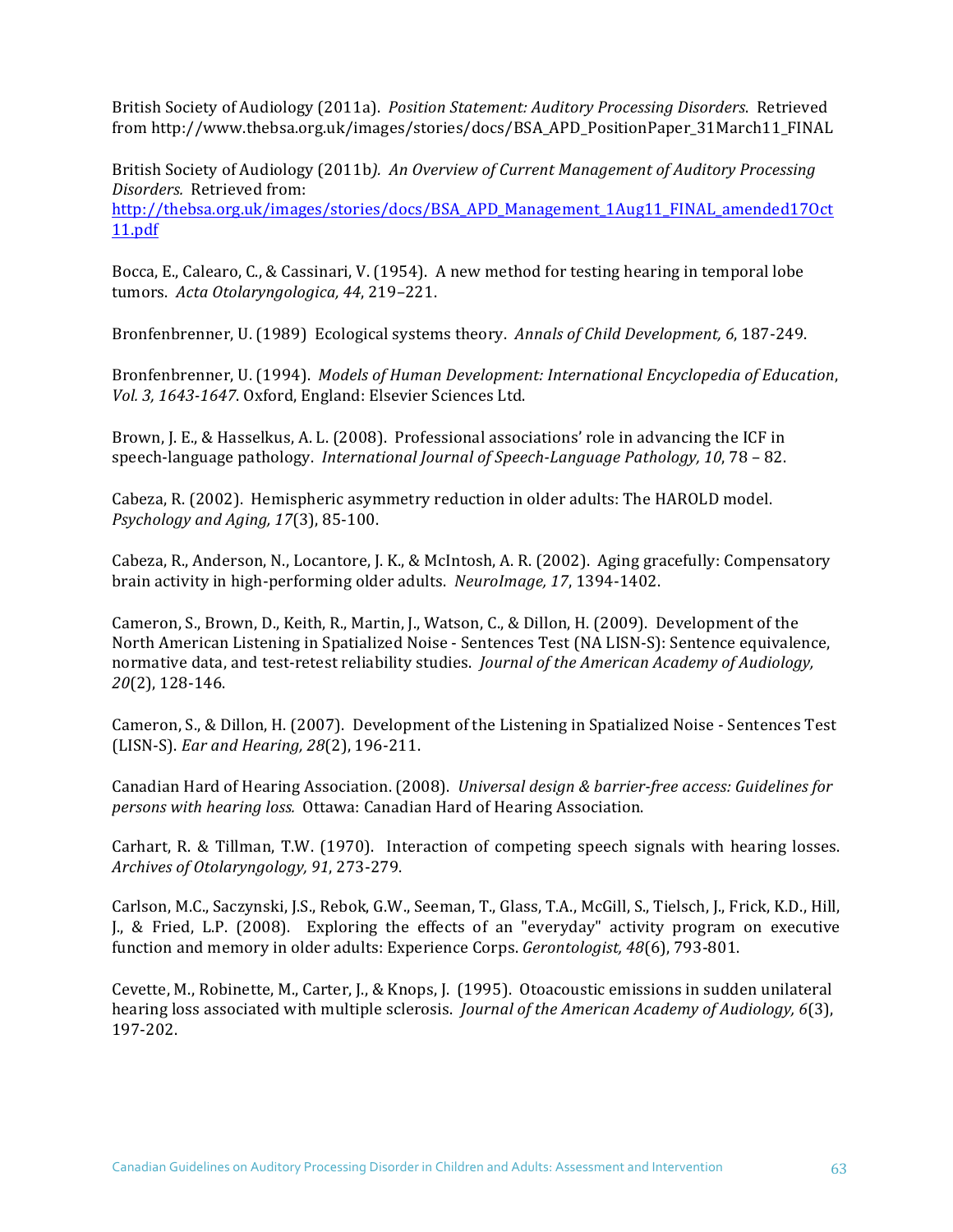CHABA (Committee on Hearing, Bioacoustics, and Biomechanics), Working Group on Speech understanding and Aging, National Research Council. (1988). Speech understanding and aging. *Journal of the Acoustical Society of America, 83, 859-895.* 

Chang., E., & Merzenich, M. (2003). Environmental noise retards auditory cortical development. *Science, 300*, 498-502

Chermak, G. & Musiek, F. (1997). *Central Auditory Processing Disorders: New Perspectives.* San Diego, CA: Singular Publishing Group.

Chermak, G., Silva, M., Nye, J., Hasbrouck, J., & Musiek, F. (2007). An update on professional education and clinical practices in central auditory processing. *Journal of the American Academy of Audiology, 18*(5), 428-52.

Chermak, G., Somers, E., & Seikel, J. (1998). Behavioral signs of central auditory processing and attention deficit hyperactivity disorder. *Journal of the American Academy of Audiology, 9* (2), 78–84.

Chermak, G., Traynham, W., Seikel, J., & Musiek, F. (1998). Professional education and assessment practices in central auditory processing. *Journal of the American Academy of Audiology,* 9(6), 452-65. 

Chisolm, T., McArdle, R. & Dornton, L. (2009). Evidence for the use of FM systems in older adults. *Conference proceedings, Hearing Care for Adults: The Challenge of Aging. Chicago: Phonak, 255-265.* 

Chisholm T., Noe C., McArdle R. & Abrams H.  $(2007)$ . Evidence for the use of hearing assistive technology by adults: The role of the FM system. *Trends in Amplification, 11, 73-89*.

Chmiel, R., Jerger, J., Murphy, E., Pirozzolo, F., & Tooley-Young, C. (1997). Unsuccessful use of binaural amplification by an elderly person. *Journal of the American Academy of Audiology, 8*, 1-10.

Colcombe, S.J., Erickson, K.I., Scalf, P.E., Kim, J.S., Prakash, R., McAuley, E., Elavsky, S., Marquez, D.X., Hu, L., & Kramer, A.F. (2006). Aerobic exercise training increases brain volume in aging humans. *The Journals of Gerontology Series A, 61(11), 1166-70.* 

College of Audiologists and Speech-Language Pathologists of Ontario (CASLPO) (2002). *Preferred Practice Guidelines for Cognitive Communication Disorders.* Toronto.

Cook, J.R., Mausbach, T., Burd, L., Gascon, G.G., Slotnick, H.B., Patterson, B., Johnson, R.D., Hankey, B., & Reynolds, B.W. (1993). A preliminary study of the relationship between central auditory processing disorder and attention deficit disorder. *Journal of Psychiatry and Neuroscience*, *18*(3):130-7.

Craik, R.L. (1982). Clinical correlates of neural plasticity. *Physical Therapy, 62*(10), 1452-62.

Davis, C., Kislyuk, D., Kim, J., & Sams, M. (2008). The effect of viewing speech on auditory speech processing is different in the left and right hemispheres. *Brain Research, 1242*, 151-61.

Davis, S.W., Dennis, N. A., Daselaar, S. M., Fleck, M. S., & Cabeza, R. (2008). Qué PASA? The Posterior-Anterior Shift in Aging. *Cerebral Cortex, 18, 1201-1209.*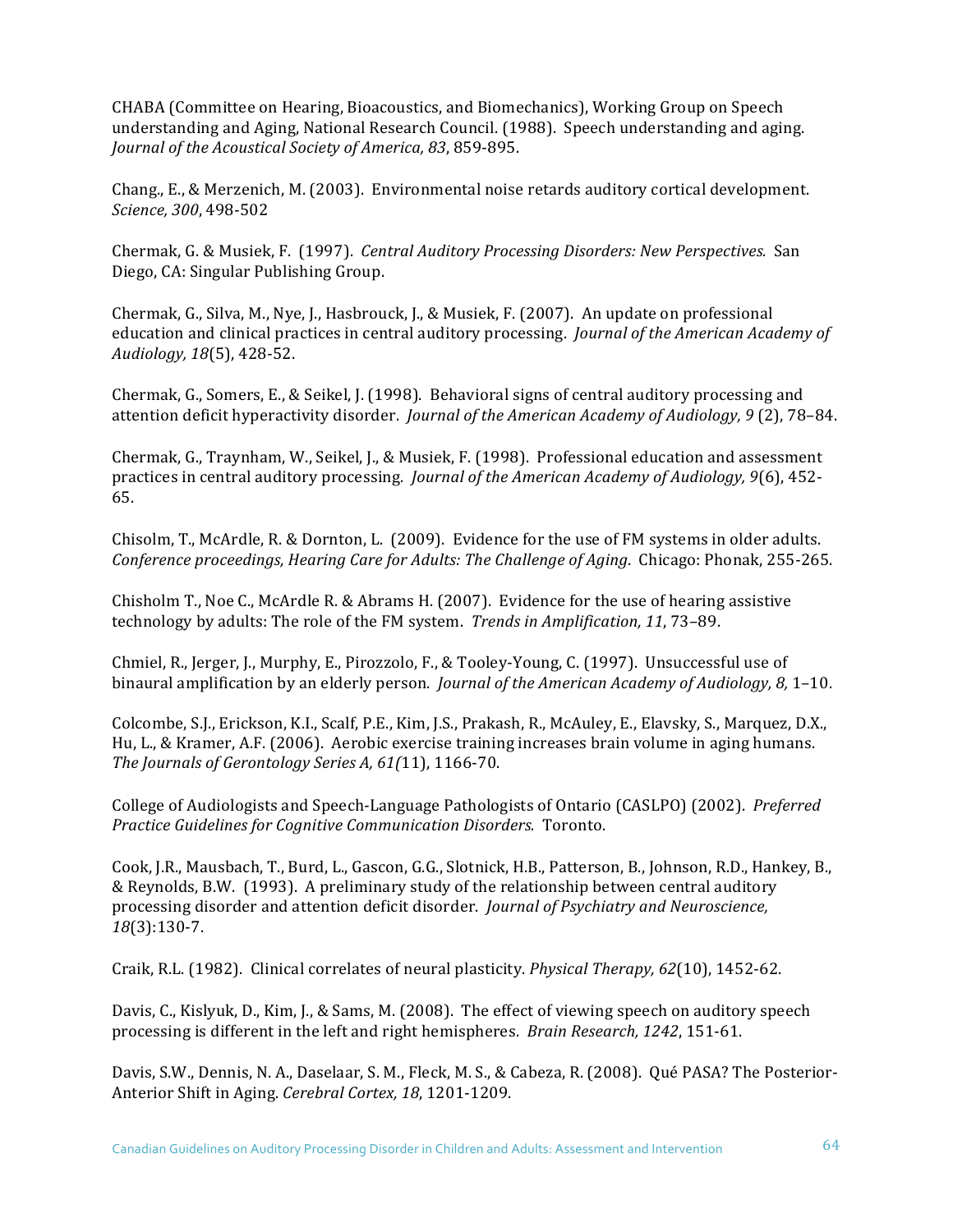Dawes P., & Bishop, D.V. (2007). The SCAN-C in testing for auditory processing disorder in a sample of British children. International Journal of Audiology, 46(12), 780-6.

Dawes, P., & Bishop, D. (2009). Auditory processing disorder in relation to developmental disorders of language, communication and attention: a review and critique. *International Journal of Language and Communication Disorders, 44*(4), 440-65.

Dempsey, L., & Skarakis-Doyle, E. (2010). Developmental language impairment through the lens of the ICF: An integrated account of children's functioning. *Journal of Communication Disorders, 43*, 424-437.

Desai, A., Reed, D., Cheyne, A., Richards, S., & Prasher, D. (1999). Absence of otoacoustic emissions in subjects with normal audiometric thresholds implies exposure to noise. *Noise Heath*, 1, 58-65.

Dickard, D. (1988). The effect of peripheral hearing loss on the Staggered Spondaic Word Test. Unpublished thesis, Kent State University.

Dillon, H., Cameron, S., Glyde, H., Wilson, W., & Tomlin, D. (2012). An opinion on the assessment of people who may have an auditory processing disorder. *Journal of the American Academy of Audiology, 23*(2), 97-105.

Dobreva, M., O'Neill, W., & Paige, G. (2011). Influence of aging on human sound localization. *Journal of Neurophysiology, 105*(5), 2471-86. 

Drake, M., Brager, M., Leyendecker, J., Preston, M., Shorten, E., Stoos, R., & De Maio, L. (2006, November). Comparison of the CHAPPS screening tool and APD diagnosis. Paper presented at the American Speech-Language-Hearing Association Convention. Retrieved from www.eshow2000.com/asha/2006/handouts/855\_0427Drake\_Mary\_072995\_120106033139.pdf.

Draper, T.H., & Bamiou, D.E. (2009). Auditory neuropathy in a patient exposed to xylene: case report. *Journal of Larngology and Otology, 123, 462-465.* 

Dubno, J., Ahlstrom, J., & Horwitz, A. (2008). Binaural advantage for younger and older adults with normal hearing. *Journal of Speech, Language and Hearing Research, 51*, 539-556.

Dutra, M.D., Monteiro, M.C., & Câmara Vde, M. (2010). Evaluation of auditory processing disorders in adolescents exposed to metallic mercury. *Pró-Fono Revista de Atualização Científica*, 22(3), 339-44.

Ebly, E.M., Parhad, I.M., Hogan, D.B., & Fung, T.S. (1994). Prevalence and types of dementia in the very old: results from the Canadian Study of Health and Aging. *Neurology, 44*(9), 1593-600.

Emanuel, D.C. (2002). The auditory processing battery: survey of common practices. *Journal of the American Academy of Audiology, 13*(2), 93-117

Emanuel, D., Ficca, K., & Korczak, P. (2011). Survey of the diagnosis and management of auditory processing disorder. American Journal of Audiology, 20(1), 48-60.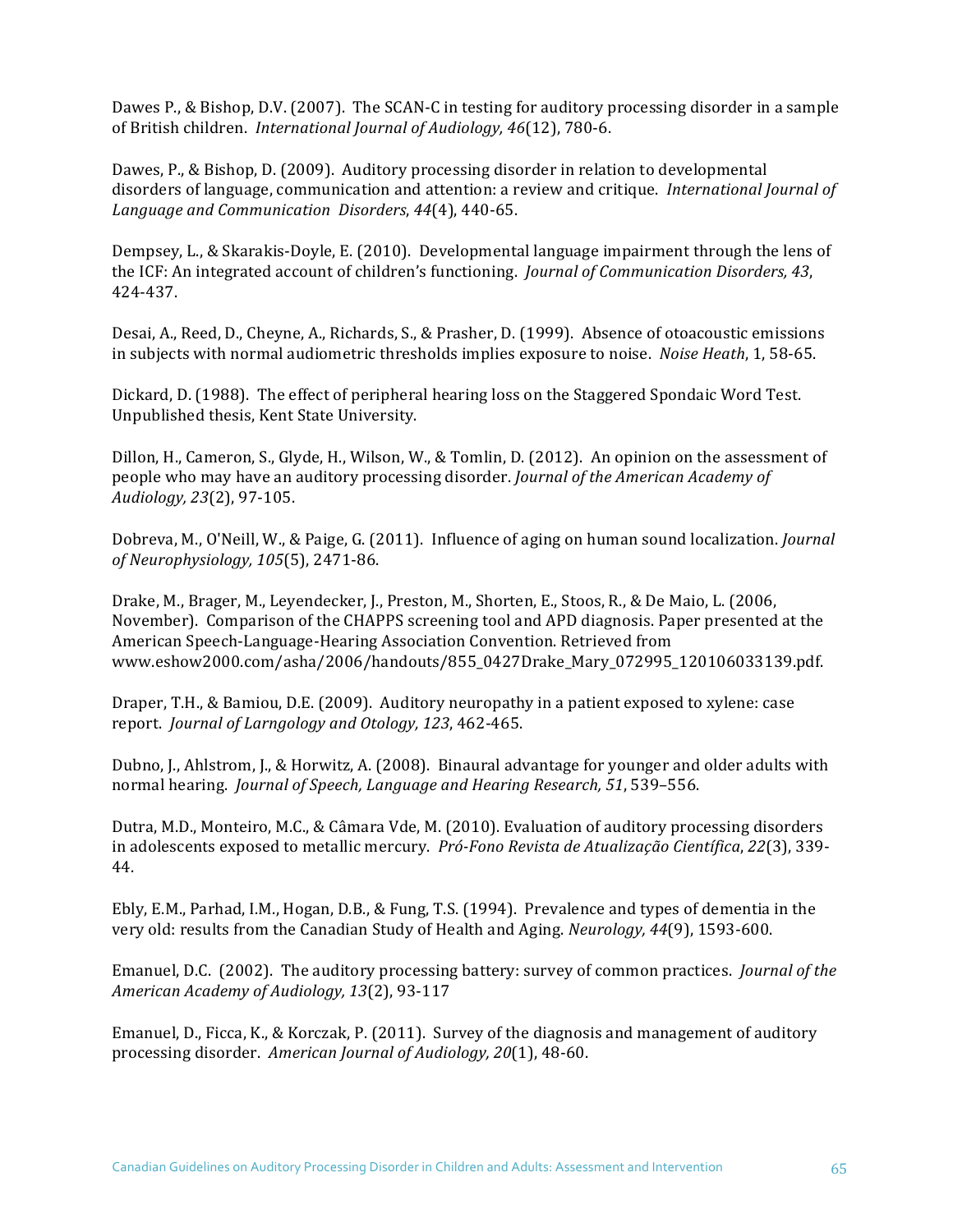Fausti, S., Wilmington, D., Gallun, F., Myers, P., & Henry, J. (2009). Auditory and vestibular dysfunction associated with blast-related traumatic brain injury. *Journal of Rehabilitation Research and Development, 46*(6), 797-810.

Fey, M., Richard, G., Geffner, D., Kamhi, A., Medwetsky, L., Paul, D., Ross-Swain, D., Wallack, G., & Schooling, T. (2011). Auditory processing and language interventions: An evidence based systematic review. *Language, Speech and Hearing Services in the Schools, 42, 246-264.* 

Fifer, R., Jerger, J., Berlin, C., Tobey, E., & Campbell, J. (1983). Development of a dichotic sentence identification (DSI) test for use in hearing impaired adults. *Ear and Hearing,* 4(6), 300-306.

Fitzpatrick, E., Fournier, P., Séguin, C., Armstrong, S., Chénier, J., & Schramm, D. (2010). Users' perspectives on the benefits of FM systems with cochlear implants. *International Journal of Audiology, 49*(1), 44-53.

Fligor, B., Cox, L., & Nesathurai, S. (2002). Subjective hearing loss and history of traumatic brain injury exhibits abnormal brainstem auditory evoked response: A case report. Archives of Physical *Medicine and Rehabilitation, 83, 141-143.* 

Flood, G., Dumas, H., & Haley, S. (2005). Central auditory processing and social functioning following brain injury in children. *Brain Injury, 19*(12), 1019-1026.

Foli, K., & Elsisy, H. (2010). Influence, education and advocacy: The pediatric nurse's role in the evaluation and management of children with central auditory processing disorders. *Journal of Public Nursing, 15*(1), 63-71.

Folstein, M., & Folstein, S. (2010). *Mini-Mental State Examination - 2<sup>nd</sup> Edition.* Lutz, Florida: PAR.

Fratiglioni, L., Paillard-Borg, S., & Winblad, B. (2004). An active and socially integrated lifestyle in late life might protect against dementia. *Lancet Neurology*, 3(6), 343-53

Frisina, D., & Frisina, R. (1997). Speech recognition in noise and presbycusis: Relations to possible neural mechanisms. *Hearing Research, 106, 95-104.* 

Fuente, A., & McPherson, B. (2007). Central auditory processing effects induced by solvent exposure. International Journal of Occupational Medicine and Environmental Health, 20(3), 271 -279.

Gallo, J., Dias, K., Pereira, L., Azevedo, M., & Sousa, E. (2011). Auditory processing evaluation in children born preterm. *Journal of the Soc Bras Fonoaudiology, 23*(2), 95-101.

Gates, G.A. (2009). Central auditory processing in presbycusis: an epidemiologic perspective. Conference proceedings, *Hearing Care for Adults: The Challenge of Aging*, 47-52. Chicago: Phonak.

Gates, G. A., Anderson, M.L., McCurry, S.M., Feeney, M.P., & Larson, E.B. (2011). Central auditory dysfunction as a harbinger of Alzheimer dementia. Archives of Otolaryngology, Head and Neck *Surgery, 137*(4), 390-395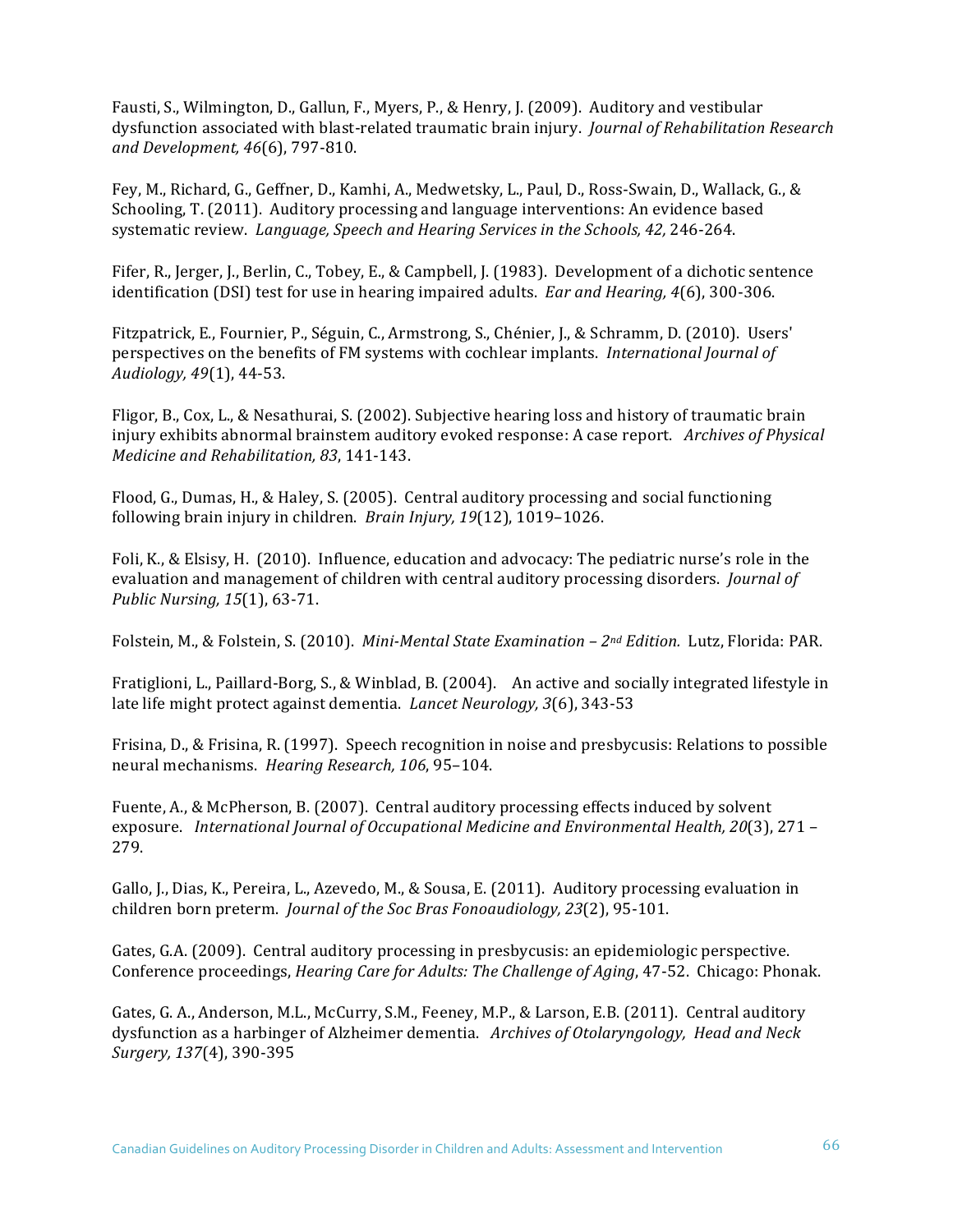Gates, G.A., Beiser, A., Rees, T., D'Agostino, R., & Wolf, P. (2002). Central auditory dysfunction may precede the onset of clinical dementia in people with probable Alzheimer's disease. *Journal of the American Geriatric Society, 50*, 482–488.

Gates, G.A., Feeney, M.P., & Higdon, R.J. (2003). Word recognition and the articulation index in older listeners with probable age-related auditory neuropathy. *Journal of the American Academy of Audiology, 14*(10):574-81. 

Gates, G. A., & Mills, J. H. (2005). Presycusis. The Lancet, 366, 1111-1120.

Gatehouse, S., & Noble, W. (2004). The Speech, Spatial and Qualities of Hearing Scale (SSQ). *International Journal of Audiology, 43*, 85–99.

Geschwind, N., & Levitsky, W. (1968). Human brain: Left-right asymmetries in temporal speech region. *Science, 12*(7), 187-87.

Glässel, A., Kirchberger, I., Kollerits, B., Amann, E., & Cieza, A. (2011). Content Validity of the Extended ICF Core Set for Stroke: An International Delphi Survey of Physical Therapists. *Physical Therapy, 91*(8), 1211-22. 

Gopal (2008). Audiological findings in individuals exposed to organic solvents: Case studies. *Noise & Health, 10*(40), 74-82.

Gordon-Salant, S., & Callahan, J. (2009). The benefits of hearing aids and closed captioning for television viewing by older adults with hearing loss. *Ear and Hearing 30*(4), 458-465.

Gordon-Salant, S., Frisina, R.D., Popper, A., & Fay, D. (2009). The aging auditory system: perceptual characterization and neural bases of presbycusis. In: *Springer handbook of auditory research*. Springer: Berlin

Gozzo, Y., Vohr ,B., Lacadie, C., Hampson, M., Katz, K., Maller-Kesselman, J., Schneider, K., Peterson, B., Rajeevan, N., Makuch, R., Constable, R., & Ment, L. (2009). Alterations in neural connectivity in preterm children at school age. *Neuroimage*, 48(2), 458-63.

Greenberg, R., Mayer, D., Becker, D., & Miller, J. (1977). Evaluation of brain function in severe human head trauma with multimodality evoked potentials. Part 1: evoked brain-injury potentials, methods and analysis. *Journal of Neurosurgery, 47, 150 -162.* 

Gröschel, M., Müller, S., Götze, R., Ernst, A., & Basta, D. (2011). The possible impact of noise-induced Ca2+-dependent activity in the central auditory pathway: a manganese-enhanced MRI study. *Neuroimage, 57*(1), 190-7. 

Grose, J., & Mamo, S. (2010). Processing of temporal fine structure as a function of age. *Ear and Hearing,* 31(6), 755-60.

Habib, M., Dacquin, G., Milandre, L., Royere, M., Rey, M., Lanteri, A., Salmom, G. & Khalil, R. (1995). Mutism and auditory agnosia due to bilateral insular damage- role of the insula in human communications. *Neuropsychologia*, 33(3), 327-339.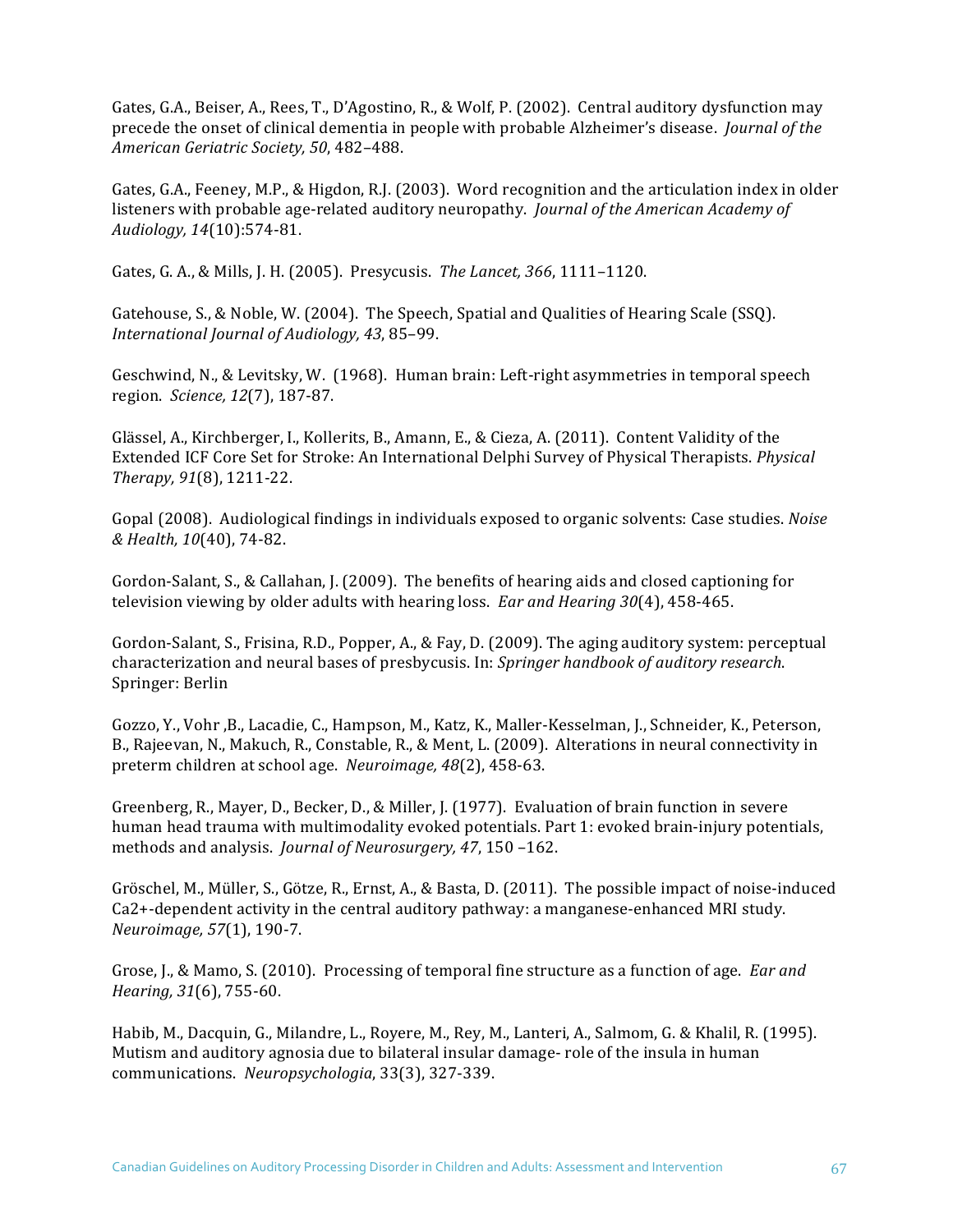Hannley, M., Jerger, J., & Rivera, V. (1983). Relationships among auditory brain stem responses, masking level differences and the acoustic reflex in multiple sclerosis. *Audiology, 22* 20-33.

Häusler, R., & Levine, R. (2000). Auditory dysfunction in stroke. Acta Otolaryngologica, 120(6). 689-703.

Hickson, L. (2009a). The challenge of older people living in aged care environments. Conference proceedings, *Hearing Care for Adults: The Challenge of Aging.* Chicago: Phonak, 119-122.

Hickson, L. (2009b). Evidence-based practice in adult audiologic rehabilitation. In J. J. Montano & J. B. Spitzer (Eds). Adult Audiologic Rehabilitation (pp 367-380). San Diego: Plural Publishing.

Hickson, L., Worrall, L., & Scarinci, N.  $(2007)$ . A randomized controlled trial evaluating the active communication education program for older people with hearing impairment. *Ear and Hearing*, *28*(2), 212-30.

Hind, S., Haines-Bazrafshan, R., Benton, C., Brassington, W., Towle, B., & Moore, D. (2011). Prevalence of clinical referrals having hearing thresholds within normal limits. *International Journal of Audiology, 50(10), 708-16.* 

Hoistad, D. & Hain, T. (2003). Central hearing loss with a bilateral inferior colliculus lesion. *Audiology and Neurootology*, *8*(20), 111-113.

Hopkins, K., & Moore, B. C. (2011). The effects of age and cochlear hearing loss on temporal fine structure sensitivity, frequency selectivity, and speech reception in noise. *Journal of the Acoustical Society of America, 130*, 334-349. 

Hommet, C., Mondon, K., Berrut, G., Gouyer, Y., Isingrini, M., Constans, T., & Belzung, C. (2010). Central auditory processing in aging: the dichotic listening paradigm. *Journal of Nutrition, Health* and Aging, 14(9), 751-6.

Howe, T. (2008). The ICF Contextual Factors related to speech-language pathology. *International Journal of Speech-Language Pathology,*  $10(1 – 2)$ , 27 – 37.

Humes, L. (April 15, 2008). Aging and speech communication: Peripheral, central-auditory, and cognitive factors affecting the speech-understanding problems of older adults. The ASHA Leader.

Humes, L., & Dubno, J. (2010). Factors affecting speech understanding in older adults. In S. Gordon-Salant (Ed.), *The Aging Auditory System.* New York: Springer.

Idrizbegovic, E., Hederstierna, C., Dahlquist, M., Kämpfe Nordström, C., Jelic, V, & Rosenhall, U. (2011). Central auditory function in early Alzheimer's disease and in mild cognitive impairment. *Age and Ageing, 40*(2), 249-54.

Janse, E. (2009). Processing of fast speech by elderly listeners. *Journal of the Acoustical Society of America, 125*(4), 2361-73.

Jennings, M.B. (2009). Hearing accessibility and assistive technology use by older adults: Application of Universal Design principles to hearing. Conference proceedings, *Hearing Care for* Adults: The Challenge of Aging. Chicago: Phonak, 249-254.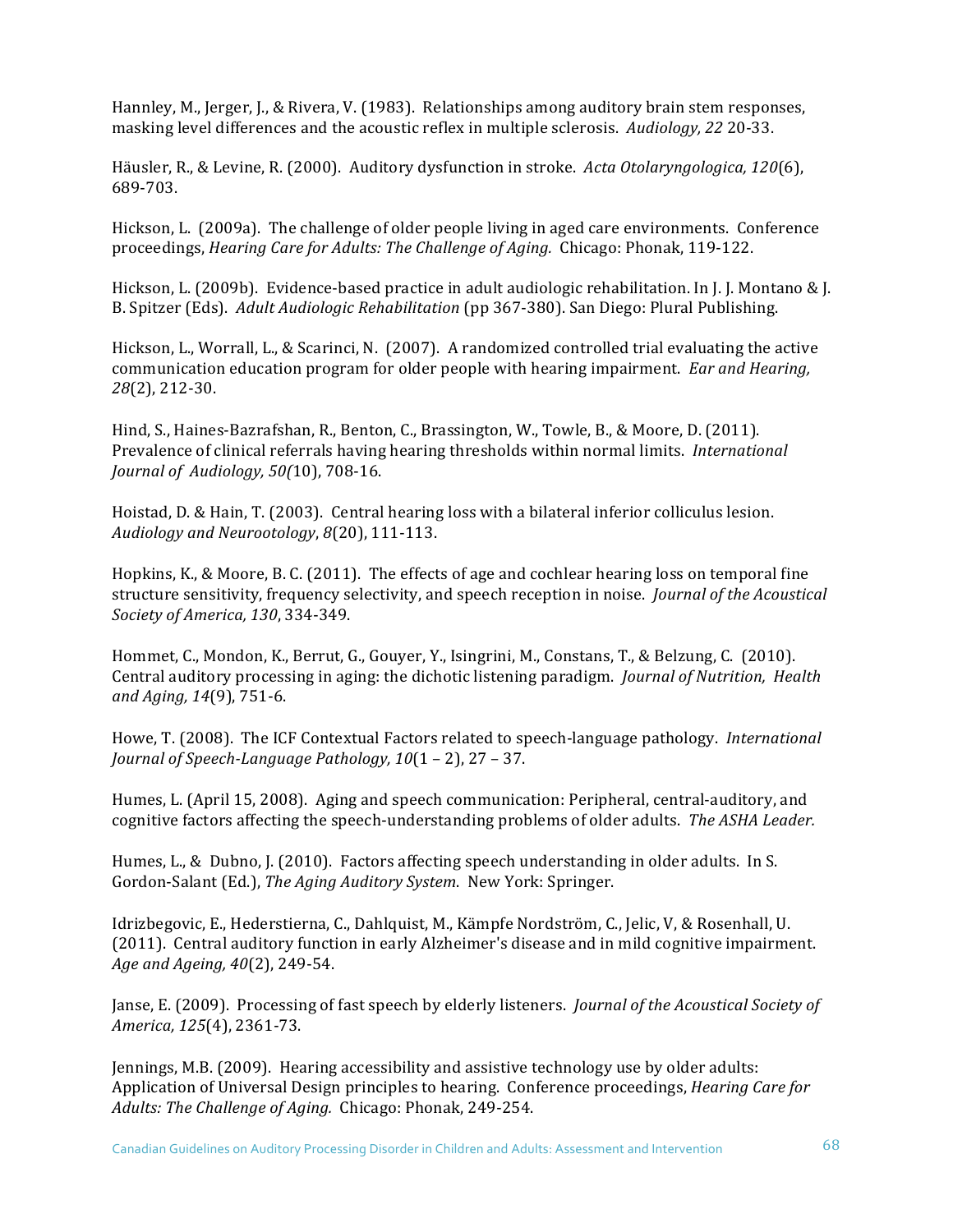Jepsen, M., & Dau, T. (2011). Characterizing auditory processing and perception in individual listeners with sensorineural hearing loss. *Journal of the Acoustical Society of America, 129*(1), 262-81.

Jerger, J., Chmiel R., Florin E., Pirozzolo F. & Wilson N. (1996). Comparison of conventional amplification and an assistive listening device in elderly persons. *Ear and Hearing, 17,* 490–504.

Jerger, J., & Jerger, S., (1974). Auditory findings in brainstem disorders. *Archives of Otolaryngology*, *99*, 342–350.

Jerger, J., Moncrieff, D., Greenwald, R., Wambacq, I., & Seipel, A. (2000). Effect of age on interaural asymmetry of event-related potentials in a dichotic listening task. *Journal of the American Academy of Audiology, 11*, 383–389.

Jerger, J., Oliver, T., Rivera, V., & Stach, B. (1986). Abnormalities of the acoustic reflex in multiple sclerosis. American Journal of Otolaryngology, (7), 163-176.

Jutras B. (2006). Serial position effects for acoustic stimuli among children with and without hearing loss. American Journal of Audiology, 15(1), 57-65.

Jutras, B., & Gagné, J.P. (1999). Auditory sequential organization among children with and without a hearing loss. *Journal of Speech, Language and Hearing Research, 42*(3), 553-67.

Jutras, B., Loubert, M., Dupus, J.-L., Marcoux, C., Dumont, V., & Baril, M. (2007). Applicability of central auditory processing models. *American Journal of Audiology*, 16(2), 100-108.

Jutras, B., Mayer, D., Joannette, E., Carrier, M.E., & Chénard, G. (2012). Assessing the development of binaural integration ability with the French dichotic digit test: Ecoute Dichotique de Chiffres - EDC. *American Journal of Audiology, 21*, 51-59.

Kaipio, M., Cheour, M., Ceponiene, R., Ohman, J., Alku, P., & Naatanen, R. (2000). Increased distractibility in closed head injury as revealed by event-related potentials. Neuroreport, 11, 1463-1468. 

Karp, A., Paillard-Borg, S., Wang, H.X., Silverstein, M., Winblad, B., & Fratiglioni, L. (2006). Mental, physical and social components in leisure activities equally contribute to decrease dementia risk. *Dementia and Geriatric Cognitive Disorders, 21*(2), 65-73.

Katz,  $I.$  (1962). The use of staggered spondaic words for assessing the integrity of the central auditory nervous system. *Journal of Auditory Research.* 2, 327-337.

Katz, J. (1992). Classification of central auditory processing disorders. In J. Katz, N. Stecker, & D. Henderson (Eds.), *Central Auditory Processing: A Transdisciplinary View* (pp. 81–91). St. Louis.

Keith, R. (1994). *Auditory Continuous Performance Test.* San Antonio, TX: Pearson.

Keith, R. (2000). Random Gap Detection Test. Auditec of St Louis Ltd.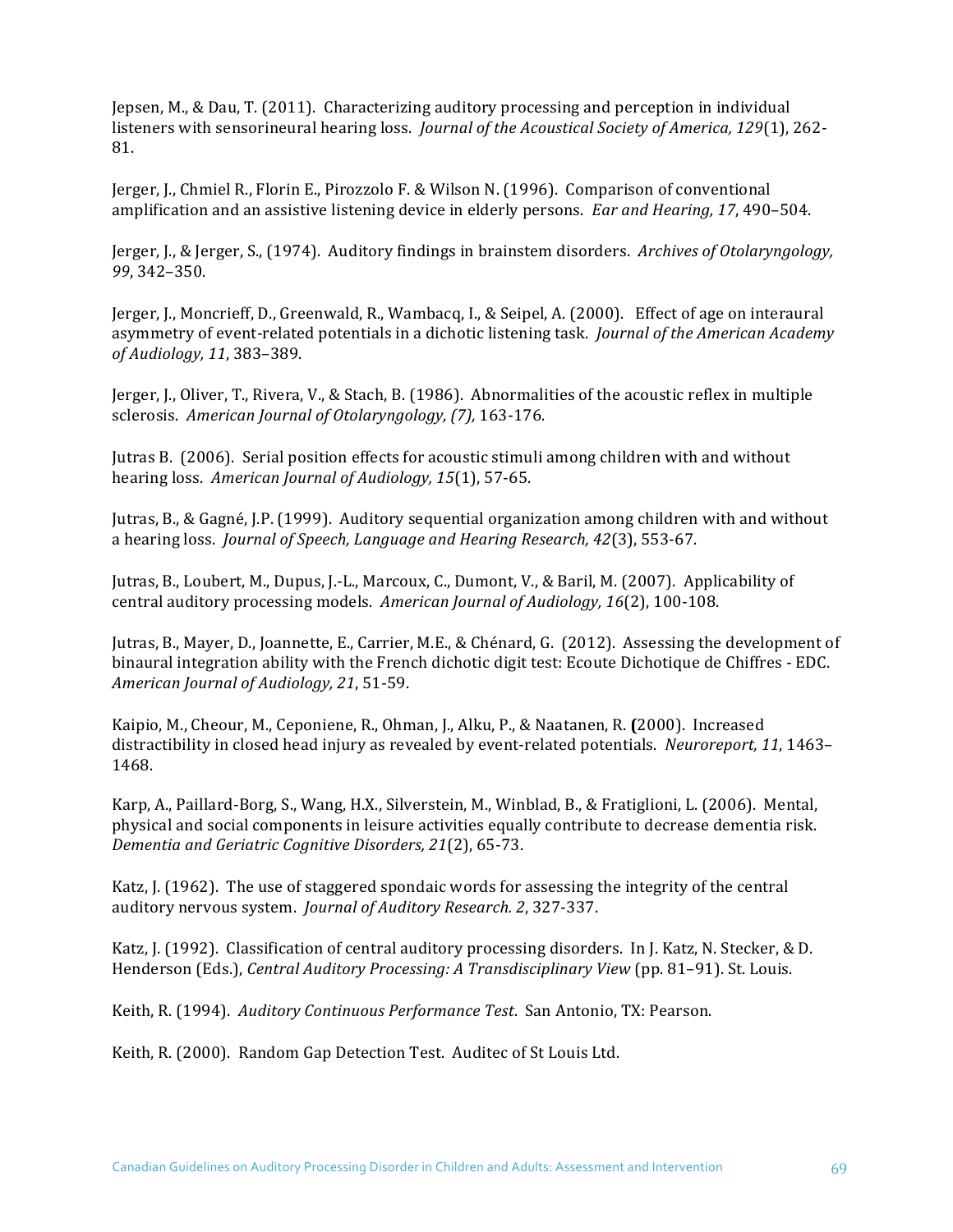Keith, R. (2002) Standardization of the Time Compressed Sentence Test. *Journal of Educational Audiology, 10*, 15-20.

Kemper, J. (1992). Psychotherapeutic management of aging patients in a neurologic practice. *Journal of Gerontology, 25*(6), 356-9

Killion, M., & Niquette, P.A. (2000). What can the pure tone audiogram tell us about a patient's SNR loss? *Hearing Journal, 53*, 46-53.

Killion, M., Revit, L., & Banerjee, S. (2004). Development of a quick speech in noise test for measuring signal to noise ratio loss in normal hearing and hearing impaired listeners. *Journal of the Acoustical Society of America, 16*, 2395-2405.

Kim, T., & Coenen, A. (2011). Toward harmonising WHO International Classifications: a nursing perspective. *Informatics for Health and Social Care, 36*(1), 35-49.

Kimura, D. (1961). Cerebral dominance and the perception of verbal stimuli. *Canadian Journal of Psychology, 15*, 166–171.

Knecht, H., Nelson, P., Whitelaw, G., & Feth, L. (2002). Background noise levels and reverberation times in unoccupied classrooms: predictions and measurements. American Journal of Audiology, 11, 65–71.

Koravand, A., Jutras, B., & Lassonde, M. (2012). Cortical auditory evoked potentials in children with a hearing loss: a pilot study. *International Journal of Pediatrics, Epub 2012 Jan 12*.

Koravand, A., Jutras, B., & Roumy, N. (2010). Peripheral hearing loss and auditory temporal ordering ability in children. *International Journal of Pediatric Otorhinolaryngology, 14*(1), 50-5.

Korres, S., Balatsouras,D., Manta, P., Economou, C., Yiotakis, I., & Adamopoulo, G. (2002). Cochlear dysfunction in patients with mitochondrial myopathy. *Journal of Otorhinolaryngology and its Related Specialties, 64*(5), 315-320. 

Kramer, S.E. (2008). Hearing impairment, work, and vocational enablement. *International Journal of Audiology, 47, Suppl 2*, S124-30.

Kraus, N. (1999). Speech sound perception, neurophysiology, and plasticity. *International Journal of Pediatric Otorhinolaryngology, 47,* 123-129.

Kricos, P. (2006). Audiologic management of older adults with hearing loss and compromised cognitive/psychoacoustic auditory processing capabilities. *Trends in Amplification, 10, 1-28.* 

Kujawa, S.G & Liberman, M.C.  $(2009)$ . Adding insult to injury: cochlear nerve degeneration after "temporary" noise-induced hearing loss. *Journal of Neuroscience, 29*(45), 14077-85.

Kumar, A. (2011). Temporal processing abilities across different age groups. *Journal of the American Academy of Audiology, 22*(1), 5-12.

Kutas, M., Hillyard, S., Volpe, B., & Gazzaniga, M.(1990). Late positive potentials after commissural section in humans. *Journal of Cognitive Neuroscience*, 2, 259-271.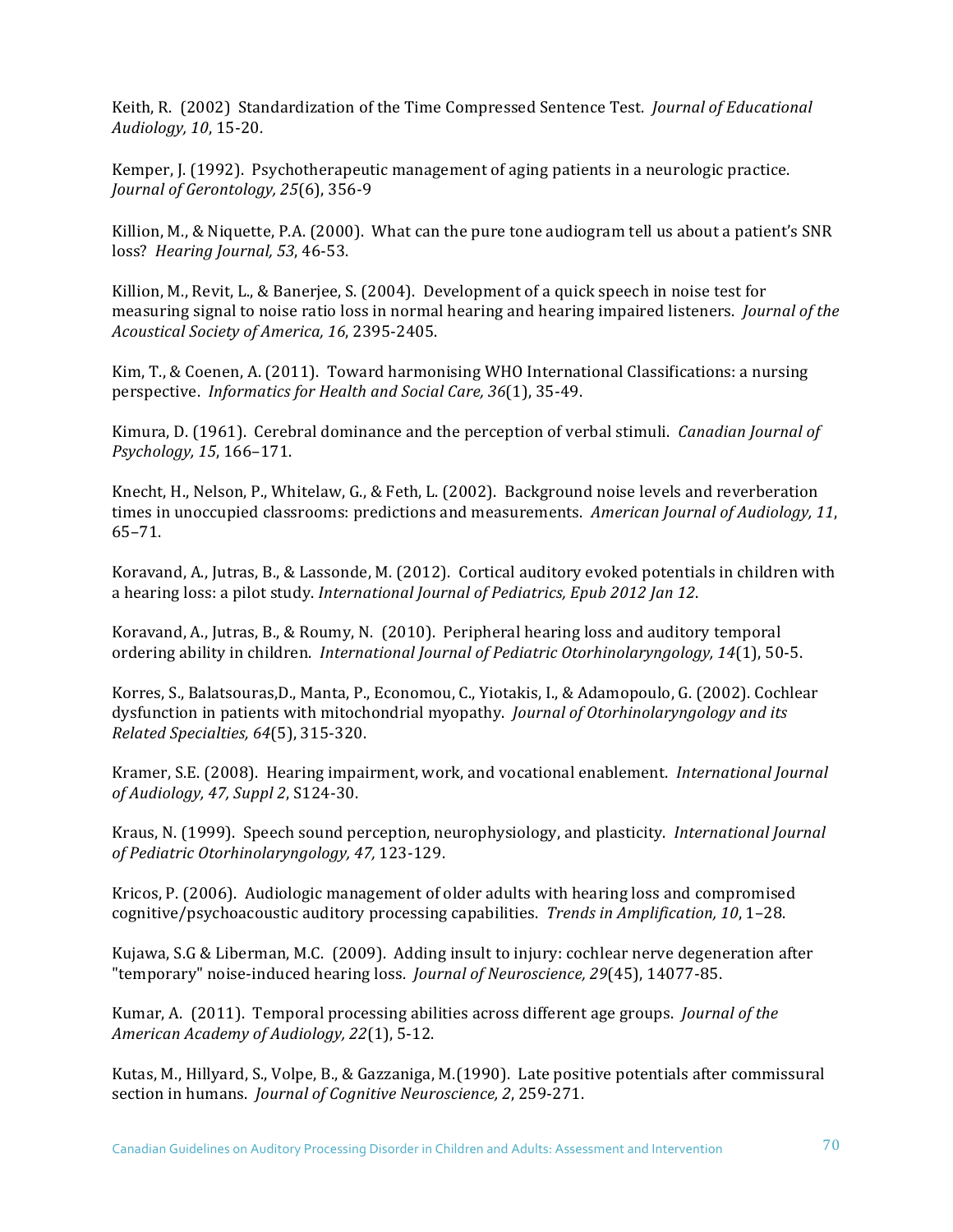Kumar, A. (2011). Temporal processing abilities across different age groups. *Journal of the American Academy of Audiology, 22*(1), 5-12.

Lagacé, J., Jutras, B., Giguère, C., & Gagné, J.P. (2011). Speech perception in noise: exploring the effect of linguistic context in children with and without auditory processing disorder. *International Journal of Audiology, 50*(6), 385-95.

Lagacé, J., Jutras, B., Giguère, C., & Gagné, J.P. (2010). Development of the Test de Phrases dans le Bruit (TPB). *Canadian Journal of Speech Language Pathology and Audiology, 34*(4), 261-270.

Lam, E., & Sanchez, L. (2007). Evaluation of screening instruments for auditory processing disorder (APD) in a sample of referred children. *The Australian and New Zealand Journal of Audiology, 29,* 26-39.

Laroche, C., Vaillancourt, V., Melanson, C., Renault, M.-E., Thériault, C., Soli, S., & Giguère, C. (2006). Adaptation du HINT (Hearing in Noise Test) pour les enfants francophones canadiens et données préliminaires sur l'effet d'âge. *Canadian Journal of Speech-Language Pathology and Audiology*, *30*(2), 95-109.

Laukli, E, & Hansen, P.(1995). An audiometric test battery for the evaluation of occupational exposure to industrial solvents. Acta Otolaryngologica, 115, 162-4.

Leavitt, R., & Flexer, C. (1991). Speech degradation as measured by the Rapid Speech Transmission Index (RASTI). *Ear and Hearing, 12*, 115–118.

Leigh-Paffenroth, E., Roup, C., & Noe, C. (2011). Behavioral and electrophysiologic binaural processing in persons with symmetric hearing loss. *Journal of the American Academy of Audiology*, *22*(3), 181-93.

Lew, H., Jerger, J., Guillory, S., & Henry, J. (2007). Auditory dysfunction in traumatic brain injury. *Journal of Rehabilitation Research and Development, 44*(7), 921-28.

Lewis, M., Crandell, C., Valente, M., & Enrietto Horn, J. (2004). Speech perception in noise: Directional microphones versus frequency modulation (FM) systems. *Journal of the American Academy of Audiology, 6*, 426–439.

Lewis, M., Valente M., Horn, J. & Crandell, C. (2005). The effects of hearing aids and frequency modulation technology on results from the Communication Profile for the Hearing Impaired. *Journal of the American Academy of Audiology, 16, 250-261.* 

Lewsen, B., & Cashman, M. (1997). Hearing aids and assistive listening devices in long-term care. *Canadian Journal of Speech Language Pathology and Audiology, 21*(3), 149-152.

Lin, F. R., (2011). Hearing loss and cognition among older adults in the United States. *The Journals of Gerontology Series A, 66*(10), 1131-6.

Lin, F. R., Ferrucci, L., Metter, E. J., An, Y., Zonderman, A. B., & Resnick, S. M. (2011). Hearing loss and cognition in the Baltimore longitudinal study of aging. *Neuropsychology,* 25(6), 763-70.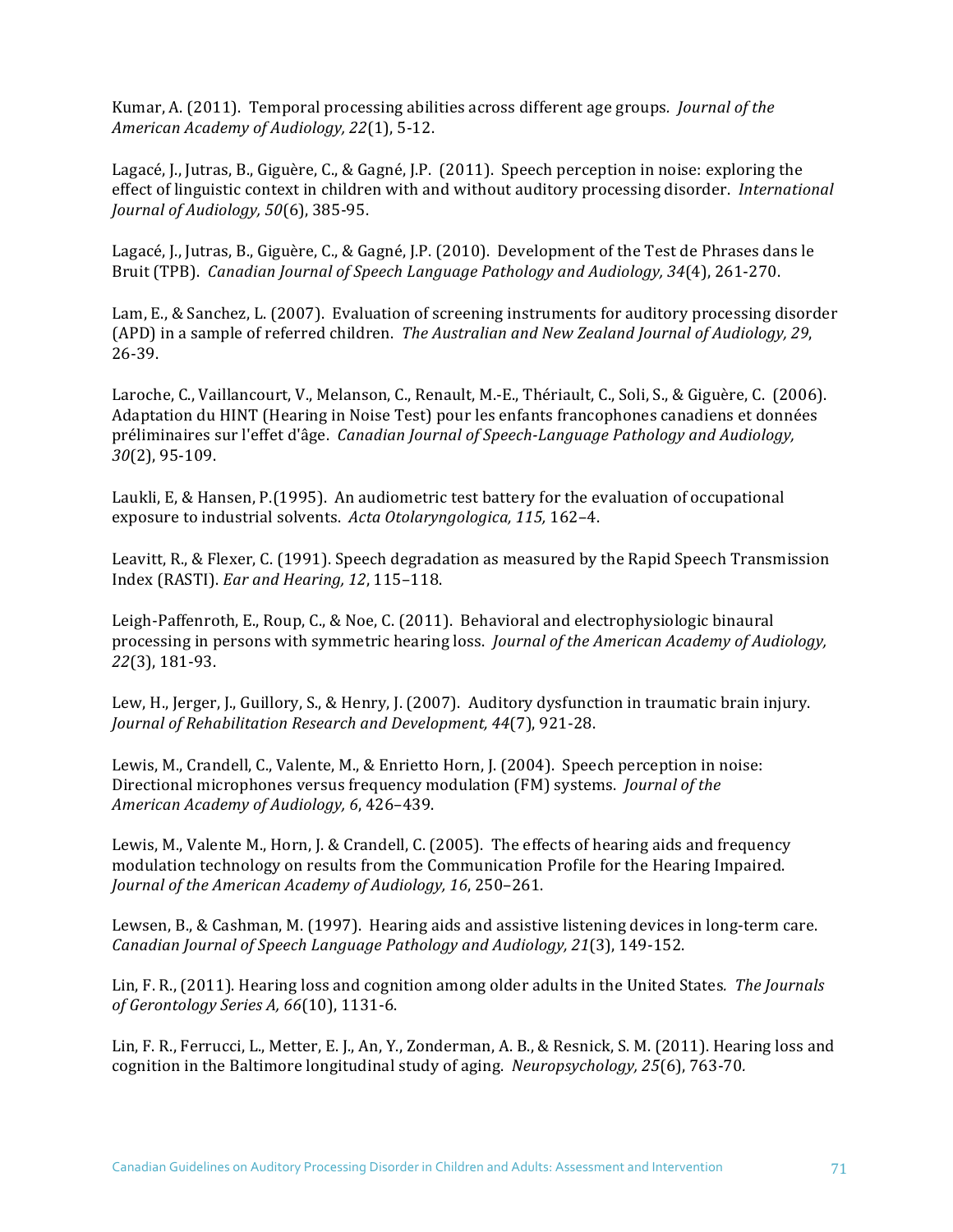Lin, F. R., Metter, E. J., O'Brien, R. J., Resnick, S. M., Zonderman, A. B., & Ferrucci, L. (2011). Hearing loss and incident dementia. Archives Neurology, 68(2), 214-220.

Lin, M.Y., Gutierrez, P. R., Stone, K. L., Yaffe, K., Ensrud, K. E., Fink, H. A., Sarkisian, C. A., Coleman, A. L., & Mangione, C. M. (2004). Vision impairment and combined vision and hearing impairment predict cognitive and functional decline in older women. *Journal of the American Geriatrics Society*, *52*, 1996-2002.

Lister, J., Roberts, R., & Lister, F. (2011). An adaptive clinical test of temporal resolution: age effects. *International Journal of Audiology, 50*(6), 367-74. 

Lupton, D., & Seymour, W. (2000). Technology, selfhood and physical disability. Social Science & *Medicine,* 50(12), 1851-1862.

MacDonald, S., & Wiseman-Hakes, C. (2010). Knowledge translation in ABI rehabilitation: A model for consolidating and applying the evidence for cognitive-communication interventions. *Brain Injury, 24*(3), 486-508.

Mahncke, H.W., Bronstone, A., & Merzenich, M.M. (2006). Brain plasticity and functional losses in the aged: scientific bases for a novel intervention. *Progress in Brain Research*, 157, 81-109.

Martin, E.M., Lu, W.C., Helmick, K., French L., & Warden, D.L. (2008). Traumatic brain injuries sustained in the Afghanistan and Iraq wars. *Journal of Trauma Nursing, 15*(3), 94-9

McLeod, S., & Threats, T. (2008). The ICF-CY and children with communication disabilities. *International Journal of Speech-Language Pathology, 10*(1), 92-109

Mengler, E.D., Hogben, J.H., Michie, P., & Bishop, D.V. (2005). Poor frequency discrimination is related to oral language disorder in children: a psychoacoustic study. *Dyslexia,* 11(3), 155-73.

Meyers, J., Roberts, R., Bayless, J., Volkert, K., & Evitts, P. (2002). Dichotic listening: Expanded norms and clinical application. Archives of Clinical Neuropsychology, 17(1), 79-90.

Mikkola, K., Kushnerenko, E., Partanen, E., Serenius-Sirve, S., Leipälä, J., Huotilainen, M., & Fellman, V. (2007). Auditory event-related potentials and cognitive function of preterm children at five years of age. *Clinical Neurophysiology, 118*(7), 1494-502.

Millett, P. (2009). Universal design for hearing and listening in elementary classrooms. What Works? Research into Practice, Research Monograph #23. Toronto, ON: *The Literacy and Numeracy* Secretariat and the Ontario Association of Deans of Education.

Millett, P., & Ross, D. (2010). The ABCs of school services for students with auditory disorders in Ontario. *Canadian Hearing Report,* 5(5), 32-36.

Mills, D.M. (2006). Determining the cause of hearing loss: Differential diagnosis using a comparison of audiometric and otoacoustic emission responses. *Ear and Hearing, 27,* 508–525.

Mills, J., Schmiedt, R., Schulte, B., & Dubno, J. (2006). Age-related hearing loss: A loss of voltage, not hair cells. Seminars in Hearing, 27, 228–236.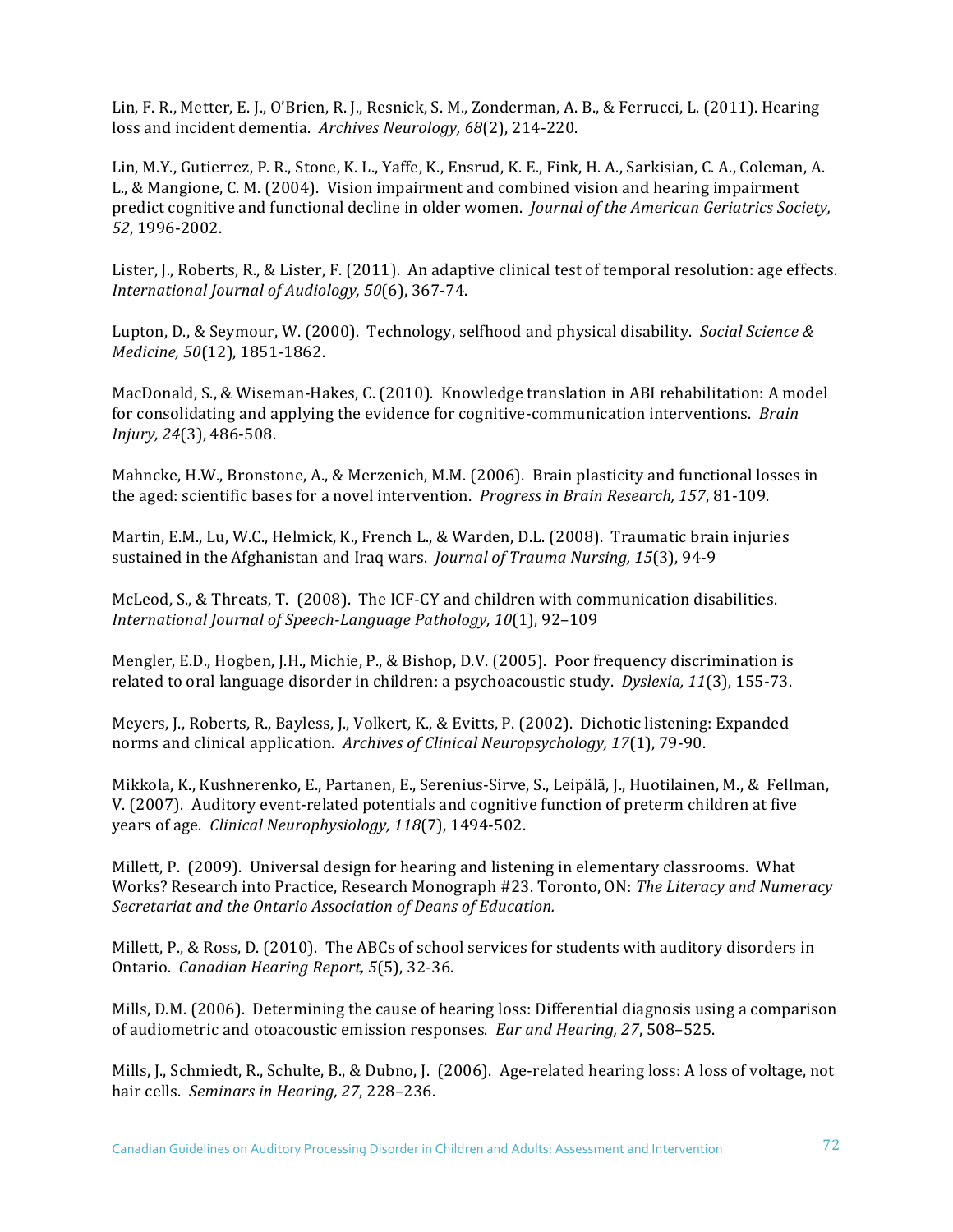Milner, B, Taylor, S., & Sperry, R.  $(1968)$ . Lateralized suppression of dichotically presented digits after commissural section in man. Science, 161, 184-185.

Moen, B., Riise, T., & Kyvik, K. (1999). P300 brain potential among workers exposed to organic solvents. Norsk Epidemiologica, 9, 27-31.

Moller, C., Odkvist, L., Thell, J., Larsby, B., Hyden, D. & Berholtz, L., & Tham, R. (1989). Otoneurological findings in psycho-organic syndrome caused by industrial solvent exposure. *Acta Otolaryngologica, 107*(1-2), 5–12.

Moncrieff, D. & Wertz, D. (2008). Auditory rehabilitation for interaural asymmetry: preliminary evidence of improved dichotic listening performance following intensive training. *International Journal of Audiology, 47*, 84-97.

Moore, D. (2007). Auditory processing disorders: acquisition and treatment. *Journal of Communication Disorders, 40*(4), 295-304.

Moore, D. (2011). The diagnosis and management of auditory processing disorder. *Language*, *Speech and Hearing Services in the Schools, 42*(3), 303-8.

Moore, D., Ferguson, M., Edmondson-Jones, A., & Ratib, S. (2010). The nature of auditory processing disorder in children. *Pediatrics*, 126, e382-e390.

Moore, J. (2002). Maturation of human auditory cortex: implications for speech perception. *Annals of Otology, Rhinology and Laryngology, Suppl., 189*, 7-10.

Morell, R., Brewer, C., GE, D., Sneider, H., Zalewski, C., King, K., Drayna, D., & Friedman, T. (2007). A twin study of auditory processing indicates that dichotic listening is a strongly inherited trait. *Human Genetics, 122*, 103-111.

Munjal, S., Panda, N., & Pathak, A. (2010). Audiological deficits after closed head injury, *Journal of Trauma, 68*(1), 13–18.

Musiek, F.E. (1983). The results of three dichotic speech tests on subjects with intracranial lesions. *Ear and Hearing, 4*(6), 318-323.

Musiek, F.E. (2004). The DIID: A new treatment for APD. *Hearing Journal, 57*(7), 50.

Musiek, F.E., & Baran, J. (2007). *The Auditory System: Anatomy, Physiology, and Clinical Correlates.* Boston: Pearson Education.

Musiek, F.E., Baran, J., & Pinheiro, M. (1994). Neuroaudiology: Case Studies. San Diego: Singular Publishing.

Musiek, F.E., Baran, J., & Shinn, J. (2004). Assessment and remediation of an auditory processing disorder associated with head trauma. *Journal of the American Academy of Audiology, 15, 117-132.*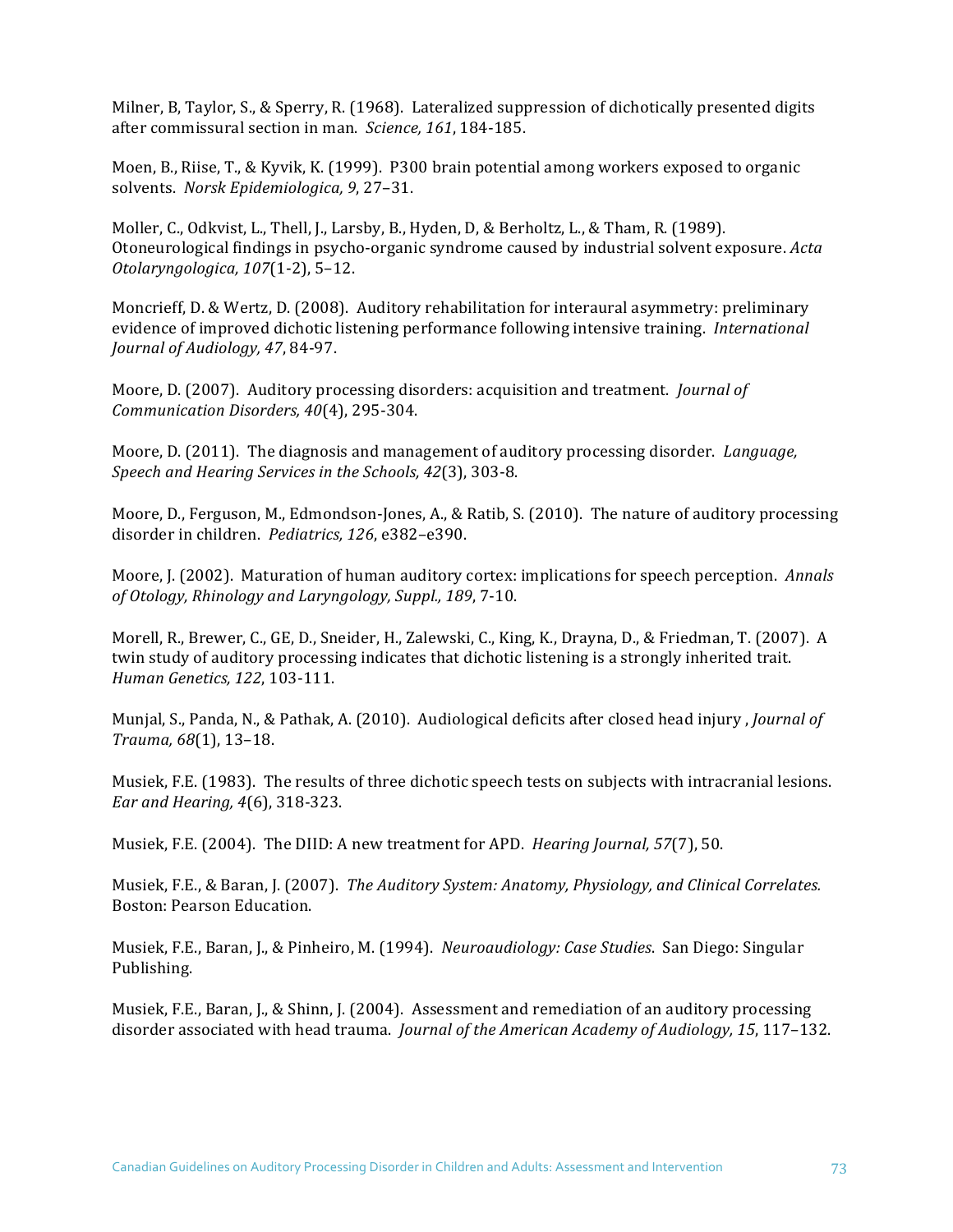Musiek, F.E., Bromley, M., Roberts, D., & Lamb, L. (1990). Improvements of central auditory function after partial temporal lobectomy in a patient with seizure disorder. *Journal of the American Academy of Audiology, 1*(3), 146-150.

Musiek, F.E. & Chermak, G. (2006). *Handbook of Central Auditory Processing Disorders: Vol. 1: Auditory Neuroscience and Diagnosis.* San Diego, CA. Plural Publishing.

Musiek, F.E., Chermak, G., Weihing, J., Zappulla, M., & Nagle, S. (2011). Diagnostic accuracy of established central auditory processing test batteries in patients with documented brain lesions. *Journal of the American Academy of Audiology, 22(6), 342-58.* 

Musiek, F.E., Geurkink, N., & Kietel, S. (1982). Test battery assessment of auditory perceptual dysfunction in children. *Laryngoscope*, 92(3), 251-257.

Musiek, F.E., Gollegly, K., Kibbe, K., & Reeves, A. (1989). Electrophysiological and behavorial auditory findings in multiple sclerosis. *American Journal of Otolaryngology, 10*(5), 343-350.

Musiek, F.E., & Hanlon, D. (1999). Neuroaudiological effects in a case of fatal dimethylmercury poisoning. *Ear and Hearing, 20*(3), 271-5.

Musiek, F.E., & Lee, W.W. (1998). Neuroanatomical correlates to central deafness. *Scandinavian Audiology Supplement, 49*, 18-25.

Musiek, F. E., Kibbe, K., & Baran, J. (1984). Neuroaudiological results from split-brain patients. *Seminars in Hearing, 5, 210-229.* 

Musiek, F.E., & Pinheiro, M. (1987). Frequency patterns in cochlear, brainstem, and cerebral lesions. *Audiology*, 26(2), 79-88.

Musiek, F.E., Reeves, A., & Baran, J. (1985). Release from central auditory competition in the splitbrain patient. *Neurology*, 35, 983-987.

Musiek, F.E., & Schochat, E. (1998). Auditory training and central auditory processing disorders. *Seminars in Hearing, 9, 357-366.* 

Musiek, F.E., Shinn, J., Jirsa, R., Bamiou, D., Baran, J., & Zaidan, E. (2005). The GIN (Gaps-in-Noise) Test performance in subjects with and without confirmed central auditory nervous system involvement. *Ear and Hearing, 26*(6), 608-618.

Musiek F.E., Wilson, D., & Pinheiro, M. (1979). Audiological manifestations of split-brain patients. *Journal of the American Audiological Society, 5, 25-29.* 

Myklebust, H. (1954). *Auditory Disorders in Children*. New York: Grune & Stratton.

Nasreddine, Z.S., Phillips, N.A., Bédirian, V., Charbonneau, S., Whitehead, V., Collin, I., Cummings, J.L., & Chertkow, H. (2005). The Montreal Cognitive Assessment (MoCA): A Brief Screening Tool For Mild Cognitive Impairment. *Journal of the American Geriatrics Society,* 53, 695-699.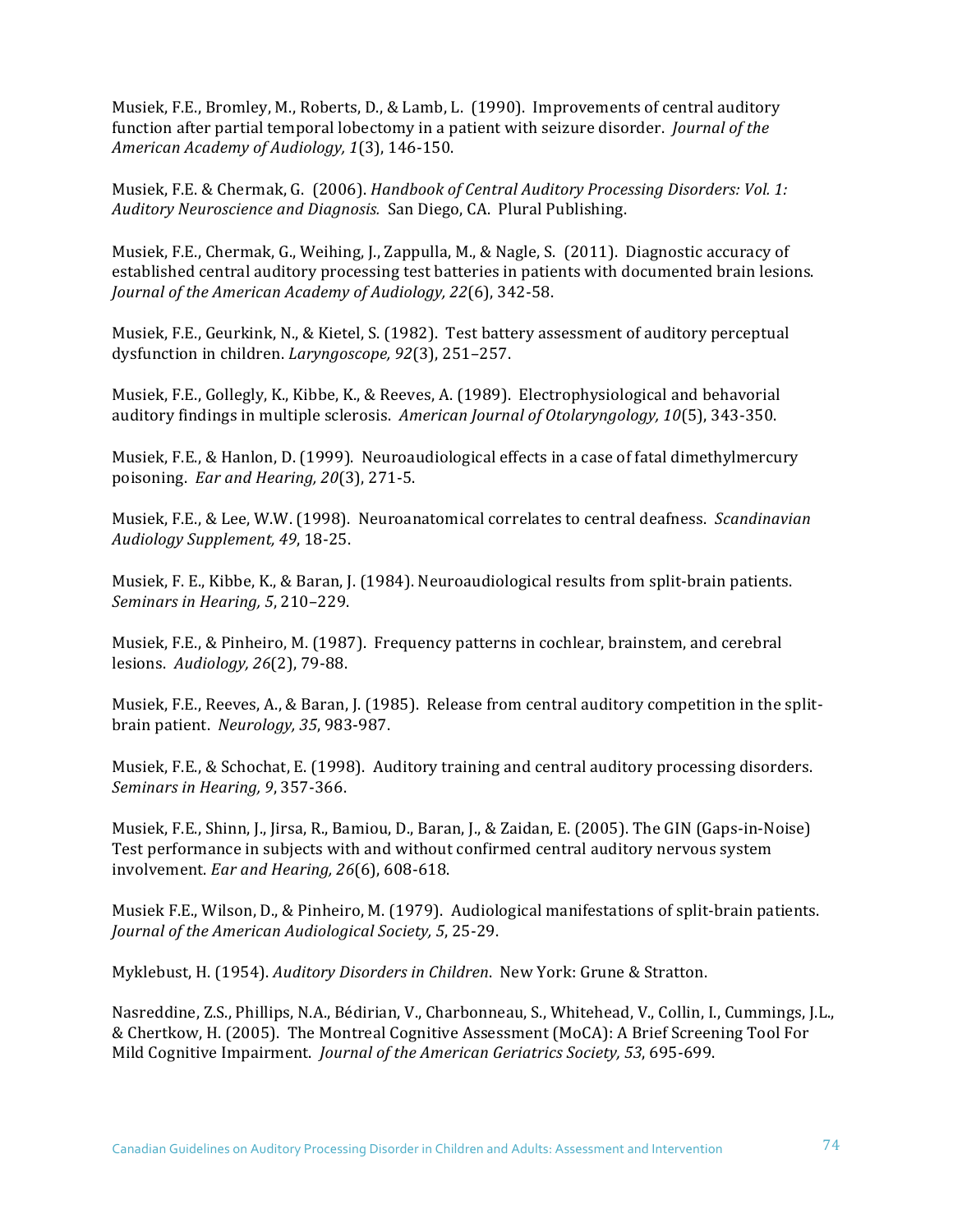Ng, S., Fernandez, V., Buckrell, B., & Gregory, K. (2010). Report on a school board's interprofessional approach to managing the provision of Hearing Assistance Technology for students with auditory processing disorders. *Journal of Educational Audiology*, 16, 4-13.

New Zealand Ministry of Education (2007). *Designing Quality Learning Spaces: Acoustics. http://www.minedu.govt.nz/~/media/MinEdu/Files/EducationSectors/PrimarySecondary/PropertyT oolbox/ModernLearning/AcousticsGuide.pdf*

Noel, G., Atkinson, Comeau & Ryan (2002). A survey of Canadian Audiologists: screening and diagnostic practices and educational training for APD. Unpublished masters research project, Dalhousie University.

Neville, K., Foley, M., & Gertner, A. (2010). Understanding and identifying the child at risk for auditory processing disorders: a case method approach in examining the interdisciplinary role of the school nurse. *Journal of School Nursing, 27*(1), 22-33.

Niklasson, M., Arlinger, S., Ledin, T., Moller, C., Odkvist, L., Flodin U, & Tham, R. (1998). Audiological disturbances caused by long-term exposure to industrial solvents: Relation to the diagnosis of toxic encephalopathy. *Scandanavian Audiology, 27*(3), 131-6.

Nilson, M., Soli, S., & Sullivan, J. (1994). Development of the hearing in noise test for the measurement of speech recognition thresholds in quiet and in noise. *Journal of the Acoustical Society of America*, *95*, 1085-1099.

O'Halloran, R., & Larkins, B. (2008). The ICF Activities and Participation related to speech-language pathology. *International Journal of Speech-Language Pathology, 10*(1), 92–109.

Okie, S. (2005). Traumatic brain injury in the War Zone. New England Journal of Medicine, 352, 2043–2047.

Odkvist, L., Arlinger, S., Edling, C., Larsby, B., & Bergholtz, L. (1987). Audiological and vestibuleoculomotor findings in workers exposed to solvents and jet fuel. *Scandanavian Audiology*, 16, 75– 81.

Odkvist, L., Moller, C., & Thuomas, K. (1992). Otoneurologic disturbances caused by solvent pollution. Otolaryngology, Head and Neck Surgery, 106, 687-92.

Ordre des orthophonistes et des audiologistes du Québec - O.O.A.O. (2007). *Révision des pratiques entourant le trouble de traitement auditif.*

Patry, L., Jacques, L., & Baillargeon, M. (2008). Médecine du travail et de l'environnement : de la pratique clinique à la santé publique. *Bulletin d'information en santé environnementale (BISE) 19*(1), 1-7.

Pell, S., Gillies, R., & Carss, M. (1999). Use of assistive technology by people with physical disabilities in Australia. *Disability & Rehabilitation*, 21(2), 56-60.

Peelle, J.E., Troiani, V., Wingfield, A., & Grossman, M. (2010). Neural processing during older adults' comprehension of spoken sentences: age differences in resource allocation and connectivity. *Cerebral Cortex, 4,* 773-82.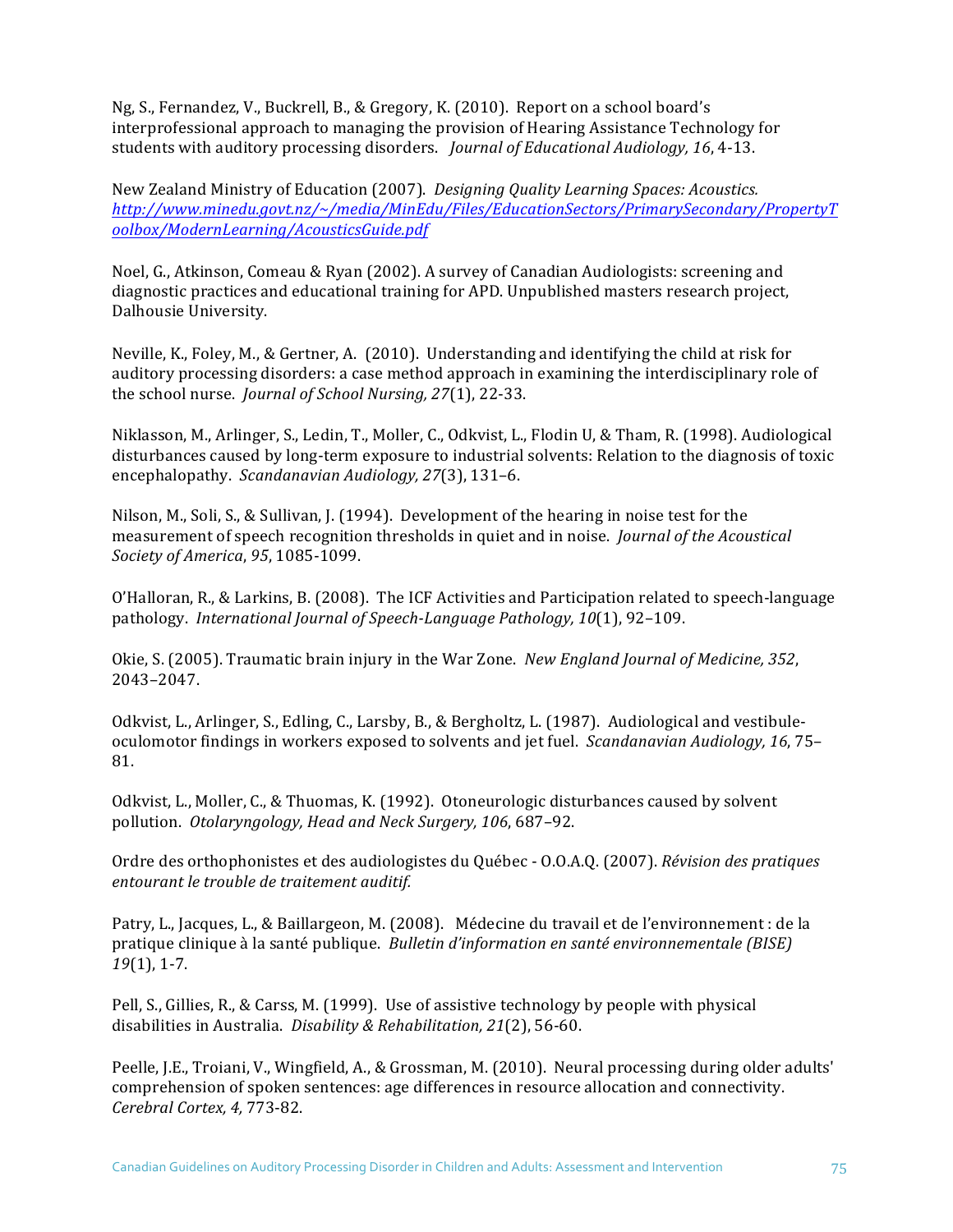Peretz, I., Cummings, S., & Dube, M-P. (2007). The genetics of congenital amusia (tone deafness): A family aggregation study. American Journal of Human Genetics, 81(3), 582-588.

Petrovic, B., Markovic, D., & Peric, T. (2011). Evaluating the population with intellectual disability unable to comply with routine dental treatment using the International Classification of Functioning, Disability and Health. *Disability and Rehabilitation*, 33(19-20), 1746-54.

Picard, M., & Bradley, J.S. (2001). Revisiting speech interference in classrooms. Audiology, 40(5), 221-44.

Picheny, M., Durlach, N., & Braida, L. (1985). Speaking clearly for the hard of hearing I. Intelligibility differences between clear and conversational speech. *Journal of Speech and Hearing Research, 28*, 96-103.

Pichora-Fuller, M.K. (2003). Cognitive aging and auditory information processing. *International Journal of Audiology, 42, Suppl 2, S26-32.* 

Pichora-Fuller, M.K. (2009). Using the brain when the ears are challenged helps healthy older listeners compensate and preserve communication function. *Hearing Care for Adults: The Challenge of Aging.* Chicago: Phonak, 53-65.

Pichora-Fuller, M.K., & Robertson, L. (1997). Planning and evaluation of a rehabilitation program in a home for the aged: Use of hearing aids and assistive listening devices. *Canadian Journal of Speech-Language Pathology and Audiology, 21*(3), 174-186.

Pichora-Fuller, M.K., Schneider, B.A., & Daneman, M. (1995). How young and old adults listen to and remember speech in noise. *Journal of the Acoustical Society of America, 97*(1), 593-608.

Pichora-Fuller, M.K., & Schow, R. (2012). Audiologic rehabilitation for adults: Assessment and management. In R.L. Schow, & M.A. Nerbonne (Eds.) *Introduction to Audiologic Rehabilitation (Sixth Edition*). Allyn & Bacon: Boston, MA.

Pichora-Fuller, M.K., & Singh, G. (2006). Effects of age on auditory and cognitive processing: implications for hearing aid fitting and audiologic rehabilitation. *Trends in Amplification*, 10(1), 29-59.

Pichora-Fuller, M.K., & Souza, P. (2003) Effects of aging on auditory processing of speech. *International Journal of Audiology, 42(2), S11-2S16.* 

Pisani, V., Tirabasso, A., Mazzone, S., Terracciano, C., Botta, A., Novelli, G., Bernardi, G., Massa, R., & Di Girolamo, S. (2011). Early subclinical cochlear dysfunction in mytonic dystrophy type 1. *European Journal of Neurology, 18*(12), 1412-1416.

Plomp, R. (1978). Auditory handicap of hearing impairment and limited benefit of hearing aids. *Journal of the Acoustical Society of America, 63*(2), 533-549.

Plomp, R., & Duquesnoy, A.J. (1980). Room acoustics for the aged. *Journal of the Acoustical Society of America, 68*(6), 1616-21.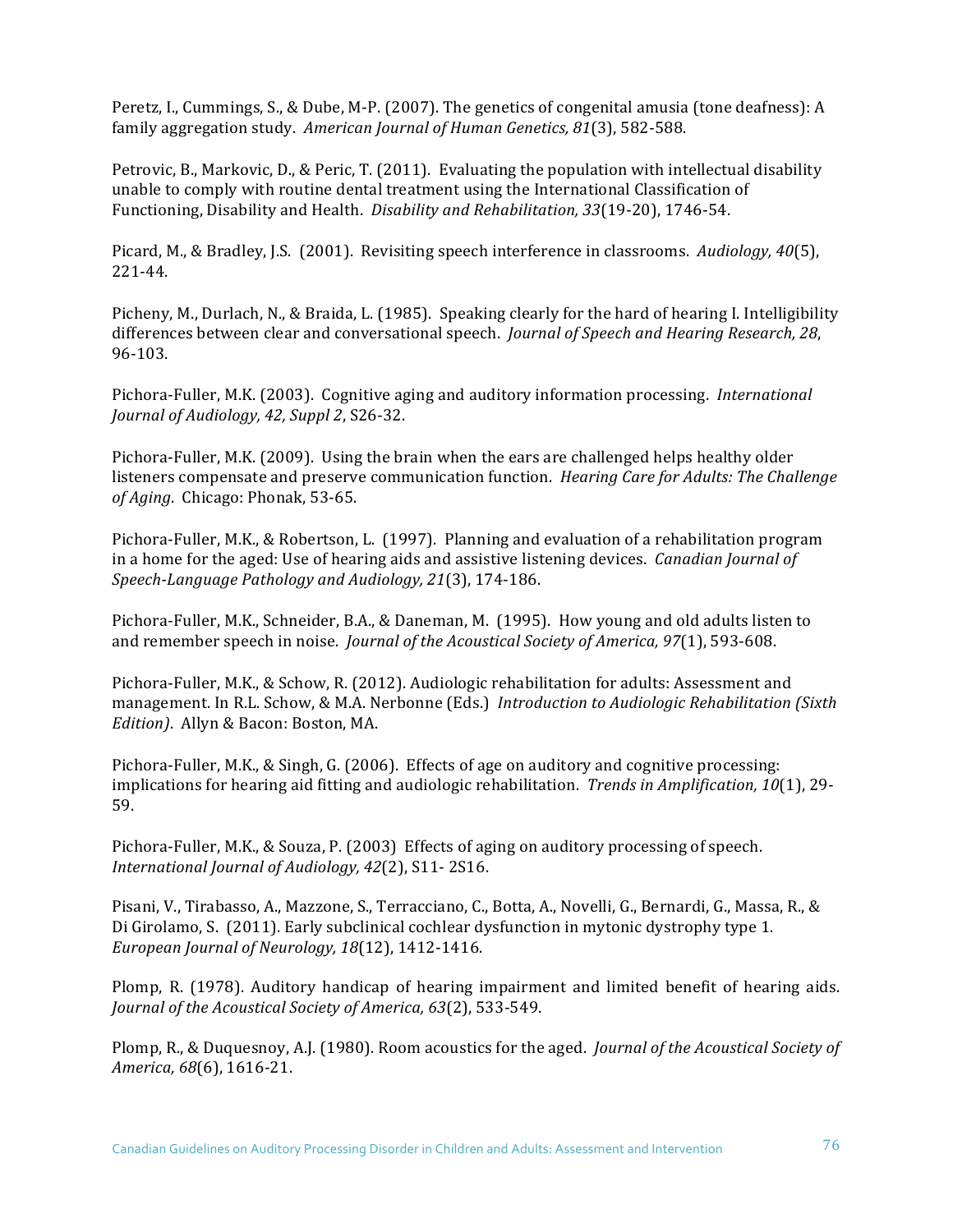Pollastrini, L., Abramo, A., Cristalli, G., Baretti F., & Greco, A. (1994). Early signs of occupational ototoxicity caused by inhalation of benzene derivative industrial solvents. Acta *Otorhinolaryngologica Ital., 14*, 503–12. 

Ponton, C., Eggermont, J., Kwong, B., & Don, M. (2000). Maturation of human central auditory system activity: evidence from multi-channel evoked potentials. *Clinical Neurophysiology*, 111(2), 220-36.

Rance, G., Corben, L., Barker, E., Carew, P., Chisari, D., Rogers, M., Dowell, R., Jamaluddin, S., Bryson, R., & Delatycki, M.B. (2010). Auditory perception in individuals with Friedreich's ataxia. *Audiology* and Neurootology, 15(4), 229-40.

Rance, G., Corben, L., Du Bourg, E., King, A., & Delatycki, M. (2010). Successful treatment of auditory perceptual disorder in individuals with Friedreich ataxia. *Neuroscience,* 171(2), 552-5.

Reed, M. (2009). The Hard of Hearing Club: A social framework for audiologic rehabilitation for seniors with severe hearing difficulties. *Hearing Care for Adults: The Challenge of Aging.* Chicago: Phonak.

Reeves, A. (1981). *Disorders of the Nervous System.* Chicago: Yearbook Medical Publishers.

Riccio, C.A., Cohen, M.J., Hynd, G.W., & Keith, R.W. (1996). Validity of the Auditory Continuous Performance Test in differentiating central processing auditory disorders with and without ADHD. *Journal of Learning Disabilities, 29*(5):561-6.

Riccio, C.A., Hynd, G.W., Cohen, M.J., Hall, J., & Molt, L. (1994). Comorbidity of central auditory processing disorder and attention-deficit hyperactivity disorder. *Journal of the American Academy of Child and Adolescent Psychiatry, 33*(6):849-57.

Roberts, J., Rosenfeld, R., & Zeisel, S. (2004). Otitis media and speech and language: A meta-analysis of prospective studies. Pediatrics, 113, E238-E248.

Robertson, L., Pichora-Fuller, M.K., Jennings, M.B., Kirson, R., & Roodenburg, K. (1997). The effect of an aural rehabilitation program on responses to scenarios depicting communication breakdown. *Journal of Speech-Language Pathology and Audiology, 21*(3), 187-198.

Sahley, T.L., Nodar, R.H., & Musiek, F.E. (1996). Blockade of opioid-induced changes in auditory function at the level of the cochlea. *Ear and Hearing*, 17(6), 552-8.

Schafer, E., & Thibodeau, L. (2004). Speech recognition abilities of adults using cochlear implants with FM systems. *Journal of the American Academy of Audiology, 15*, 678-691.

Schneider, B.A., Pichora-Fuller, M.K., & Daneman, M. (2010). The effects of senescent changes in audition and cognition on spoken language comprehension. In S. Gordon-Salant, R. D. Frisina, A. Popper, & D. Fay (Eds.), *The Aging Auditory System: Perceptual Characterization and Neural Bases of Presbycusis*. Springer Handbook of Auditory Research. Springer: Berlin.

Schneider, B. A., & Trehub, S. E. (1985). Infant auditory psychophysics: An overview. In G. Gottlieb & N. A. Krasnegor (Eds.), *Measurement of Audition and Vision during the First Year of Life: A Methodological Overview.* Norwood, NJ: Ablex.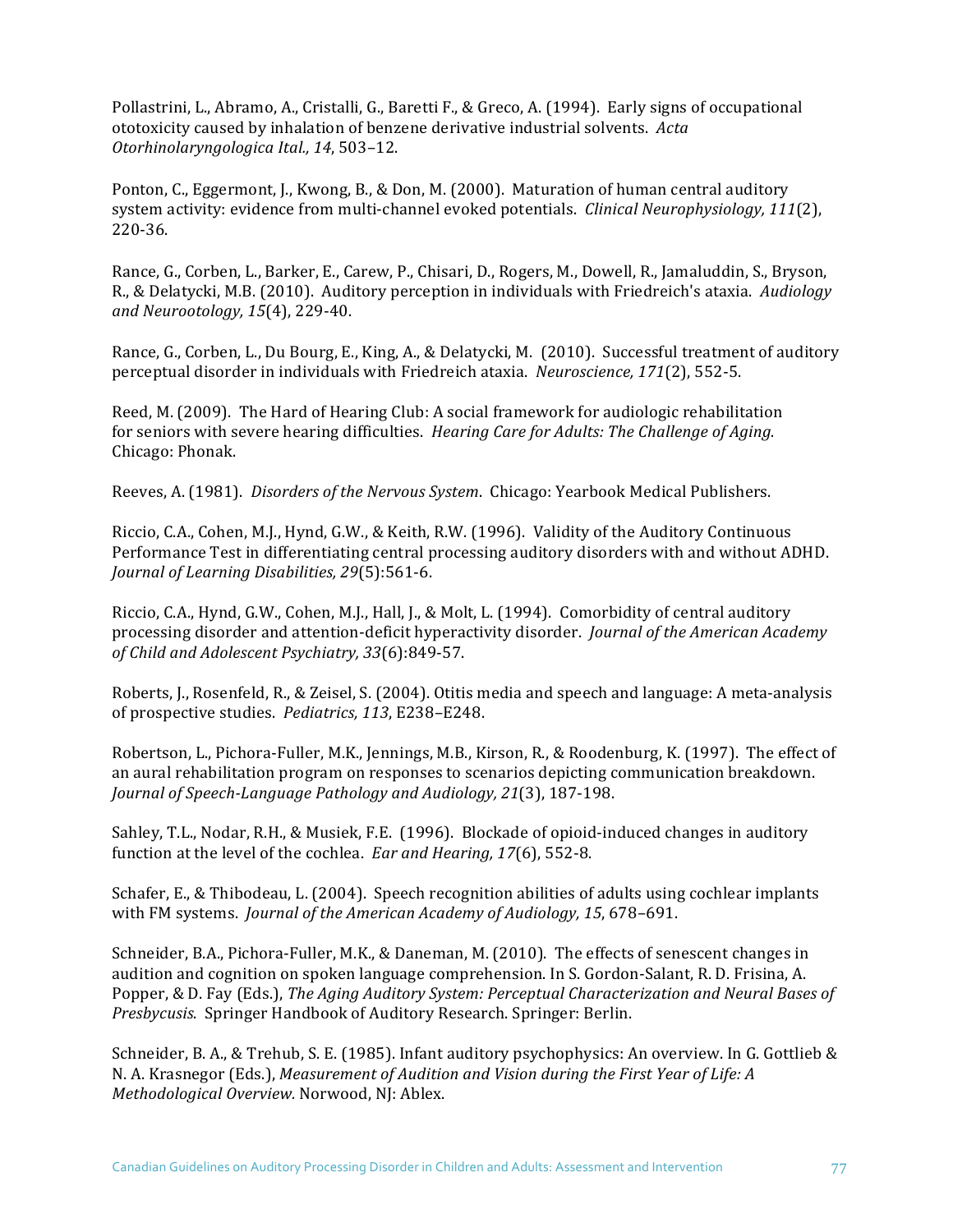Schneider, B.A., Trehub, S. E., & Bull, D. (1979). The development of basic auditory abilities in infancy. *Canadian Journal of Psychology, 33*, 306-319.

Schochat, E., & Musiek, F. (2006). Maturation of outcomes of behavioral and electrophysiologic tests of central auditory function. *Journal of Communication Disorders, 39*(1), 78-92.

Schow, R.L, & Chermak, G. (1999). Implications from factor analysis for central auditory processing disorders. American Journal of Audiology, 8(2), 137-142.

Schuknecht, H. F. (1955). Presbycusis. *Laryngoscope*, 65, 402–19.

Schuknecht, H. F. (1964). Further observations on the pathology of presbycusis. Archives of *Otolaryngology, 80*, 369–82.

Schuknecht, H. F., & Gacek, M. R. (1993). Cochlear pathology in presbycusis. *Annals of Otology*, *Rhinology and Laryngology, 102, 1-16* 

Scollon, J. (2000). *Traumatic brain injury & return to work: A review of factors that have negative,* positive, and no relationship to vocational outcome in brain injured individuals. Publication of the Worker's Compensation Board of British Columbia Canada. Available online at: www.worksafebc.com/about\_us/library\_services/reports\_and\_guides/wcb\_research/assets/pdf/9 8FS-41.pdf

Sharma, M., Purdy, S.C., & Kelly, A.S. (2009). Comorbidity of auditory processing, language, and reading disorders. *Journal of Speech, Language and Hearing Research, 52(3), 706-22* 

Shtyrov, Y., Kujala, T., Saher, M., Reinikainen, K., Winkler, I., Tervaniemi, M., Sallinen, M., Teder-Salejärvi, W., Alho, K., & Näätänen, R. (2000). Long-term effects of occupational noise exposure on auditory processing in the human brain. *European Journal of Neuroscience, 12*(11), 494.

Silman, S. (1995). Binaural interference in multiple sclerosis: Case study. *Journal of the American Academy of Audiology, 6,* 193-196.

Simeonsson, R.J. (2003). Classification of communication disabilities in children: contribution of the International Classification on Functioning, Disability and Health. *International Journal of Audiology, 42*, Suppl. 1, S2-8 

Singer, J., Hurley, R., & Preece, J.P. (1998). Effectiveness of central auditory processing tests with children. American Journal of Audiology, 7(2), 73-84.

Smiley, D., Threats, T., Mowry, R., & Peterson, D. (2005). The International Classification of Functioning, Disability and Health (ICF): Implications for deafness rehabilitation education. *Rehabilitation Education, 19, 139 - 158.* 

Smith, S.L., Bennett, L.W., & Wilson, R.H. (2008). Prevalence and characteristics of dual sensory impairment (hearing and vision) in a veteran population. *Journal of Rehabilitation Research and Development, 45*(4), 597-609.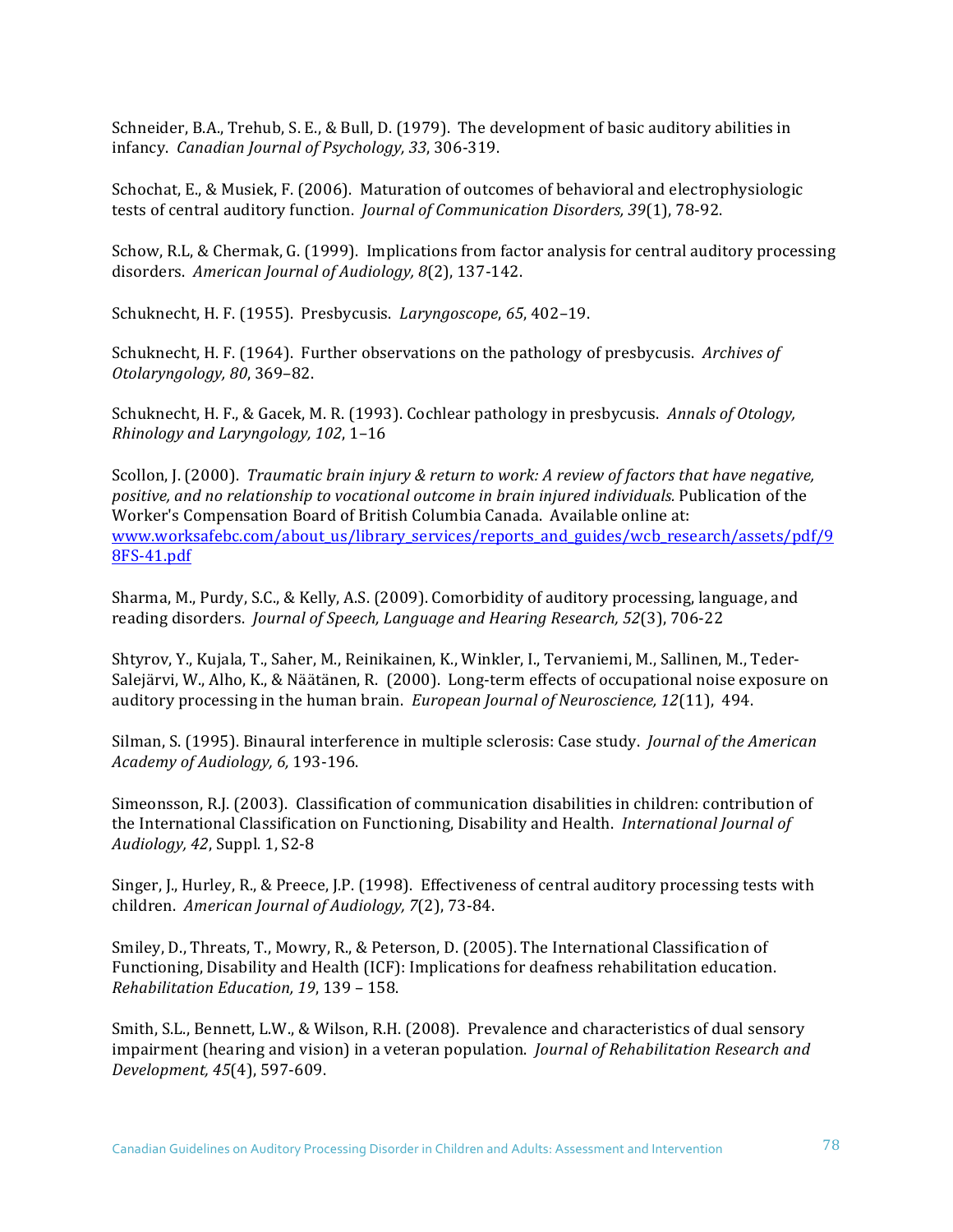Soli, S. D., & Sullivan, J. A. (1997). Factors affecting children's speech communication in classrooms. *Journal of the Acoustical Society of America, 101, 3070.* 

Souza P. (2000). Older listeners' use of temporal cues altered by compression amplification. *Journal of Speech, Language and Hearing Research, 43*, 661-674. 

Souza, P., & Arehart, K., (2009). Hearing aid features: Do older people need different things? Conference proceedings, *Hearing Care for Adults: The Challenge of Aging.* Chicago: Phonak, 139-144.

Sparks, R., Goodglass, H., & Nichol, B. (1970). Ipsilateral versus contralateral extinction in dichotic listening resulting from hemisphere lesions. *Cortex,* 6(3), 249-260.

Sporns, O. (2011). The human connectome: a complex network. Annals of the New York Academy of *Science, 1224*(6), 109-25. 

Stach, B., & Delgado-Vilches, G. (1993). Sudden hearing loss in multiple sclerosis: a case report. Journal of the American Academy of Audiology, 4(6), 370-375.

Stach, B., & Hudson, M. (1990). Middle and late auditory evoked potentials in multiple sclerosis. *Seminars in Hearing, 11, 265-275.* 

Sussman, E., Steinschneider, M., Gumenyuk, V., Grushko, J., & Lawson, K. (2007). The maturation of human evoked brain potentials to sounds presented at different stimulus rates. *Hearing Research*, *236*(1-2), 61-79.

Sweetow, R.W., & Sabes, J.H. (2006). The need for and development of an adaptive Listening and Communication Enhancement (LACE) Program. *Journal of the American Academy of Audiology*, *17*(8), 538-58.

Sweetow, R.W., & Sabes, J. (2010). Auditory training and challenges associated with participation and compliance. *Journal of the American Academy of Audiology, 21*(9), 586-93.

Taber, K., Warden, D., & Hurley, R. (2006). Blast-related traumatic brain injury: What is known? *Journal of Neuropsychiatry and Clinical Neuroscience, 18(2),* 141–145. 

Tallal, P., Merzenich, M., Miller, S., & Jenkins, W. (1998). Language learning impairments: integrating basic science, technology, and remediation. Experimental Brain Research, 123, 210-219.

Tallal, P., Miller, S.L., Bedi, G., Byma, G., Wang, X., Nagarajan, S. Schreiner, C. Jenkins, W.M. & Merzenich, M.M. (1996). Language comprehension in language-learning impaired children improved with acoustically modified speech. *Science*, 271, 80-84.

Tanaka, Y., Kano, T., Yoshida, M., & Yanadori, A. (1991). 'So called' cortical deafness: clinical, neurophysiological and radiological observations. *Brain, 114*(6), 2385-2401.

Talvitie, S., Matilainen, L., Pekkonen, E., Alku, P., May, P., & Tiitinen, H. (2010). The effects of cortical ischemic stroke on auditory processing in humans as indexed by transient brain responses. *Clinical Neurophysiology, 121*(6), 912-20.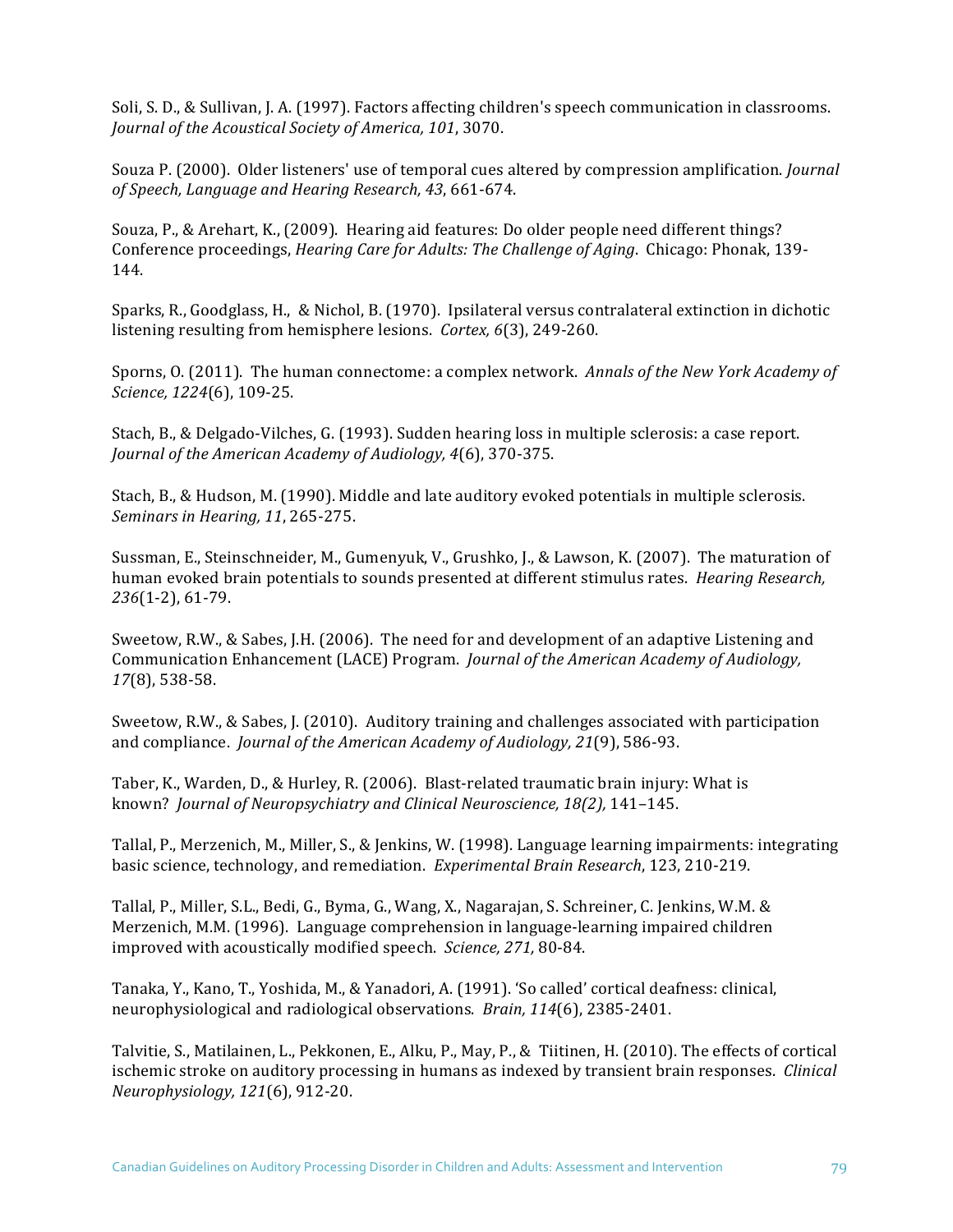Thibodeau, L. (2010. Benefits of adaptive FM systems on speech recognition in noise for listeners who use hearing aids. American Journal of Audiology, 19(1), 36-45.

Trehub, S.E. (2005). Developmental and applied perspectives on music. Annals of the New York *Academy of Sciences, 1060*, 1-4.

Trehub, S.E., & Rabinovitch, M. S. (1972). Auditory-linguistic sensitivity in early infancy. *Developmental Psychology, 6*, 74-77.

Trehub, S.E., & Trainor, L. J. (1993). Listening strategies in infancy: The roots of music and language development. In S. McAdams & E. Bigand (Eds.), *Thinking in Sound: The Cognitive Psychology of Human Audition* (pp. 278-327). London: Oxford University Press.

Tremblay, K., & Kraus, N. (2002). Auditory training induces asymmetrical changes in cortical neural activity. Journal of Speech, Language, and Hearing Research, 45, 564-572.

Tremblay, K., Kraus, N., McGee, T. (1998). The time course of auditory perceptual learning: neurophysiological changes during speech-sound training. *NeuroReport*, 16, 3557-3560.

Troyer, A.K., Murphy, K.J., Anderson, N.D., Moscovitch, M., & Craik, F.I. (2008). Changing everyday memory behaviour in amnestic mild cognitive impairment: a randomised controlled trial. *Neuropsychological Rehabilitation, 18*(1), 65-88.

Turgeon, C., Champoux, F., Lepore, F., Leclerc, S., & Ellemberg, D. (2011). Auditory processing disorders after sports related concussions. *Ear & Hearing, 32*(5), 2.

Tye-Murray, N. (2009). *Foundations of Aural Rehabilitation: Children, Adults and Their Families, Third Edition.* Cengage Learning: Clifton Park, NY.

Vaillancourt, V., Laroche, C., Giguère, C. & Soli, S.D. (2008). Establishment of age-specific normative data for the Canadian French version of the hearing in noise test for children. *Ear and Hearing*, *29*(3), 453-66.

Varney, N., Kubu, C., & Morrow, L. (1998). Dichotic listening performances of patients with chronic exposure to organic solvents. *Clinical Neuropsychology, 12, 107-12.* 

Vaughan, N., Storzbach, D., & Furukawa, I. (2008). Investigation of potential cognitive tests for use with older adults in audiology clinics. *Journal of the American Academy of Audiology, 19*(7), 533-41.

Wada, J.A., & Davis, A.E. (1977). Fundamental nature of human infant's brain asymmetry. *Canadian Journal of Neurological Science, 4*(3), 203-7.

Walden, T., & Walden, B. (2005). Unilateral versus bilateral amplification for adults with impaired hearing. *Journal of the American Academy of Audiology, 16,* 574–584.

Weinstein, B.E., & Amsel, L. (1987). Hearing impairment and cognitive function in Alzheimer's disease. *Journal of the American Geriatric Society, 35*(3), 273-5.

Wennmo, C., & Svensson, C. (1989). Temporal bone fractures. Acta Otolaryngologica Supplement, *(Stockh), 468*, 379–83.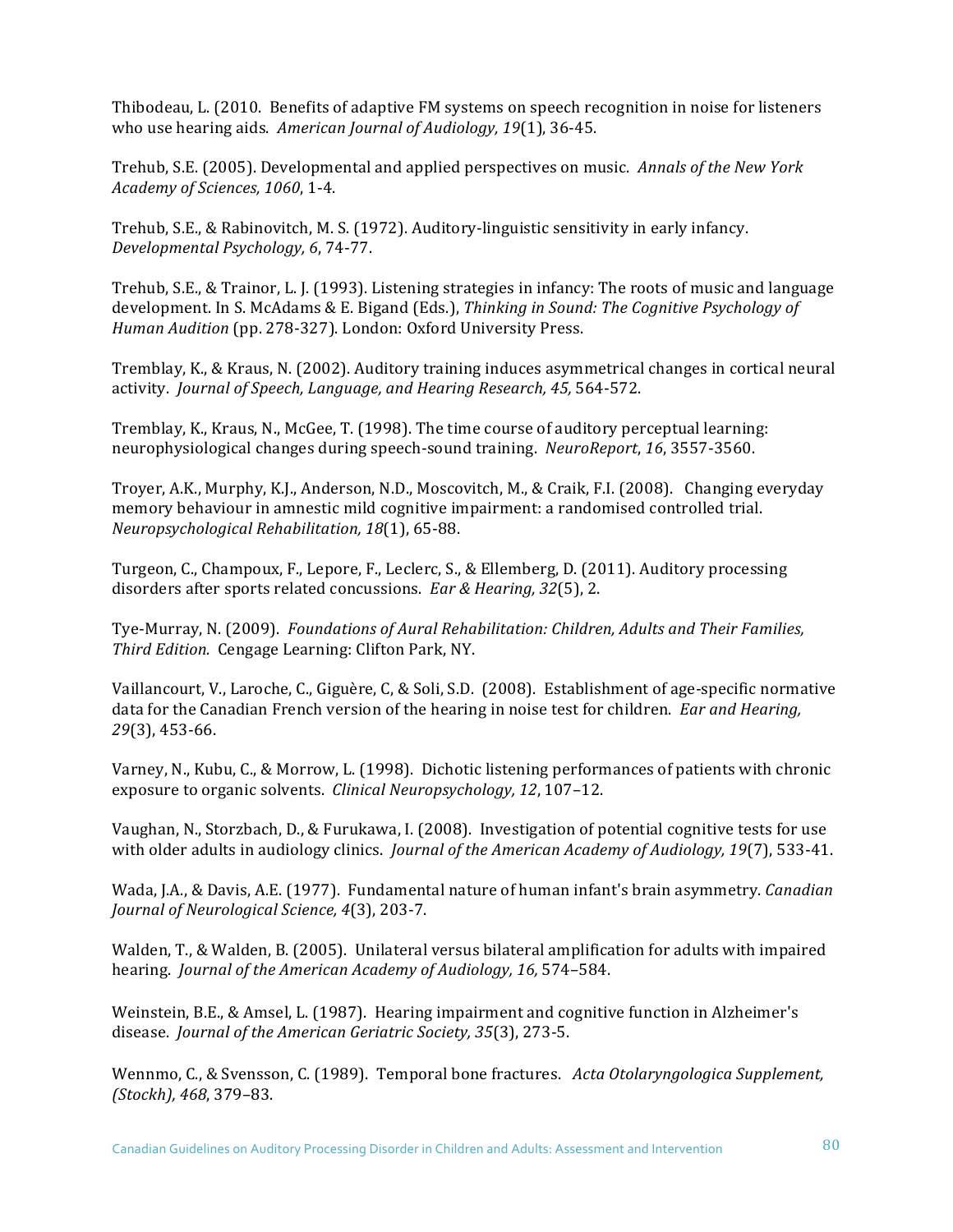Westby, C. (2007). Application of the ICF in children with language impairments. *Seminars in Speech and Language, 28*, 265-72.

Westerkamp H. (2001). Editorial. *The Journal of Acoustic Ecology, 2*(2), 3-4.

Whitelaw, G. FM candidacy issues and the alphabet soup. *ACCESS: Achieving Clear Communication Employing Sound Solutions.* Chicago: Phonak.

Whitton, J., & Polley, D. (2011). Evaluating the perceptual and pathophysiological consequences of auditory deprivation in early postnatal life: A comparison of basic and clinical studies. *Journal of the Association for Research in Otolaryngology, 24*(5), 535-47.

Willeford, J. A. (1977). Assessing central auditory behavior in children: A test battery approach. In R. Keith (Ed.), *Central auditory dysfunction* (pp. 43-72). New York: Grune & Stratton.

Willott, J. F. (1991). *Aging and the Auditory System: Anatomy, Physiology, and Psychophysics.* San Diego: Singular.

Wilson, R., & Burks, C. (2005). Use of 35 words for evaluation of hearing loss in signal to babble ratio: a clinical protocol. *Journal of Rehabilitation Research and Development, 42*(6), 839-852.

Wilson, W. (2003). Development of a speech in multi-talker babble paradigm to assess word recognition performance. *Journal of the American Academy of Audiology, 14, 453-470.* 

Wilson, W., Jackson, A., Pener, A., Rose, C., Wilson, J., Heine, C., & Khan, A. (2011). The CHAPS, SIFTER and TAPS-R as predictors of (C)AP skills and (C)APD. *Journal of Speech, Language and Hearing Research, 54*(2), 278-291. 

Wingfield, A., & Tun, P.A. (2007). Cognitive supports and cognitive constraints on comprehension of spoken language. *Journal of the American Academy of Audiology, 18*(7), 548-58.

Wingfield, A., Tun, P.A., Koh, C.K., & Rosen, M.J. (1999). Regaining lost time: adult aging and the effect of time restoration on recall of time-compressed speech. *Psychology of Aging, 14*(3), 380-9.

Wong, P.C., Ettlinger, M., Sheppard, J.P., Gunasekera, G.M., & Dhar, S. (2010). Neuroanatomical characteristics and speech perception in noise in older adults. *Ear and Hearing, 31*(4), 471-9.

World Health Organization. (2001). *International Classification of Functioning, Disability and Health (ICF).* Geneva: Author.

World Health Organization (2002). *Towards a Common Language for Functioning, Disability and Health: ICF.* Geneva: Author.

Worrall, L., & Hickson, L. (2003). *Communication Disability in Aging: Prevention to Intervention.* New York: Singular.

Worrall, L., Scarinci, N., & Hickson, L. (2007). Active Communication Education (ACE): A Program for *Older People with Hearing Impairment.* Milton Keynes: Speechmark Publishing Ltd.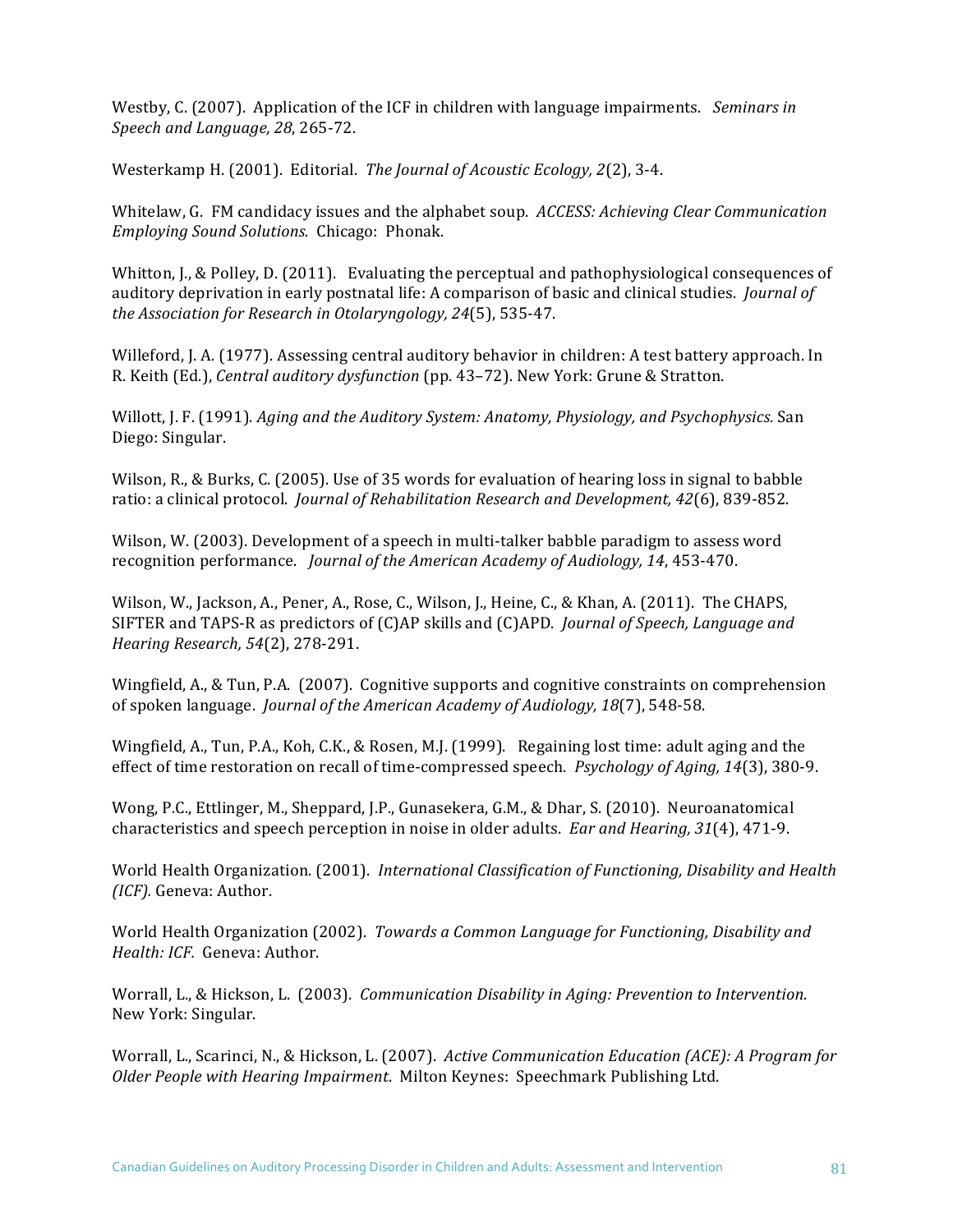Zannin, P.H., & Marcon, C.R. (2007). Objective and subjective evaluation of the acoustic comfort in classrooms. *Applied Ergonomics, 38*(5), 675-80.

Ziegler, J.C., Pech-Georgel, C., George, F., Alario, F.X., & Lorenzi, C. (2005). Deficits in speech perception predict language learning impairment. *Proceedings of the National Academy of Science*, *102*(39), 14110-5.

Ziegler, J.C., Pech-Georgel, C., George, F., & Lorenzi, C. (2009). Speech-perception-in-noise deficits in dyslexia. *Developmental Science, 12*(5), 732-45.

Zumach, A., Gerrits, E., Chenault, M., & Anteunis, L. (2009). Otitis media and speech-in-noise recognition in school-aged children. Audiology and Neurootology, 14(2), 121-9.